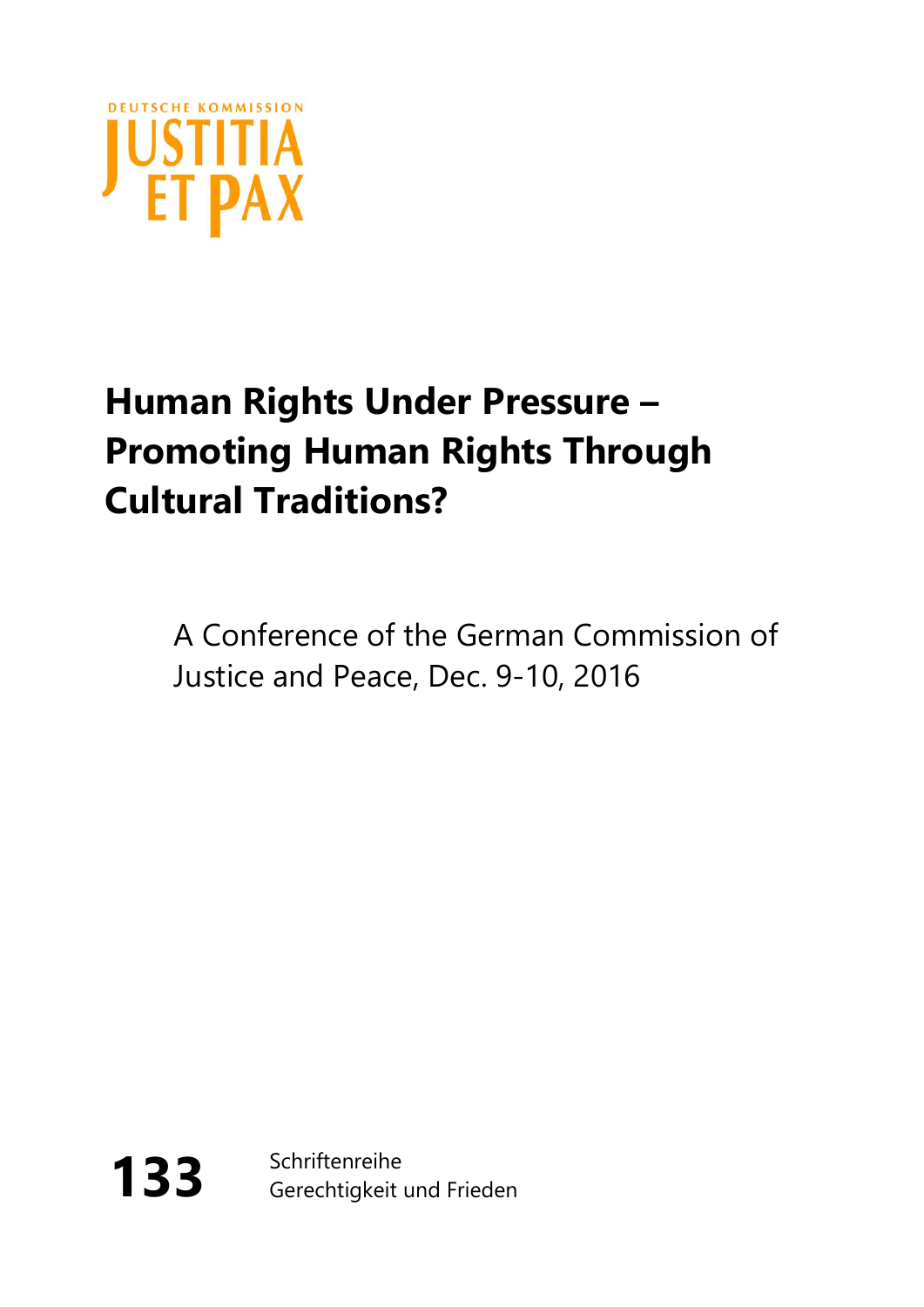Schriftenreihe Gerechtigkeit und Frieden Herausgeber: Deutsche Kommission Justitia et Pax Redaktion: Gertrud Casel

\_\_\_\_\_\_\_\_\_\_\_\_\_\_\_\_\_\_\_\_\_\_\_\_\_\_\_\_\_\_\_\_\_\_\_\_\_\_\_\_\_\_\_\_\_\_\_\_\_\_\_\_\_\_\_\_\_\_\_\_\_\_

**Human Rights Under Pressure – Promoting Human Rights Through Cultural Traditions?** A Conference of the German Commission of Justice and Peace, Dec. 9-10, 2016

Schriftenreihe Gerechtigkeit und Frieden, Heft 133 Redaktion: Dr. Daniel Legutke ISBN 978-3-940137-84-5

\_\_\_\_\_\_\_\_\_\_\_\_\_\_\_\_\_\_\_\_\_\_\_\_\_\_\_\_\_\_\_\_\_\_\_\_\_\_\_\_\_\_\_\_\_\_\_\_\_\_\_\_\_\_\_\_\_\_\_\_\_\_

\_\_\_\_\_\_\_\_\_\_\_\_\_\_\_\_\_\_\_\_\_\_\_\_\_\_\_\_\_\_\_\_\_\_\_\_\_\_\_\_\_\_\_\_\_\_\_\_\_\_\_\_\_\_\_\_\_\_\_\_\_\_

Bonn, April 2018

Auslieferung:

Deutsche Kommission Justitia et Pax, Kaiserstr. 161, D – 53113 Bonn Tel: +49-228-103217 – Fax: +49-228-103318 Internet: www.justitia-et-pax.de - E-Mail: [Justitia-et-Pax@dbk.de](mailto:Justitia-et-Pax@dbk.de)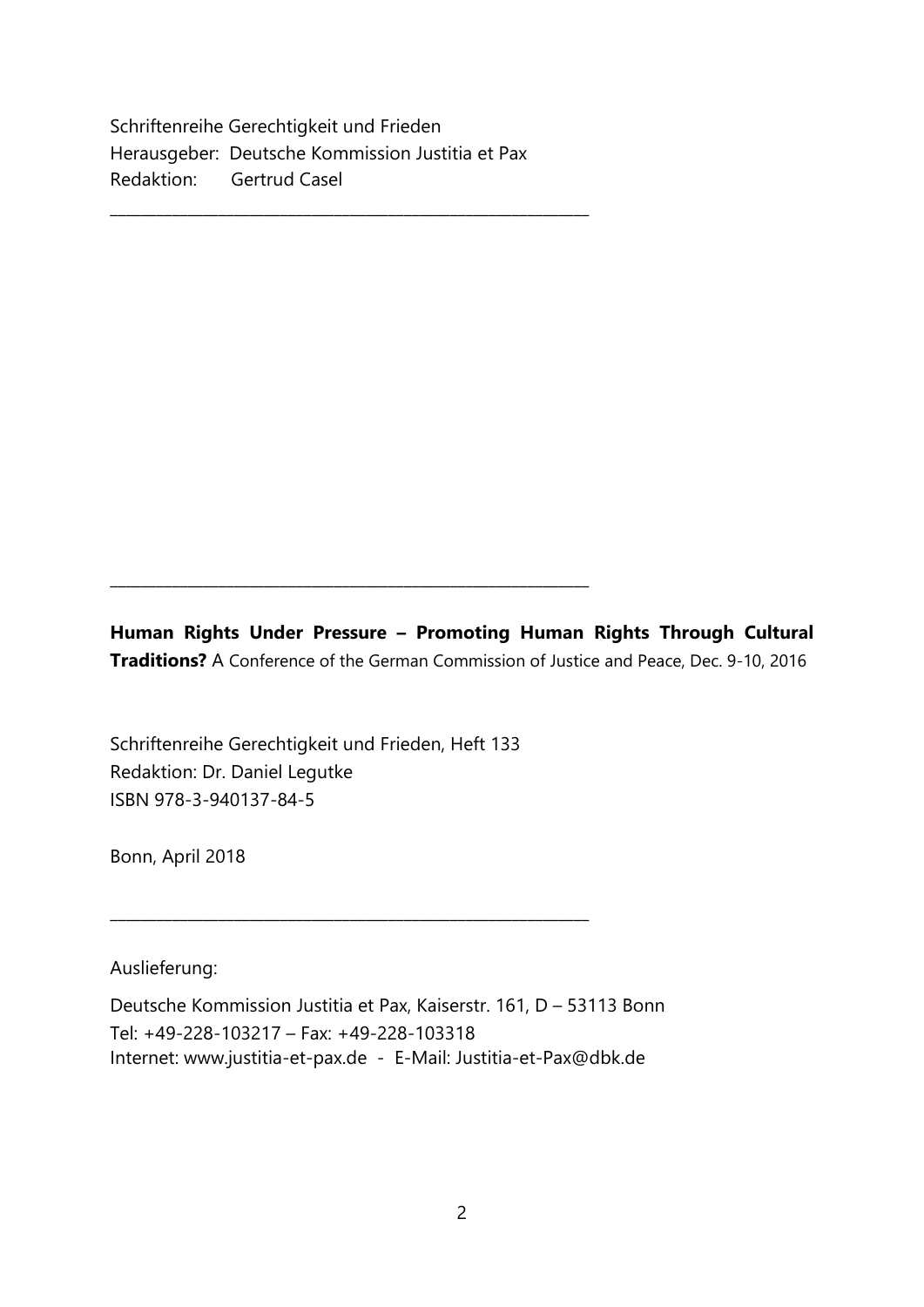# **Content**

| Introduction: Human Rights under Pressure - Promoting Human<br><b>Rights through Cultural Traditions?</b><br>Dr Daniel Legutke, German Commission of Justice and Peace, Bonn                     | 5  |
|--------------------------------------------------------------------------------------------------------------------------------------------------------------------------------------------------|----|
| Zur Einführung: Menschenrechte unter Druck - kulturelle<br>Traditionen als Brücken zu einer menschenrechtskonformen<br><b>Politik</b><br>Dr. Daniel Legutke, Deutsche Kommission Justitia et Pax | 8  |
| I. Human Rights in Christian Perspective                                                                                                                                                         |    |
| <b>Commitment to Human Rights - Challenge for Christian Traditions</b><br>Bishop Dr Stephan Ackermann, President of the German Commission for Justice and<br>Peace, Bishop of Treves             | 12 |
| <b>Cultural Motivation and Human Rights in Africa</b><br>Rigobert Minani S.J., Social Apostolate Coordinator and Jesuit Africa Social Centers<br>Network (JASCNET) Director, Nairobi, Kenya      | 17 |
| II. The Human Right to Health<br>The Right to Health - Contours of a Little-Known Human Right<br>Prof Dr Stephan Rixen, University of Bayreuth                                                   | 20 |
| On Faith, Health and Tensions. An Overview from an Inter-<br><b>Governmental Perspective</b><br>Dr Azza Karam, United Nations Population Fund, New York, USA                                     | 31 |
| Religious Motivations and Potentials of Interreligious Cooperation                                                                                                                               |    |
| for the Human Right to Health<br>Dr Marlies Reulecke, Medical Mission Institute, Würzburg                                                                                                        | 47 |
| III. Brain Drain and Care Drain: Responsibility of the North?                                                                                                                                    |    |
| <b>Framing Mobility in a Human Rights Perspective</b><br>Prof Dr Eva Senghaas-Knobloch, Sustainability Research Center (artec), University of<br>Bremen, Bremen                                  | 52 |
| Adequat Work Environment and Payment: Preconditions to Fight                                                                                                                                     |    |
| <b>Brain Drain</b><br>Dr Maria Kipele, Medical Mission Institute, Würzburg/Mwanza, Tanzania                                                                                                      | 54 |
| <b>Care Drain as a Multilevel Phenomenon</b><br>Archbishop Thaddaeus S. Ruwa'ichi OFMCap, Archbishop of Mwanza, Tanzania                                                                         | 56 |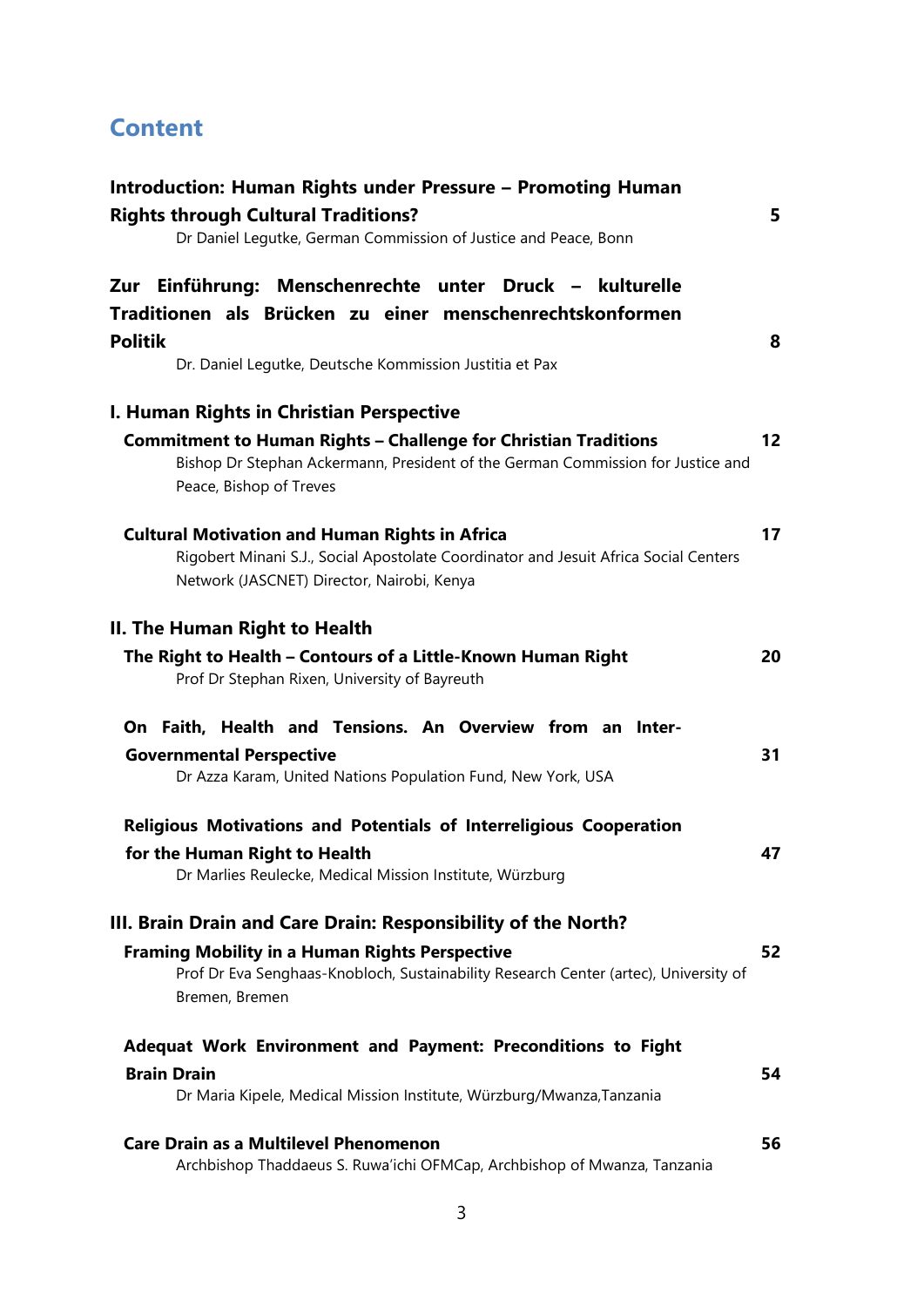| IV. "Traditional Medicine" - Indigenous Practices for Human                                                                                      |    |
|--------------------------------------------------------------------------------------------------------------------------------------------------|----|
| <b>Rights from `Bottom Up`?</b>                                                                                                                  |    |
| Necessity for Differentiation: Regaining Space for "Traditional                                                                                  |    |
| Medicine"                                                                                                                                        | 66 |
| PD Dr Walter Bruchhausen, University Aachen                                                                                                      |    |
| Indigenous Medical Knowledge: Claiming fair Compensation and                                                                                     |    |
| <b>Recognition for Commercial Exploitation</b>                                                                                                   | 68 |
| Prof Anand Grover, Lawyers Collective, form. UN Special Rapporteur on the Right to<br>Health, New Delhi, India                                   |    |
| V. Religious Actors within Health Systems: Potentials and                                                                                        |    |
| <b>Challenges</b>                                                                                                                                |    |
| Between Crisis Management and the Strengtening of Health                                                                                         |    |
| <b>Structures - The Role of Religious and Cultural Sensitisation</b><br>Archbishop Thaddaeus S. Ruwa'ichi OFMCap, Archbishop of Mwanza, Tanzania | 72 |
| Right to Health and Cultural Traditions: Typological analysis of                                                                                 |    |
| <b>Emerging Fault Lines</b>                                                                                                                      | 79 |
| Prof Anand Grover, Lawyers Collective, form. UN Special Rapporteur on the Right to<br>Health, New Delhi, India                                   |    |
| <b>VI. Annex</b>                                                                                                                                 |    |
| Conference Programm: Human Rights under Pressure - Promoting                                                                                     |    |
| <b>Human Rights through Cultural Traditions?</b>                                                                                                 | 86 |
| <b>Participants</b>                                                                                                                              | 91 |
| <b>Biographical Notes of the Contributers</b>                                                                                                    | 94 |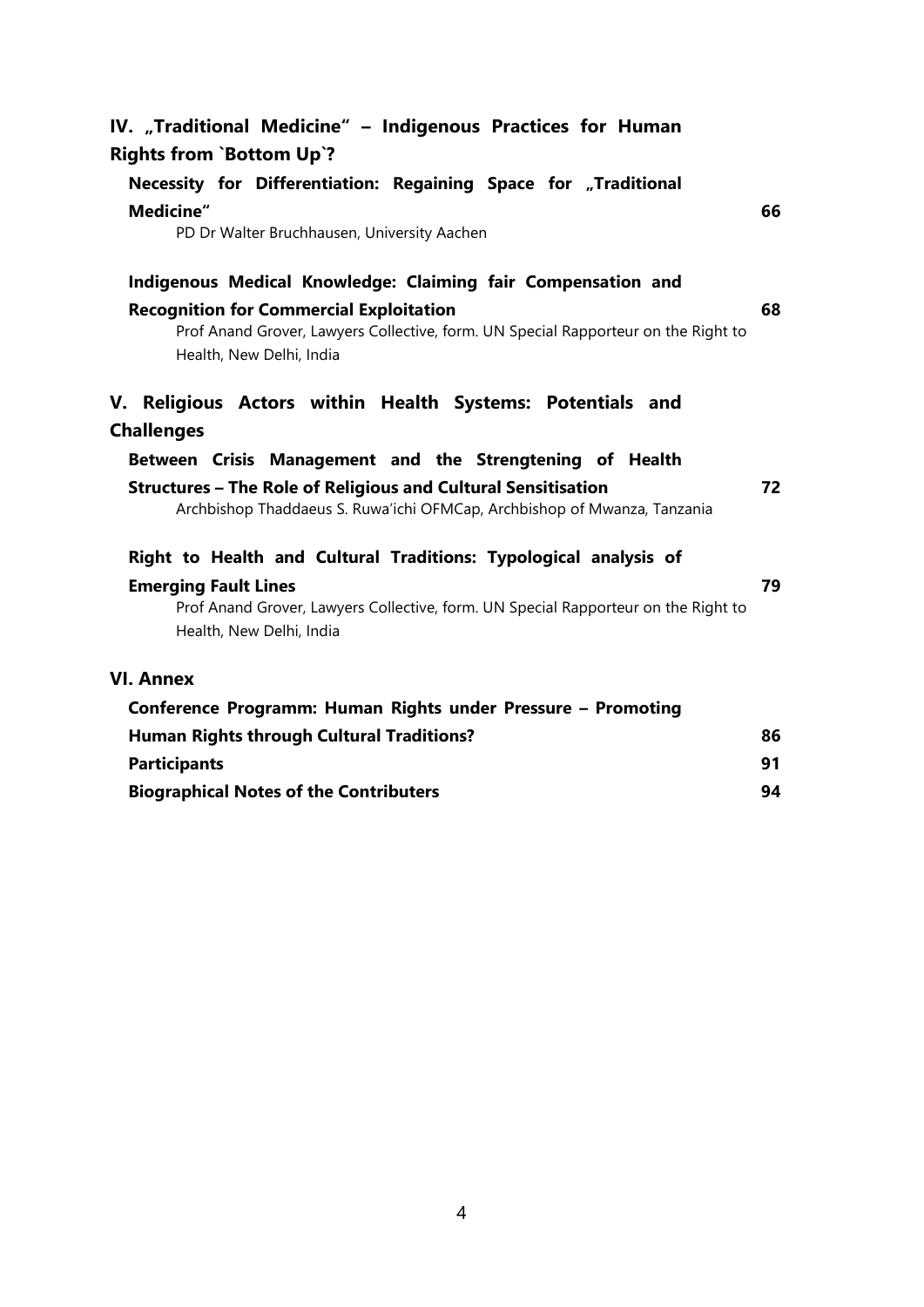# <span id="page-4-0"></span>**Introduction: Human Rights under Pressure – Promoting Human Rights through Cultural Traditions?**

#### <span id="page-4-1"></span>*Dr Daniel Legutke, German Commission of Justice and Peace, Bonn*

The present publication is a documentation of an international conference on the human right to health and cultural traditions, organized by the working group on "Human Rights and Cultural Traditions: Test case the Human Right to Health" of the German Commission of Justice and Peace. The conference convened in Berlin December 9<sup>th</sup> to  $10^{th}$  2016.

In his opening speech Bishop Stephan Ackermann, President of the German Commission of Justice and Peace, situated the conference in the context of previous meetings of the Justice and Peace Working Group on "Human Rights and Cultural Traditions". During these exchanges it had become obvious that there is no abstract dichotomy between human rights and traditional culture, although there always will be tensions in concrete situations. Instead, through human rights people on the margins of society can be encouraged and empowered to speak up for a better life; for human rights provide people with a certain framework and language to pronounce their grievances. Usually the argument of tradition is invoked by those who live well with imbalances of power and human rights obligations are recalled by those who are deprived of basic entitlements. Fr Rigobert Minani SJ, who participated in many of the previous meetings, shed light on the perceptions of human rights in many African countries as an expression of a certain European tradition. To take account of such perceptions is of great importance when entering into dialogue.

The next articles analyse the right to health as a test case for the relation between human rights and traditional or religious convictions more specifically. In his introductory contribution Prof Stephan Rixen not only explains what the right to health entails, but also identifies some misunderstandings. Human rights are not intended to replace culture, even if sometimes they are misunderstood in this way. Instead they give a legal framework that should enable and empower people to live in accordance with their own beliefs and convictions – within due restrictions, of course. Rixen furthermore gives examples of religiously sensitive implementations of the right to health. He stated that this perspective might also contribute to health programs of the United Nations because such an approach could help to overcome some of the tensions between UN and religious institutions. Azza Karam then shows from the perspective of UN institutions a variety of issues on which religious and international or-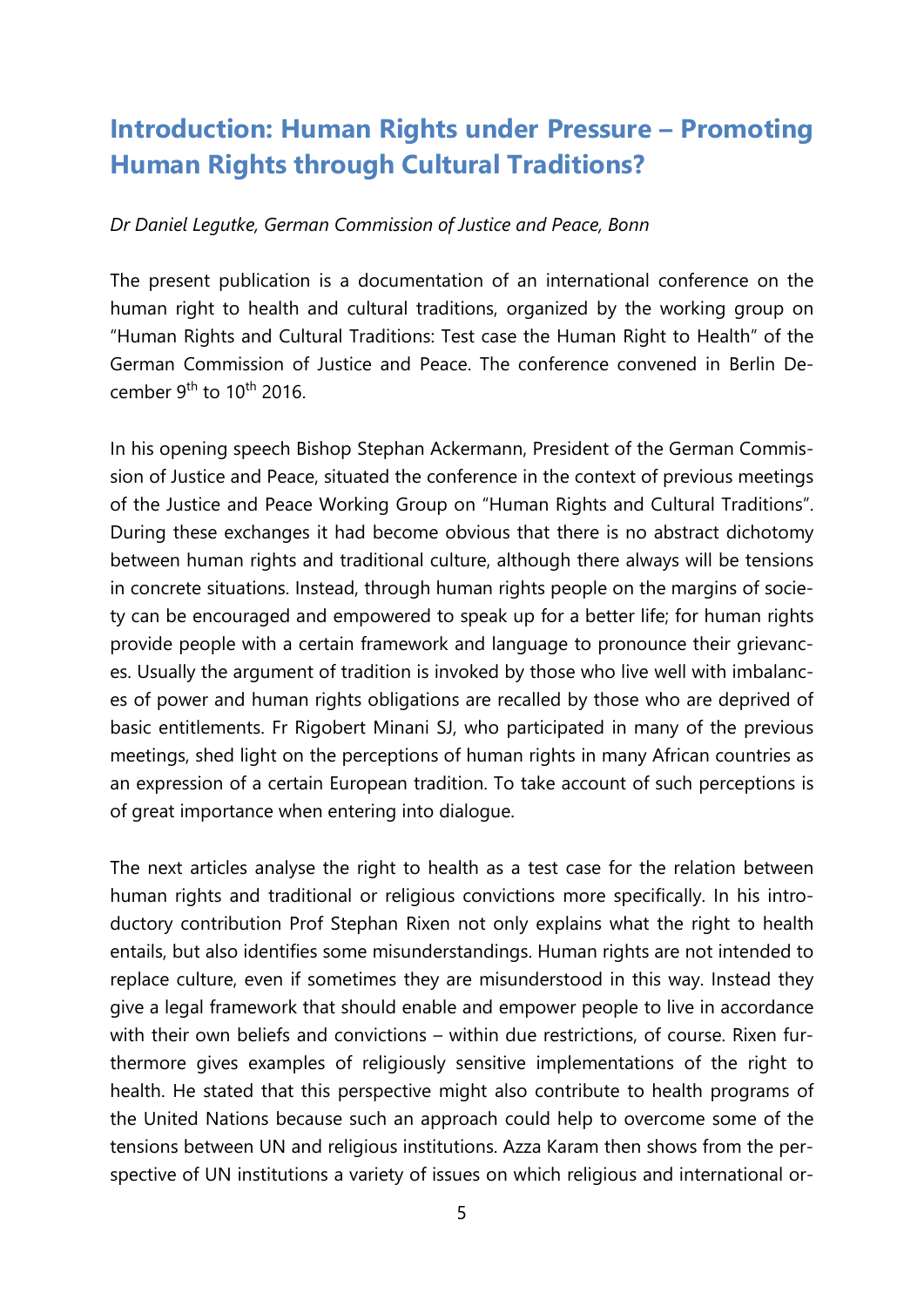ganizations cooperate have been cooperating for a long time. She supports the view that FBOs have an important social capital that international players should take into account more systematically. And lastly, Karam depicts some of the contentious issues where cooperation still is very difficult and full of misunderstandings, prejudices and also real differences. She invites FBOs to enter into dialogue, looking closely at the UN positions to overcome misunderstandings and to engage in dialogue where religious organizations reject some of the policy options. Marlies Reulecke, who had worked in Tanzanian hospitals for several years, demands to focus on problems and violations of human dignity, especially of girls and young women who often suffer most from violations of the right to health. To take a perspective of vulnerable groups might help to ease communication between FBOs and other (international) organizations working on the right to health.

The following chapters deal with some concrete problems. The first example focuses on measures necessary to stop care drain and brain drain in the health sector from Africa to countries abroad. More Tanzanian doctors work outside than inside the country. Prof. Eva Senghaas-Knobloch started the session by explaining that from a rights perspective people – health personnel included – are free to move and to work wherever they find career opportunities. Therefore to address the problems of educated health personnel, both sides – receiving countries and Tanzania as well – have to adjust their policies. Maria Kipele demands countries in the south to allocate enough financial resources to the health sector so that all educated health workers could find jobs and prospects of a career within their country. Archbishop Thaddeus Ruwa'ichi pointed out that Northern countries should create opportunities for circular migration, to encourage medical staff to migrate for a certain time without cutting all options of going back. Addressing Tanzania, the government should open better working conditions for health workers in the countryside. The overall ratio of doctors per inhabitants does not show the total picture since many doctors are located in the bigger cities; this worsens the situation in the rural areas. On the other hand, in all parts of the world states have the obligation to install a health system that works in itself without relying on cheap work or charity work and workers from abroad.

Chapter IV is dedicated to the role of so called 'traditional medicine'. Both speakers pointed out that traditional medicine can unfold its potential when it is recognized as addressing questions of life style and spiritual health. Walter Bruchhausen exemplified this by sketching the role of many traditional healers in Africa as care takers for spiritual health. Seen in this perspective nonconventional medicine could play a more important role, also in international health debates.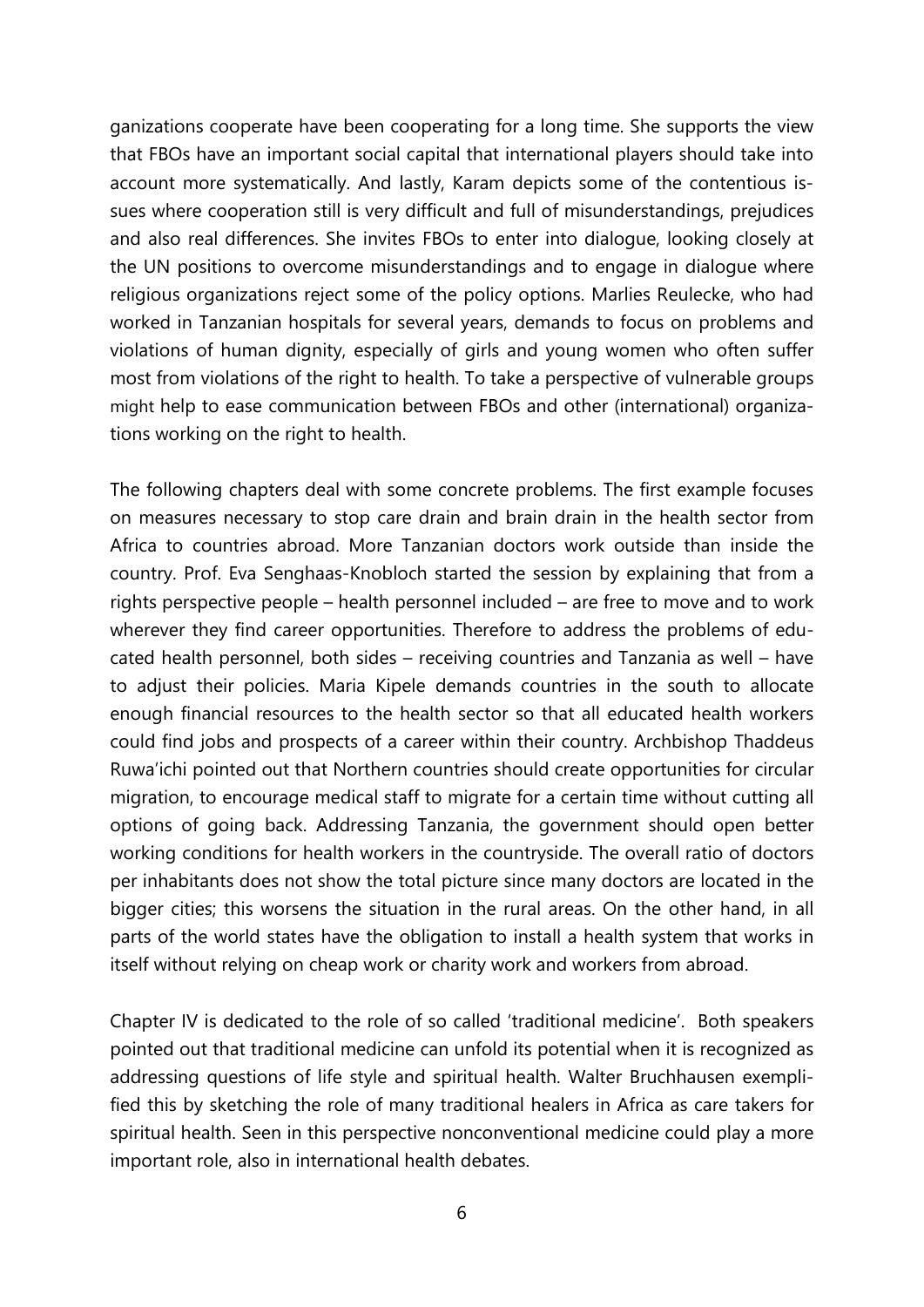The concluding chapter V takes up some of the questions touched upon during the days. Referring to health care delivered by FBOs Archbishop Ruwa'ichi called for more quality in research and management of services. Research should focus on a better understanding of the problems within health systems and present methods to address them properly. The Ebola crises have shown that it is necessary to be prepared for many challenges – quality research is a precondition for quality care. Prof Anand Grover touched some fault lines between the freedoms and entitlements of human rights and traditional cultural or religious convictions. He explained that in many societies unbalanced power relations are hidden behind the evocation of tradition. They can be overcome by a human rights-based approach which calls for the participation of those affected in the decision-making process. Taking this seriously would strengthen the acceptability not only of medical treatment but also of preventive behaviour. The claim for acceptability also demands an ethical stance which respects the needs of minorities, which is culturally and gender sensitive and conducive to confidence-building.

The participants perceived the conference as a good example of how religions could establish platforms for dialogue. It brought together experts from different countries, institutions and religions. Their exchange, which reflected various backgrounds and experiences, was helpful not only for the sake of a better understanding of the human right to health. Moreover it was also as a contribution to the debate on the implementation of human rights: Human rights will have a greater impact if all persons involved – with their cultural and religious convictions – are invited to contribute to the implementation of human rights.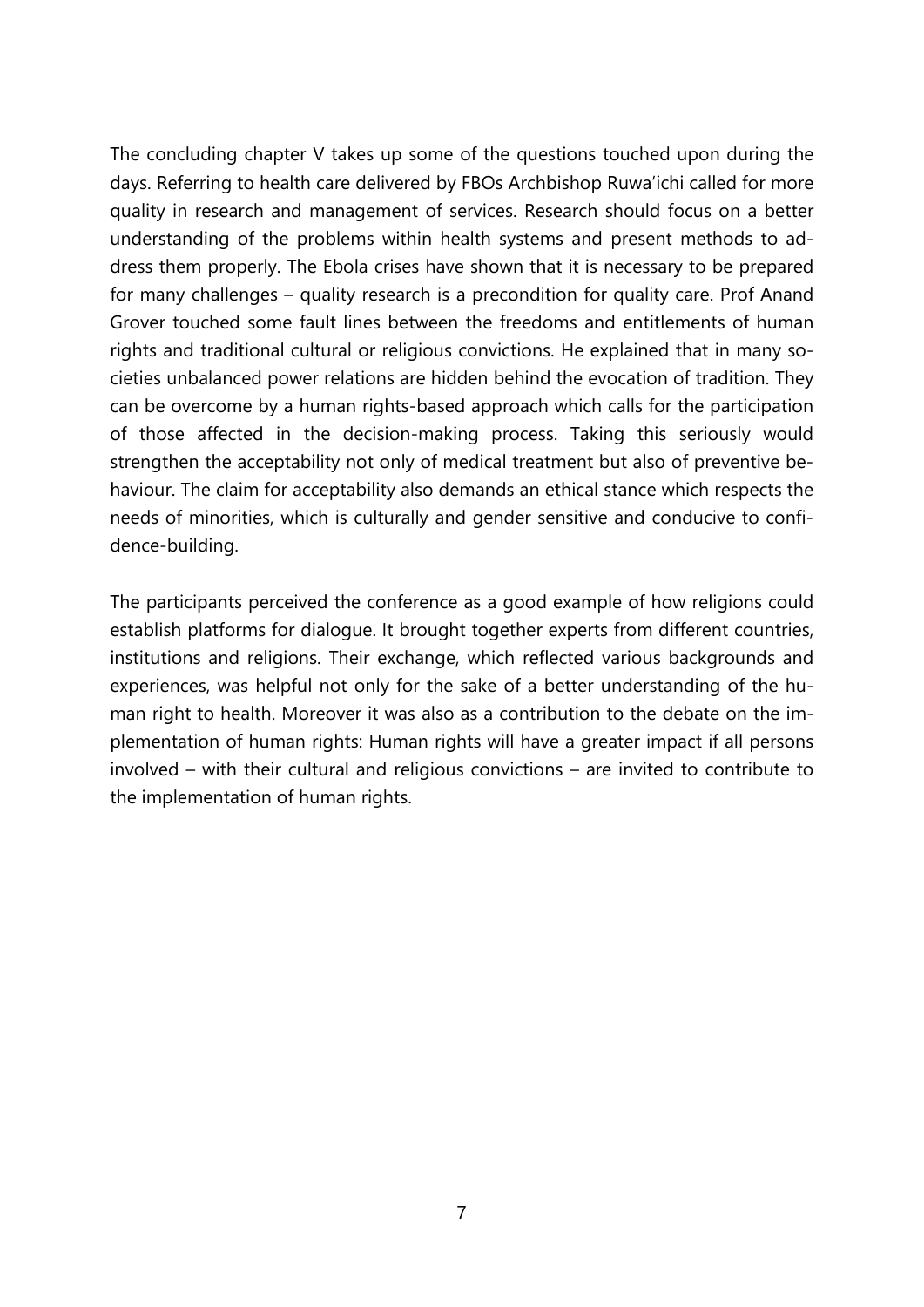# <span id="page-7-0"></span>**Zur Einführung: Menschenrechte unter Druck – kulturelle Traditionen als Brücken zu einer menschenrechtskonformen Politik**

#### <span id="page-7-1"></span>*Dr. Daniel Legutke, Deutsche Kommission Justitia et Pax*

Wir freuen uns, mit dieser Publikation Beiträge einer internationalen Konferenz zum Menschenrechte auf Gesundheit und kulturellen Traditionen vorlegen zu können, die von der Arbeitsgruppe "Menschenrechte und kulturelle Traditionen: Testfall Recht auf Gesundheit" der Deutschen Kommission Justitia et Pax am 9. und 10. Dezember 2016 in Berlin ausgerichtet worden war.

Der Beitrag von Bischof Stephan Ackermann, dem Vorsitzenden der Deutschen Kommission Justitia et Pax, verortet die Konferenz in den Kontext vorangegangen Konferenzen und Workshops der Arbeitsgruppe, die sich in den letzten Jahren immer wieder mit dem Verhältnis des Universalitätsanspruchs der Menschenrechte zu lokalen und religiösen Traditionen befasst hatte. In der bisherigen Arbeit war deutlich geworden, dass es keine abstrakte Dichotomie zwischen Menschenrechten und traditioneller Kultur gibt, wenngleich in konkreten Situationen immer Spannungen auftreten. Sie können Menschen am Rande der Gesellschaft ermutigen und befähigen, sich für ein besseres Leben einzusetzen, indem sie ein Vokabular und einen Rechtsrahmen anbieten, in dem sie ihre Erfahrungen zu Wort bringen können. Gewöhnlich werden Argumente von Tradition durch diejenigen angeführt, die gut mit den Ungleichgewichten der Macht leben. Menschenrechtsverpflichtungen werden hingegen zumeist von denjenigen, denen die Grundrechte vorenthalten werden, in Erinnerung gerufen. P. Rigobert Minani SJ, der seit langem an Konferenzen der Justitia et Pax Arbeitsgruppe mitwirkt, weist in seinem Beitrag darauf hin, wie stark jedoch Menschenrechte etwa in Afrika als Ausdruck spezifisch westlich-europäischen Kultur wahrgenommen werden. Dies zumindest immer mit im Blick zu behalten sei eine wichtige Voraussetzung für gelingenden Dialog zwischen europäischen und afrikanischen Akteuren.

Die Beiträge des zweiten Kapitels befassen sich mit dem Recht auf Gesundheit und beleuchten es hinsichtlich seiner Aussagekraft als "Testfall" für das Verhältnis von Recht einerseits und Kultur und Religion andererseits. Prof. Stephan Rixen stellt im einleitenden Beitrag nicht nur die Inhalte des Rechts dar, sondern benennt auch einige geradezu klassische Missverständnisse. Menschenrechte intendieren nicht, Kulturen zu ersetzen, auch wenn sie vielfach in diesem Sinn missverstanden werden. Vielmehr bieten sie ein rechtliches Rahmenwerk, innerhalb dessen Menschen entspre-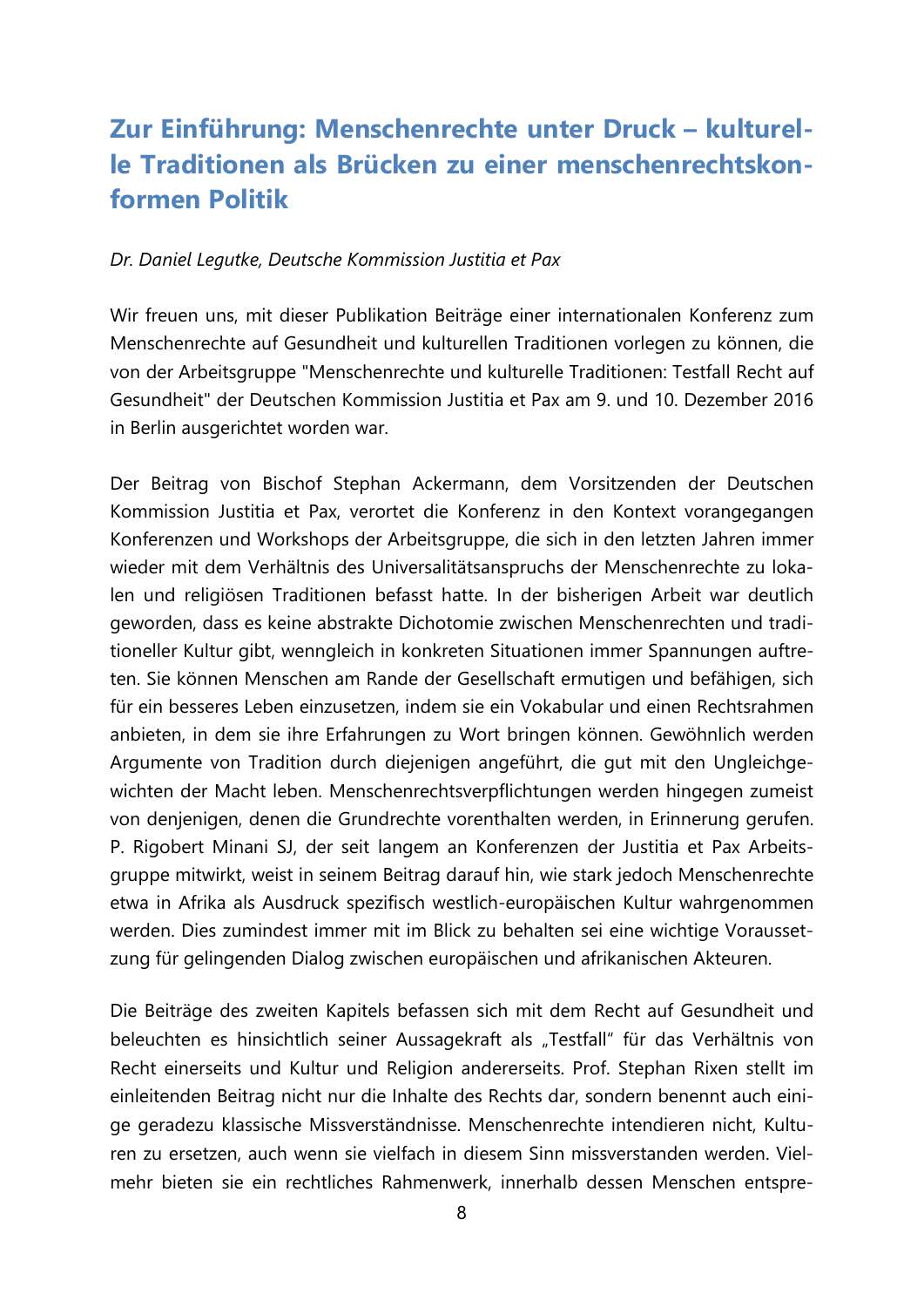chend ihren je eigenen Überzeugungen und religiösen Traditionen selbstbestimmt leben können – natürlich unter Beachtung jeweils angemessener Grenzen. Darüber hinaus benennt Rixen Beispiele für religiös sensible Umsetzungen des Rechts auf Gesundheit. Eine kultursensible Haltung, so sein Resümee, kann zum Erfolg und zur Akzeptanz von Gesundheitsprogrammen der Vereinten Nationen beitragen, da sie helfen könnte, einige der Spannungen zwischen der UNO und religiösen Institutionen zu überwinden. Azza Karam zeigt in ihrem daran anschließenden Beitrag die Bandbreite aktueller Kooperationen religiöser Akteure und internationaler Organisationen auf, die besonders auf lokaler Ebene seit langem sehr fruchtbar sind. Hinausgehend über die wichtigen Dienstleistungen religiöser Akteure im Gesundheitsbereich sieht Karam jedoch noch große ungenutzte Potentiale für die Verbesserung der Gesundheitssituation, wenn alle Akteure, insbesondere jedoch die internationalen Organisationen, das enorme Sozialkapital religiöser Akteure stärker und systematisch wahrnehmen und fruchtbar machen. Schließlich weist sie auch auf die Themenfelder hin, in denen Zusammenarbeit schwierig ist, sei es wegen Missverständnissen oder ernsthaften inhaltlichen Differenzen. Sie erwartet von einem intensivierten Dialog ein genaueres Wahrnehmen der je anderen Positionen, um solche Missverständnisse zu überwinden, aber auch um nach Wegen zu suchen, mit schwierigeren Differenzen umzugehen. Marlies Reulecke, die dritte Autorin dieses Kapitels, hat als Ärztin viele Jahre in Tansania gearbeitet. Sie plädiert vor dem Hintergrund ihrer langjährigen Arbeit dafür, bei den Erfahrungen von Leid und verletzter Menschenwürde besonders von Mädchen und jungen Frauen anzusetzen. Menschenrechte aus der Perspektive verletzter Menschenwürde zu sehen, kann so ihre Überzeugung, den Austausch und Dialog zwischen religiösen Akteuren und (internationalen) säkularen Organisationen unterstützen und auf die Lösung gemeinsamer Fragen und Aufgaben richten.

Die Beiträge des dritten und vierten Kapitels wenden sich konkreten Problemen zu. Das erste Beispiel (Kapitel III) konzentriert sich auf Maßnahmen, die notwendig sind, um die Abwanderung von hochqualifizierten Fach- und Pflegekräften von Afrika in Länder des Globalen Nordens zu stoppen. Prof. Senghaas weist einleitend auf das menschenrechtliche Gebot hin, nach dem allen Menschen, auch medizinisch ausgebildeten Fachkräften, zunächst grundsätzlich zugestanden werden muss, sich dort um Arbeit zu bewerben, wo sie bessere Entfaltungs- und Karrieremöglichkeiten für sich sehen. Darauf politisch angemessen und menschenrechtskonform zu reagieren ist eine gemeinsam Aufgabe beider Seiten, sowohl der Empfängerländer als auch von Tansania. So sollten, darauf weist Maria Kipele in ihrem Beitrag hin, die südlichen Staaten dem Gesundheitssektor genügend finanzielle Mittel zur Verfügung stellen, damit ausgebildete Fachkräfte im Gesundheitswesen in ihren Ländern Arbeitsplätze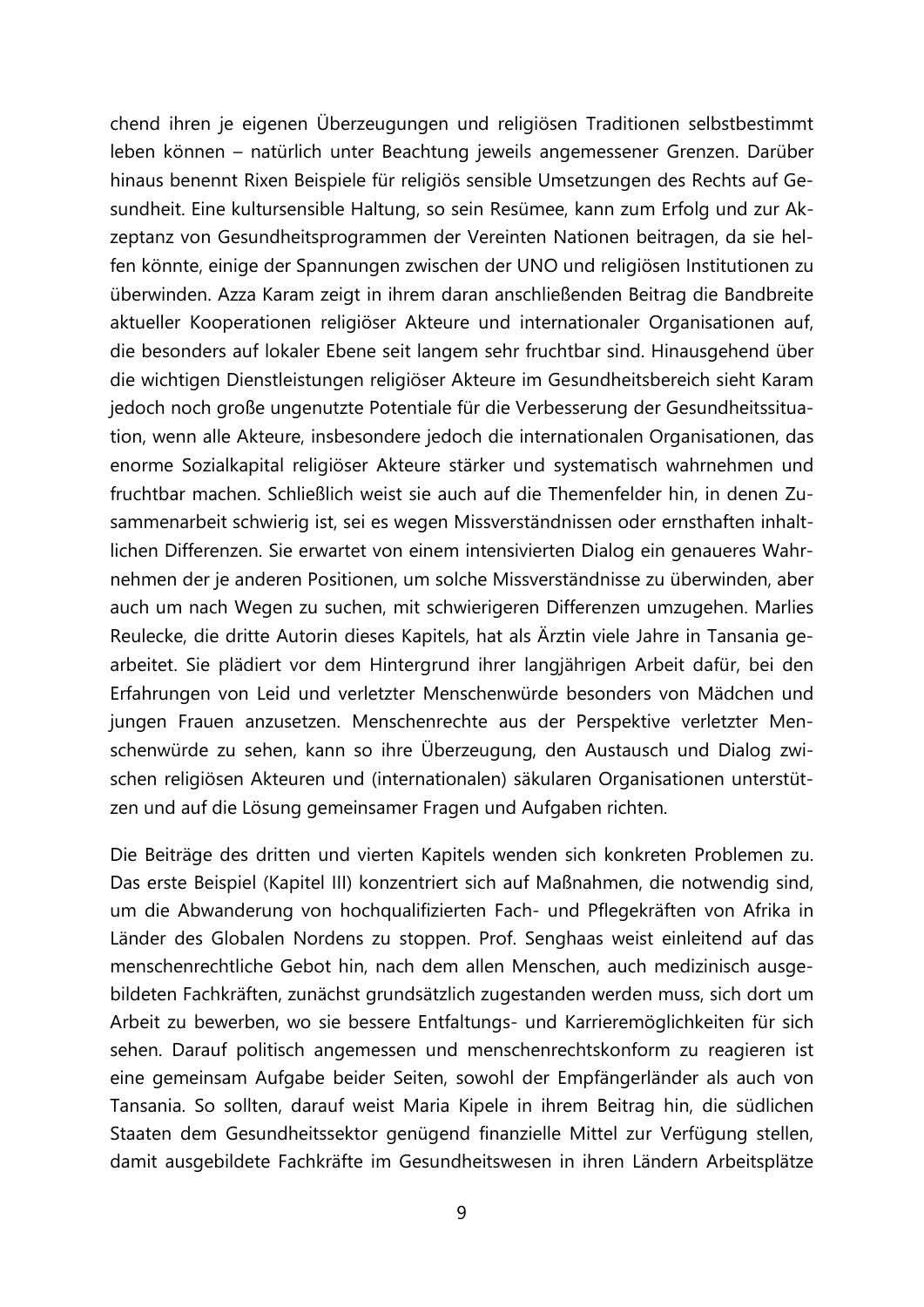und Karriereaussichten finden können. Darüber hinaus, so Erzbischof Ruwa'ichi in seinem Beitrag, sollten die Länder des Nordens Möglichkeiten zirkulärer Migration eröffnen, um das medizinische Personal zu ermutigen, für eine gewisse Zeit zu migrieren, ohne die Möglichkeit zur Rückkehr einzuschränken. Ruwa'ichi fordert die tansanischen Regierungsbehörden auf, bessere Arbeitsbedingungen für Gesundheitspersonal auch innerhalb Tansanias, insbesondere auf dem Land, zu schaffen. Die durchschnittliche Anzahl von Ärzten pro Einwohner lasse nicht die Konzentration des Gesundheitspersonals in den größeren Städten erkennen – und vor allem nicht die schlechte Situation auf dem Land. In globaler Perspektive haben alle Staaten die Pflicht, Gesundheitssysteme einzurichten, die sich selber tragen – und nicht auf Billigoder Wohltätigkeitsarbeit und Arbeitskräfte von außen gebaut sind.

Kapitel IV befasst sich mit der Rolle sogenannter "traditioneller Medizin". Die traditionelle Medizin könne Potentiale entfalten, wenn sie als Spezialistin für Fragen des Lifestyles und für spirituelle Gesundheit anerkannt und berücksichtigt werde, wie Prof. Anand Grover ausführt. Und PD Walter Bruchhausen unterlegte dies mit seinen Forschungen, nach denen traditionelle Heiler im Sinn religiöser Akteure insbesondere mentale und spirituelle Gesundheitsbedürfnisse befriedigten. So gesehen könnten sie auch in internationalen Gesundheitsdebatten eine stärkere Rolle spielen.

Im abschließenden Kapitel V werden noch einmal einige Fragen aufgegriffen und vertieft, die zu Beginn angesprochen worden waren. Erzbischof Ruwa'ichi richtet an die Adresse religiöser Träger im Gesundheitsbereich den Appell, bessere Daten zu Gesundheitsfragen zu sammeln sowie die Managementstrukturen zu verbessern. Die Datenlage könnte dazu beitragen, die Probleme und Herausforderungen des Gesundheitssystems in Tansania klarer zu erkennen und passende Maßnahmen zu ergreifen. Die Ebolaepidemie hat gezeigt, wie wichtig es ist, auf Krisen vorbereitet zu sein. Daten guter Qualität sind eine Voraussetzung für qualitativ hochwertige Sorgearbeit. Anand Grover berührte einige der besonders sensiblen Themen zwischen Ansprüchen der Menschenrechte und traditionellen oder religiösen Überzeugungen. Um Machtungleichheiten in allen Gesellschaften zu überwinden – die oftmals mit einer Anrufung von Traditionen kaschiert werden – rief er den Menschenrechtsansatz in Erinnerung, demzufolge Maßnahmen immer unter Einbeziehung der von ihnen Betroffenen beschlossen werden müssen. Diesen Grundsatz ernst zu nehmen und in politische Praxis zu übersetzen würde nicht nur die Akzeptanz medizinischer Behandlungen sondern auch präventives Verhalten massiv erhöhen können. Die menschenrechtliche Forderung , kultureller Akzeptierbarkeit' erfordert eine ethische Haltung, die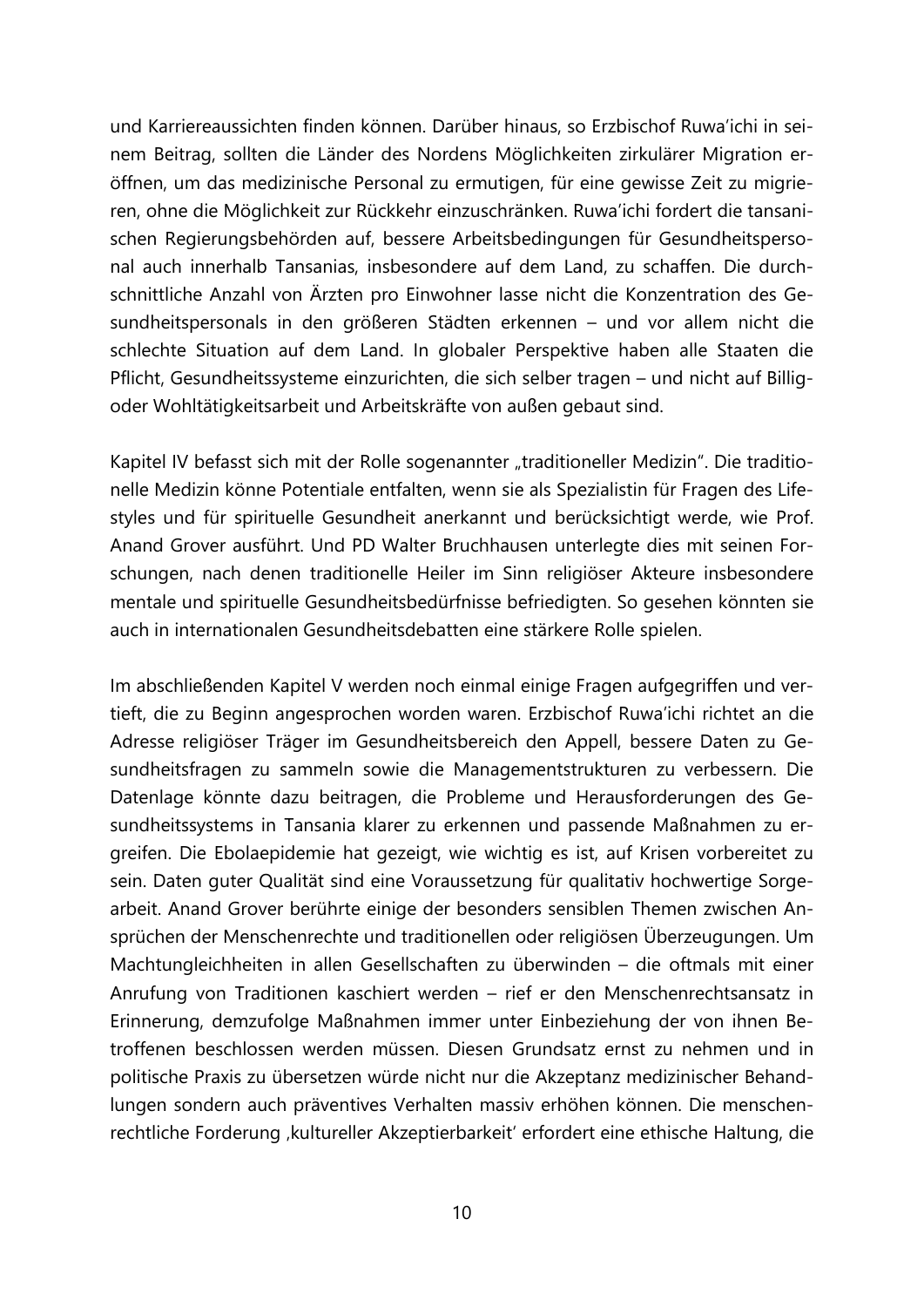respektvoll ist gegenüber den Ansprüchen von Minderheiten, gender- und kultursensibel sowie vertrauensbildend ist.

Die Konferenz, die hier dokumentiert wird, wurde von vielen Teilnehmern als gutes Beispiel dafür angesehen, wie Religionen Dialogplattformen einrichten können. Sie brachte Experten aus verschiedenen Ländern, Institutionen und Religionen zusammen. Ihr Austausch, der die unterschiedlichen Hintergründe und Erfahrungen reflektierte, ist nicht nur im Hinblick auf ein besseres Verständnis des Menschenrechtes auf Gesundheit hilfreich. Darüber hinaus kann er als Beitrag zur Debatte über die Umsetzung der Menschenrechte verstanden werden: Die Menschenrechte werden eine größere Wirkung entfalten, wenn alle Beteiligten mit ihren kulturellen und religiösen Überzeugungen eingeladen werden, zur Umsetzung der Menschenrechte beizutragen.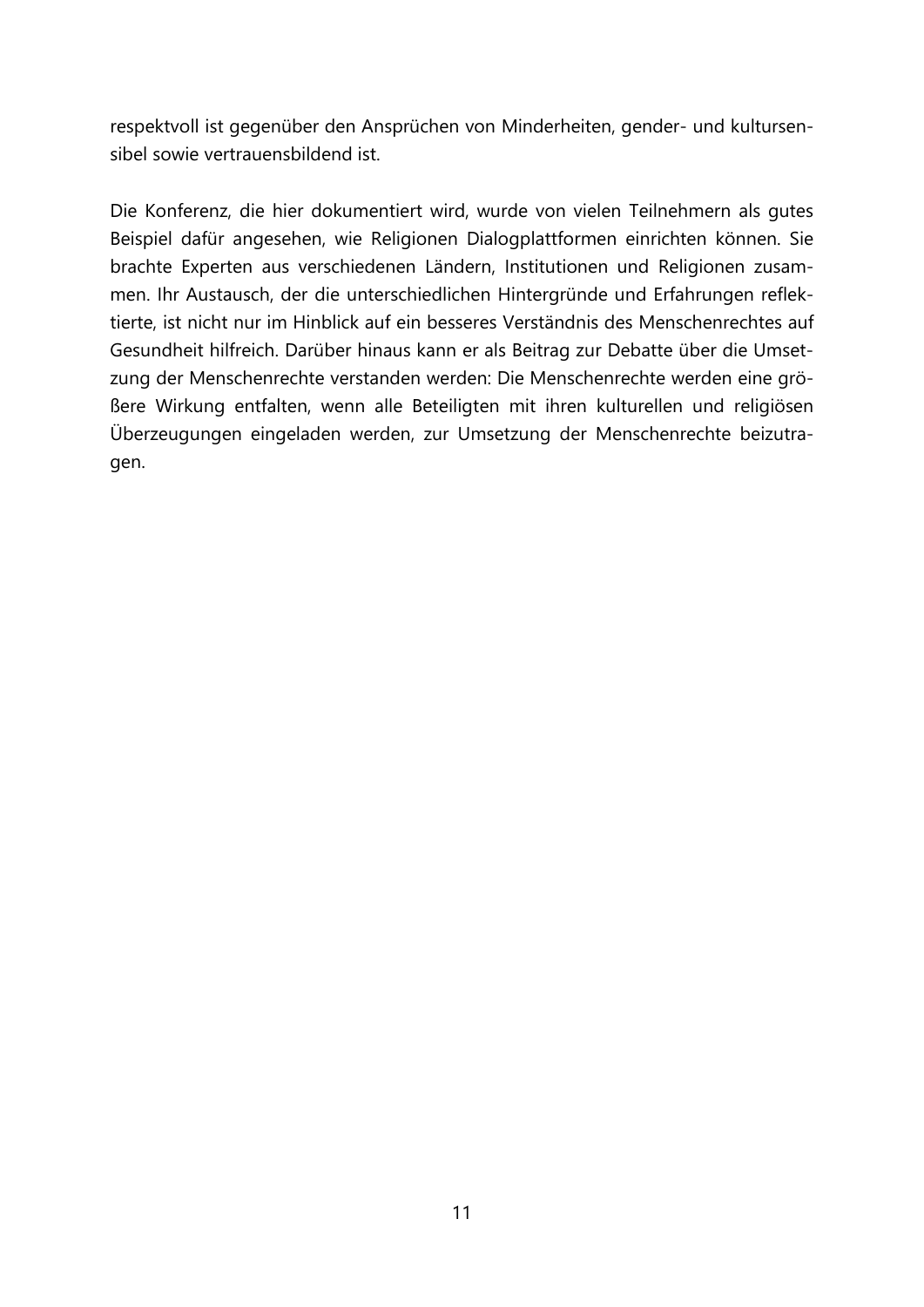# <span id="page-11-0"></span>**I. Human Rights in Christian Perspective**

### <span id="page-11-1"></span>**Commitment to Human Rights – Challenge for Christian Traditions**

<span id="page-11-2"></span>*Bishop Dr Stephan Ackermann, President of the German Commission for Justice and Peace, Bishop of Treves*

The theme of the Justice and Peace et Pax Congress is: "Human rights under pressure - cultural traditions as bridges to a policy that respects human rights". Today and tomorrow, Justitia et Pax wants to present some of the findings from the process that has been initiated and intensively supported in recent years, especially by the Human Rights Department. On the one hand, this means that the congress stands in continuity with our long-standing concern with human rights and their relationship to culture — on the other hand, it opens up new doors when we discuss the human right to health in concrete terms.

When we started discussing human rights and culture at Justitia et Pax, the working group looked particularly to Africa. In the Commission too, we have discussed with partners from Africa. The starting point was the observation that, especially in discussions with African partners, it was often criticised that human rights were an expression of an exaggerated individualism in Europe. On the other hand, the partners went on to say that African mentality is more focused on the "we". This is above all a cultural difference.

Following up on this criticism was the reason for Justitia et Pax to set up a working group on "human rights and human dignity", which worked from 2009 to 2014. Similar questions are now once again — albeit modified — at the centre of the department's current work.

In the past few years, we had repeatedly invited people to discuss these and similar theories. We have presented publications, the most recent of which has just been published in November. It combines the experiences of an Exposure and Dialogue Programme on human rights with the help of which we were able to invite people to come to Zambia in 2015. With the support of Caritas Zambia and other organisations, we have invited the participants to accompany human rights defenders in their small towns or villages far away from the capital.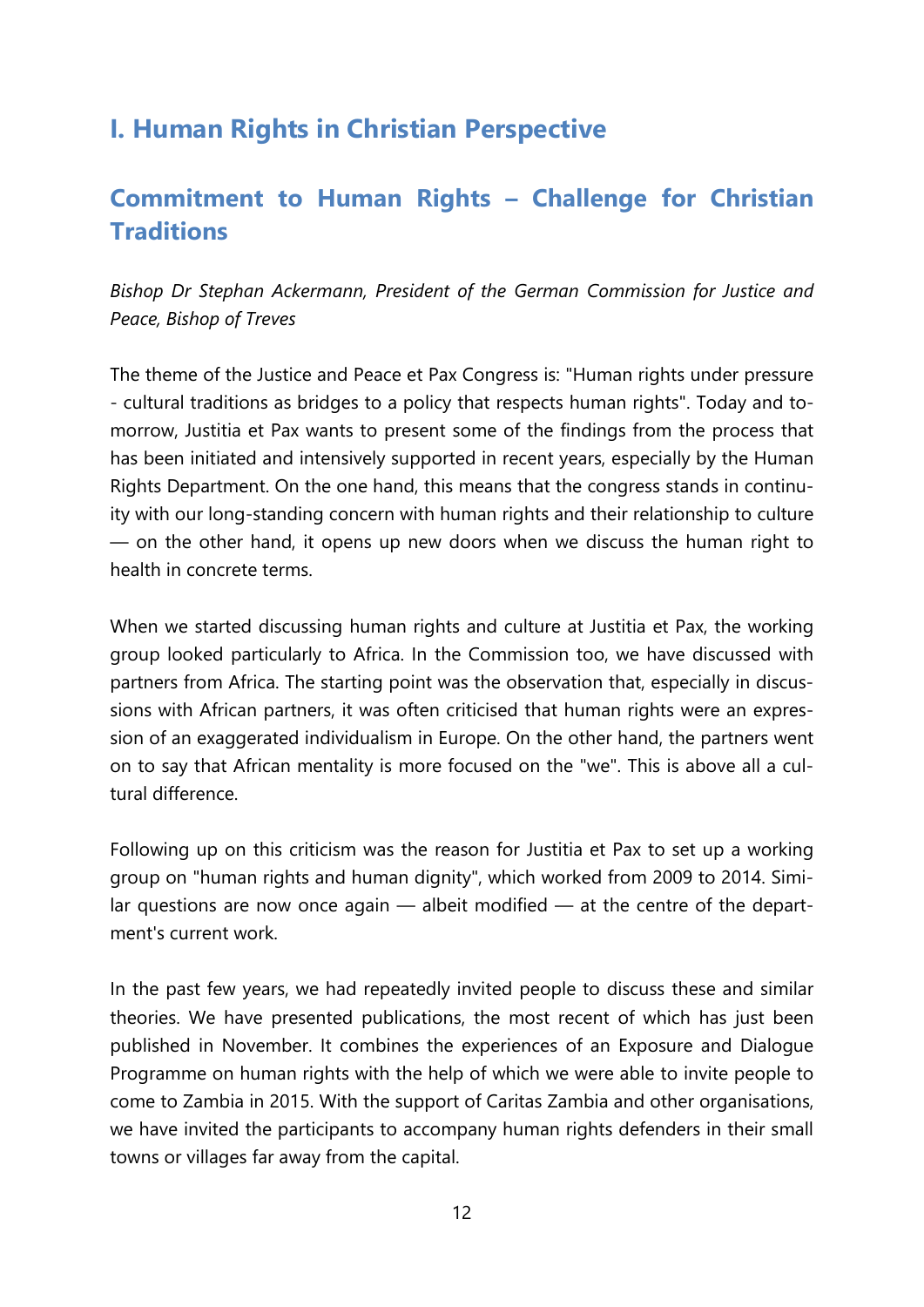Let me present to you some of the key findings, which are documented in more detail in the above-mentioned publications.

*1. First of all, there is no general contrast in the sense of "great significance of traditions for Africa" and an influence through a 'traditionless' modernity for Europe.*

The worldviews are as diverse as the people. Culture is important for everyone. It is expressed differently for each individual person. Essentialist attributions are not helpful, they create more problems than they solve. In diffrent workshops and meetings, it became clear that a strong consensus among those who are committed to improving living conditions in the North and South was achieved by focusing on the protection of human dignity. The reference to traditions plays a role now and then. More important, however, is a focus on human dignity. This applies both here "in the West" and in other regions of the world.

The discussions of the working group, including the launch conference for the current working group in 2015 in Lusaka, have clearly shown that a general comparison of modernity here and tradition there is simply wrong. Orientation towards human dignity directs a critical view to traditions—all over the world. These can help strengthen identities. But traditions can also restrict people and hinder their development. We, too, are currently experiencing very intensively that we (in the West) are called upon to take a critical look at our traditions.

### *2. Dealing with culture and tradition in African countries is extremely productive in many places.*

In particular, the Exposure on human rights and cultural issues in Zambia has shown that also in the South human rights are used as an argument when it comes to defending human dignity. Activists on the spot do not see them as Western imports, but for them they rather offer a conceptual pattern to express what many people experience as unworthy living conditions. Their basis—at least in the case of our partners in Zambia—is the deep faith in the dignity of man, created as an image of God and endowed with inalienable human dignity.

The rich treasure of different traditions is not static, but cultural practices, attitudes and values are subject to constant change. This flexibility of traditions makes it possi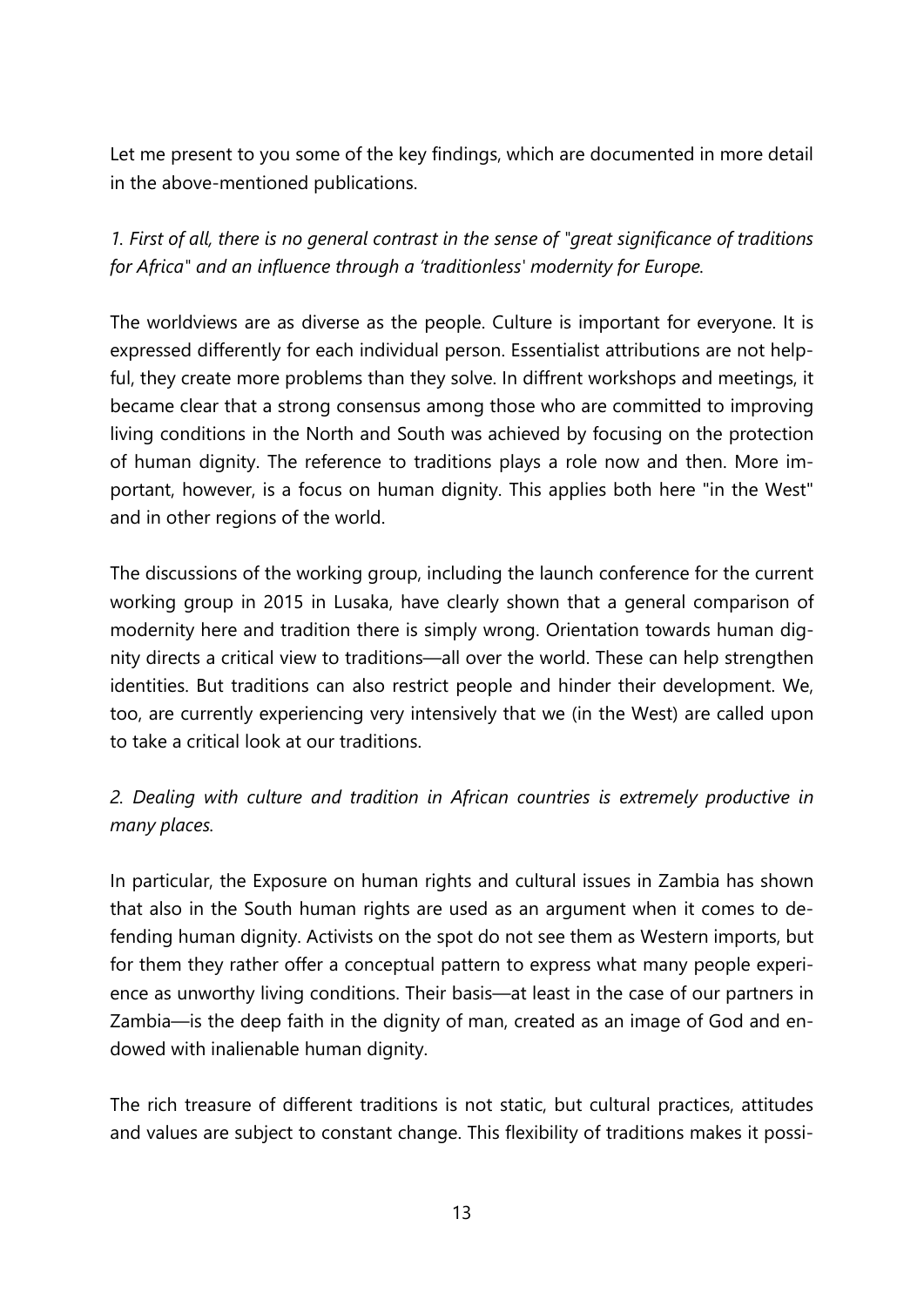ble to integrate aspects and experiences of human rights work. Traditions do not necessarily have to be thrown overboard. They can develop and adapt to new needs.

After all, however, there are cultural practices that are offensive in themselves. To press for the abolition of such traditions does not come from a "Western view from the outside", if those affected by them demand the abolition themselves. The human rights approach encourages people to address what is offensive. In the best sense, the commitment to human rights serves empowerment, i. e. the ability of people to discover and use their dignity and their potential given by God.

*3. To understand human rights as an expression of a Western individualism or egoism of individuals means to misunderstand human rights as a whole.*

The Universal Declaration of Human Rights (UDHR) begins it's preamble with the "recognition of inherent dignity and of the equal and inalienable rights of all members of the human family" as a reason for human rights in general. Human beings have dignity because they are part of the human family. It is no coincidence that this understanding of the human being resonates with an understanding of the person as derived from the personalism of Catholic thinkers.

The perception of the human being as a person is not limited to the preamble of the UDHR, but is consistently reflected in the Declaration of Human Rights as a whole, and also in the civil-political rights, the community dimension of which is often ignored: E.g. in the right to freedom of religion it is stated that the collective witness to faith is also part of religious freedom. Freedom of assembly is also only conceivable as a right in community with others.

The question therefore remains why the accusation that human rights are an expression of Western individualistic thinking still persists. The fact that human rights are often used as an argument politically does contribute a great deal to this. This leads to the fourth thesis.

*4. Political interests can discredit the human rights agenda in some cases.*

Discreditations are encouraged by politically incorrect tactics and actions. Western states protest loudly (and rightly) when the rights of individual groups are at risk, for example when a country wants to introduce the death penalty for homosexuals.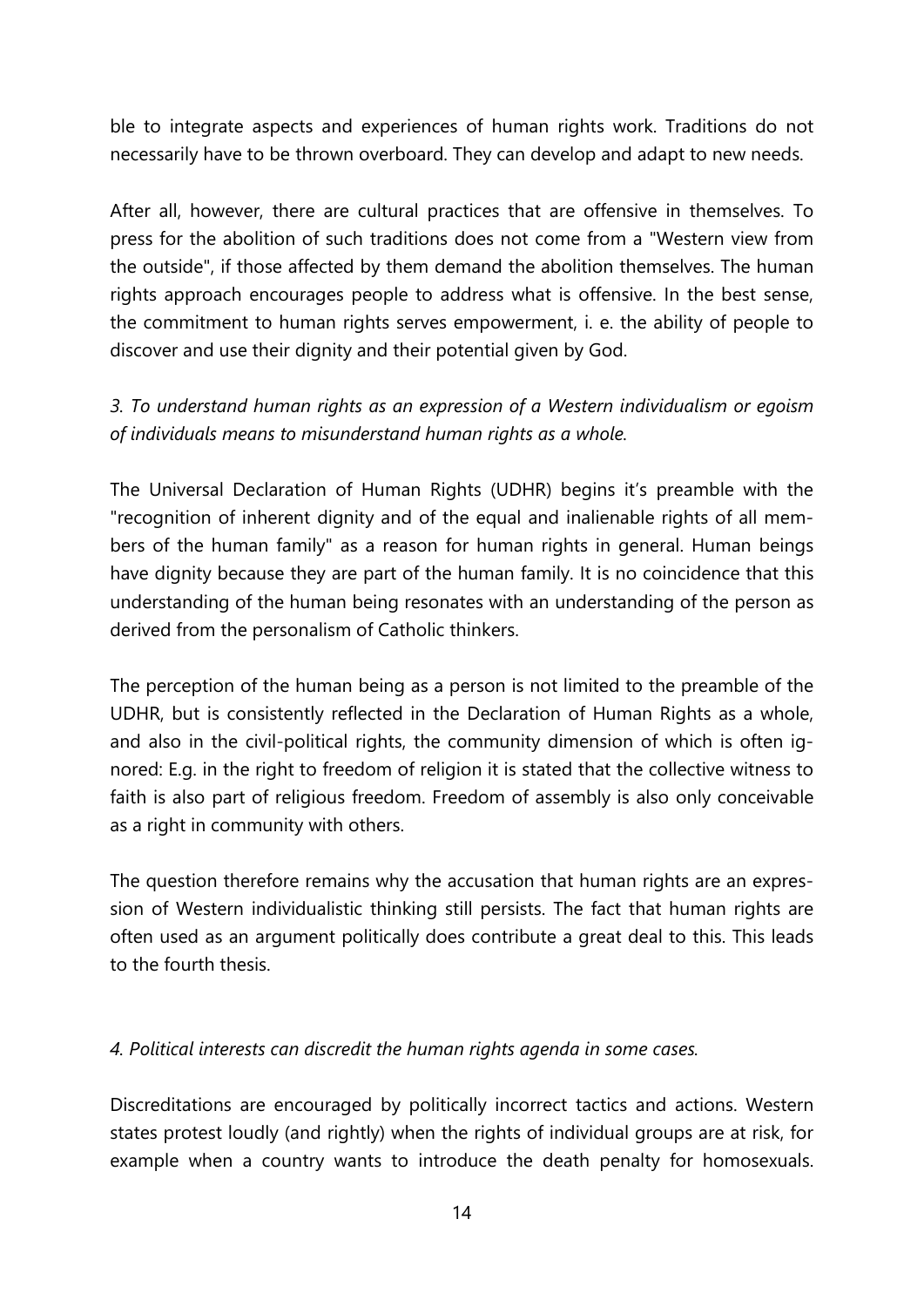However, the same Western states cannot agree on rules that make their companies liable if they take part in the violation of economic or social rights in the states where they are entrepreneurially active. The responsibilities of companies are concealed deliberately or due to lack of willingness. In Germany they often have nothing to fear for the violation of human rights elsewhere.

The National Action Plan for Business and Human Rights, which the Federal Government has promised to the United Nations, was intended to remedy this situation. But—as one hears—the good drafts from the Federal Foreign Office and the Ministry of Social Affairs were first watered down, and now the plan threatens to fail completely.

Our governments are quick when they can point to others, but they act indecisively and half-heartedly if the interests of our large and small businesses could be disturbed by human rights obligations. This is an ambivalent policy that is damaging to the cause of human rights as a whole.

In the international arena, human rights are in danger of degenerating completely into a meaningless phrase. The UN Security Council is paralyzed; Syria's ruler can count on Russian support to assert his interests. The International Criminal Court, established to prosecute the most serious human rights crimes and crimes against humanity, is increasingly losing international support. States are withdrawing.

#### *5. Also our culture shapes our understanding of human rights.*

Tradition is increasingly being used in Germany to justify a wide variety of political objectives. The political propaganda of the German right-wing political party AfD, in its main motion for the basic programme of spring 2016, speaks of "the established tradition of German culture", of the protection of "regional traditions" and of the model "traditional family". By reverting to these traditions, this populists are agitating for a state that relies on exclusivity, i. e. the use of individual rights reserved exclusively for certain groups, which it wants to withhold from others, non-nationals, and which does not have equal opportunities as its goal. Human rights claims come under pressure. Once again, they need to be publicly justified against such tendencies.

Our response to this is a Christian tradition which sees in the other first a creature of God, endowed with the same dignity. It is the goal and mission of Christian tradition as we understand it to enable every human being to live in dignity.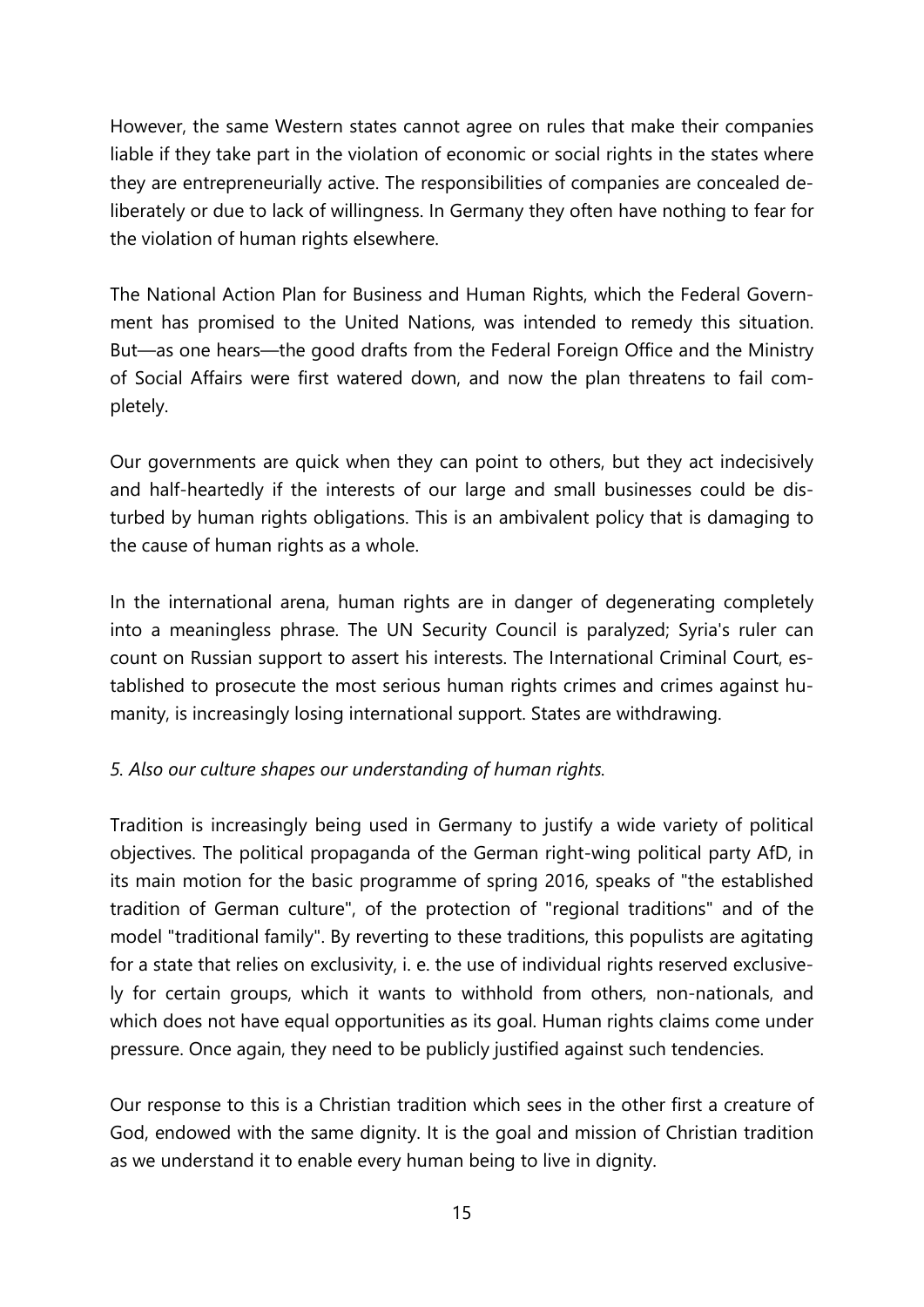This tradition is increasingly coming under pressure, not only in our country but also in many European countries, which especially in the European Union wanted to create an "area of freedom and human dignity".

*6. Human rights claims can be honoured in a culturally sensitive way without giving up the universality of human rights.*

The issue of human rights is not a question between North and South or East and West. Different priorities as far as commitment is concerned will remain. Those who do not have clean drinking water, or who do not have enough to eat, will be particularly concerned about the right to water or the right to food. Anyone who experiences restrictions on religious practice will be more likely to advocate religious freedom. Human rights do not give detailed instructions for action. They shall ensure that human dignity is respected as much as possible. Priorities will differ in the long term.

However, individual rights can come into conflict with each other. Then it is necessary to look for a compromise. Where possible, solutions should be sought in public debates and discussions. Court orders will often remain the second best option. Laws can provide clarity. But sometimes it is a clarity that is at the expense of individuals or groups—and that raises new human rights problems. We saw this here in Germany during the debate on the circumcision of boys for religious reasons.

Religious actors in the health sector are taking enormous efforts to enforce human rights. Their actions and attitudes, however, are by no means taken on by large parts of society. Tensions and arguments with other actors arise time and again when it comes to the right to health. How can it be possible, in view of a dwindling understanding of inherent religious logic in Germany, to contribute to better health care by taking greater account of religious factors and attitudes? For Justitia et Pax, this is a test case of how in concrete issues religious communities as actors can be integrated more systematically to the benefit of people and human dignity.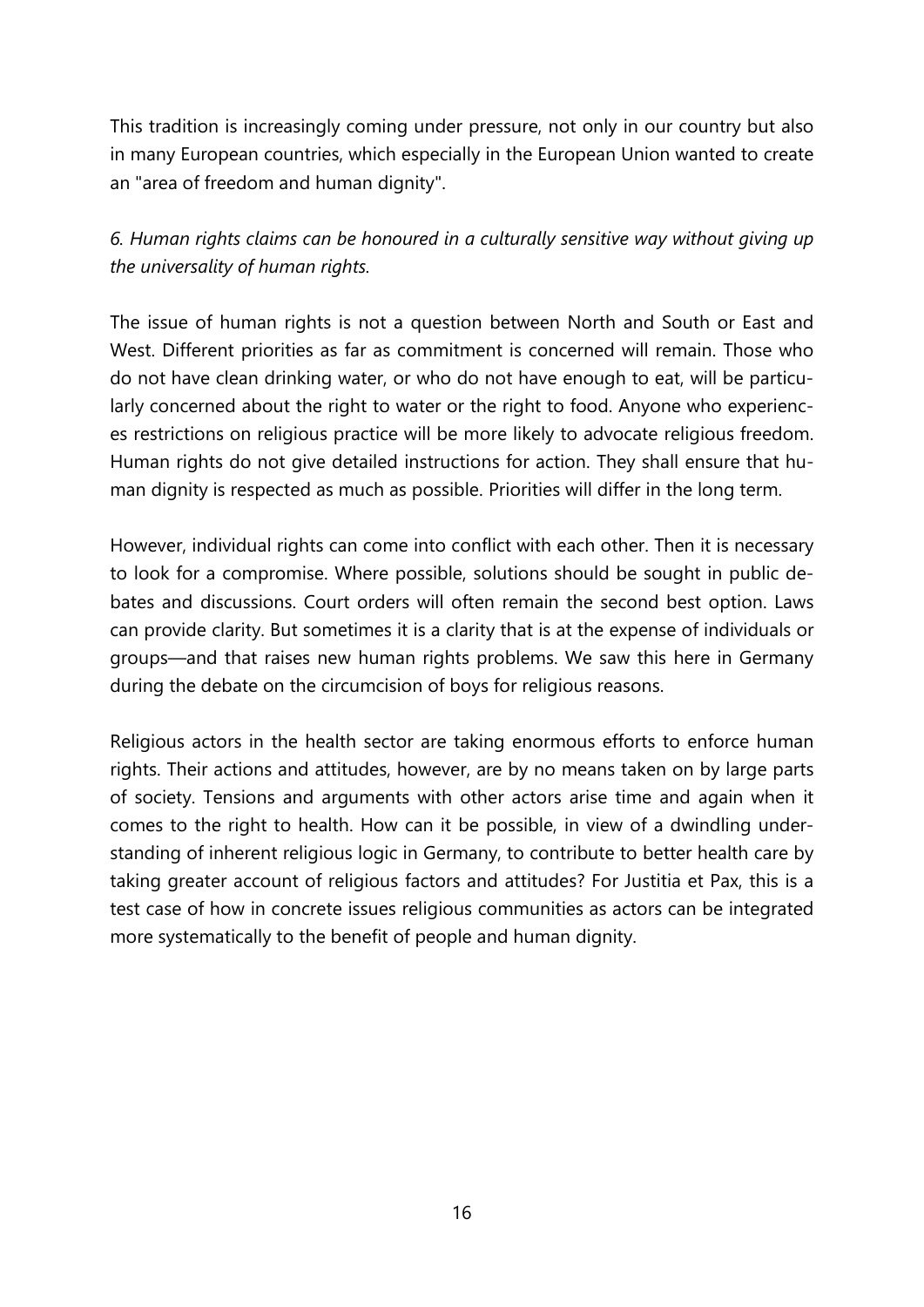### <span id="page-16-0"></span>**Cultural Motivation and Human Rights in Africa**

<span id="page-16-1"></span>*Rigobert Minani S.J., Social Apostolate Coordinator and Jesuit Africa Social Centers Network (JASCNET) Director, Nairobi, Kenya*

#### *African culture*

African societies, like many others, are dynamic. Indigenous processes of change were disrupted and some places accelerated by four centuries of slavery and colonial rule. Christianity, capitalism, industrialization and urbanization have all had a corrosive effect on ties of African culture. It is not possible to find a "pure" African culture. Africans who wrote about African culture were already hybrid because of the Western curriculum in school. But it is also true that even for the Africans who live in Westernized African cities it is far from true that their worldview is now Western (see marriage rites, funerals etc.). For these people the communal lifestyle with its responsibilities and entitlements hast great meaning and value.

#### *Human rights and culture*

Despite an increase in the discussion of human rights and culture very little exists in the form of literature that approaches the idea of human rights from an African perspective. A survey of the literature leaves one with the impression that scholars proceed on the assumption that although traditional concepts on the enhancement of human dignity are present in African culture. African societies have become modernized to a point where a discussion of these traditional concepts has become exotic.

#### *The spread of human right liberal approach*

Through colonialism, Western concepts of individual rights and law have found a place in many non-Western parts of the World. In December 1948, at a time when most of the population in Africa south of the Sahara was still under colonial domination, a General Assembly dominated by the Western world adopted a Universal Declaration of Human Rights at the United Nations. This today is a customary international law that bind people of all cultures.

#### *Values and cultural motivation for human rights*

For the African, a philosophy of existence can be summed up as: "I am because we are, and because we are therefore I am." The cohesiveness of African society and the importance of kinship to the African lifestyle is more important than in western societies. African families operate within a broader arena of the extended family. The Afri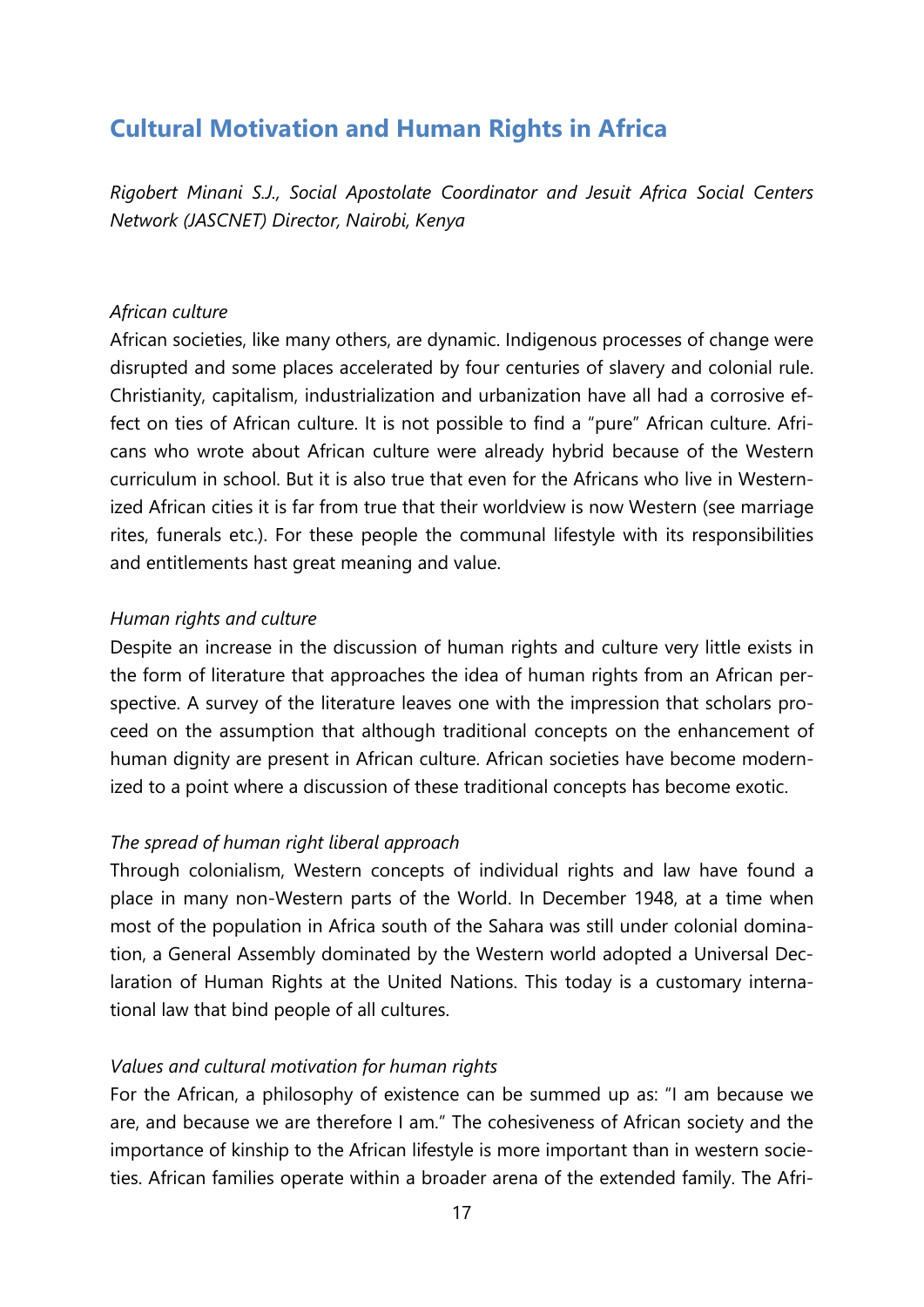can worldview is tempered with the general guiding principle of the survival of the entire community and a sense of cooperation, interdependence, and collective responsibility. The extended family unit assigns each family member a social role that permits the family to operate as a reproductive, economic, and socialization unit.

#### *Human rights and African Values*

The African sense of community obligation that goes beyond charity may be necessary to foster economic rights. More pressing is the fact that with increasing immigration from the Third World to the Western world, no one can expect that non-Western peoples will always simply forget or throw away their traditional worldviews and take on the predominant worldview. In Africa society rights and duties are organized around principle of respect, restraint, responsibility, and reciprocity. Respect governs the behavior of family members toward the elders in the family. It is manifested in greetings, curtsies, and other gestures that signal recognition of seniority. Restraint does simply mean that a person does not have complete freedom. He is responsible for the life of community. And responsibility is a much broader concept for African families than Western families, given their larger size. Another difference between African and Western cultures is that of the ownership of land. While private ownership of land is considered an in alienable right within Western society, land in African society is communally held. The questions that we should seek to link culture and human right in Africa are whether Africans need to "modernize" to become individuals in the Western sense and whether the modern liberal state with its Western traditions should be allowed to break up African traditional value systems.

#### *Way forward: Toward a mutual learning experience*

To facilitate cross-cultural discussion and understanding of the ways by which different societies guarantee the dignity of their members we need to abandon conceptualizations that have as their starting point a view that Western culture is indisputably more important when it comes to human rights.

#### *Conclusion: The possibilities for cross-cultural understanding*

Today the perspective of Western scholars are increasingly analyzing the human rights abuses of the African woman, the African child etc. in that frame. To correct injustices within different cultural systems of the world it is not necessary to turn all people into Westerners. The problem today is that the discussion is still Western and the African voices are still those of the Western educated political and academic elites who are trapped in their unquestioning acceptance of the Western concept in the name of modernization and images of a global. The debate should be on whether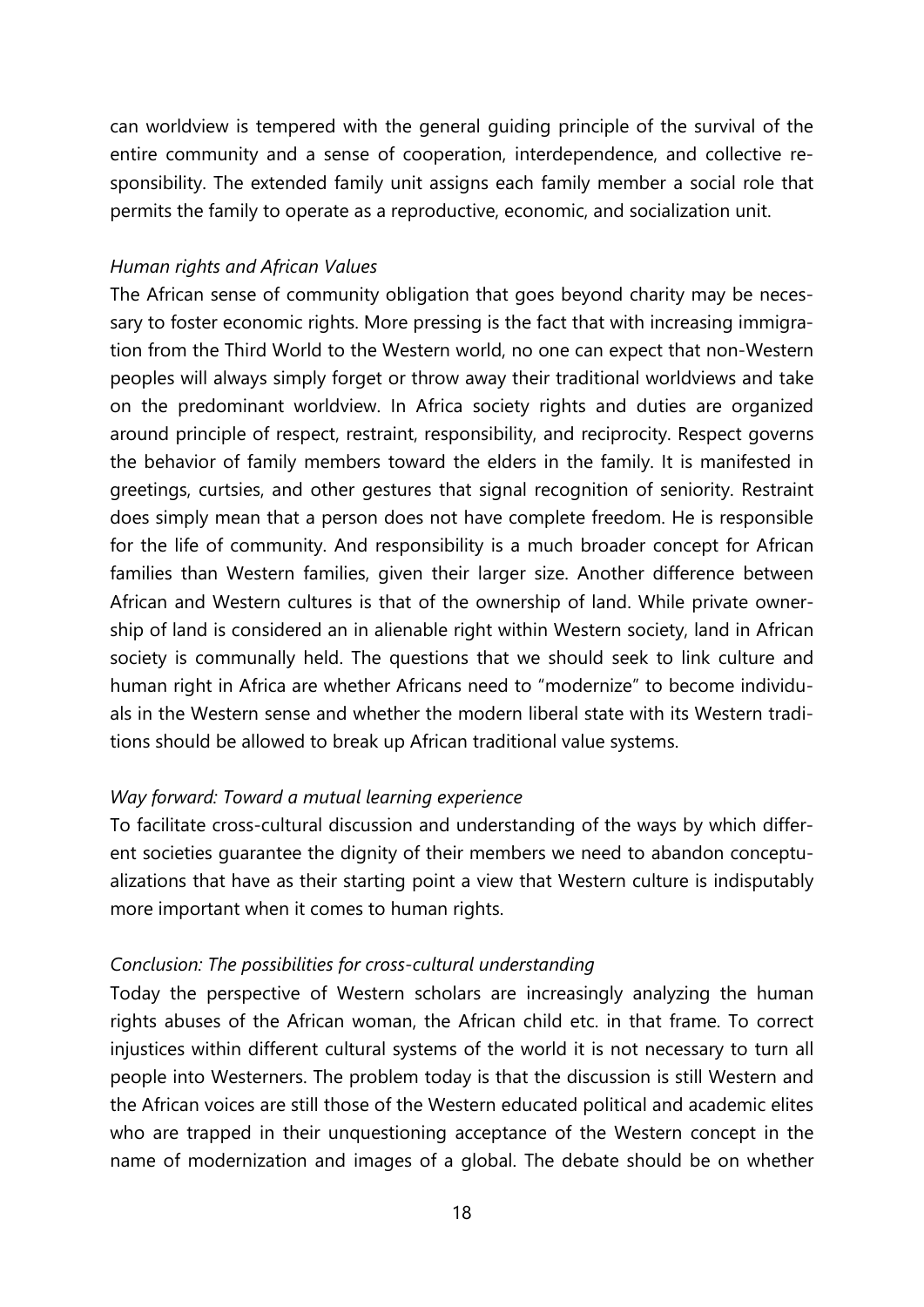Western and African cultural values provide to human beings with human dignity. We should pose the problem in this light. If we do this then we can really begin to formulate authentic international human rights norms.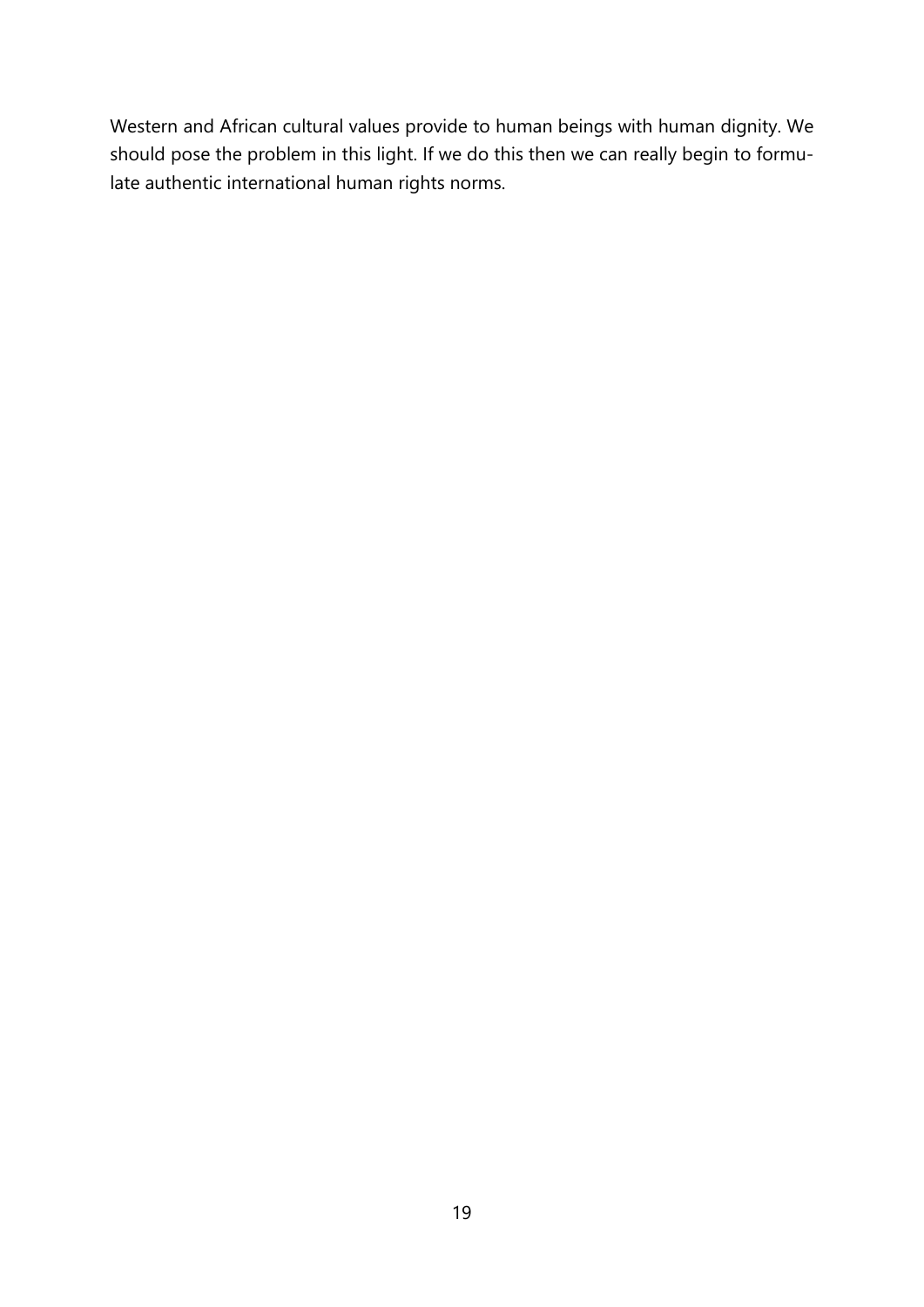### <span id="page-19-0"></span>**II. The Human Right to Health**

### <span id="page-19-1"></span>**The Right to Health – Contours of a Little-Known Human Right**

<span id="page-19-2"></span>*Prof Dr Stephan Rixen, University of Bayreuth*

#### *1. Introduction*

There are terms such as the "right to health" which are open for misunderstanding. Depending on one's personal perspective, the "right to health" suggests associations which are deceptive. The "right to health" is not a right to be healthy, as this would be conditional on it being possible to enforce health, which we all know to be impossible. The "right to health" is not a promise to heal someone, it is not a Utopia of health, and it is not a guarantee that diseases can be avoided. So what is it? I would like to outline the contours of this human right which is indeed relatively unknown, and in fact misunderstood. I will be doing so in three steps: First of all, I would like to go into a little more detail as to how the right to health fits within the system of positive law. We will see for instance that German constitutional law does have guarantees in the shape of fundamental rights focussing on health. Having said that, no explicit right to health can be found in the German Basic Law. It is however worth taking a closer look, since this allows us to follow a trail to a right to health at national level, and this trail in turn leads us to international law.

The correct forum in which to speak of a "right to health" is international law. The interesting question is whether this international law understanding only amounts to well-meant rhetoric, or whether it has consequences for dealing with provisions of national law and for shaping the corresponding policy areas. I will illustrate this in a second step using the provisions on healthcare for migrants under the German Act on Benefits for Asylum Seekers (*Asylbewerberleistungsgesetz*). This also suggests itself because migrants' right to health plays a major role in the international debate on human rights. Thirdly, I intend to explore the issue of whether, and if so to what degree, the right to health is amenable to cultural and religious motivations; if fundamental rights stand as guarantors for plurality, the right to health must also be conceived in a manner that is sensitive to plurality. But how can this actually be achieved?

#### *2. The forum for the "right to health" in positive law*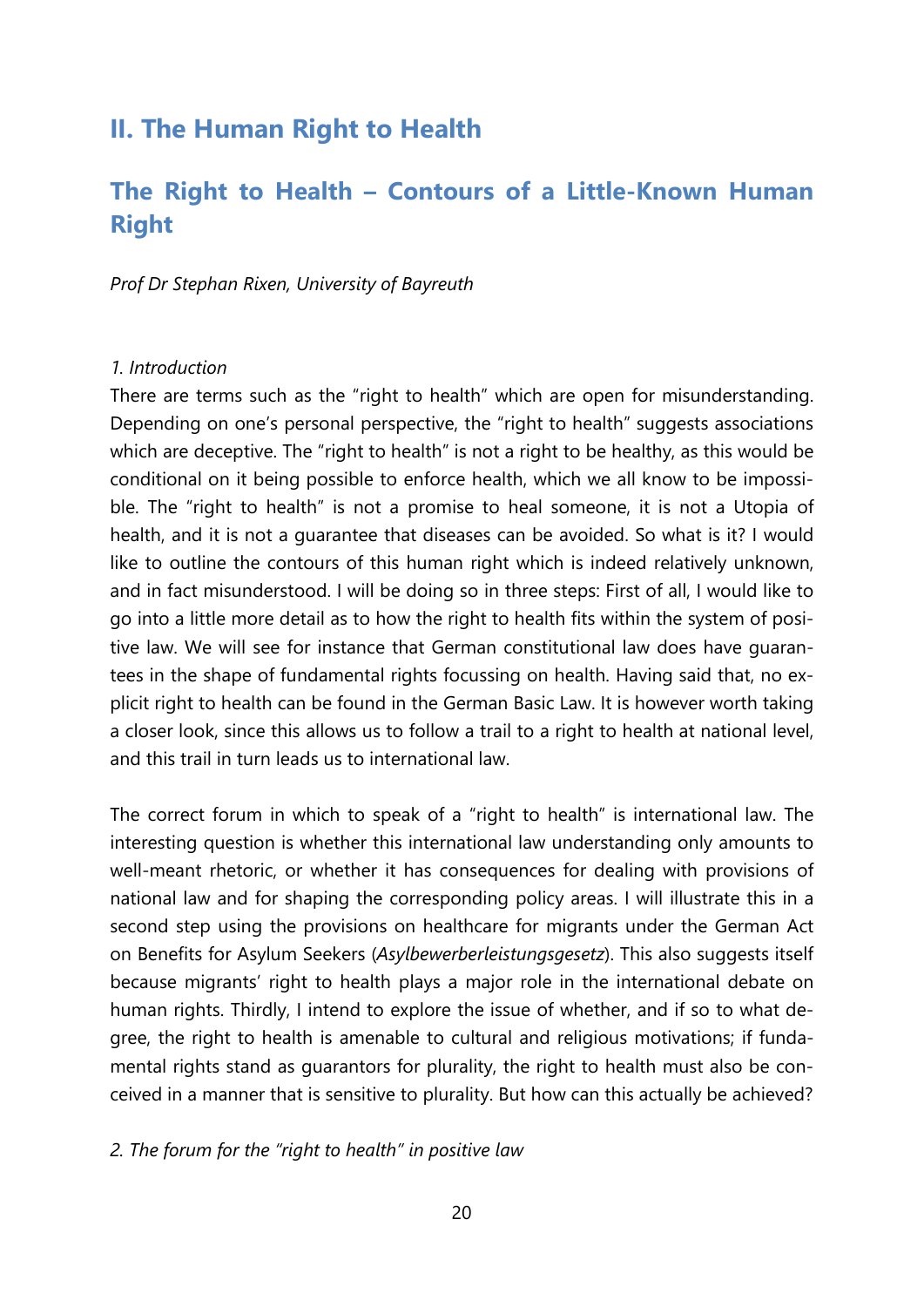*a)* The "right to health" in national constitutional law, taking Germany as an example Let us approach the first point, that is the forum for the "right to health" within positive law. Despite all talk of globalisation, positive law remains largely tied to states, and we currently have as many as about 200 of these. Many states enshrine a right to health in their constitutions. The Italian Constitution for instance reads as follows: "The Republic safeguards health as a fundamental right of the individual  $\left[ ... \right]$ ." Or in the Indonesian Constitution: "Each person […] is entitled to receive medical treat-ment."<sup>[2](#page-20-1)</sup> We read in the Kenyan Constitution: "Every person has the right [...] to the highest attainable standard of health, which includes the right to health care services, including reproductive health care." $3$  The Spanish Constitution acknowledges the right to protection of health, but explicitly only includes it in the guiding principles of social policy.<sup>[4](#page-20-3)</sup> It is similar in the Constitution of Brazil, which explicitly lists the right to health among the "social rights" (at the beginning of the Constitution), $5$  but which then states further back in the Constitution (in the small print, so to speak) that this right is guaranteed by social and economic policy.<sup>[6](#page-20-5)</sup> The Constitution of Portugal states: "Everyone has the right to the protection of health", but then also: "and the duty to defend and promote health."<sup>[7](#page-20-6)</sup> As is made clear by the Portuguese Constitution, this right to the protection of health is particularly to be fulfilled by means of a universal and general national health service, which is to be provided by the State.<sup>[8](#page-20-7)</sup> The Slovak Constitution stresses the fact that the right to health depends on social and health policy efforts taken by the State: "Everyone has a right to the protection of his health. Based on public insurance, citizens have the right to free health care and to medical supplies under conditions defined by law." $9$  Evidently the legislature is in charge of defining the content of the right in operable terms.

The founding fathers and mothers of the German Basic Law were highly sceptical with regard to such social fundamental rights – so-called "second-generation" human rights. Their thinking was defined by an understanding related to "first-generation

 $1$  Art. 32 para. 1 of the Constitution of Italy, which goes on to say: "[...] and as a collective interest, [...]."

<span id="page-20-1"></span><span id="page-20-0"></span><sup>&</sup>lt;sup>2</sup> Art. 28H para. 1 of the Constitution of Indonesia

<span id="page-20-2"></span> $3$  Art. 43 para. 1 (a) of the Constitution of Kenya

<span id="page-20-3"></span> $4$  Art. 43 para. 1 of the Constitution of Spain. – The chapter to which the provision belongs is entitled: "De los principios rectores de la política social y económica" (Of the guiding principles of social and economic policy)

<span id="page-20-4"></span> $<sup>5</sup>$  Art. 6 of the Constitution of Brazil</sup>

<span id="page-20-5"></span> $6$  Art. 196 of the Constitution of Brazil: "A saúde é direito de todos e dever do Estado, garantido mediante políticas sociais e econômicas […]." (Health is a right of all and a duty of the State, guaranteed by means of social and economic policies […].)

<span id="page-20-6"></span> $7$  Art. 64 para. 1 of the Constitution of Portugal

<span id="page-20-7"></span> $8$  Art. 64 para. 2 (a) of the Constitution of Portugal

<span id="page-20-8"></span><sup>&</sup>lt;sup>9</sup> Art. 40 of the Constitution of Slovakia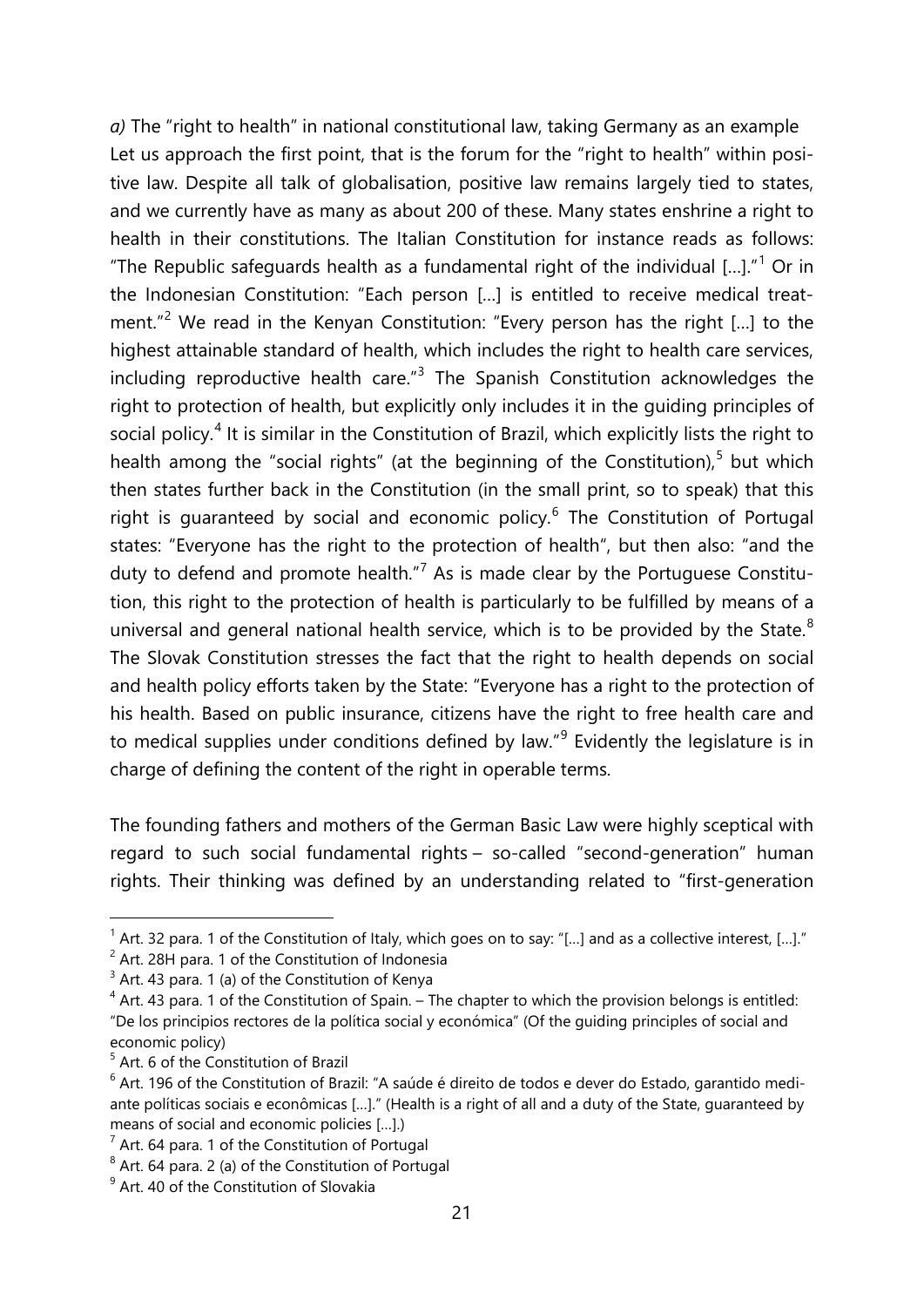human rights": Human and fundamental rights were considered as rights of defence vis-à-vis the State. They form a protective mechanism with which the individual defends himself or herself against attacks on the part of the State and defends his or her freedom. This remains an important function to the present day, perhaps playing the pivotal role in freedom rights. That social rights – rights to benefits – were to be defined as fundamental rights was rejected when the Basic Law came into being: Were the content of such a fundamental right to be fundamentally defined by the legislature, there could be no question of an effective tie to fundamental rights. Flagging such legal positions as fundamental rights was ultimately considered to be a false designation, so that the German Basic Law ultimately did without social fundamental rights such as a right to health.

The effect of a text over time frequently goes beyond its genesis. The significance of a constitutional provision does not end in what was thought at the time when the Constitution was handed down, and it is not written in stone for all time. Constitutional courts are a practical response to the fundamental problem regarding how social change can be accompanied by legal standards. The job of these courts is to act as an intermediary between genesis and application by means of a stream of new acts following on from one another, each providing a kind of provisional finality. They thus continually ensure in some way the semantic "*aggiornamento*" (updating) of a constitutional text. There are difficult questions of method and democratic theory underlying this process, given that the preliminary understandings lending direction to the interpretation are naturally the decisive point. A bonmot which is well known among lawyers goes as follows: A law can be smarter than the legislature – and this simply means that those who interpret the law are smarter than those who enacted it. Be that as it may, the German Federal Constitutional Court was smart enough to recognise that fundamental rights are not only freedom rights or equality rights, but that they may also constitute rights to benefits in certain cases. The word "social fundamental rights" is carefully avoided in order not to spoil the appearance that nothing has actually changed. This is an expression of respect for the fundamental decisions of the founding fathers and mothers handing down the Constitution, which definitely did not wish to have any social fundamental rights. At the same time, it is a matter of discretely developing on the understanding of fundamental rights in such a way as to not unhinge the traditional historical conception of the Constitution.

Accordingly, the Federal Constitutional Court found at an early date, and repeatedly stresses, that "the protection of the population against the risk of becoming ill […] is a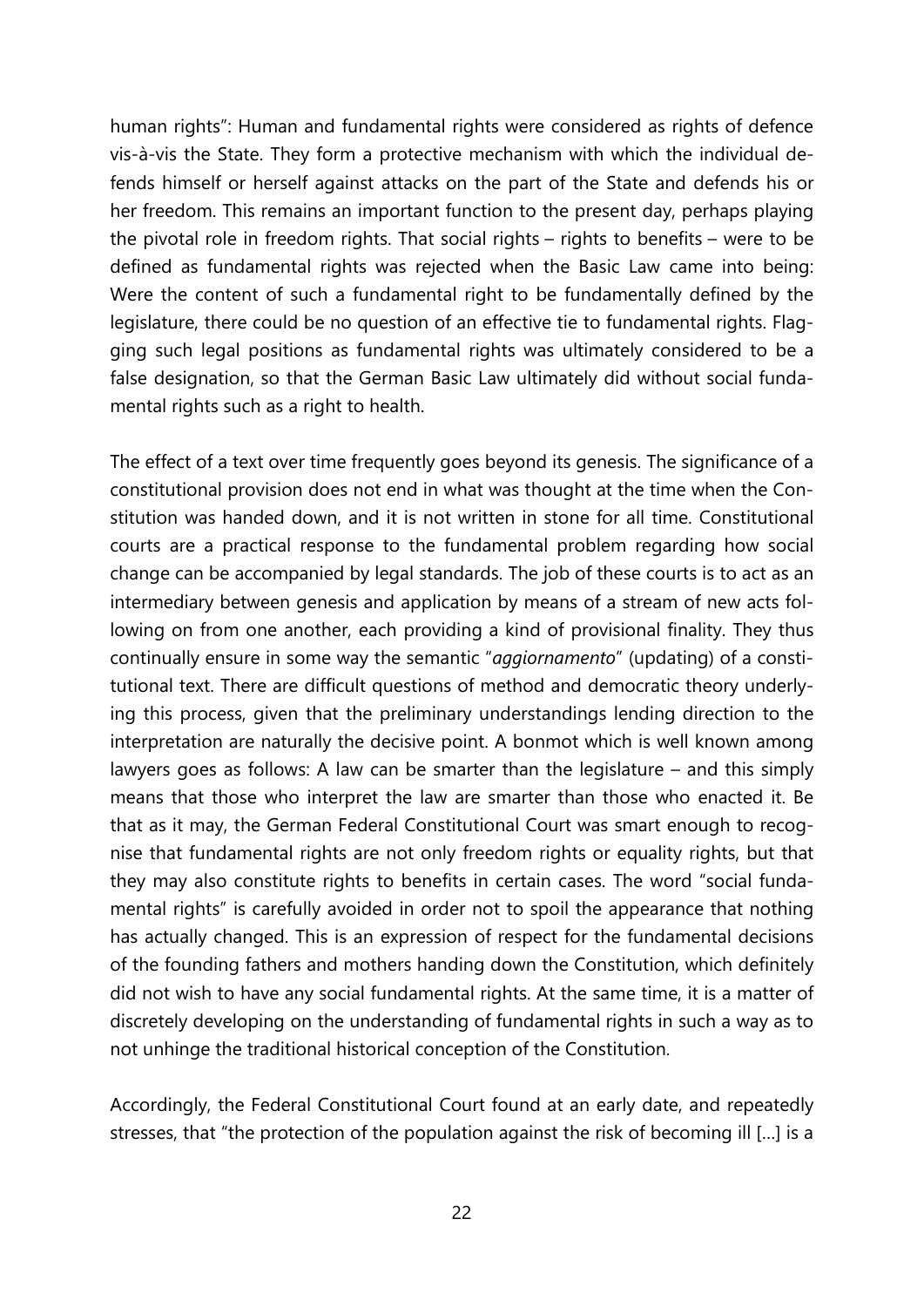core task of the State in the social welfare state system under the Basic Law".<sup>[10](#page-22-0)</sup> This relates to a task incumbent on the State which in particular the legislature needs to permanently fulfil. As is made clear by the Federal Constitutional Court, this follows from the principle of the social welfare state *(Sozialstaatsprinzip)*. This principle constitutes a permanent obligation to pursue the goal of making someone an associate, companion or ally, given that this is the meaning of the Latin term "*socius*", from which we derive the word "social". A "*socius*" is someone who belongs, in other words a member.<sup>[11](#page-22-1)</sup> The social welfare state is a state which may not renounce its efforts to provide people with conditions in which there is a real possibility of personality development in order to enable them to feel that they belong. And this also includes healthcare. This means that the principle of the social welfare state as such necessitates the existence of a healthcare system, but without its design being defined in detail by the Constitution.

The Federal Constitutional Court has however departed from this point of view, which starts with the principle of the social welfare state. It has gradually orientated this point of view towards fundamental rights, particularly in the last ten years.<sup>[12](#page-22-2)</sup> What this means is that, in the light of the principle of the social welfare state, it has refined some of the freedom rights – in particular the right to life and physical integrity – in such a way that one might interpret them as an item-by-item invention of a right to health, albeit it is not explicitly designated as such. True, the Federal Constitutional Court unambiguously stresses – in concrete terms: with a view to transplantation medicine – that the right to life and physical integrity is brought into play "if state regulations cause a sick person to be denied treatment which is available as a matter of principle according to the state-of-the-art of medical research entailing a prolongation of life, but at least a not inconsiderable reduction in suffering."[13](#page-22-3) This is a problem of distributive justice: If the State blocks off access to a treatment option which is medically available as such, then this constitutes an encroachment which requires justification and with regard to which the burden of justification is considerable. What appears here as a right of defence (to put it figuratively: A sick person de-

<span id="page-22-0"></span><sup>&</sup>lt;sup>10</sup> Decisions of the Federal Constitutional Court (BVerfGE) 123, 186 (242).

<span id="page-22-1"></span><sup>&</sup>lt;sup>11</sup> Stephan Rixen, Gestaltung des demographischen Wandels als Verwaltungsaufgabe, in: VVDStRL (Veröffentlichungen der Vereinigung der Deutschen Staatsrechtslehrer) Vol. 74 (2015), pp. 293 (304 et seq.).

<span id="page-22-2"></span> $12$  This is outlined in Christian Pestalozza, Das Recht auf Gesundheit Verfassungsrechtliche Dimensionen, in: Bundesgesundheitsblatt 2007, 1113 et seqq.; on the current point of view, which tends to be more sceptical towards a right to health, Paul Kirchhof, Ein Recht auf Gesundheit?, in: Volker Schumpelick/Bernhard Vogel (eds.), Volkskrankheiten – Volkskrankheiten – Gesundheitliche Herausforderungen in der Wohlstandsgesellschaft, 2009, pp. 33 et seqq.

<span id="page-22-3"></span><sup>13</sup> BVerfG, NJW (Neue Juristische Wochenschrift) 1999, 3399 (3400).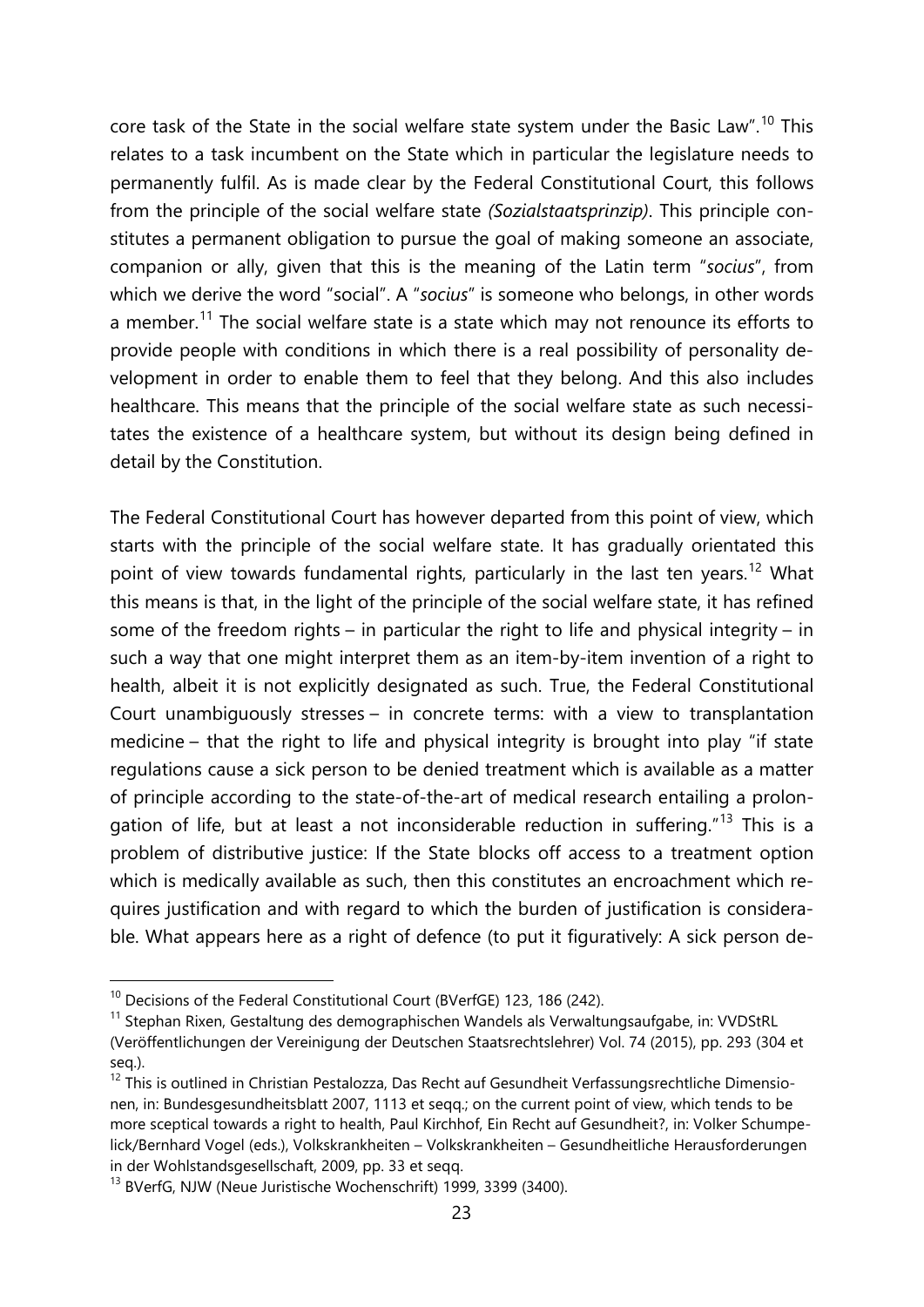fends himself or herself against the State, which has obstructed his or her search for medical assistance) is, in structural terms, a right to benefits, given that the State must enable equitable participation – that is participation that is guided by convincing reasons and free of arbitrariness – in a healthcare system and access to medical assistance; it is ultimately handing out chances of survival.

The Federal Constitutional Court further acknowledged – as an aspect of human dignity in conjunction with the principle of the social welfare state – a right to a physical minimum existence; this fundamental right also includes a minimum of healthcare.<sup>[14](#page-23-0)</sup> It demands reasoning that is transparent and factually viable when it comes to establishing the minimum level of healthcare. In de facto terms, it is a matter of a right to health in the sense that there is a human right to the legislature enacting comprehensible, transparent arrangements for such minimum healthcare. This too is a measure materially aiming to facilitate access to adequate healthcare.

The Federal Constitutional Court, finally, derived from the right to life a right to access to alternative medical treatment when it comes to averting life-threatening diseases and those which are generally fatal, in those cases where no effective means are offered by classical medicine.<sup>[15](#page-23-1)</sup> Here too, the Federal Constitutional Court puts forward as an argument the obligation to protect, entrenched in the fundamental rights, which it derives from the right to life and physical health. This is ultimately no other than a right to benefits with regard to which the State is obliged to guarantee that access to potential treatment options is handled comparatively generously in the face of serious life-threatening diseases.

We can see behind the façade on which someone has written that "The Basic Law does not provide for social fundamental rights" that there is a dynamic of change which – at least in some places – makes freedom rights, intended as they are to defend against the State, into rights to benefits – social fundamental rights – forcing the State to act, to do something, that is to provide effective access to and fair distribution of the opportunities to become healthy. As it is read today, the Basic Law therefore comes closer to international law's understanding of the right to health. It is probably no coincidence that the Federal Constitutional Court refers at least in a supplementary fashion to provisions of international law, in some cases also in the rulings which interest us here.

<span id="page-23-0"></span> <sup>14</sup> BVerfGE 125, 175; 132, 134; 137, 34.

<span id="page-23-1"></span><sup>15</sup> BVerfGE 115, 25; 140, 229.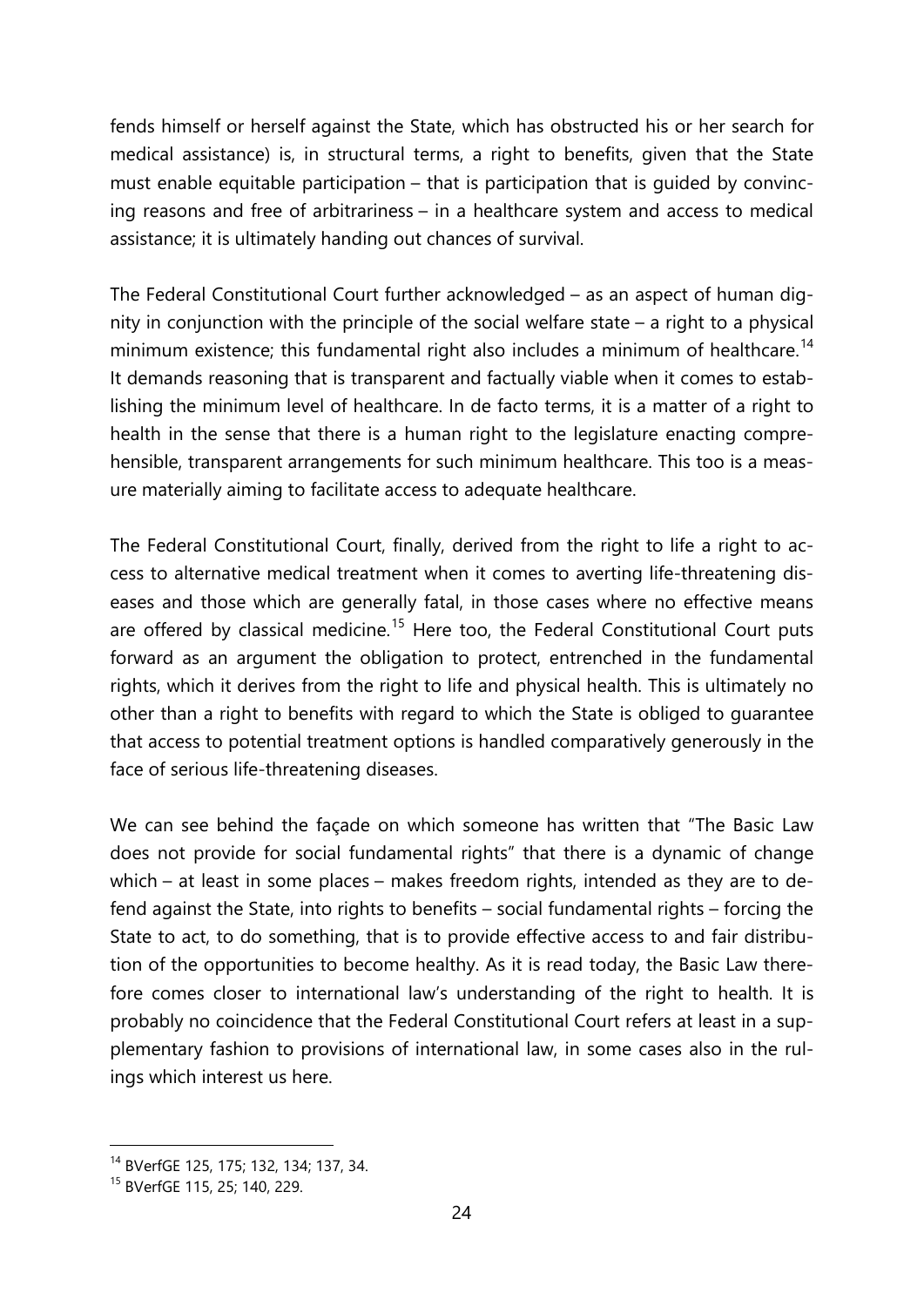#### b) The "right to health" under international law

There are many international documents relating to the right to health. The most prominent text is the "International Covenant on Economic, Social and Cultural Rights", known as the UN Social Covenant, which has so far been ratified by 164 countries.<sup>[16](#page-24-0)</sup> The Covenant guarantees the "enjoyment of the highest attainable standard of physical and mental health". The text can be understood such that the highest standard of healthcare attainable in the respective reference country forms the point of reference. $17$ 

There is however another aspect that is of more fundamental significance: Talk of a "right to health" under international law is in fact unfortunately somewhat deceptive, since to be precise it is an obligation that is incumbent on the State, in other words the States Parties acknowledge this right, and undertake to implement it in their legal systems. This means that, in the prevailing view, the UN Social Covenant with its right to health is not a "proper" human rights agreement granting direct rights to individuals that they can assert in a court of law. (As they however can, for instance, in Europe with the European Convention on Human Rights.) The effect of the "right to health" is to place the States Parties under an international obligation that is incumbent on each country's legislature. Were one to associate an individual right to enforce rights in court with the term "human right", the right to health would not be a human right. If it is not regarded as being imperative, but accepts that such agreements that are incumbent on the states are a form of enforcement of human rights, then these are definitely human rights. This regulatory mechanism is not unusual with regard to social human rights; Europe for instance also has the Council of Europe's European Social Charter, which imposes a duty on the states only, at least according to the prevailing view.

<span id="page-24-0"></span><sup>&</sup>lt;sup>16</sup> Summing up for instance Gabriel Alexander Baumstark, The Human Right to Health and its Relation to the WTO, 2016, pp. 21 et seqq.

<span id="page-24-1"></span><sup>&</sup>lt;sup>17</sup> Stephan Rixen, Zwischen Hilfe, Abschreckung und Pragmatismus: Gesundheitsrecht der Flüchtlingskrise – Zu den Änderungen durch das Asylverfahrensbeschleunigungsgesetz vom 20.10.2015, in: NVwZ (Neue Zeitschrift für Verwaltungsrecht) 2015, 1640 (1643); same author, Gestaltungsspielräume bei der Gewährung von Leistungen an Geflüchtete – Verfassungsrecht, EU-Recht, Völkerrecht –, in: Der Landkreis – Zeitschrift für kommunale Selbstverwaltung 2016, 268 (272).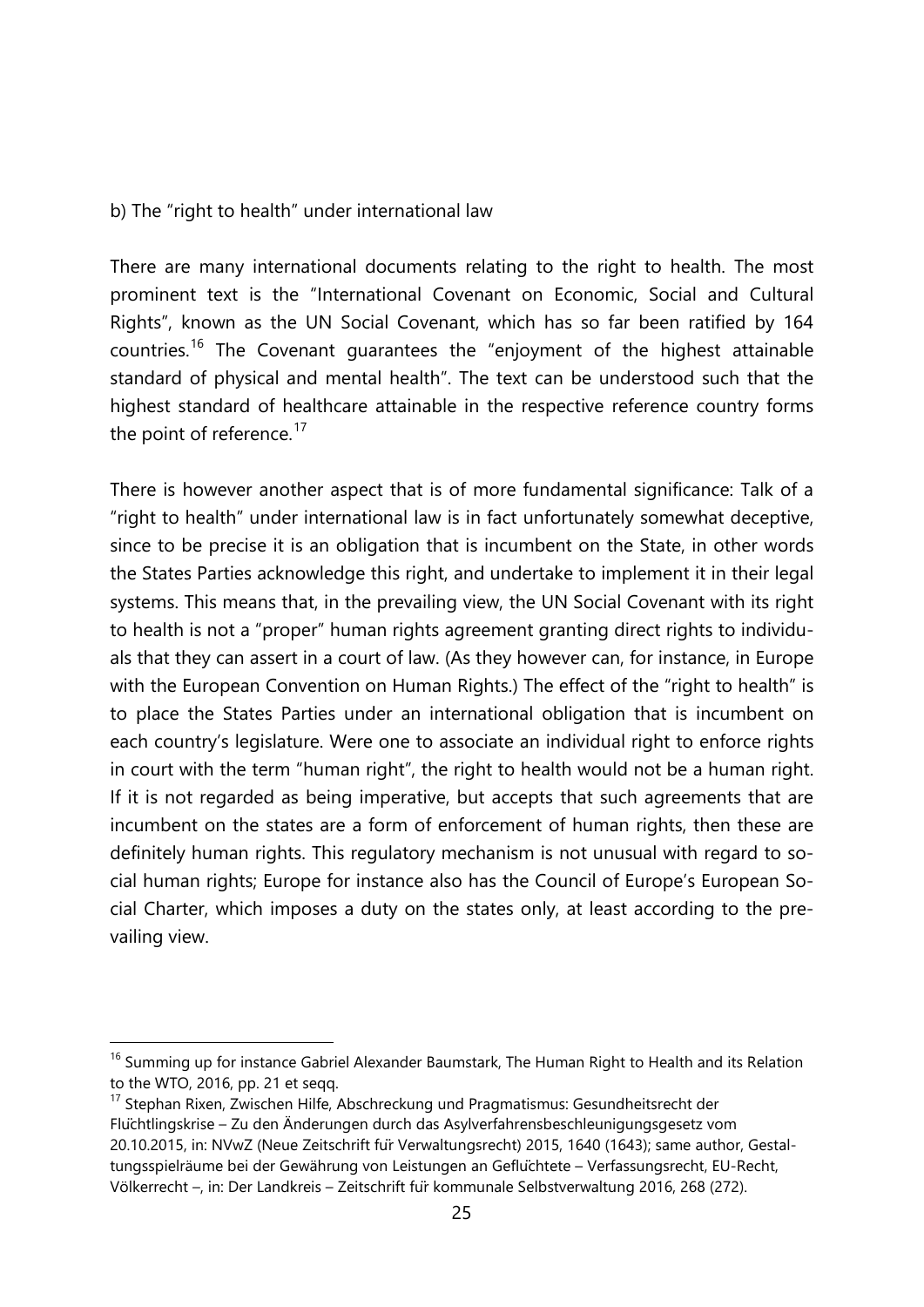In the view of the UN High Commissioner for Human Rights and the World Health Organization (WHO), the right to health is an umbrella term for rights of defence ("freedoms") and individual "entitlements".<sup>[18](#page-25-0)</sup> The "freedoms" serve to safequard informed consent, that is consent to medical procedures. The "entitlements" largely include the right to access to a healthcare system operating at as high a standard as possible, providing both basic care and "essential medicine", and accompanied by general rights to information and participation. The UN High Commissioner for Human Rights and the World Health Organization consider the right to health to include the "underlying determinants of health" such as safe food and adequate nutrition, safe drinking water and adequate sanitation and a healthcare infrastructure (including competent medical staff); this infrastructure also includes counselling on "healthrelated issues", such as HIV/AIDS, domestic violence or the abuse of drugs. The "right to health" becomes a complex of stipulations as to the respective health and even social security system which also takes up sub-aspects of "third generation" human rights, that is rights to development. The States Parties are to effectively realise all this particularly by adopting suitable laws on this subject and implementing administrative routines. This sounds like a political manifesto, but admittedly with the difference that this manifesto has been transferred to the modus operandi of an obligation under international law. This does not go quite as far as an individually-enforceable right, but nonetheless constitutes more than a random political agenda. What is more, the UN Social Covenant provides for a specific commission which has a monitoring function, that is one that verifies the implementation of the right to health too, in a relatively "soft" way, but one which is nonetheless binding. The States Parties are obliged to report to the commission at regular intervals, and the commission gives critical feedback and recommendations, all subject to the scrutiny of the public.

#### *3. The relationship between the international "right to health" and national law – Example: the German Act on Benefits for Asylum Seekers [19](#page-25-1)*

Even though the international right to health is not a "strong" enforceable individual fundamental right, it may nonetheless be put into effect in a manner which considers the individual. In fact, the right to health must be taken into account when interpreting national legal provisions where individuals are seeking rights in accordance with national law. It is not only in Germany that for instance the principle of an interpretation that is friendly to international law applies. It obliges the State to interpret do-

<span id="page-25-0"></span> $18$  On the information below: Office of the United Nations High Commissioner for Human Rights/ World Health Organization, The Right to Health, Fact Sheet No. 31, 2008, www.ohchr.org/Documents/Publications/Factsheet31.pdf

<span id="page-25-1"></span> $19$  See the articles by Stephan Rixen mentioned in footnote 17 with regard to the following.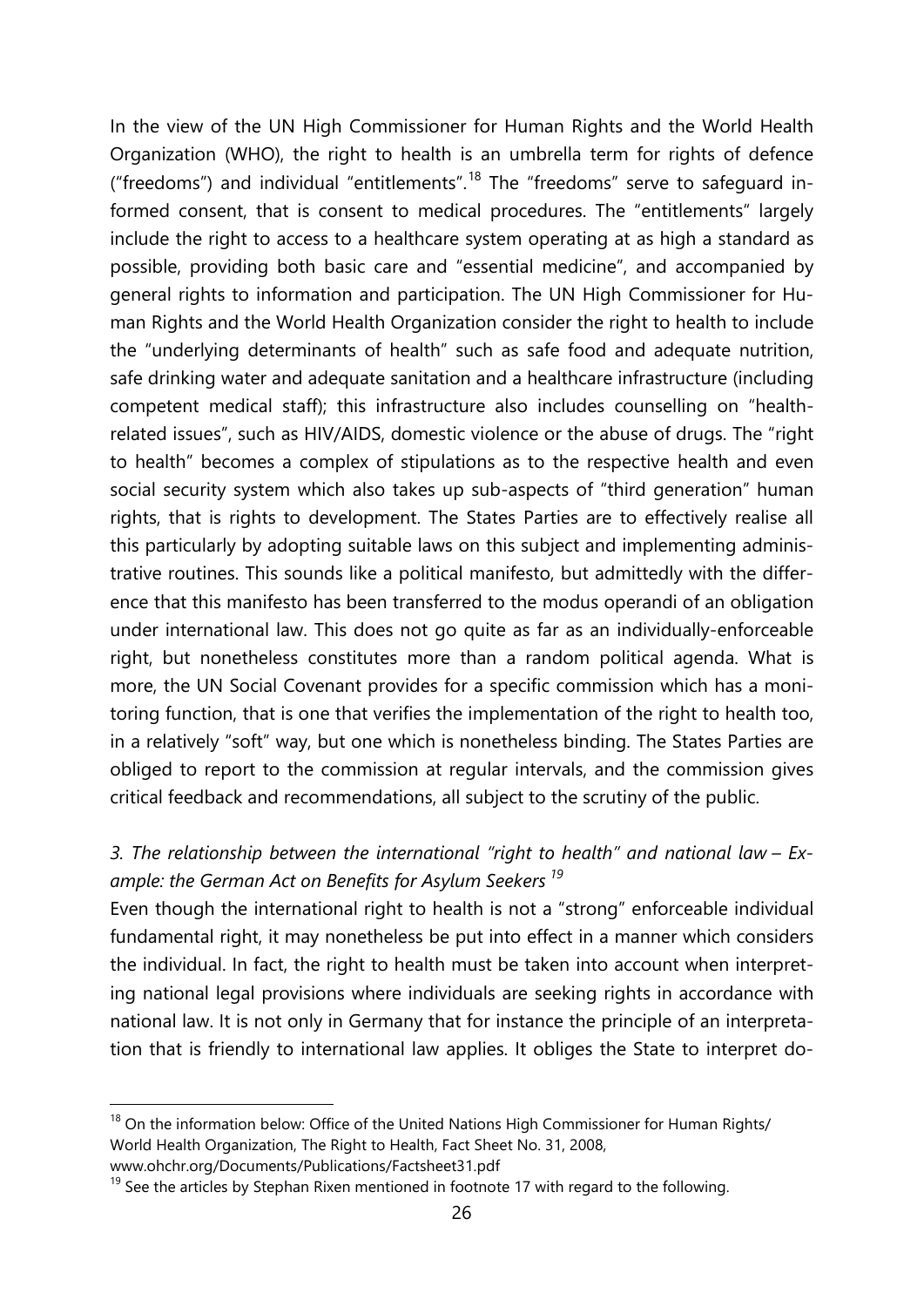mestic legal provisions in accord with stipulations of international law as far as possible. This is highly relevant in Germany at present, for instance with regard to the UN Convention on the Rights of Persons with Disabilities, but the principle of interpretation in accord with international law naturally also applies to the UN Social Covenant.

The competent UN Commission understands the right to health such that access to health facilities must be ensured "on a non-discriminatory basis, especially for vulnerable or marginalized groups". There is therefore a need for instance to largely bring the healthcare received by asylum applicants into line with that of the remainder of the population. The law of the European Union (UN) is also dedicated to this approach, which contains a great deal of directives on the topic of "migration/displacement and health". EU law no longer requires – as it used to do – merely "emergency care and essential treatment of illnesses and of serious mental disorders", but requires healthcare going far beyond this. The absolutely necessary treatment of serious mental disorders must therefore be ensured, as must the treatment of people with special treatment needs (e.g. children and persons who have been subjected to torture or rape), as well as of "persons with serious illnesses", that is people with chronic diseases.

Studying for instance the German Act on Benefits for Asylum Seekers confuses one: The only care entitlements refer to "acute illnesses and pain". This leads in practice to highly-divergent views of what exactly an acute illness is – quite apart from the fact that limiting to such acute treatment situations is in breach of the principle enshrined in international law of ensuring a level of healthcare that covers all health problems, and not only acute ones. The Act on Benefits for Asylum Seekers furthermore does not contain the general stipulation which it rightly should, namely that special treatment is to be provided to the designated groups of vulnerable individuals. This is in breach of international law and of the stipulations of EU law. What is more, the provisions on healthcare contained in the Act on Benefits for Asylum Seekers are vague, i.e. they are undetermined. The Federal Constitutional Court however requires that minimum existence (physical and in terms of health) be "ensured by a statutory right". A legal text with an almost lottery-like lack of determinedness fails to do justice to this. The violation of the Constitution lies in the fact that the Act on Benefits for Asylum Seekers fails to define the level of healthcare by means of sufficiently preciselyworded entitlements and legal consequences lending the level of healthcare particularly required under EU and international law a reliable legal wording that is operable in everyday legal life.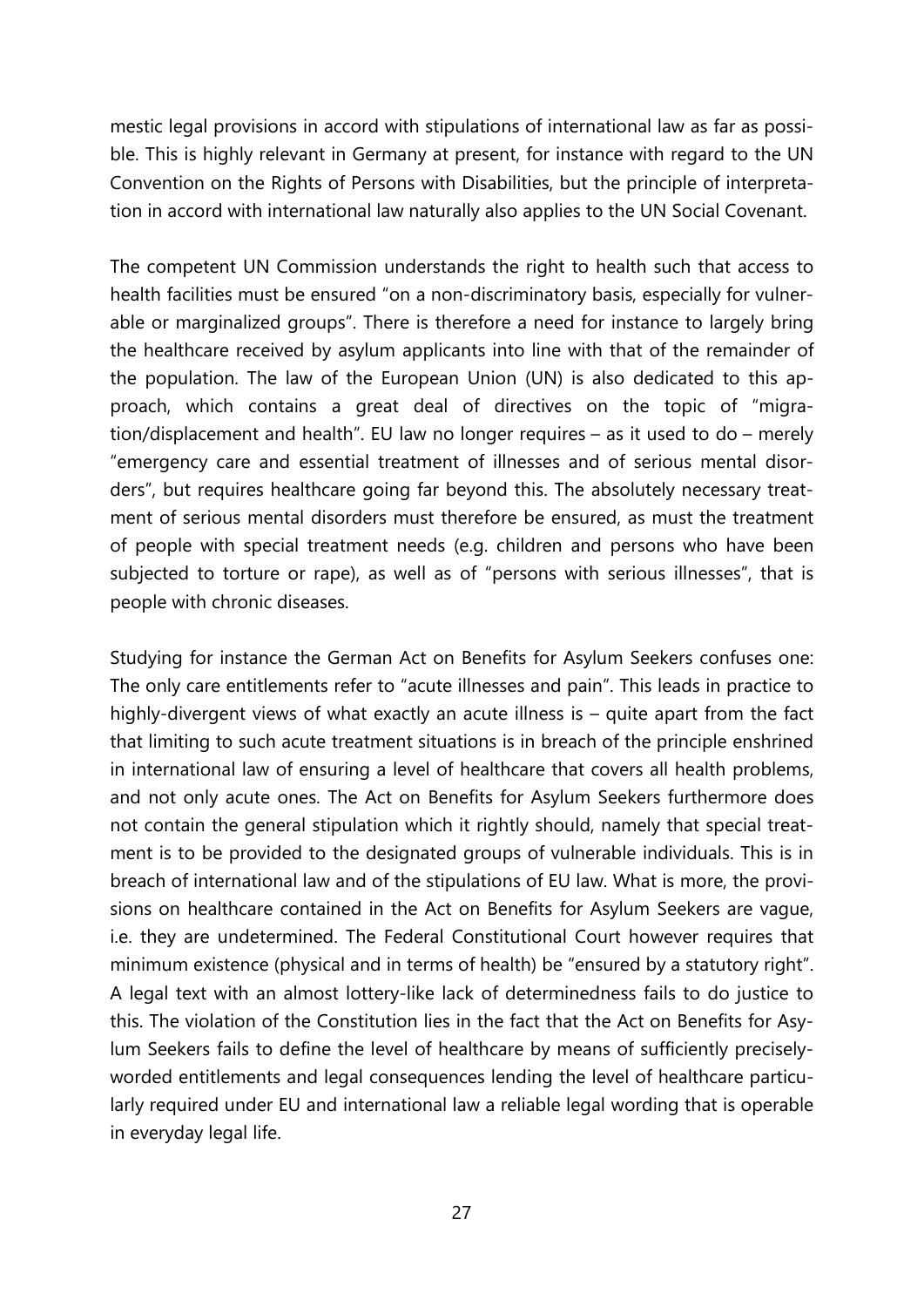#### *4. The "right to health" under international law – open to plurality*

A quick look at the law of the European Union, which is influenced in turn by international law, shows that the particularities of migrants need to be taken into consideration, especially those particularities that result from the fact of their displacement. This means that the right to health must be designed around the individual whose health is affected by it. Such individuals have biographical, cultural, religious and moral particularities. They are what makes up their personalities, and the question is whether it is possible to adequately reflect the individuality of each person, that is (as Hannah Arendt put it) the "fact of human plurality"<sup>[20](#page-27-0)</sup> in the right to health?

This question is so important because, in the practice of some UN agencies such as the WHO, it appears that only one particular understanding of the "right to health" is recognised. When it comes for instance to participation in programmes, a specific understanding of the "right to health" must be accepted in order to be able to take part in the programme; this means in concrete terms in order to obtain the hoped for funding for projects. The problem at the moment is likely to be greatest when it comes to "reproductive rights", and the question arises of whether or not these should include a right to access to medically-controlled abortion. It might be helpful at this juncture to take a look at another human right, namely freedom of faith and conscience.

The UN High Commissioner for Human Rights and the WHO themselves stress that human rights are interdependent, indivisible and interrelated. This must also be taken into consideration when studying the right to health. Numerous examples can be put forward all over the world that and how it is possible to also accommodate plurality in health-related issues, and to what degree freedom of faith and conscience acts as a catalyst in this regard.<sup>[21](#page-27-1)</sup> Specific treatments may for instance be rejected for reasons of faith or conscience (such as the rejection of blood transfusions among the Jehovah's Witnesses). One might also think of a refusal by medical staff to take part in specific procedures, for instance when it comes to reproductive medicine or abortions; many legal systems provide for a conscience clause, as they are referred to in US law, in this regard. Such clauses are naturally not without their boundaries, but need to be weighed up against opposing interests which are protected by human rights. The right to refuse to take part in an abortion naturally does not apply if the

<span id="page-27-0"></span> $20$  Hannah Arendt, Vita activa oder Vom tätigen Leben, 9th ed., 2010, p. 213.

<span id="page-27-1"></span><sup>&</sup>lt;sup>21</sup> See on the following Stephan Rixen, Die Gewissensfreiheit der Gesundheitsberufe aus verfassungsrechtlicher Sicht. In: Franz-Josef Bormann/Verena Wetzstein (eds.), Gewissen. Dimensionen eines Grundbegriffs medizinischer Ethik, 2014, pp. 65 et seqq.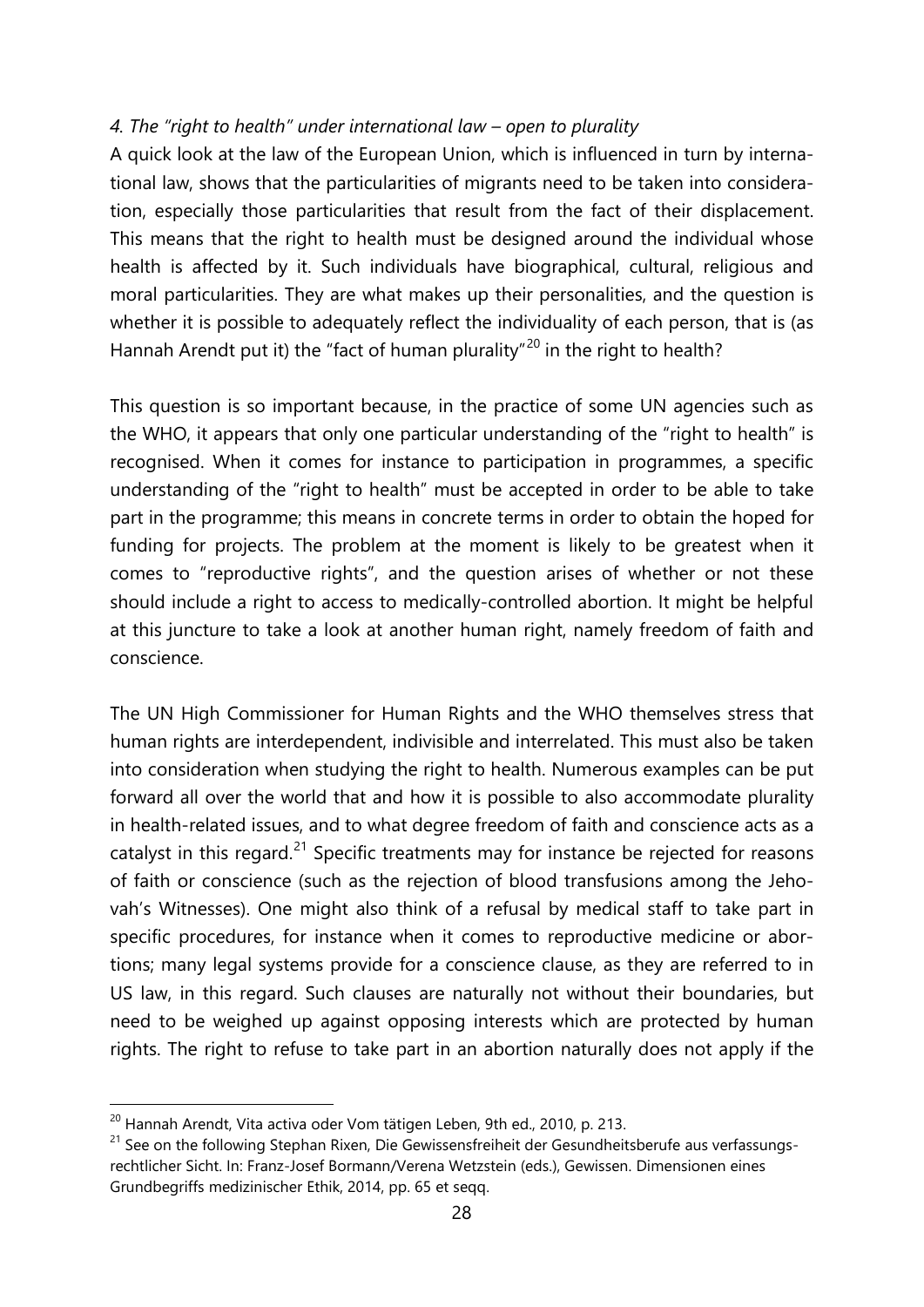woman's life would be placed in danger, as German law explicitly states. The cessation of life-maintaining medical treatment also brings up many difficult issues, for instance whether the care staff have a right to refuse to participate that is protected by freedom of faith and conscience.

There is no scope here to explore this in detail, and indeed this is not my intention. I merely wish to point out here that a discussion of human rights has already broached the question of how to do justice to cultural, religious and moral plurality. As is for instance shown by corresponding legal provisions in the US States of New York and New Jersey, this may go so far as the law as it stands accepting two parallel definitions of death, and permitting specific groups (specifically Orthodox Jews), who for religious reasons reject irreversible brain death as a concept of death, to select a concept of death in line with their religious ideas. Plurality in the interpretation of human rights is possible with such controversial questions in particular, and can be coordinated in such a way that it is possible for concurring understandings to coexist simultaneously.

We should understand this discussion, which is engaged in from the point of view of freedom of faith and conscience, as a motivation and impetus to also re-accentuate the right to health of individuals and their cultural, religious and moral preferences. Let there be no misunderstanding: This is not an invitation to fundamentalistically reinterpret the right to health, and certainly not to restrict it, in a manner that might for instance serve to disenfranchise women. It is however an appeal to pay close attention to the question of whether it is possible to also make a distinction within the topic of "reproductive rights", and to define a hierarchy of importance, so to speak. I do not for instance believe that the right to reproductive health imperatively needs to be understood in such a way that it includes the option of "abortion" without exception. Reproductive health is known to include much, much more, and it is always decisive that the self-determination of women in particular is respected. With all respect for whatever the religious and moral views of the women in question may be, if "faith-based organisations" do not wish to exhaust the entire spectrum of options of reproductive health, i.e. are critical of the option of abortion, I do not consider this to be in contradiction of any "right to health", as long as it is conceived in such a way that it is open to religious and moral diversity. It is however right that the debate to date is dominated by a view which makes the right to health an all-or-nothing right, demanding that all aspects of reproductive health be recognised, including abortion. The international "right to health" should do more to reflect the pluralitysafeguarding function of "first-generation human rights" (freedom of faith and con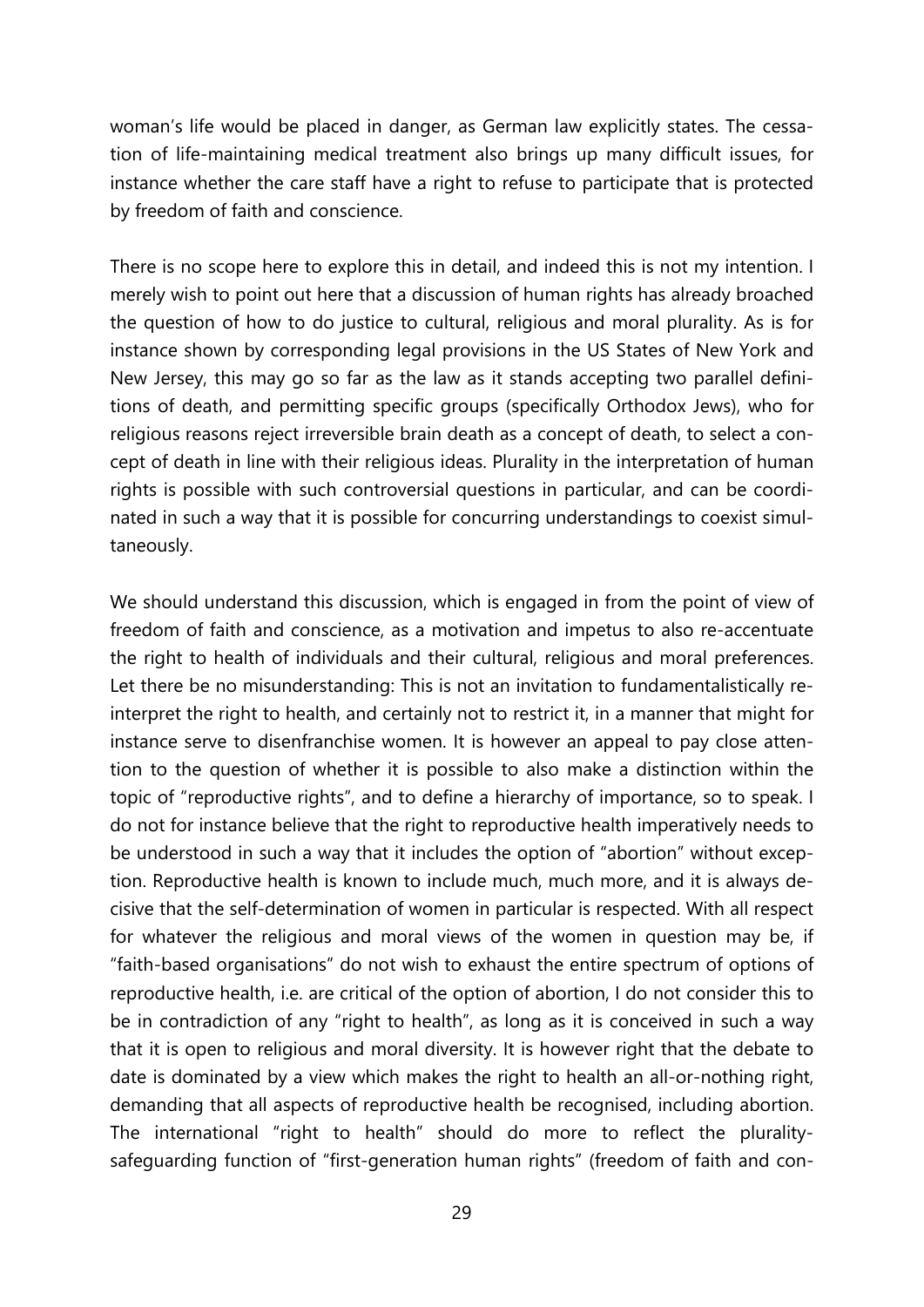science), and should afford more scope than has previously been the case to cultural, religious and moral diversity.

#### *5. Summary*

Modern law operates on several levels, known as multi-level regulation or multi-level governance. This means that several levels of the law work together: national law, supranational law (in Europe: EU law), and international law. Human rights such as the "right to health" are also enforced in such a multi-tiered system of mutual influence between the levels of the law. The constitutions of many countries do contain an individual right to health, similar to the international "right to health", with the difference that national rights to health are generally understood as individual entitlements. This is also true of the German constitutional system. As such, at least an inkling of a right to health can be recognised in German constitutional law. Having said that, such fundamental rights as are entrenched in national constitutions ultimately only require action on the part of the respective national legislature. Similarly, the international "right to health" contains multifarious stipulations which are incumbent on the individual states which have signed the UN Social Covenant. The international right to health does not entail an individual right to lodge a complaint. The international "right to health" can be interpreted in such a way as to leave space especially for religiously-motivated positions, unless these question the foundations of the right to health – including the freedom of every woman to decide on reproductive health. In this respect, the right to health plays a role in ensuring fundamental and human rights in very general terms, i.e. to coordinate cultural plurality, religious diversity and moral diversity in a manner that is mutually acceptable.<sup>[22](#page-29-0)</sup> This will not be possible without responsible compromises, without weighing up and without a hierarchy of importance.

I have attempted above to shed some more light on the contours of the right to health. There is still a need to couple the right to health in conceptual terms even more closely with other human rights, in particular freedom of faith and conscience. This linking in particular will help to ensure that for instance religious points of view are incorporated into the right to health. Religious difference and a definitive stance with regard to human rights are not mutually exclusive – also not when it comes to the right to health.

<span id="page-29-0"></span><sup>&</sup>lt;sup>22</sup> See on this Stephan Rixen, Diffusion der Grundrechte in der Biopolitik: Die Wiedergewinnung des Menschen als demokratisches Projekt, in: Stephan Rixen (ed.), Die Wiedergewinnung des Menschen als demokratisches Projekt, Vol. 1: Neue Demokratietheorie als Bedingung demokratischer Grundrechtskonkretisierung in der Biopolitik, 2015, pp. 1 (17 et seq.).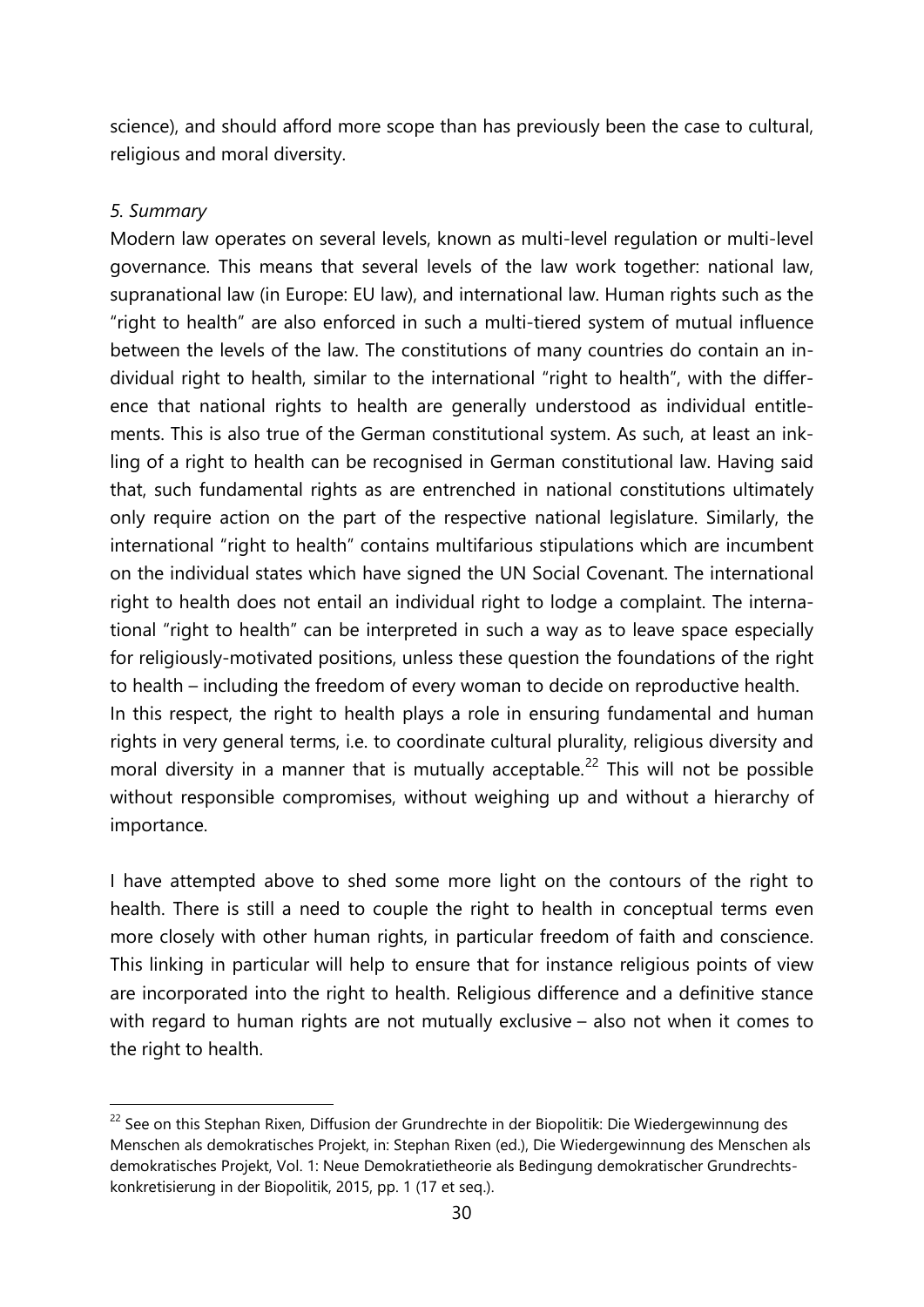### <span id="page-30-0"></span>**On Faith, Health and Tensions. An Overview from an Inter-Governmental Perspective**

<span id="page-30-1"></span>*Dr Azza Karam, United Nations Population Fund, New York, USA*

Reprint from *The Heythrop Journal. Special Issue: Faith, Family and Fertility* (VL 55/IS 6) S. 1069-1079.

Faith groups are major providers of health care and health-related services around the world. Faith-based providers of healthcare will often maintain that their approach to health is built on a holistic perspective, employs holistic approaches, and that the care extended to patients is also provided in order to offer a support system to help the family cope during the patient's illness and in their bereavement. In so doing, many faith-based and faith-inspired health care givers will reference an approach intended to address the needs of patients, their families, and their communities, which is carried out with a view of the whole of the person: body, mind and spirit; individual, familial and communal.

In line with the World Health Organization's definition of palliative care, $1$  faith-based or faith-inspired health care tends to be built on approaches which blend different forms of care and intervention – including the spiritual – while also seeking to make use of available community resources. Faith communities can exert powerful leverage to reduce vulnerability to ill-health, since the major world religions express a commitment to respecting the dignity of every person, regardless of age, gender, sexual identity, ethnicity, social position, or political affiliation.Areas of convergence exist, therefore, between the core values informing faithbased responses to health and the rights-based understanding of health that now dominates the health policies employed at governmental and inter-governmental level. The rights-based approach to health, as the name implies, is founded upon respect for and promotion of the fundamental human rights of persons as they are expressed in the Universal Declaration of Human Rights. A rights-based approach to health would therefore seek to promote respect for persons, gender equality, informed consent, confidentiality and so on.

<span id="page-30-2"></span><sup>&</sup>lt;sup>1</sup> World Health Organization, 'WHO Definition of Palliative Care' http://www.who.int/cancer/palliative/ definition/en/ accessed 1 July 2014.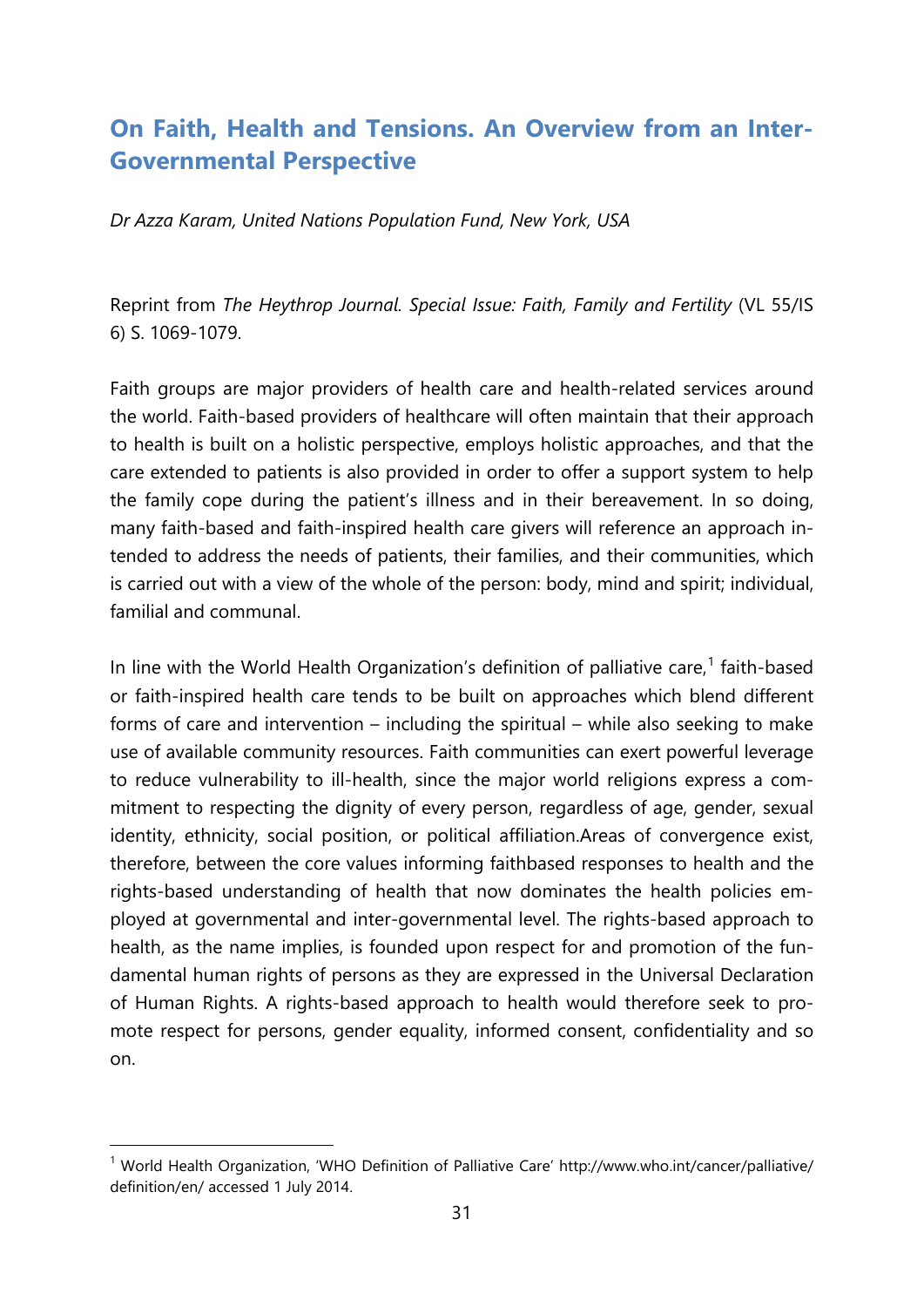In an article published in The Seattle Times in February 2012, Monica Harrington, Deborah Oyer and Kathy Reim write that 'nearly 18 percent of all hospitals and 20 percent of all hospital beds in health systems nationwide are owned or controlled by the Catholic Church'. 'In some isolated areas' they continue, 'the only hospitals available are Catholic-run'. This is a reality in the United States of America, a country whose total net Overseas Development Assistance disbursements (aid provided over-seas) was \$30.7 billion in [2](#page-31-0)012.<sup>2</sup> In other words, this is a donor country, not classified as least developed, underdeveloped, or poor.

A growing body of evidence points to the significant role of faith communities in health delivery world-wide. It is estimated that faith-based organizations (FBOs)<sup>[3](#page-31-1)</sup> pro-vide an average of 30 to [4](#page-31-2)0 percent of basic health care in the world.<sup>4</sup> This figure tends to be much higher in contexts of conflict and humanitarian emergencies (e.g., Sierra Leone, the Democratic Republic of Congo and Syria) where organizations such as IMA World Health inform us that almost 70 per cent of the basic health care can be provided by FBOs (particularly Christian ones, which are relatively more numerous and have a history of service delivery which, in some instances, extends back into colonial and missionary times). $5$ 

Religious institutions manage significant health infrastructure (hospitals, clinics). More broadly, health assets such as home based and community care capacity in most parts of the world have strong links to faith communities. In some cases (for example, Catholic-run hospitals) they are owned by religious bodies, while in others religious communities and principles are important in less direct ways. This is of special concern in the world's poorest communities where religiously owned and operated

<span id="page-31-0"></span> $2$  Monica Harrington, Deborah Oyer and Kathy Reim, 'The role of faith in health-care delivery', The Seattle Times, February 10, 2012

[http://seattletimes.com/html/opinion/2017478449\\_guest12harrington.html](http://seattletimes.com/html/opinion/2017478449_guest12harrington.html) accessed 1 July 2014.

<span id="page-31-1"></span> $3$  There is a great deal of discussion and debate around the definition of an FBO. It is used herein to reference faith-based or faith-inspired non-governmental organizations (NGOs), with legal standing, which are working to advocate for and/or deliver development and humanitarian services whether nationally, regionally or internationally (or indeed at all those levels). In this article, FBOs are distinguished from individual religious leaders or local faith communities, which operate in diverse contexts without being legally registered or established as a non-governmental entity.

<span id="page-31-2"></span><sup>4</sup> See, for example, Lynn Alyward, Global Health and Africa: Assessing Faith Work and Research Priorities, Tony Blair Faith Foundation & World Faiths Development Dialogue, April 2012, pp. 37–41 http://berkleycenter.georgetown.edu/wfdd/publications/global-health-and-africa-assessing-faithwork-and-research-priorities accessed 1 July 2014.

<span id="page-31-3"></span><sup>&</sup>lt;sup>5</sup> Hafner, Craig, 'Strengthening the Role of Faith-Based Organizations in Human Resources for Health Initiatives', The Capacity Project, Legacy Series 8, September 2009, Washington, DC: USAID http://www.imaworldhealth.org/images/stories/technical-publications/strengthening fbos.pdf accessed June 30, 2014.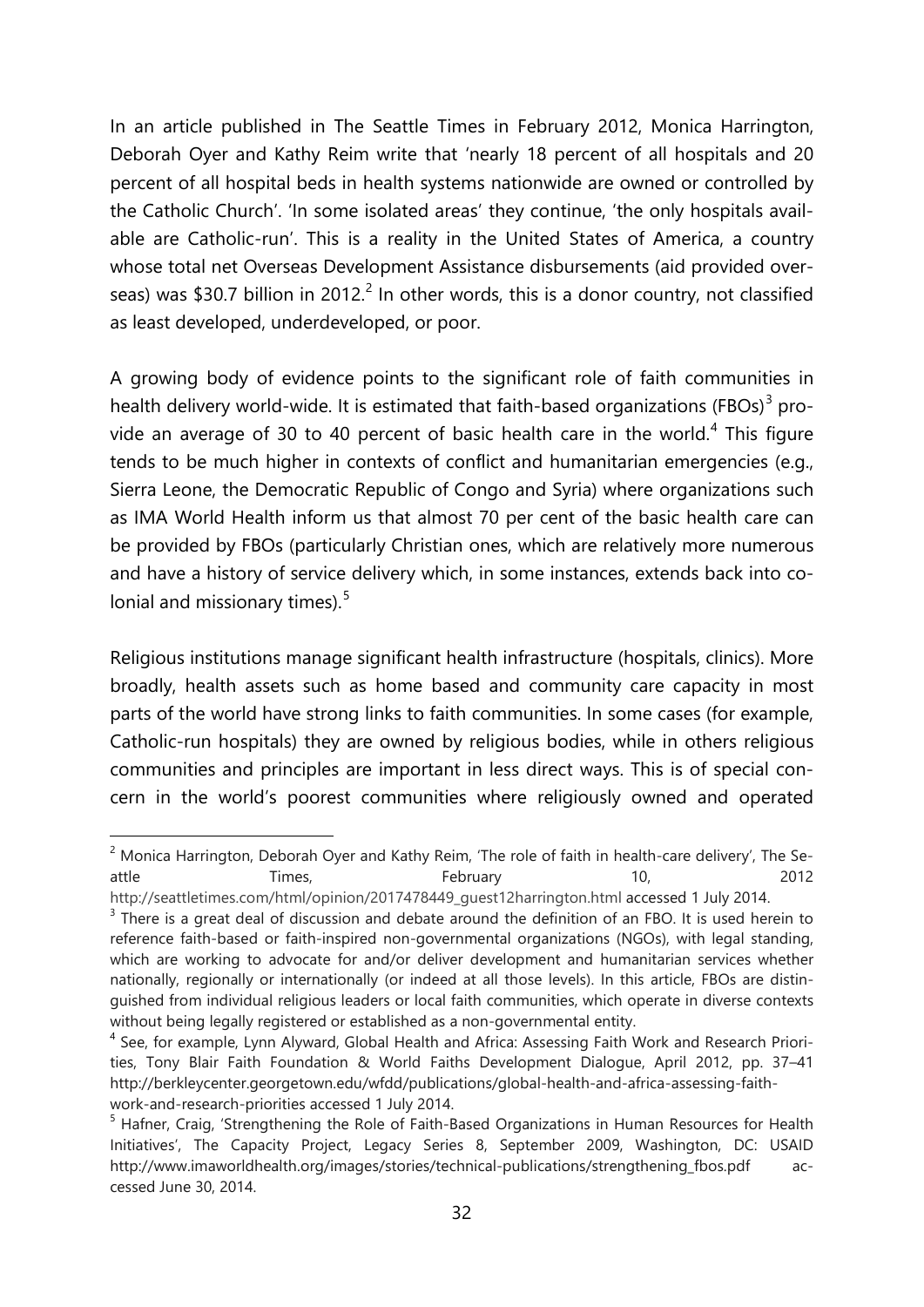health facilities play particularly important roles as service providers.<sup>[6](#page-32-0)</sup> These range from small-scale clinics and dispensaries to major teaching hospitals, such as the Aga Khan University Hospital in Nairobi. The Catholic Church, for instance, has over 120,000 social and healthcare institutions world-wide in many developing countries, and considers itself 'one of the key partners of the State in healthcare delivery, providing services in remote areas to rural low-income populations, enabling them to access services that would otherwise be out of their reach'.<sup>[7](#page-32-1)</sup>

Broadly, the benefits of faith-based health care include wide-reaching and continued community presence which often leads to intimate knowledge of local community contexts, and qualities of compassion, spiritual nourishment and/or culturally consonant forms of faithinspired nurture. Disadvantages are perceived as including inadequate financing, which undercuts the quality of care; and lack of inclusion with government strategies and/or government-run health facilities and systems. Given that there are increasing efforts to integrate the provision of health services – as part of overall strengthening of the national health systems – having faith-based health providers outside of the acknowledged national health 'grid' renders them more vulnerable to fragmentation, and may increase the burden of efficient management.

Moreover, there are numerous instances where faith leaders and faith communities may lag behind evolving understandings of the more universal application of human rights standards. Notably, such instances can involve: girls' health (e.g. religious leaders may sanction early marriage when girls' mental and physical health ill-prepares them for the responsibilities thereof); women'sreproductiveroles (e.g.religious voices can be among the loudest proclaiming that reproduction and high fertility are women's only duties); approaches to domestic violence and rape as a weapon of war (where not all faith leaders or communities have taken a proactive and/or clear stance in opposing sexual and gender-based violence); approaches to lesbian, gay, bisexual and transgender (LGBT) people (against whom faith-inspired and faith-based discrimination is rife in many communities); and approaches to mental health (where some faith-based voices may at best disregard and at worst discriminate against mental illhealth).

<span id="page-32-0"></span> <sup>6</sup> See Gary Bandy, Alan Crouch, Claudine Haenni, Paul Holley, Carole Jane Larsen, Sian Penlington, Nicholas Price, Carolyn Wilkins. 'Building from Common Foundations: The World Health Organization and Faith-Based Organizations in Primary Healthcare'(Geneva: World Health Organization, 2008) http://www.ccih .org/bulletin/0608files/BuildingFromCommonFoundations\_WHO\_and\_FBOs.pdf accessed June 30, 2014.

<span id="page-32-1"></span><sup>7</sup> Archbishop Zygmunt Zimowski, 'Address to 65th World Health Assembly', Geneva, 23 May 2012 http://www.zenit.org/en/articles/holy-see-at-world-health-assembly accessed June 30, 2014.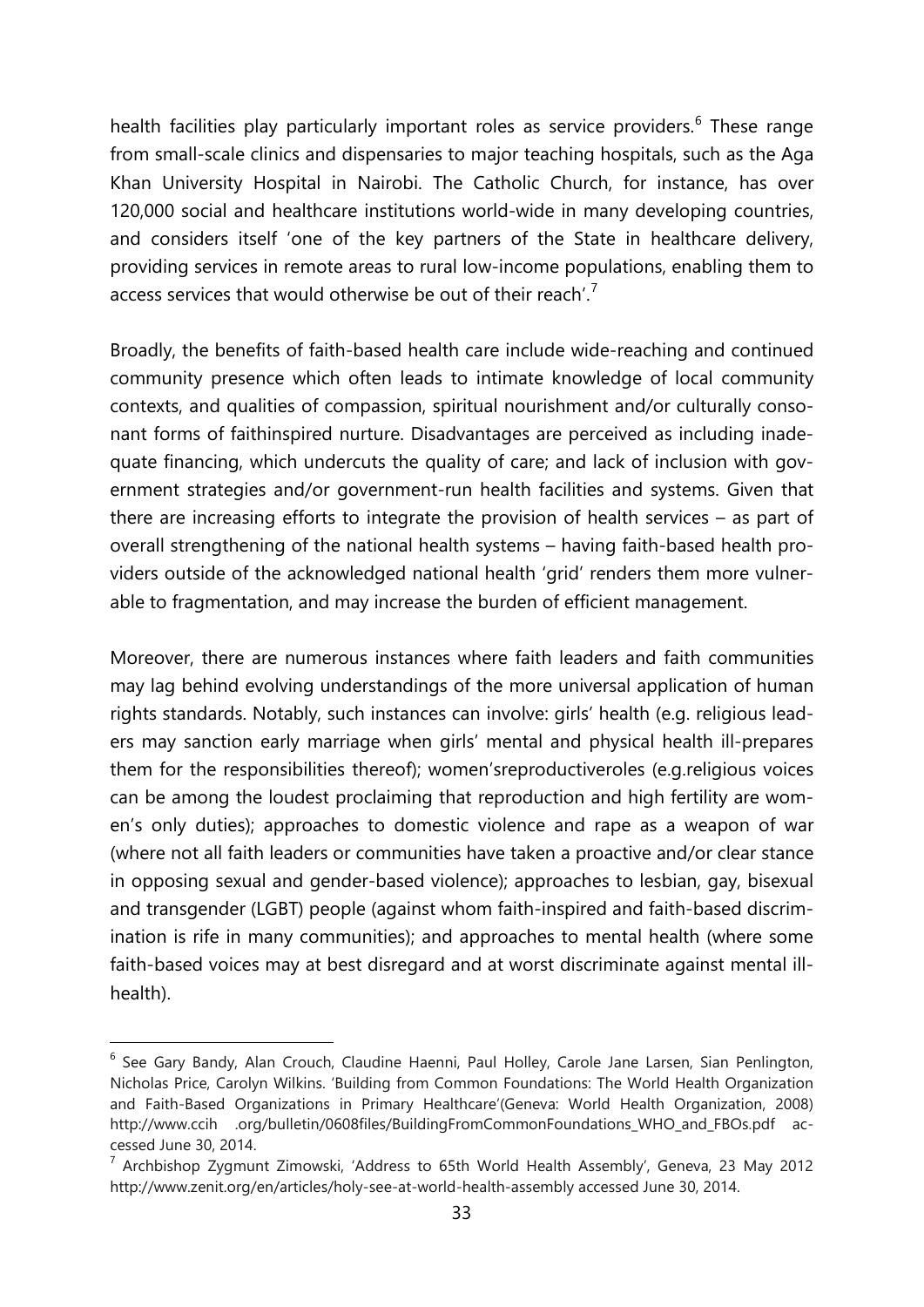As will be elaborated later, the bulk of the contentious issues in the relationship between faith and health involve reproductive health, including approaches to HIV and AIDS as a largely sexually transmitted pandemic. Secular public health actors and institutions and human rights activists often blame religious leaders and religiouslyinspired proclamations for faithbased resistance to and ignorance of family planning (especially the use of modern contraceptives), and for faith-based opposition to women's empowerment and attention to women's health needs. Issues involving adolescent sexuality (e.g. access to comprehensive sexuality education and access to contraception) and abortion continue to generate significant tension at the community, national and intergovernmental levels.

Nevertheless, numerous publications point to how the HIV and AIDS pandemic, which initially sparked tensions with religious communities (writ large) around approaches to condom use as a necessary part of prevention strategies, has in fact been catalytic to changes in perception, rhetoric, and engagement by and of faith communities. Many point to enhanced appreciation by more secular health actors of the significance of faith-linked roles at community levels, and of faith-based actors' appreciation of scientific developments in this field, both of which have prompted changes in public health strategies.<sup>[8](#page-33-0)</sup>

#### *The Social Capital of the Faith and Health Nexus*

Amartya Sen, winner of the 1998 Nobel Prize for Economics, set in motion a paradigmatic shift which moved international development from being all too often regarded as no more than a matter of hard core economics. His efforts were part of a wider movement within the international development world to broaden understandings of the multiple dimensions involved in modernization and approaches to development work. Among other changes, this shift has encouraged greater focus on so-

<span id="page-33-0"></span><sup>&</sup>lt;sup>8</sup> For more on this, see Ted Karpf, 'Faith-based organizations play a major role in HIV/AIDS care and treatment in sub-Saharan Africa', Geneva:

World Health Organization, 8 February 2007

[http://www.who.int/mediacentre/news/notes/2007/np05/en/;](http://www.who.int/mediacentre/news/notes/2007/np05/en/)

NAM Aids Map, 'Faith' http://www.aidsmap.com/Faith/page/ 1693440/;

RAND Corporation, 'How Can Faith-Based Organizations HelpAddress the HIV/AIDS Epidemic in Central America?',RAND's Research Highlights, 2010 http://www.rand.org/pubs/research\_briefs/RB9512/ index1.html;

Michael Schuenemeyer, 'Faith and HIV/AIDS: Engaging a renewed solidarity to save millions of lives', July 27, 2012

http://www.faithstreet.com/onfaith/2012/07/27/faith-and-hivaids-engaging-a-renewed -solidarity-tosavemillions-

of-lives/10987 [all accessed June 30, 2014].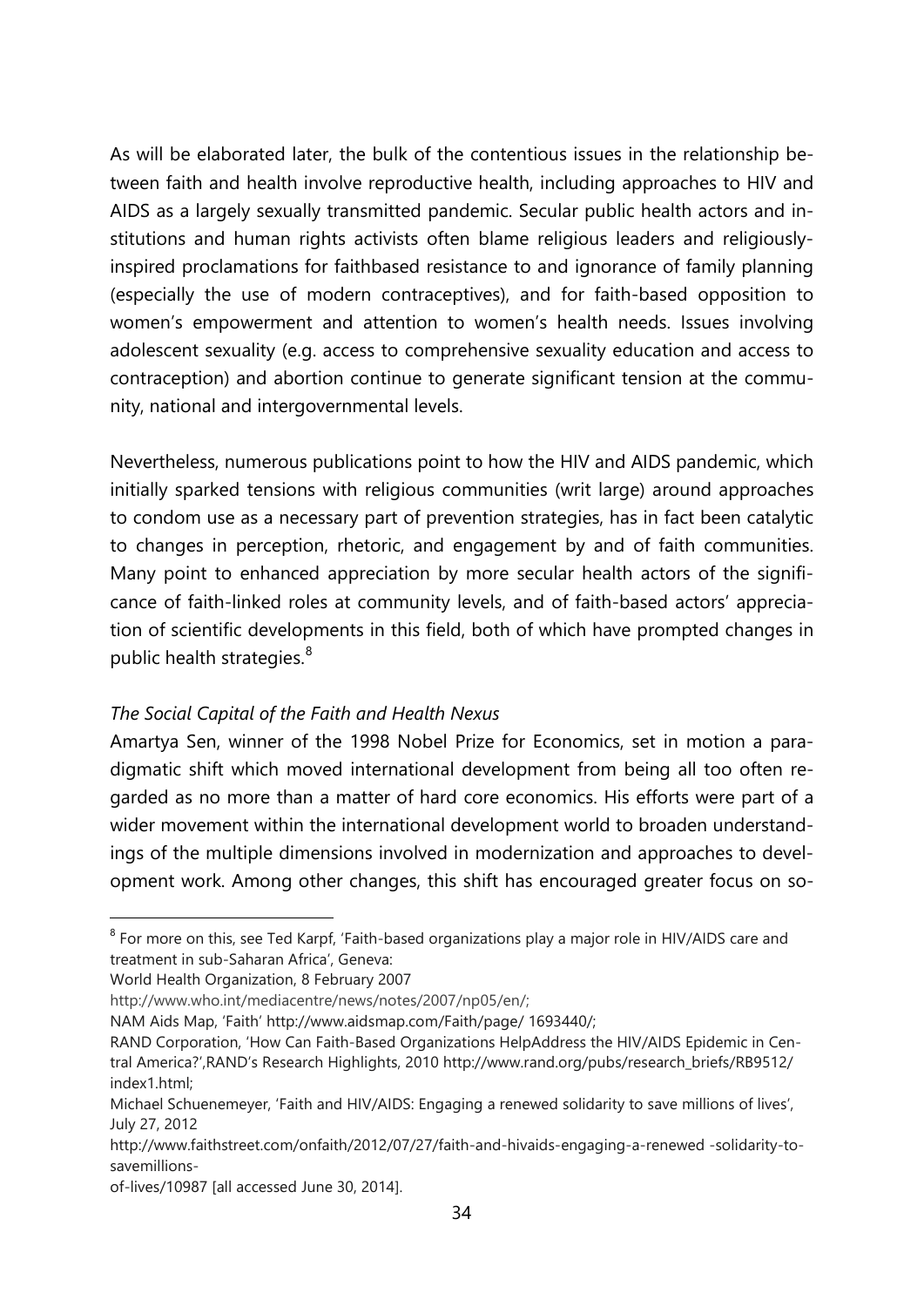cial, cultural, and (to a lesser degree) religious dimensions, including a broader understanding of what is involved in 'social capital'. Sen argued that domains of identity and behavior, and freedom from want and fear were essential parts of what human development aims to achieve, in order to generate the social capital which enables sustainability.<sup>[9](#page-34-0)</sup>

What I argue here is that where and when faith both forms and informs values and praxis especially ensuring access to and affordability of holistic and comprehensive health care, i.e. ensuring a rights-based approach which secures the dignity of the human being and her/his community, then that faith contributes significantly to social capital. In turn, when secular development processes engage with faith-inspired and faith-based mechanisms to enhance the advocacy of and build national capacities which realize the range of human rights relevant to health, this is a form of investment in social capital. And this is part of the business of international development partners, particularly the United Nations.

Investments in this form of social capital have long term – and often difficult to quantify – returns, which can also be non-linear. There can be setbacks too, created, for instance, by the confluence of religion and politics (discussed in more detail below). Such setbacks may occasion their own challenges for governments, societies and economies. Yet, whatever the outcomes, this form of investment in social capital, which is dependent upon relationships and issues which touch the very core of our humanity, has often received little systematic attention in international development praxis, and less attention still in the domain of health.

In a scoping report on the role of faith-inspired institutions and initiatives in the areas of maternal health and HIV, authors Anne Smith and Jo Kaybryn note that such faith community institutions are diverse in their size, forms, structures, outreach and sense of identity. Echoing what many earlier extensive reports have noted, the report affirms that 'faith groups often have extensive reach and access throughout many countries, through the services and infrastructure they provide, although estimates of the extent of faith-related involvement in health care vary considerably'.<sup>[10](#page-34-1)</sup> The report was commissioned by the Joint Learning Initiative on Faith and Local Communities, which is an international network of practitioners, policy advisors and academics that

<span id="page-34-0"></span><sup>&</sup>lt;sup>9</sup> See Amartya Sen, Development As Freedom (New York: Oxford University Press, 1999).

<span id="page-34-1"></span><sup>&</sup>lt;sup>10</sup> Smith, Ann and Kaybryn, Jo, 'HIV and Maternal Health: Faith Groups' Activities, Contributions and Impact', A Report by the Joint Learning Initiative on Faith and Local Communities, August 2013. http:// www.jliflc.com/~/media/Files/Joint%20Learning/LHHIVMH/Microsoft%20Word%20-%20JLI%20- %20HIV %20and%20MH%20Report%20-%20Final.pdf accessed June 30, 2014.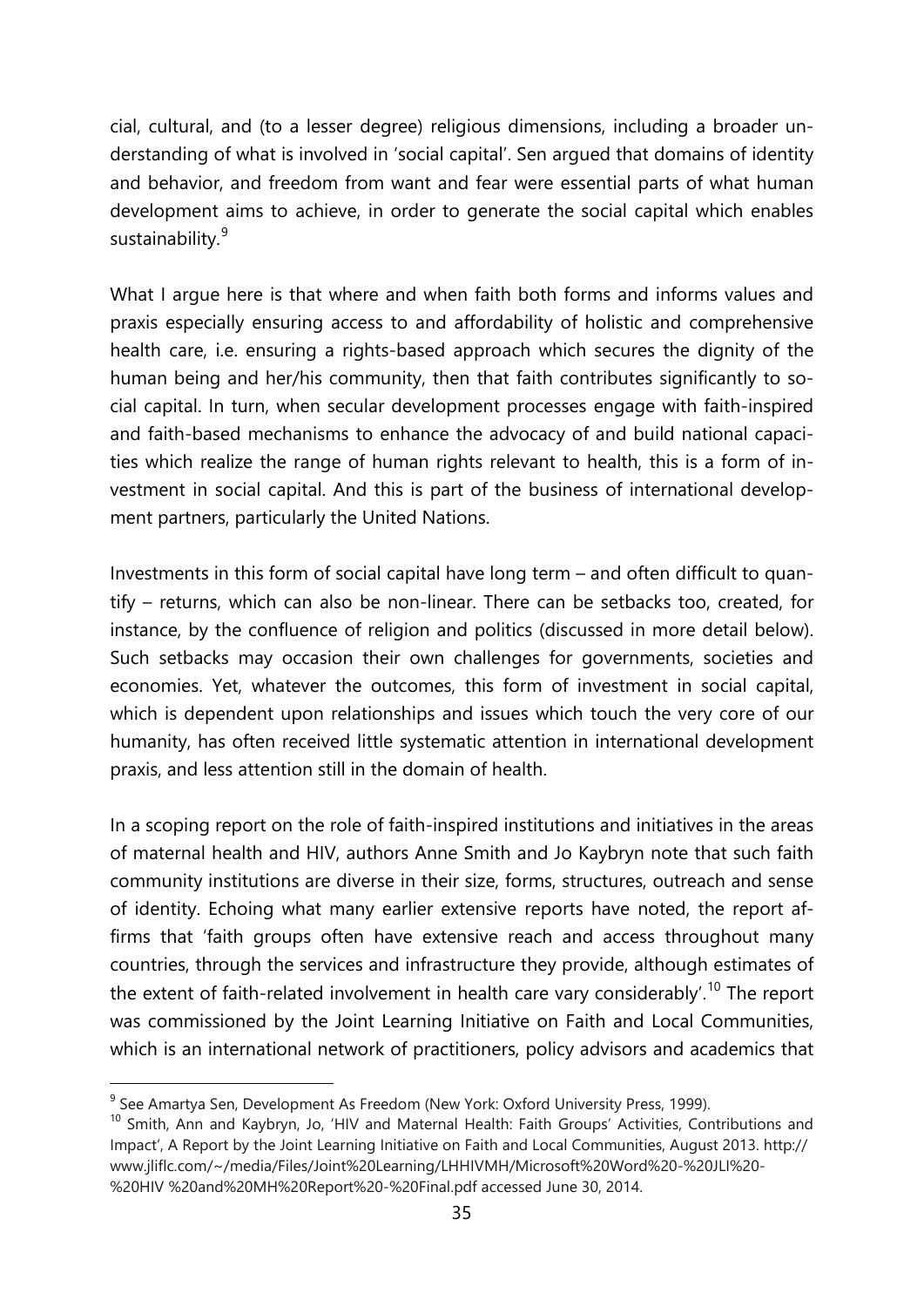gathers evidence and makes policy recommendations concerning the impact and ef-fectiveness of faith-based activities in the field of health and development.<sup>[11](#page-35-0)</sup>

There is an increasing mutual recognition of the need for constructive engagement between and by faith-based and secular organizations around health care. This is driven by many factors, including the increasing visibility, investment and policy engagement of major international development organizations (e.g., World Vision International, Caritas Internationalis, Catholic Relief Services) in international platforms such as those provided through the United Nations and the World Economic Forum, among others. The increasing focus given to the nexus between faith and health care is driven by considerations of effectiveness and efficiency of health care provision in general, and is rooted in considerations of religion as a critical component of social and cultural dynamics of community mobilization, attitude and behaviors in particular. Elena Fiddian-Qasmiyeh (from the University of Oxford's Refugee Studies Centre), and Alastair Ager (Columbia University) note that 'faith groups are often central to strengthening resilience and reinforcing the local processes of identity and connection that comprise the social fabric of communities disrupted by disaster or conflict', including through the latter's capacities to be 'first responders' when disaster strikes, as well as through the psychosocial support, or 'psychological first aid'.<sup>[12](#page-35-1)</sup>

#### *Criticisms and Concerns*

As noted above, criticisms of the nexus between faith and health often center around the lack of recognition of the serious social, political, cultural and economic considerations that exacerbate gender inequalities and thereby prevent women accessing health services. The areas of contention focus particularly – albeit not only – around the continuum of sexual and reproductive health.

The ways in which faith groups have responded to HIV andAIDS over the last three decades is an important area of study in its own right, and it also provides a lens to analyze the broader dimensions of the faith and health nexus. The response to HIV and AIDS constitutes the largest and most challenging health undertaking by the faith sector to date. It is also the most extensively researched area of faith-based engagement. In various ways, the response to HIV has provided a learning opportunity for the faith community, informing its ongoing response to HIV and approaches to

<span id="page-35-0"></span> $11$  See the website of the Joint Learning Initiative: www.jliflc.com accessed 1 July 2014.

<span id="page-35-1"></span><sup>&</sup>lt;sup>12</sup> Fiddian-Qasmiyeh, Elena and Ager, Alistair (Eds.), 2013. 'Local faith communities and the promotion of resilience in humanitarian situations: A scoping study'. The Joint Learning Initiative and Oxford University Refugee Studies Center, Working Paper Series, No. 90, pp. 4–5.

http://www.jliflc.com/en/learning\_hubs/ resilience\_in\_humanitarian\_situations/ accessed June 30, 2014.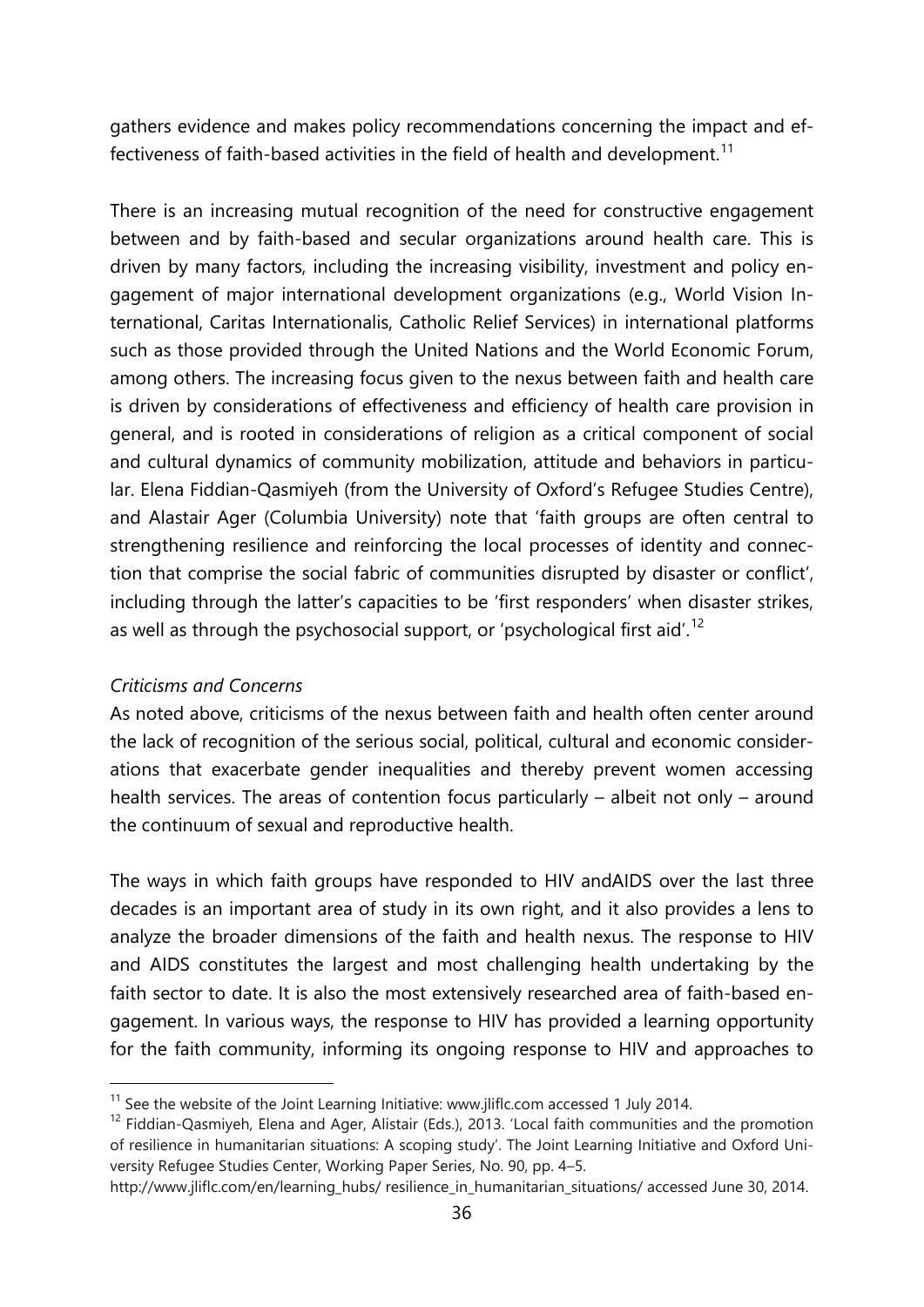other health challenges. It has highlighted areas of best and worst practice in tackling the disease and helped faith leaders and communities to reflect on their key strengths and weaknesses. In many respects faith groups have been found wanting: in their approach to sexual and reproductive health and HIV prevention; in their stigmatization of affected populations; in their harmful use of religious rhetoric, among other areas.

More positively, the faith response to HIV has accelerated the professionalization of FBOs, improved monitoring and evaluation practices, strengthened FBO and interfaith cooperation, and fostered partnerships with secular agencies. Furthermore, the global response to HIV has confirmed the need for an inclusive, comprehensive, multi-pronged public health strategy that involves a wider body of stakeholders than the medical community alone. It has reinforced the importance of involving faith groups, as civil society actors, in tackling health emergencies at community as well as governance levels; and it has provided pointers of the effectiveness of the holistic and community-based care approaches that faith groups typically deploy.

Whether we speak of the intergovernmental arena which is populated by actors such as the World Health Organization or other UN or EU counterparts dealing with health matters, or we view the bilateral development world, the actors tend to be largely secular entities, with an ethos based, in most cases, on relatively secular human rights principles. This may explain some of the ongoing tensions inherent in the outreach between secular and faith-inspired health entities. Many of these tensions inform the broader development dynamics and are not limited to health matters alone. These include concerns about understanding the motivations behind the work undertaken in the name of 'the divine', 'God', 'faith' or 'religion' and the religious.

In some cases this is framed as a deep-seated suspicion on the part of secular development entities, particularly inter-governmental ones, about the dangers of proselytization. This involves both a perception that the primary motivation of faith-linked actors is conversion, and worries that proselytizing can undermine traditional societies and provoke intercommunal tensions. Such concerns can translate into an unwillingness and unease in any action that might be perceived as favoring or even pushing a particular faith or religion – especially transnationally. Thus, from the secular health providers' points of view, engaging with faith-inspired or faith-based actors must be undertaken only after careful vetting of the true motivations behind all such initiatives.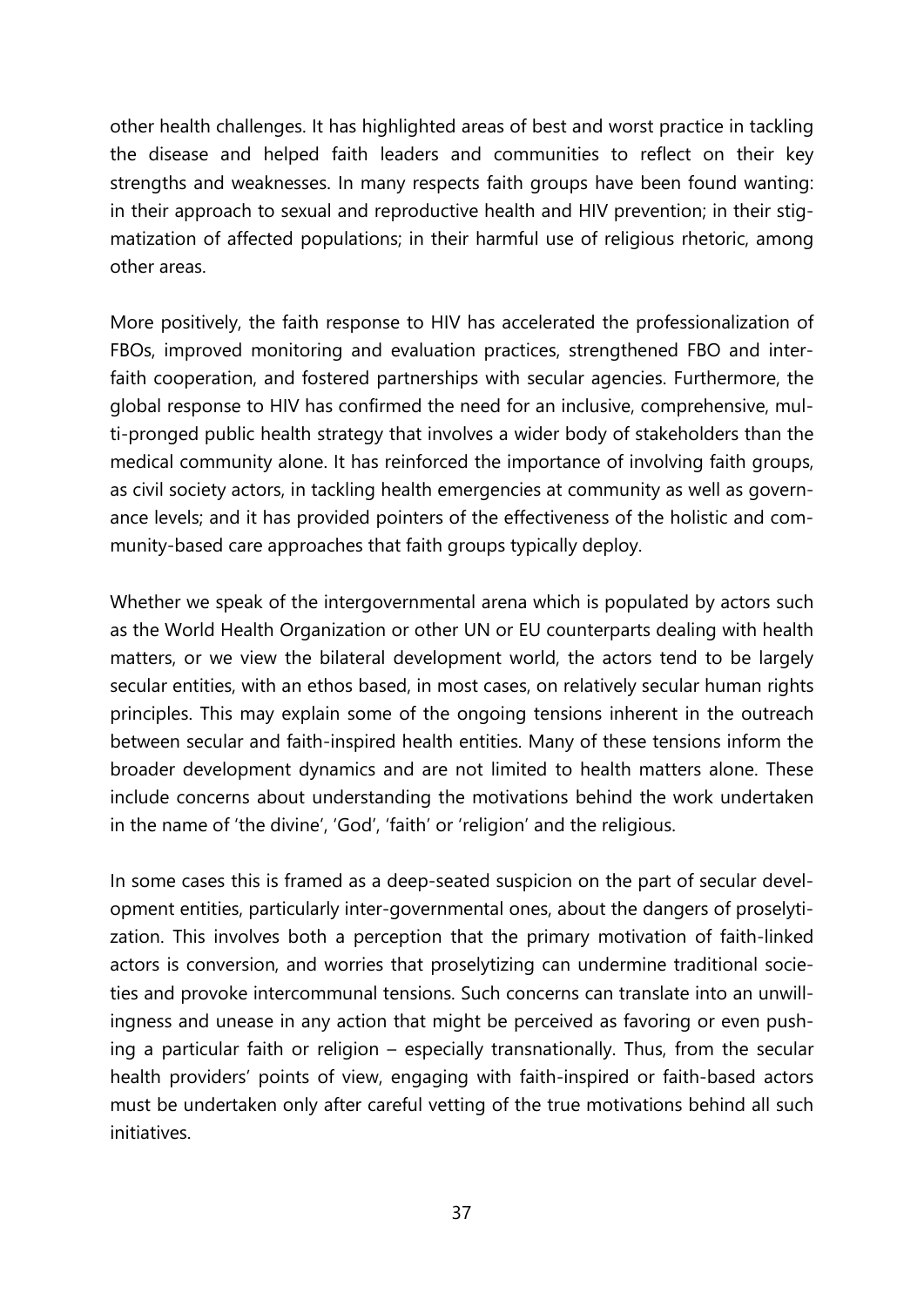It is interesting to note that these same secular entities have relatively less concern about active measures to advance human rights, for those are assumed by most secular development partners to be universal and indivisible, and are backed by international conventions which governments are signatories to. As to the latter fact, some faith-based actors take serious issue with this and point to the reality that some governments have signed onto such Conventions with reservations precisely based on religious and cultural considerations. Other faith groups will also point out that reinforcing international treaties and declarations is not the priority of a faith entity. It is important not to dismiss the concerns about the potential for religious exploitation of vulnerabilities, just as it is important to appreciate that the strength of faithbased and faithinspired health providers is precisely in their rootedness to their faith, and thereby to their communities' very core essence and values. It is also important to stress that these concerns should be addressed in a more studied fashion and should not be allowed to stand in the way of important partnerships needed to address critical matters of health and human dignity.

An elephant in the room of any conversation or initiative which brings together the secular and the faith-based or faith-inspired, is the particular intersection of religion with politics. Religion can be the motivation, or the rationale or the instigator behind many forms of political activism, political parties, and general dynamics of governance. Civic, military and government tensions rise and fall within and between nationstates, based in some ways, in some parts of the world, on religious arguments and interpretations. In other words, religion is very much part of the public space in many countries, with consequences which can impact strongly – and diversely – on considerations of peace and stability.

This geo-political reality informs some of the concerns around religious and faithbased actors, including in health care contexts. Some of the most challenging recent instances involve health care workers –including in contexts of humanitarian crisis – who were unable to provide necessary services to extremist religious actors. In some cases, health care workers have found themselves targeted in contexts of political and economic tensions in which religion plays a role. For example, in Muslim-dominated northern Nigeria in 2003, the political and religious leaders of Kano, Zamfara, and Kaduna states brought the immunization campaign to a halt by calling on parents not to allow their children to be immunized. These leaders argued that the vaccine could be contaminated with anti-fertility agents, cancerous agents and HIV. In analyzing the context, Ayodele Samuel Jegede notes: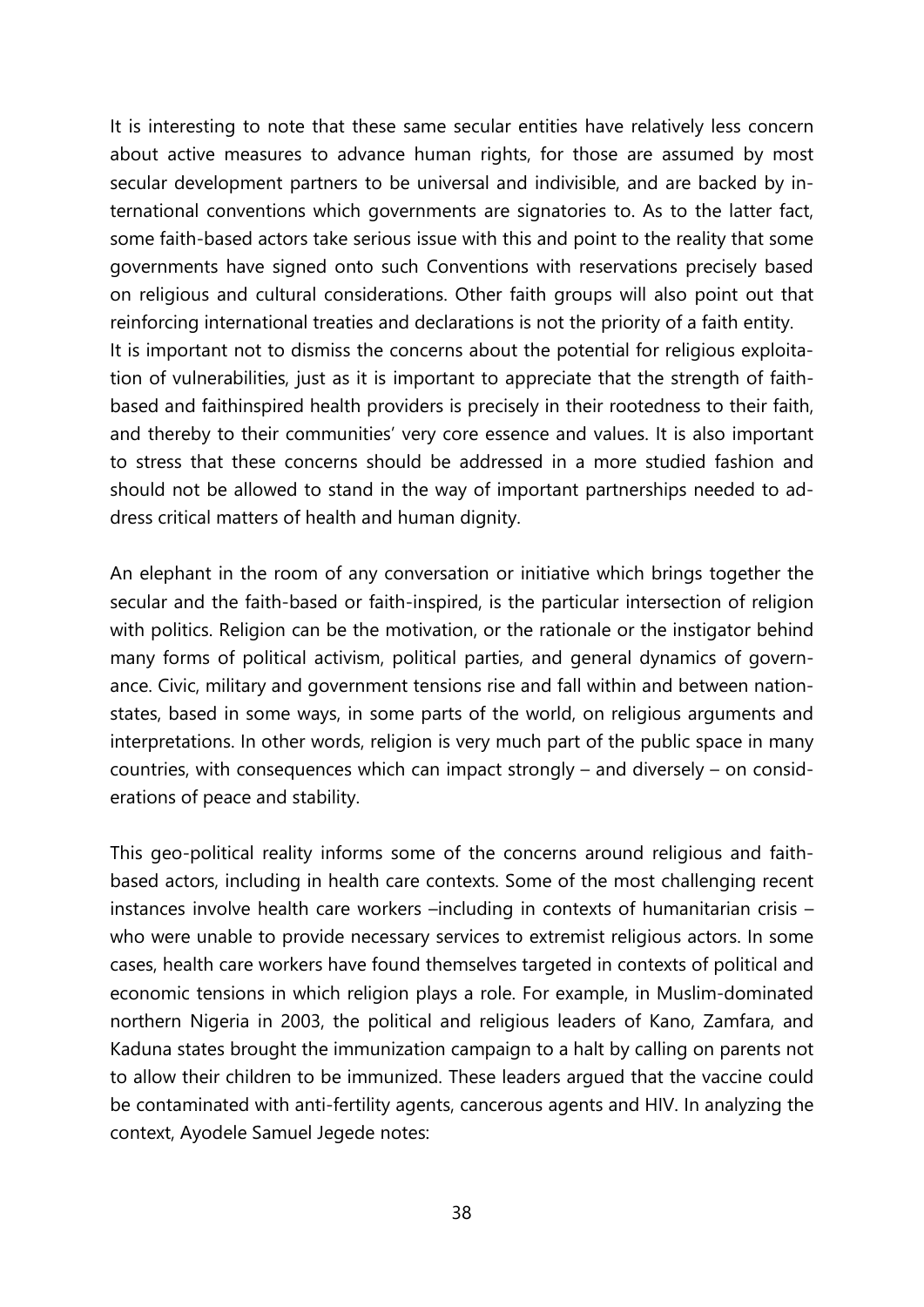Embarrassed by the political undertone of the boycott, the prominent Islamic scholar Sheikh Yusuf Al-Qaradawi, President of the International Fiqh Council, said: 'In fact, I was completely astonished about the attitude of our fellow scholars of Kano towards polio vaccine. I disapprove of their opinion, for the lawfulness of such vaccine in the point of view of Islam is as clear as sunlight'. Sheikh Qaradawi said that the same polio vaccine has been effective in over 50 Muslim countries, and blamed [them] for creating a negative image of Islam: 'They distort the image of Islam and make it ap-pear as if it contradicts science and medical progress'.<sup>[13](#page-38-0)</sup>

Another emerging concern centers around competition over resources. This is most keenly felt among more secular NGOs who perceive the increasing number and range of partnerships with faith-based and faith-inspired actors to be another factor in conditioning and determining the allocation and distribution of foreign aid. The argument often is that the pool of international development aid is already diminishing, and the pie is cut, so to speak, already among so many. The counter to this argument however, is the fact that not all faith-based actors are lacking in resources, and indeed, in many cases, their entrenchment within and service to communities enables some form of 'greater return' on the investments made. Moreover, some would argue that certain international faith-based organizations today, are among the most resource-rich – not only financially but also in terms of human and labor wealth, enhanced by volunteer and in-kind contributions. So, far from taking away from the available financial resources, these actors may indeed be expanding the available resource pool, and/or contributing to maximal outreach of the limited resources, given their centuriesold extensive community base.

Yet another area of contention revolves around gender equality issues. For many of the health activists and researchers working on gender rights, gender equality and the entire spectrum of reproductive health and reproductive rights (including sexuality education, sexually transmitted diseases, HIV, maternal health, family planning), this is fertile ground for contention and boundary setting between secular and faithbased health engagements. A common understanding among many gender equality activists is that religious practices and related cultural norms are often opposed to gender equality and to related human rights discourse.<sup>[14](#page-38-1)</sup>

<span id="page-38-0"></span><sup>&</sup>lt;sup>13</sup> Jegede, Ayodele Samuel, 2007. 'What Led to the Nigerian Boycott of the Polio Vaccination Campaign?' Public Library of Science Medicine 4 (3) March 2007

http://www.ncbi.nlm.nih.gov/pmc/articles/PMC1831725/ accessed April 25, 2014.

<span id="page-38-1"></span><sup>&</sup>lt;sup>14</sup> For more on this see the website of the International Planned Parenthood Federation, 'The cost of gender inequality' http://www.ippf.org/our-work/what-we-do/gender/cost-gender-inequality Accessed April 25, 2014.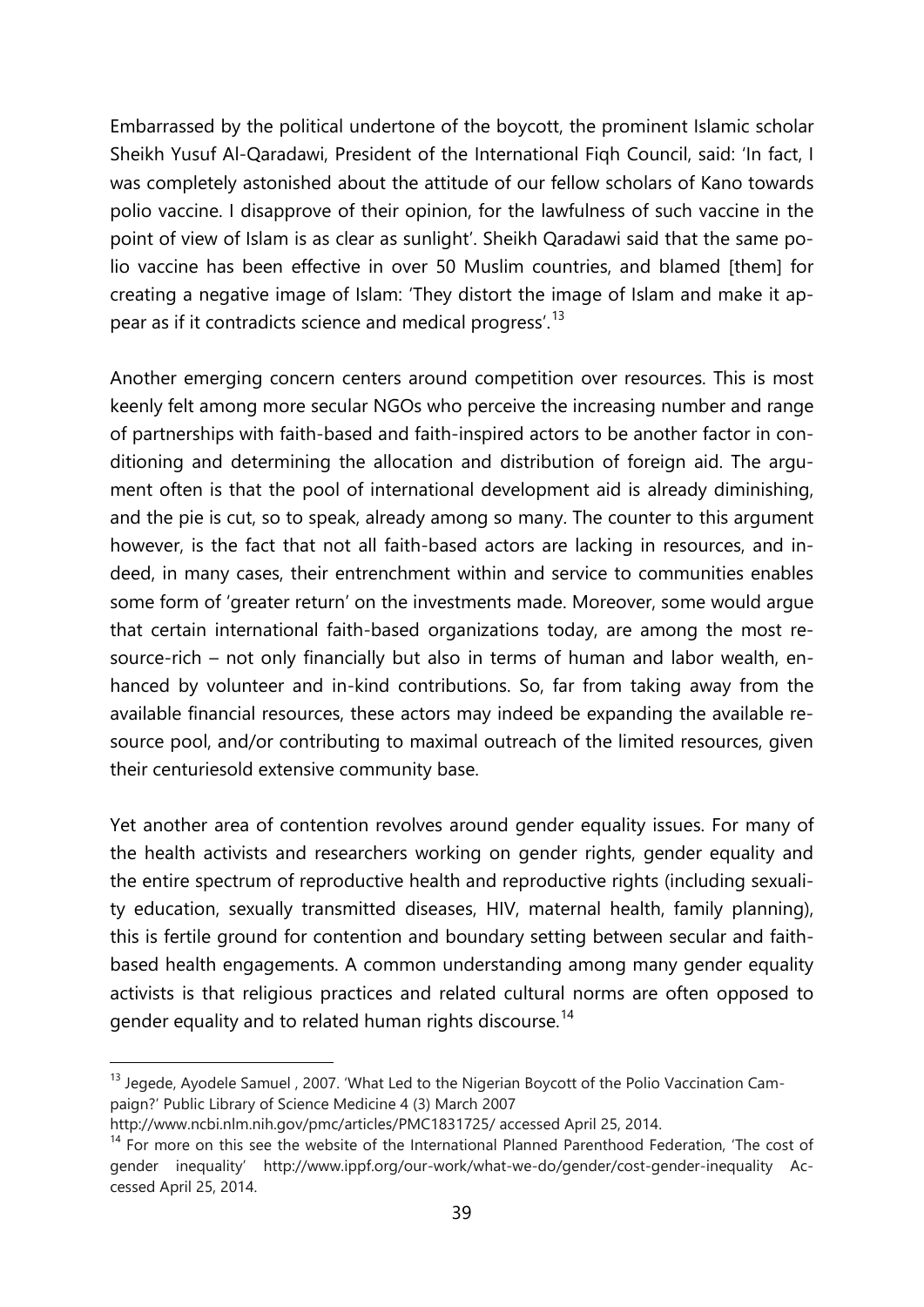When UN agencies and faith-related groups engage around health, there are many areas of shared concern. These include but are not limited to, maternal and neo-natal or child health, malaria, tuberculosis, polio, HIV treatment and care, disability-related health issues, many aspects of gender-based violence, and engaging men and boys around family health matters. However, as the spectrum of health issues moves closer to issues of gender identity, gender equality, comprehensive sexuality education, domestic violence, some aspects of family planning such as modern contraception, and access to safe, legal abortion, we find the domain of interaction far more contentious.

*Intergovernmental and Global Dynamics Post 2015 and twenty years after the ICPD[15](#page-39-0)* The United Nations has varied records of partnership and engagement with FBOs and religious leaders. Indeed, some, like the United Nations Population Fund (UNFPA), have a legacy which goes back to the 1970s involving research aimed at ensuring that the language of UN advocacy – in this case around health – is strengthened by the teachings of religion. Others, like the World Bank, UNAIDS and UNICEF, cultivated these partnerships largely around advocacy, care and service delivery respectively, more towards the late 1990s and into the new millennium. Yet others, such as UNHCR and the Department of Political Affairs, are relatively recent entrants into this awareness of the potential of and actual outreach to the faith-based world and keep the engagement around uncontroversial areas such as protection of displaced peoples and refugees, as well as mediation efforts.

An important nuance here is that the experience of outreach to and with faith-based actors can differ within the one Office/entity/body/agency. The headquarters office of one agency (invariably based in New York, Geneva, Vienna, Rome etc.) will often harbor a greater degree of concern and hesitancy about engaging with faith actors than their national office in a developing country. The latter often appreciates the value of such partnerships as intrinsic to community engagement and efficacy of delivery. Headquarter offices often have to grapple more with broader geo-political concerns, given they are more directly connected to their Executive Boards, which are com-

<span id="page-39-0"></span><sup>&</sup>lt;sup>15</sup> ICPD is the International Conference on Population and Development, which was held in Cairo in 1994 and developed a Programme of Action (PoA) signed by 174 governments. This PoA continues to inform all reproductive and population dynamic initiatives at governmental and non-governmental levels and has been extensively reviewed through a process which involved more than 180 governments. For more on this 20 year global review, including a detailed report, please see: http://icpdbeyond2014.org/about/view/29-global-review -report accessed 1 June 2014.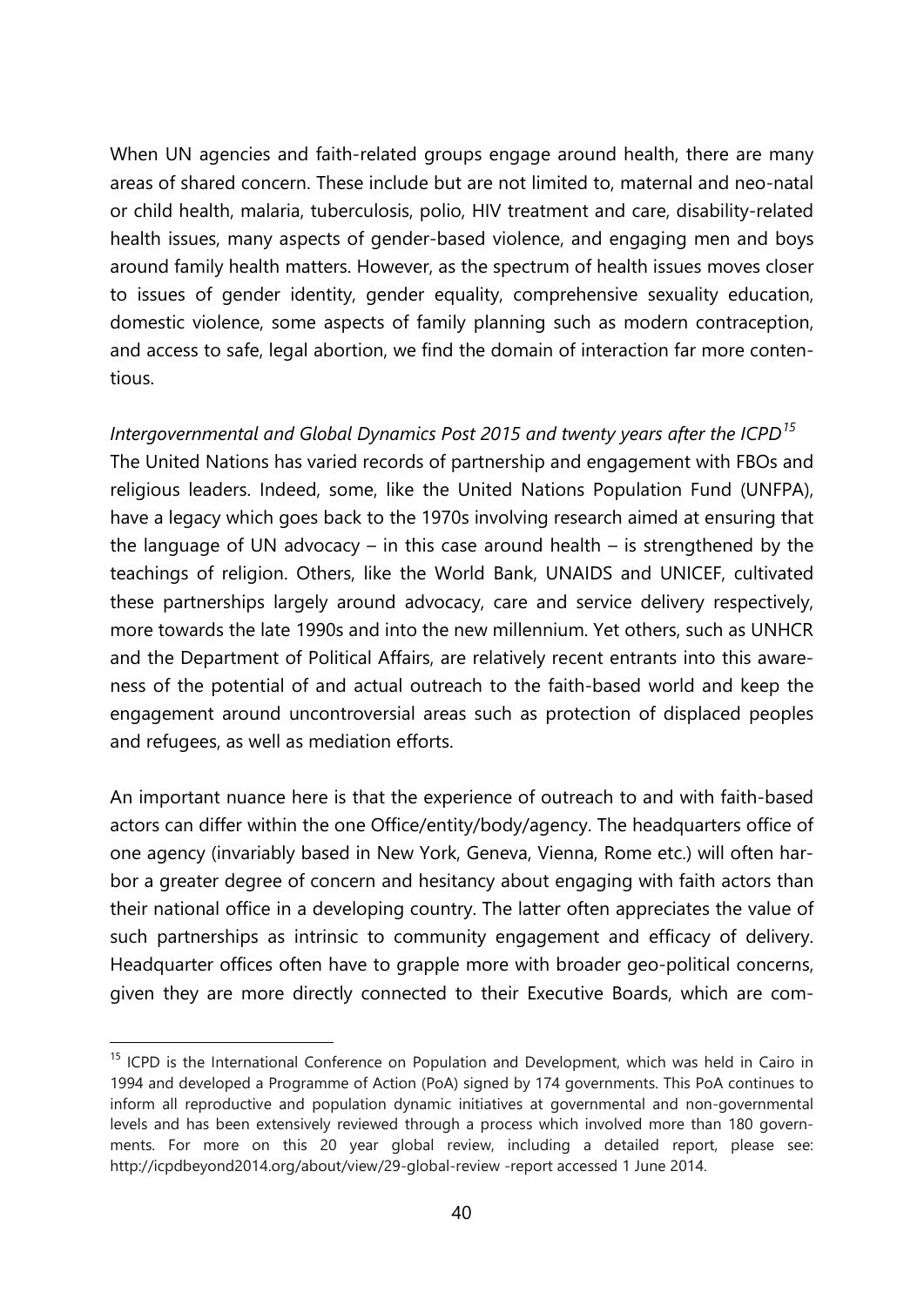posed of the multiple countries/governments which form the United Nations. Headquarters offices are, therefore, directly engaged in intergovernmental dynamics, whereas national/country offices of the UN tend to deal with the one government and the local communities more immediately.

Consequently, the overall approaches towards such partnerships vary widely. Most UN development agencies and humanitarian relief actors are relatively more cognizant of the potential and value of such partnerships. Indeed, it is safe to say that the more openly 'political' the mandate of the UN body, the more the acknowledgement or 'fuss' made about partnerships with faith-based and faith-inspired actors. It is also fair to argue that, in general, the overall norm concerning such engagements tends to err on the side of suspicion at worst, and caution at best.

What is irrefutable, however, is that no matter what the level of experience, transparency of the track record, or even acceptability of the discourse of partnership, there is little dispute that the UN Population Fund (UNFPA) has raised the visibility of this conversation with faith influenced actors within the UN system. UNFPA has been a driving force behind convening the UN system to call for a collective platform within the broader organization to reflect critically and in a studied manner on the purpose, objectives, methods, lessons learned and pros and cons of such engagements. These efforts are visible in a myriad of ways and were enabled from the very outset thanks to support of one donor government – Switzerland; and are now continuing with support from the Norwegian Agency for Development Cooperation (Norad). UNFPA was the first UN agency to undertake a systematic mapping of its own historical engagement with FBOs (which was published in 2008). This inspired other UN sister agencies to undertake similar – and even better – initiatives documenting their respective outreach with FBOs and religious communities. UNFPA also launched the UN's first Global Interfaith Network and database for population and development issues.

In 2008, UNFPA's Principal invited the United Nations Development Group peers to formalize the UN Inter-Agency Task Force on Engaging with FBOs for Development (IATFFBO), which brings together several UN agencies at least twice a year, and hosts many consultations with FBOs, academia and think tanks, around issues common to the developmentreligion nexus. Many of these consultations are documented in print by UNFPA. In addition, UNFPA, together with UNAIDS, convenes UNICEF, UNDP, UN-HCR (on a rotating basis), under the auspices of the UN Staff College for a yearly Strategic Learning Exchange in which both UN staff as well as FBOs meet to share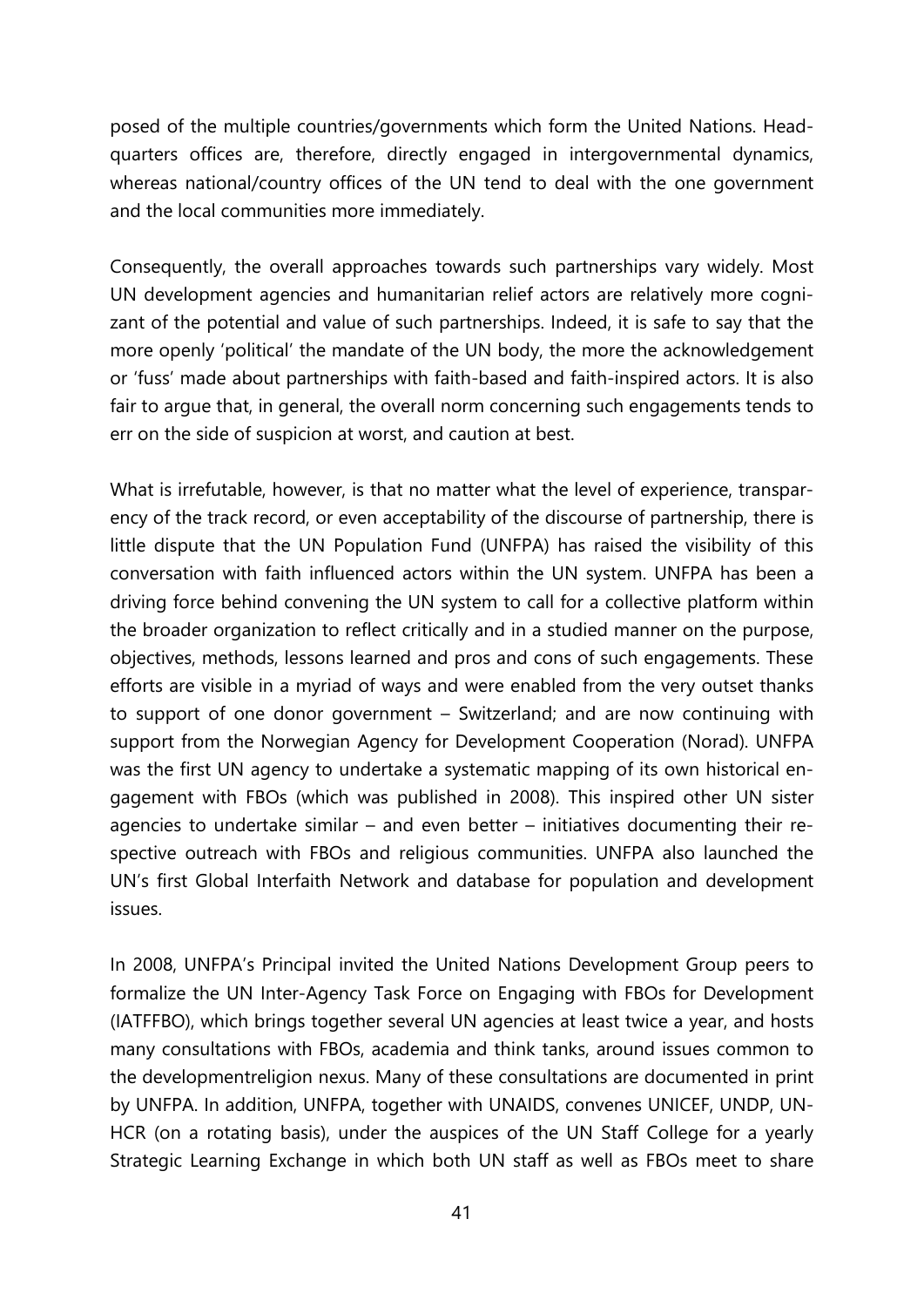and critically assess concrete case studies of partnership and lessons learned, with a view to enhancing the delivery towards common goals and seeking to identify and overcome challenges.

The outreach to faith actors around the 'Post 2015' process (2015 being the date in which 'new' international development objectives following from the millennium development goals will be agreed to at the intergovernmental level) can only be described as very varied, given the huge diversity of FBOs themselves. At the global level, the engagement of FBOs tends to be informed by the following dynamics:

(a) The size of the organization:

The bigger the FBO in question, the more likely it is that they have been active in UNrelated outreach with civil society. Of particular note are organizations which have long partnered with diverse UN agencies on specific issues, such World Vision on child rights and maternal health, and Islamic Relief on humanitarian relief and emergency support in countries.

(b) Heavily dominated by Christian NGOs:

Christian NGOs have a relatively longer history of centralized organization and presence at the international level and, some would argue, a longer track record of providing social services in countries other than their own, preceding colonial presence. They are thus the most visible at the international 'policy tables', conferences and meetings, including at the United Nations.

(c) Dependent on the responsiveness of the FBOs themselves:

This feature also reflects the extent to which some FBOs consider the global agendas on health, such as those spelled out by the Millennium Development Goals (MDGs), to be relevant to their own agenda setting and responsibilities. Some have been more willing to be engaged, and have articulated the MDGs or reference thereto, in their own strategic and policy frameworks. It is noteworthy, and possibly not a coincidence, that those FBOs are also the ones likely to be headquartered in the western hemisphere, and also relatively more comfortable in adopting human rights language and issues. But many FBOs – and religious leaders – while serving large segments of the local populations at the most micro community levels have no interest in and no resources for a sustained presence in western headquarters. These religious actors will rarely feel the need to accommodate MDG or related discourse in their own agendas or outreach. Yet they are critically important development agents. In some ways, as is the case with many other NGOs, FBO engagement with the global development agenda to date is, arguably, almost class-based. The 'elite' and most powerful NGOs and FBOs are the ones at the table.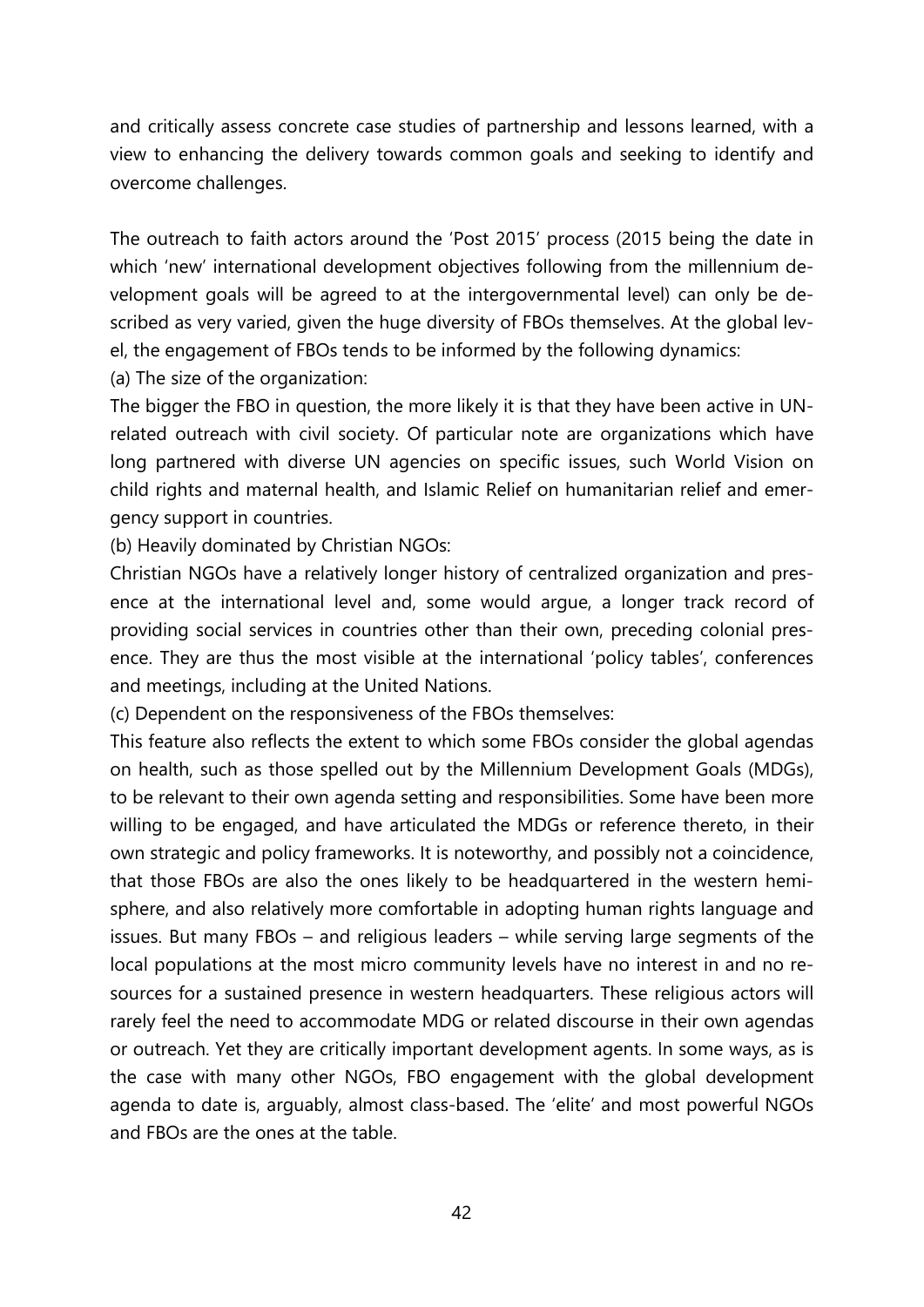(d) Dependent on the outreach done by the different UN agencies and offices themselves:

Some UN agencies have sought FBO input, deliberately organized outreach to their FBO partners, included FBOs in programme roll-outs, and developed some sort of guidelines for such engagement. Notable in this regard are more operational agencies such as UNICEF, UNAIDS, UNEP and UNFPA. Other UN offices have, at different moments, selectively reached out to some religious leaders and engaged them in certain advocacy efforts and/or in certain mediation initiatives when deemed advisable.

#### *Tensions around sexual and reproductive health*

... sexual and reproductive questions ... have been bitterly contentious. Whenever touchstone issues like abortion or homosexuality have been discussed, conservative alliances have sprung up, cutting bizarrely across denominations and faiths. Campaigns at the UN in pursuit of 'family values' bring together Christian actors – Mormons, Catholics, Protestants and the Russian Orthodox Church – as well as conservative Muslims. Moves by Brazil to introduce resolutions in favour of gay rights ran into a wall of opposition ranging from conservative American groups to the governments of Egypt and Pakistan. But liberal religious lobby roups also exist, and they team up with secular liberals.<sup>[16](#page-42-0)</sup>

When it comes specifically to sexual and reproductive health and reproductive rights issues, there is no coordinated global faith-based engagement. Indeed, this continues to remain the single-most contentious area of rights in the entire development agenda. Both because of this, and indeed adding to it at the same time, is the reality that governments themselves (which are the main actors in intergovernmental negotiation spaces and who ultimately decide on what the Post MDG 2015 framework will look like) have very different positions on these contentious issues.

The difference in positions and many of the divisions between faith-based and faithinspired organizations and groups – including around contentious issues – is not dependent on the faith itself (e.g. it is not Muslim-Christian or Christian-Buddhist). Nor are these differences uniformly along national lines (west-east, north-south). Instead, they are within each faith and within countries, which is important to realize for na-

<span id="page-42-0"></span><sup>&</sup>lt;sup>16</sup> Erasmus, 'Religion and the UN: Visions of a New World', Erasmus Religion and Public Policy blog, The Economist, October 8, 2013 http://www.economist.com/blogs/erasmus/2013/10/religion-andunaccessed on February 25, 2014.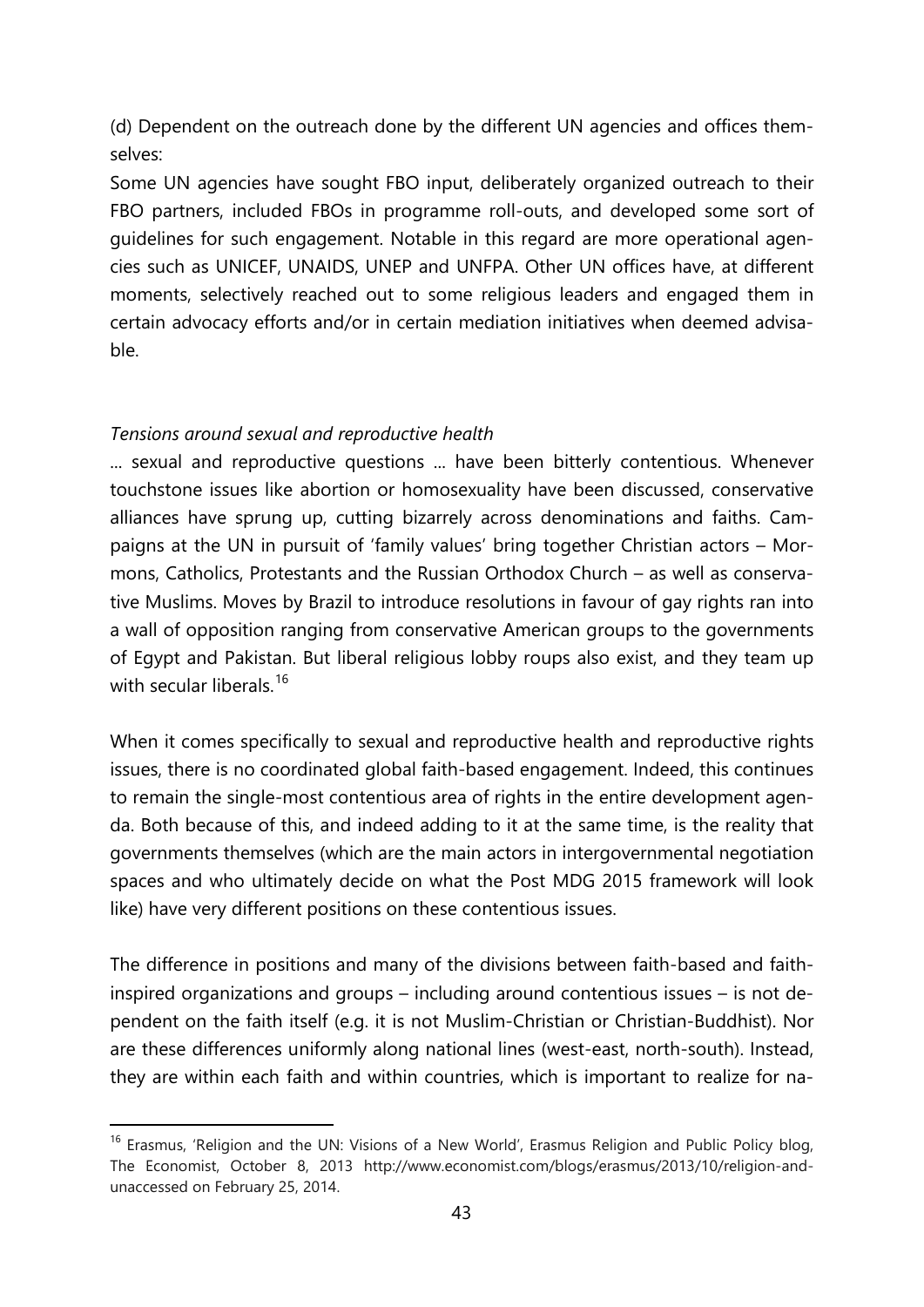tional advocacy purposes. In other words, within one country, the position that a government will adopt in intergovernmental negotiations is dependent on the strength of the advocacy by and for human rightsʹ actors within that country.

As framed by Berit Austveg for a report to the Norwegian Ministry of Foreign Affairs (May 2013):

The SRHR controversies tend to come up not just when they are expected, such as at the Commission on Population and Development (CPD), at the Commission on the Status of Women (CSW) and in WHO's work on health in general and sexual and reproductive health more specifically. More unexpectedly they can be brought up during negotiations on issues such as disability, refugee situations and housing, and delegations can be caught unaware. $17$ 

The specificities of faith-based operations are such that it is relatively rare to find one FBO focused exclusively on only SRH issues. This feature differs markedly from more secular dynamics where there are a plethora of international organizations and institutions and groups who work exclusively on and around SRHR mobilization and related issues. This means that the FBOs are often working simultaneously on women's empowerment issues, on broader health issues, on climate change, on immigration, on sanitation, among others.

Identifying partners and common language around the sexual and reproductive health agenda specifically becomes much more complicated, less frequent, and remains relatively less publically celebrated and advertised. Indeed, around these kinds of issues, it is most often the case that ongoing dialogue and individual trust building consultations undertaken over a period of time remain critical keys to success behind joint health endeavors.

## *In lieu of a Conclusion: Reflections on continued engagement between intergovernmental fora and faith-based entities around SRH*

A noteworthy lesson learned is that if these most contentious issues are placed on the agenda of discussions between secular and faith-based actors without prior work having been undertaken on the other common areas of concern, it is mostly likely to result in failure to see eye-to-eye on many matters, and it is unlikely to lead to a developing consensus. More often than not, some of the same faith-based partners with whom this relationship of trust, and a template of common steps and strategic ap-

<span id="page-43-0"></span><sup>&</sup>lt;sup>17</sup> Austveg, Berit. 'Perpetuating Power: Why Maternal Mortality Continues to be High Despite Good Intentions', Oslo: Report presented to the Norwegian Ministry of Foreign Affairs, 2013.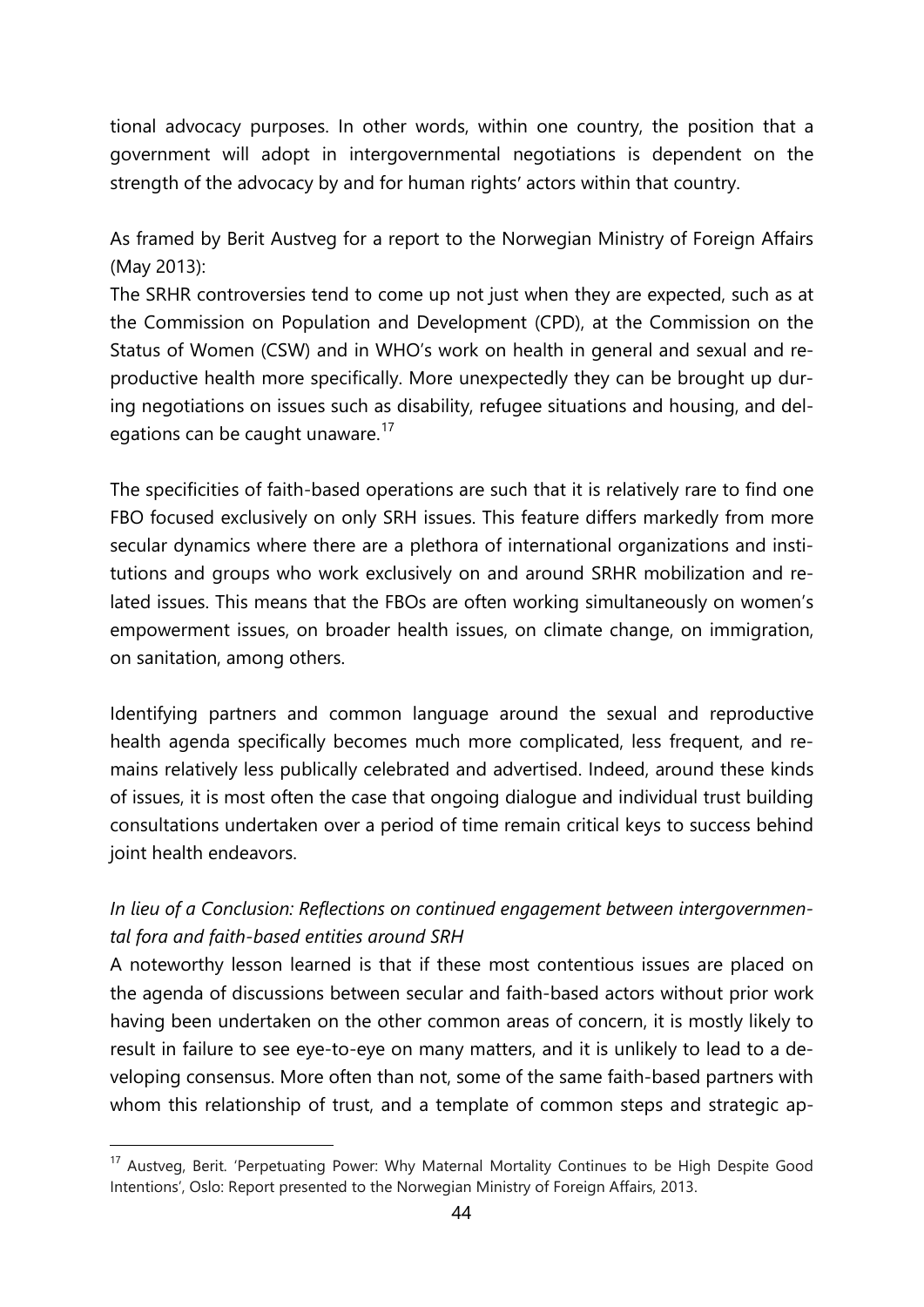proaches has been developed, can become critical interlocutors in paving the way to identify, invite or bring to the table, their faith-based counterparts with whom these kinds of discussions can unfold, until a common syntax and joint programme can be reached.

While concerns about instrumentalization are articulated on all sides, some religious leaders and FBOs have vocalized the fear of being used somewhat more openly than their intergovernmental counterparts. Some representatives of the faith-based world have questioned why the UN and larger international community have, as it were, suddenly woken up to the importance of faith in the promotion of health. Some have even voiced their unease that this may be another passing fad which would seek to maximize the strengths of faithbased actors, or that it may even be a covert attempt to change the way faith-based actors operate and, as it were, to secularize the religious.

Nevertheless, given the realities of service provision, resource capacity and political presence, not to mention the potential of faith leaders and organizations to mitigate or aggravate a variety of health-impacting behaviors at the community level, being knowledgeable of the work of FBOs is necessary, if only to benefit from the social capital available for sustainable human development, human rights, and peace and security. Thus, an informed and systematic outreach to key partners in the world of religion, where community service provision has been a reality for centuries, is essential.

#### *Calls for a 'Safe Space'*

Mutual suspicions between intergovernmental and faith-based actors, especially around sensitive sexuality-related issues, remain a feature of a large part of the reproductive health and gender equality developmental agenda. This to be expected after so many years of sometimes tepid and often ad hoc acknowledgement of each other. Sustained dialogues and partnerships remain necessary, where a common narrative can emerge that identifies what can be agreed upon, and what areas remain to be discussed. This can provide a context for a sharing of lessons learned resulting from the experience of witnessing mutual interventions. It can also offer opportunities for the acknowledgement of mutual strengths and achievements. This space for dialogue, not only to assess statistical data and evidence, but also to assess strengths and weaknesses with honesty, and to stand in witness to one another, can create a sense of trust and respect over time. The formula of trial and error based on actual engagement, especially around service delivery in the field, with a transparency of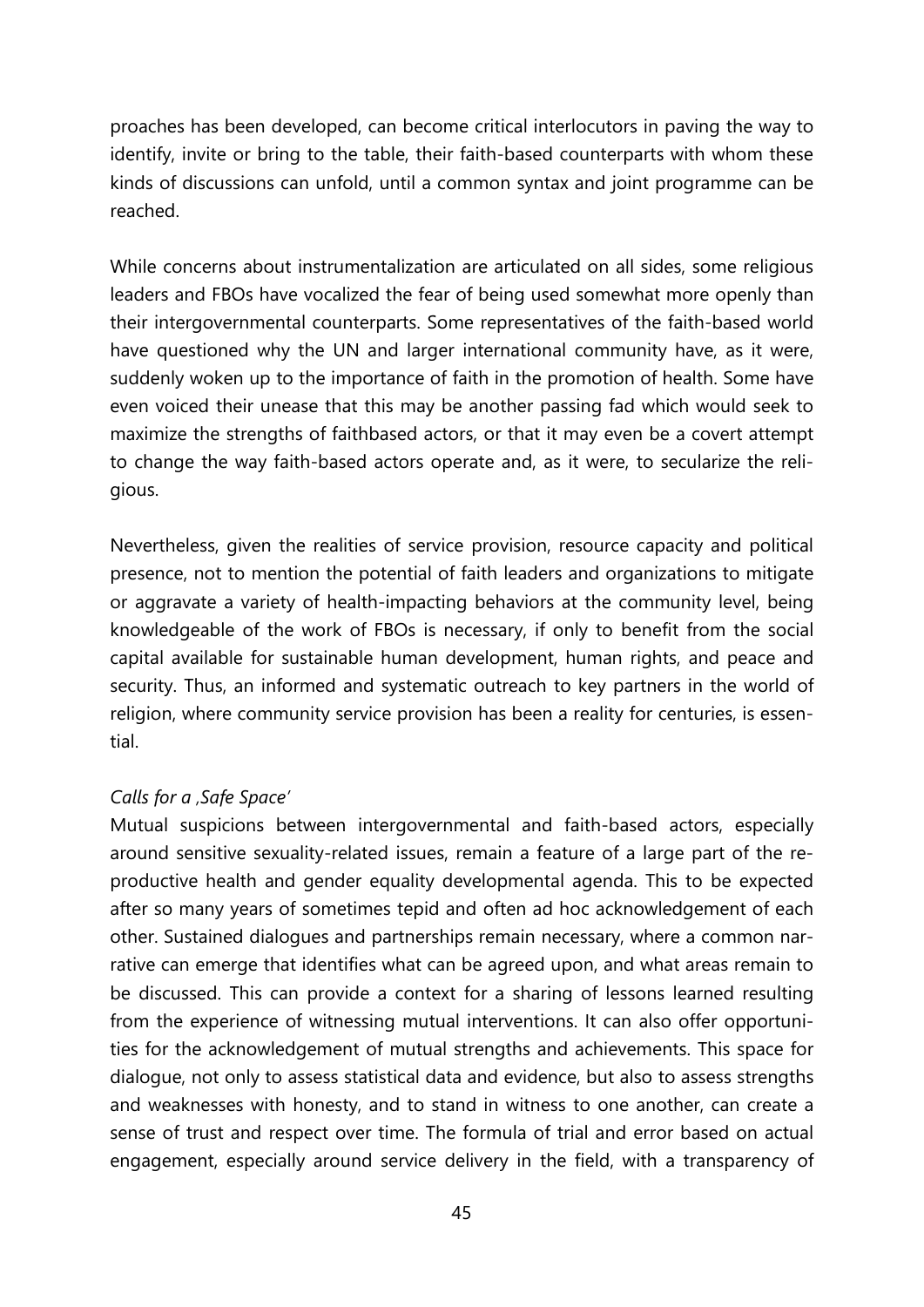purpose, together with respect for respective modus operandi and accountability to joint agreements, appears to be the only winning formula available thus far.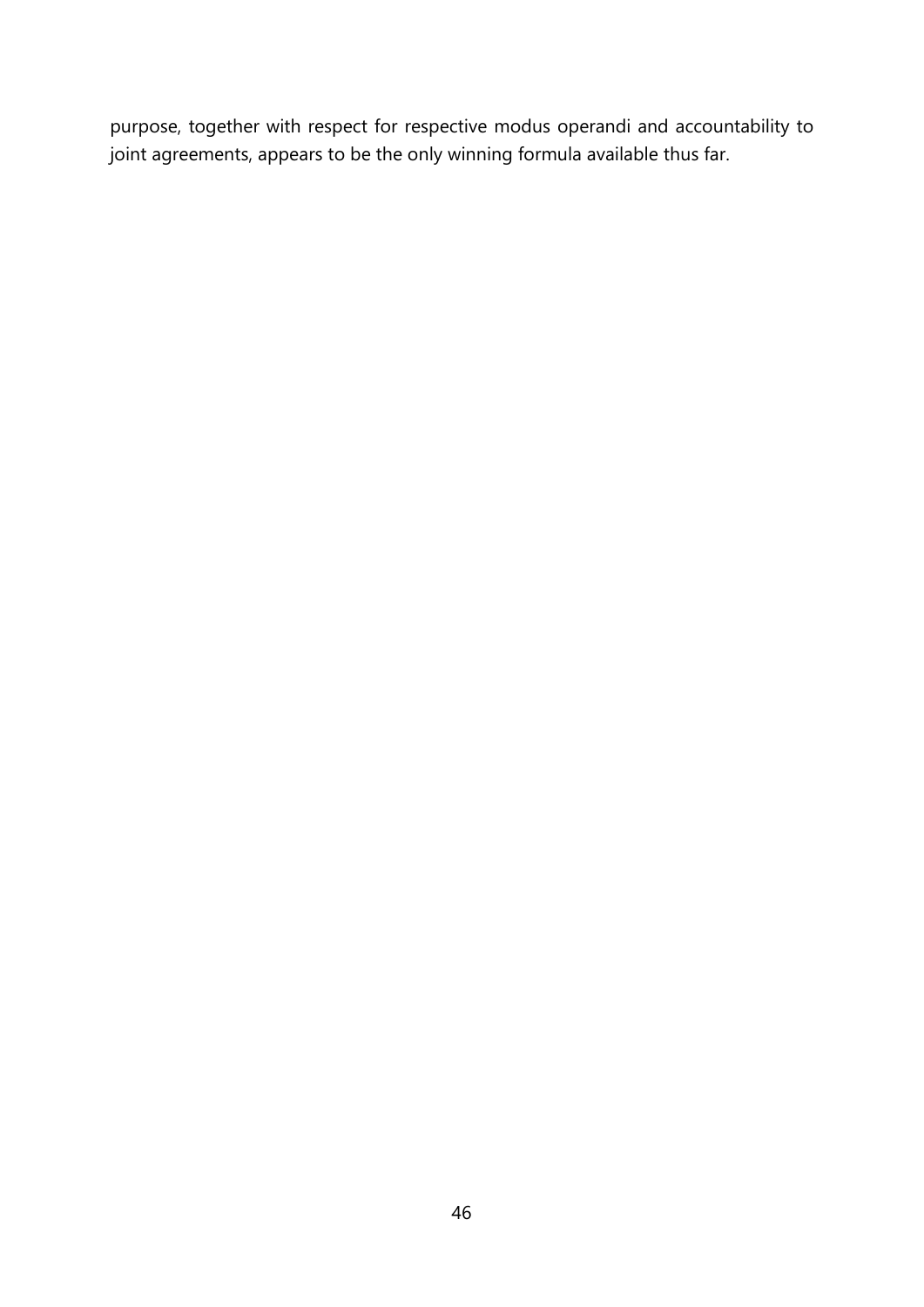## **Religious Motivations and Potentials of Interreligious Cooperation for the Human Right to Health**

*Dr Marlies Reulecke, Medical Mission Institute, Würzburg*

It is obvious that it is a huge challenge to achieve the Sustainable Development Goals including the SDG 3 on health and well-being. Therefore, all international, national, public, civil society and also faith based stakeholders have to work together.

Over the last decades, various conventions on human rights have been devised and been signed by most countries of the world. These agreements include women's rights and the right to health, also containing the right to reproductive health. This is certainly a big achievement, but what share is actually respected in reality?

In many countries, and particular in sub-Saharan Africa, the main area that I am working in, these rights are still denied to many girls and women. Since 2000, over 67 million girls have been forced into marriage, sometimes before the age of 15. An estimated 30 million girls are at risk of female genital mutilation within the next decade and only 28 % of women in sub-Saharan Africa use modern methods of family planning, in West Africa even only 14 %.

In working toward these goals, appropriate and sufficient health care services have to be put in place and have to be made accessible to the population. But at the same time, certain attitudes and behavior patterns have to change as well.

Also behavior patterns and attitudes towards health and, particularly with regards to reproductive health and gender roles, are very much influenced by culture and religious believes.

Religious leaders have a great potential to influence people's behavior which can help in achieving the SDGs but it could also hinder their attainment.

At the same time, faith-based organizations provide health care services all over the world.

The magnitude of their contribution is not very well known and varies from country to country. According to the Lancet series on Faith Based Health Care, faith-based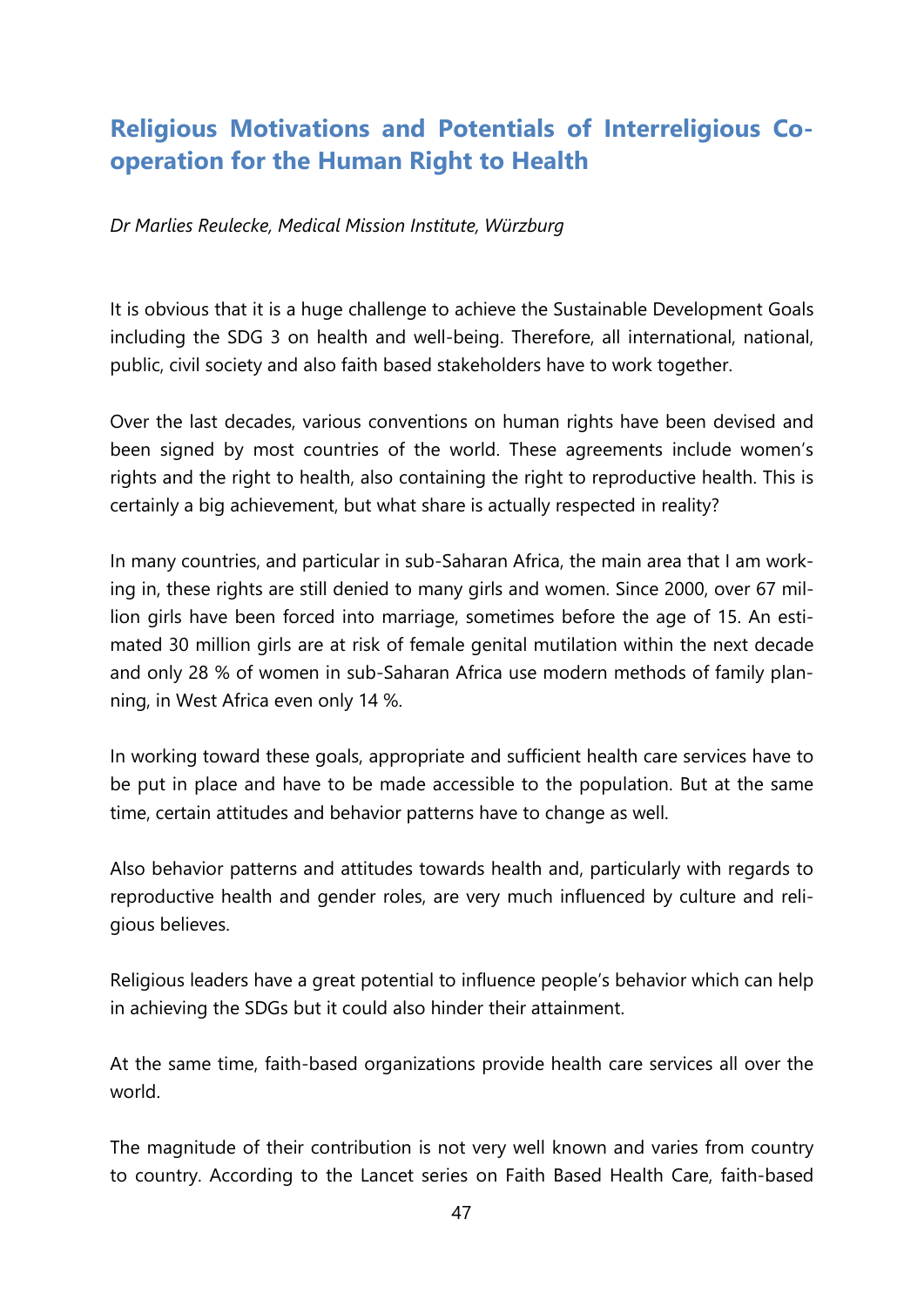health providers play an important part in many countries in Africa, particularly in fragile or weakened health systems. In countries like the Democratic Republic of Congo, the Catholic Church alone provides more than half of the health care services, particularly in rural areas where no other providers can be found.

Now talking about the church, it provides a wide variety of health care services from hospital care to community based approaches. This includes the treatment of diseases like malaria and tuberculosis, mother and child care, including vaccinations, ante and post-natal care and assuring safe deliveries, providing care for people living with HIV and other chronic diseases and so on.

Thus the Church contributes to the attainment of the universal health care coverage in many ways.

Talking about religious motivation and potentials of Interreligious Cooperation for the human right of health, I see a clear difference between the motivation of the Church and the human-rights- based approach of secular organizations.

The self-concept of the Church includes taking care of the neediest, the most vulnerable people, such as the poor, the sick, the disabled etc. The healing ministry of the Church dates back to its beginning, to Jesus himself.

Thus, the motivation of the Church to provide health care isn't based on the human rights' approach, yet it is rather rooted in the core values of Christian believes like compassion and mercy.

Christian health care, which is usually comprehensive and includes the poor and marginalized, expresses the theological concept of human dignity and justice, the irreducible value of human life.

This isn't at all controversial to the human rights' approach and, therefore, offers a unique opportunity to improve health outcomes to use the extensive experience, strength and capacities of faith-based organizations to achieve this goal. Fortunately over the last years, there are more and more examples for partnerships between churches and other actors like governments or international donors.

These partnerships are not always easy, but, nevertheless, should more actively be looked for by both sides.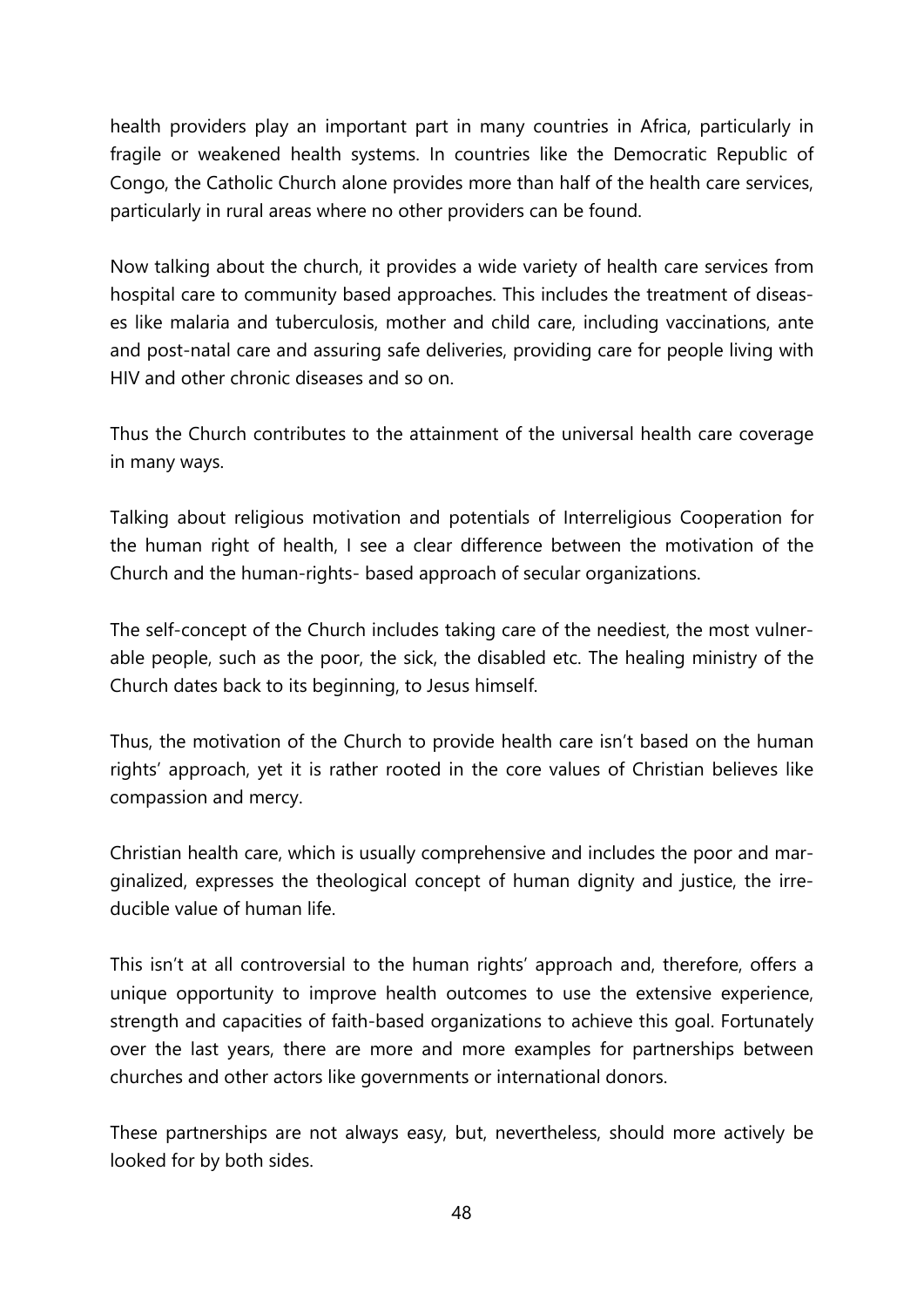It is particularly challenging when it comes to some very controversial aspects concerning health care and development, like reproductive health rights and gender equality.

There are some more aspects which sometimes create differences, like violence against women and child protection concerning child marriage or female genital mutilation. These are practices which, in theory, are condemned by the Church and I came across priests, who are actively fighting against these violations of human rights of women and children. On the other hand, still many Church members and leaders believe that these practices are part of culture and religion and can be accepted.

The most difficult terms are reproductive health and gender equality as many Church members are linking negative associations with these terms.

Reproductive health is quickly associated with the attempt to force the Church to provide family planning and abortion services to women and even adolescent girls. The term gender equality is associated with choices of sexual orientation and the questioning of cultural and biblical norms which are frequently based on different roles of men and women in society. This often entails submission of women to men which stands in contrast to gender equality.

On the other hand, representatives of secular organizations can be found looking only at the Church's objection to provide abortion services and, therefore, they refuse their cooperation.

Looking at the goals ahead, it is certainly more helpful to study each other's approaches in searching the good that the other side is doing for the population. International donors don't just promote family planning and abortion services and Churches provide many aspects of reproductive health services, like ante and postnatal care, assisted deliveries and to a certain extent , they also provide access to or at least information on family planning.

There is certainly much more common ground!

Mutual respect seems essential, and a certain degree of openness for the others believes and their fears.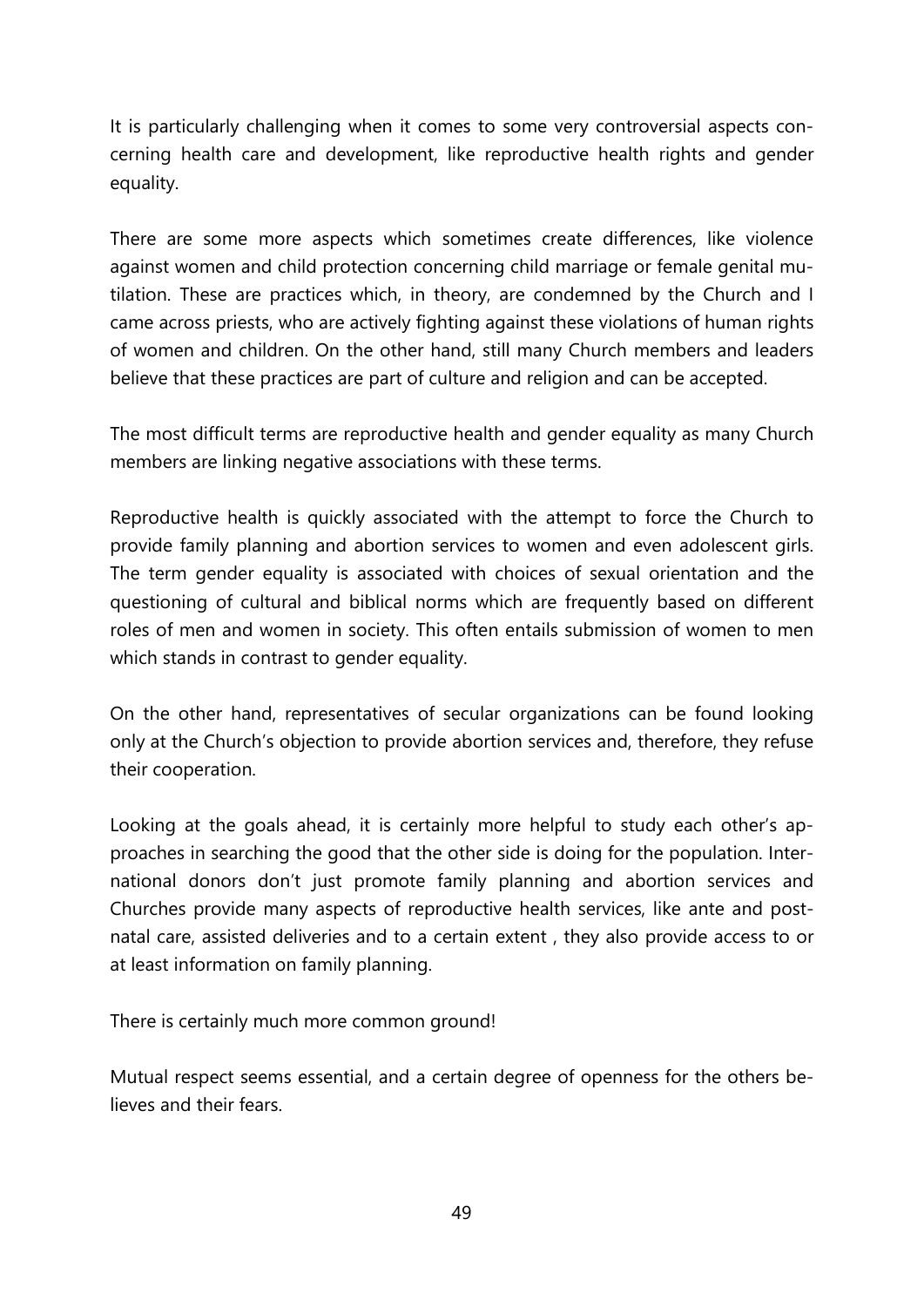The focus on yet another aspect might help to learn from one another. Taking the example of access to family planning services, it is a fact that the Church could take much more responsibility. Yet in order to convince their leaders, who are usually men, it is necessary to use a language they understand and that they will accept. In my experience, it isn't very helpful to start a conversation with an African bishop on family planning by talking about reproductive health and the right of every woman to decide when and how often to get pregnant. It might be more sensitive to point out the health risks of early or too many pregnancies. Instead of talking about gender equality, it might be possible to point out the suffering of women and girls, who are abused in various ways and the Church's role of protecting them. As long as the dialogue is open, Church leaders will listen, and thus they have the chance to learn from the secular approach. Instead of insisting on abortion services, one could start talking about family planning also as a mean to avoid abortion. Even though many Church health centers won't provide modern methods of contraception they could be convinced to provide information about all methods available. On the other hand, the government could benefit from the expertise of Catholic health care centers on how to provide attractive health care to pregnant women.

A good example for this type of cooperation between Catholic health care and public health care can be found in one diocese in the East of the Democratic Republic of Congo, where the Ministry of Health has asked the Catholic Church to manage several of their health districts. As a result of this collaboration, the quality of care has increased not just in the Catholic but also in public health facilities. This collaboration also concerns family planning, as the catholic health care providers are training the staff of the public health facilities on family planning including natural methods. At the same time the catholic facilities agreed on passing on information on all methods of family planning and referring those women who decide for modern methods.

As long as the dialogue is open, there is a chance for mutual enrichment.

As I am representing the Catholic side on this panel, in ending my input, I would like to point out opportunities I see for the Catholic Church.

Particularly in Sub Saharan Africa, I see a great chance that this dialogue with human right activists could open the eyes of some Church leaders for the lived reality of women and girls. Sometimes religious teaching on sexual behavior and marriage is so idealized that contact to a different point of view might help to shift the focus from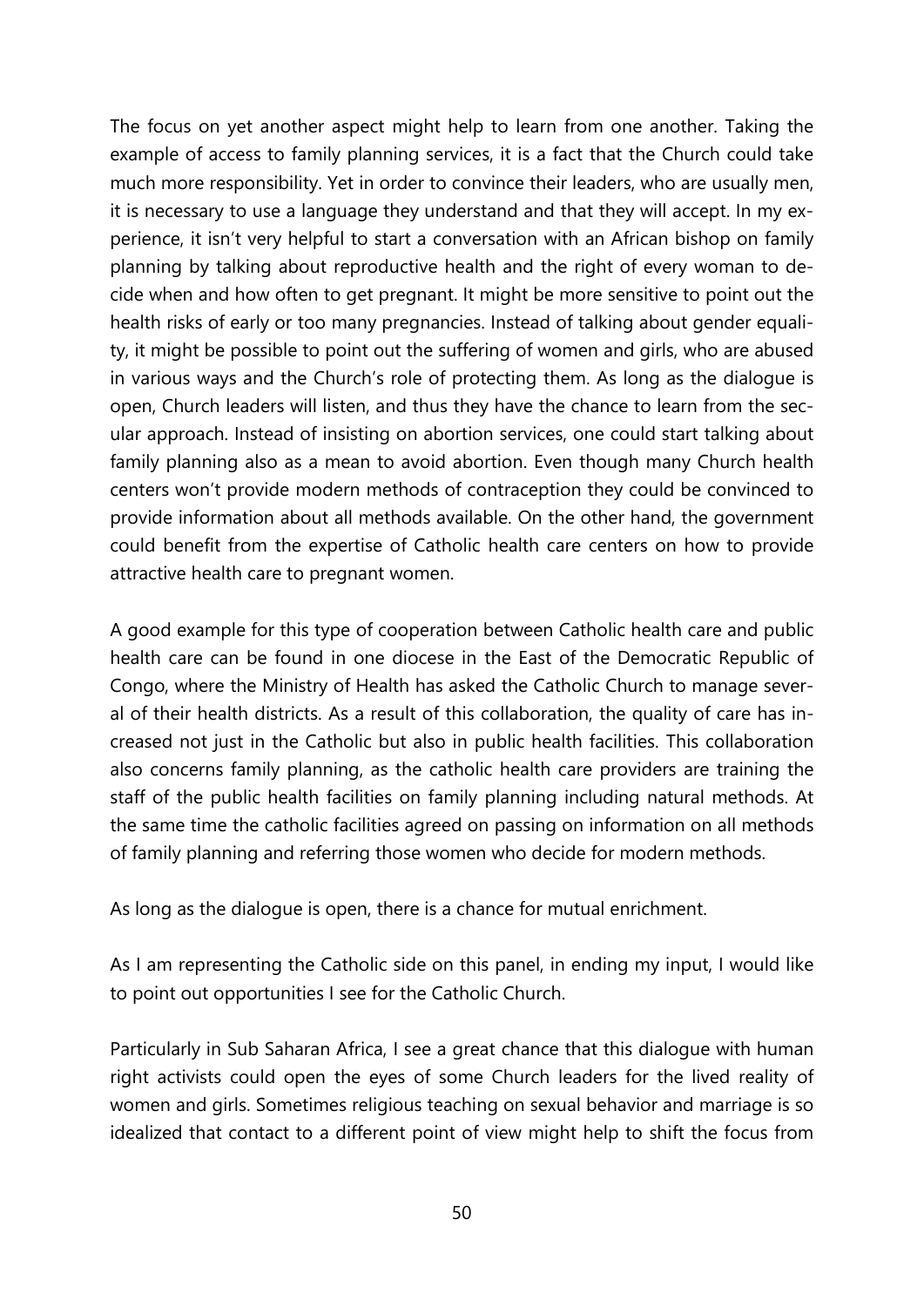particular issues like the right to choose abortion or ones sexual orientation, to the reality of many people's life.

They could start to realize that many women and girls don't even have a choice as to when, where and with whom they have sexual relations or get married and they have no chance to protect themselves from HIV or other sexually transmitted diseases let alone to decide on when and how often to get pregnant.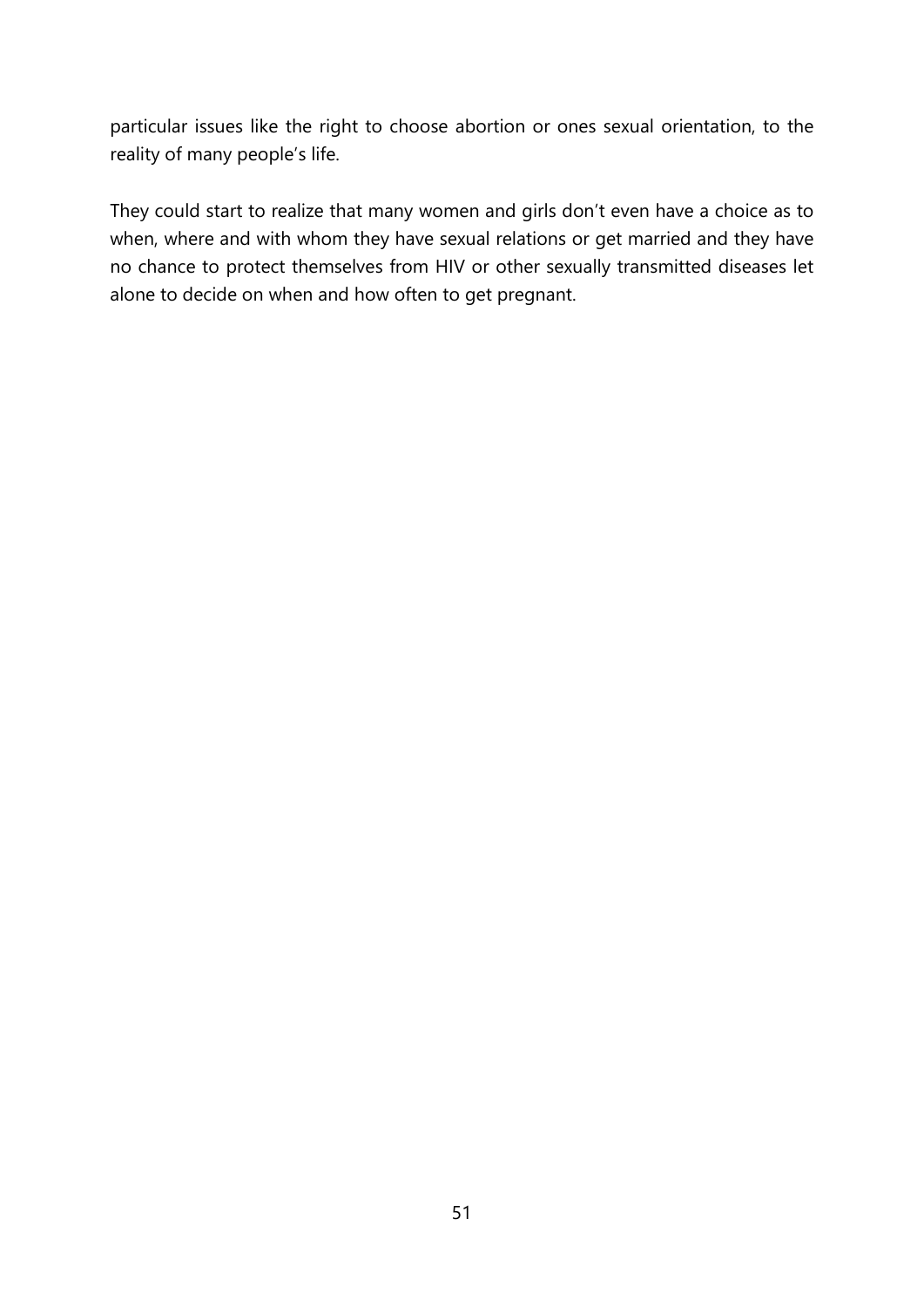# **III. Brain Drain and Care Drain: Responsibility of the North?**

## **Framing Mobility in a Human Rights Perspective**

*Prof Dr Eva Senghaas-Knobloch, Sustainability Research Center (artec), University of Bremen, Bremen*

#### *Human Rights are interrelated*

Liberal freedom rights, social and political rights are interrelated and indivisible which affects the discussion of Brain Drain and Care Drain. Article 13 describes the right to leave any country including his own. Article 23 describes the right to work, to free choice of employment and to just conditions of work. Article 25 describes the right to a standard of living that is adequate for the health and wellbeing and finally Article 28 describes an entitlement to a social and international order in which the rights and freedoms set forth in this Declaration can be fully realized.

In this context there are some further developments done by the European Social Charter, the WHO, the International Labour Organization and the UN-Agenda for Sustainable Development.

## *The crisis-laden social situation on global scale underscores the significance of social human rights and corresponding policies*

The deepened gap of income in the relation of the 20 poorest countries and the 20 richest countries increased from 1963 with 1:54 to 2003 with 1:121. A reduced public spending may affect the quality of national healthcare service by reducing the personal and weakening the institutions. Statistics show that the numbers of foreign medical staff in Germany has increased substantially in the last 20 years. In 2002 there were 789 people from Africa working as medical staff in Germany. This number increased to 2584 people in 2015. In addition we also need to have in mind the cases of domestic workers as carers in private households. The ILO-Estimation in 2013 of migrant domestic workers worldwide is 11.5 Million, with 3/4 of them are women. And most vulnerable are the 24h-careworkers who are living in private households. The ILO response in 2011, the Convention 189 on decent work for domestic workers, is an attempt to formalize informal work. Decent work is serving the right to health – for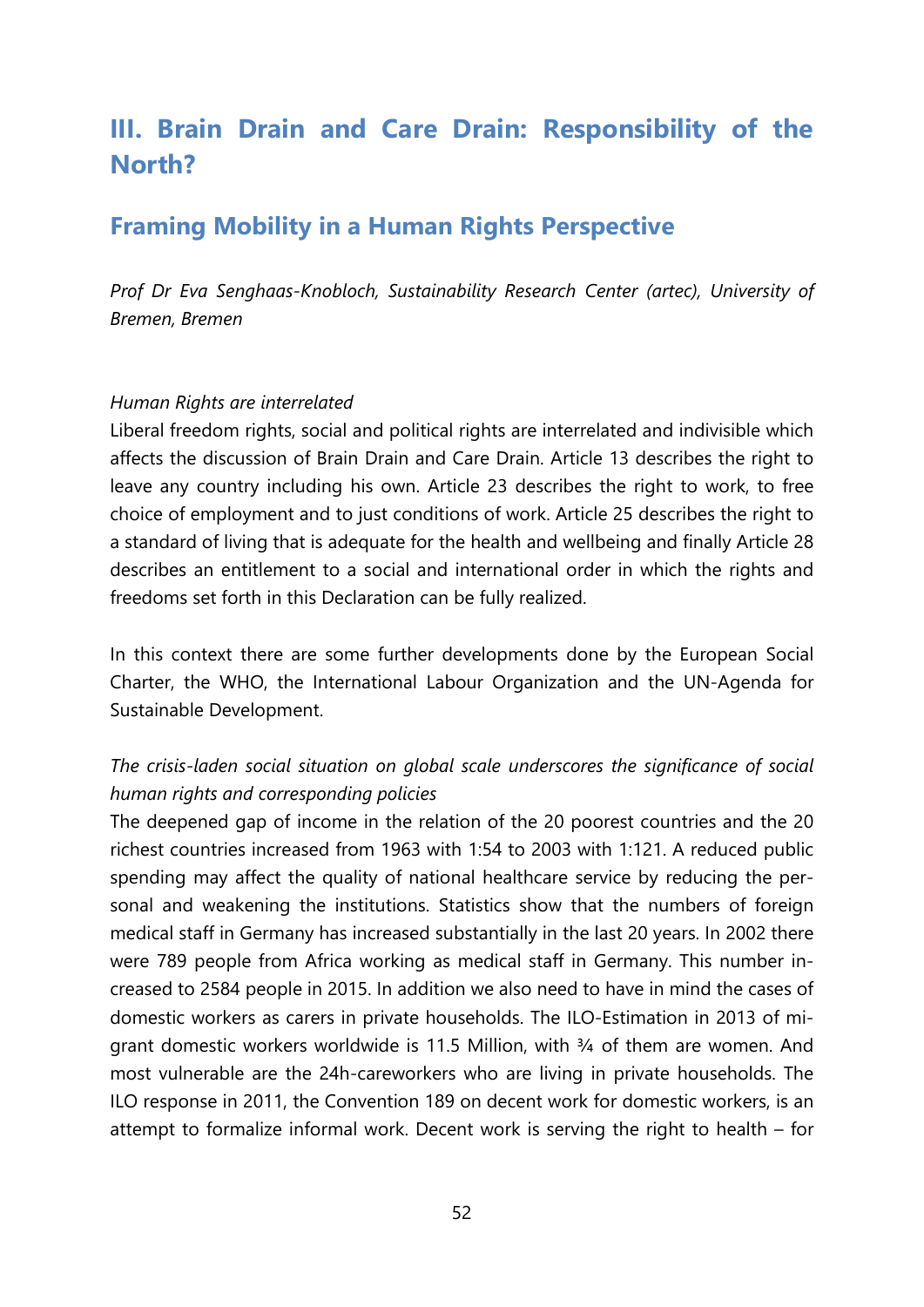the recipients for care and for the givers of care in the countries of the Global North and in the countries of the Global South.

Therefor exists the need for public investment in public health. The ILO-concept of a social protection floor includes 'universal access to essential health care'. Goal 3 of the 2030 Agenda for Sustainable Development requires: "Ensure healthy lives and promote well-being for all at all ages" by "substantially increasing health financing and the recruitment, development, training and retention of the health workforce in developing countries".

According to this the states all have a responsibility, because public health is a public good and needs public financing. Externalizing problems from one region to another creates problems and deficits in the other region. Such policy backfires. Policies for preventive public health, occupational health, medical and care work is indispensable for any sustainable development, for social cohesion and for human development. So the Global North has to adopt a coherent policy fostering sustainable development everywhere.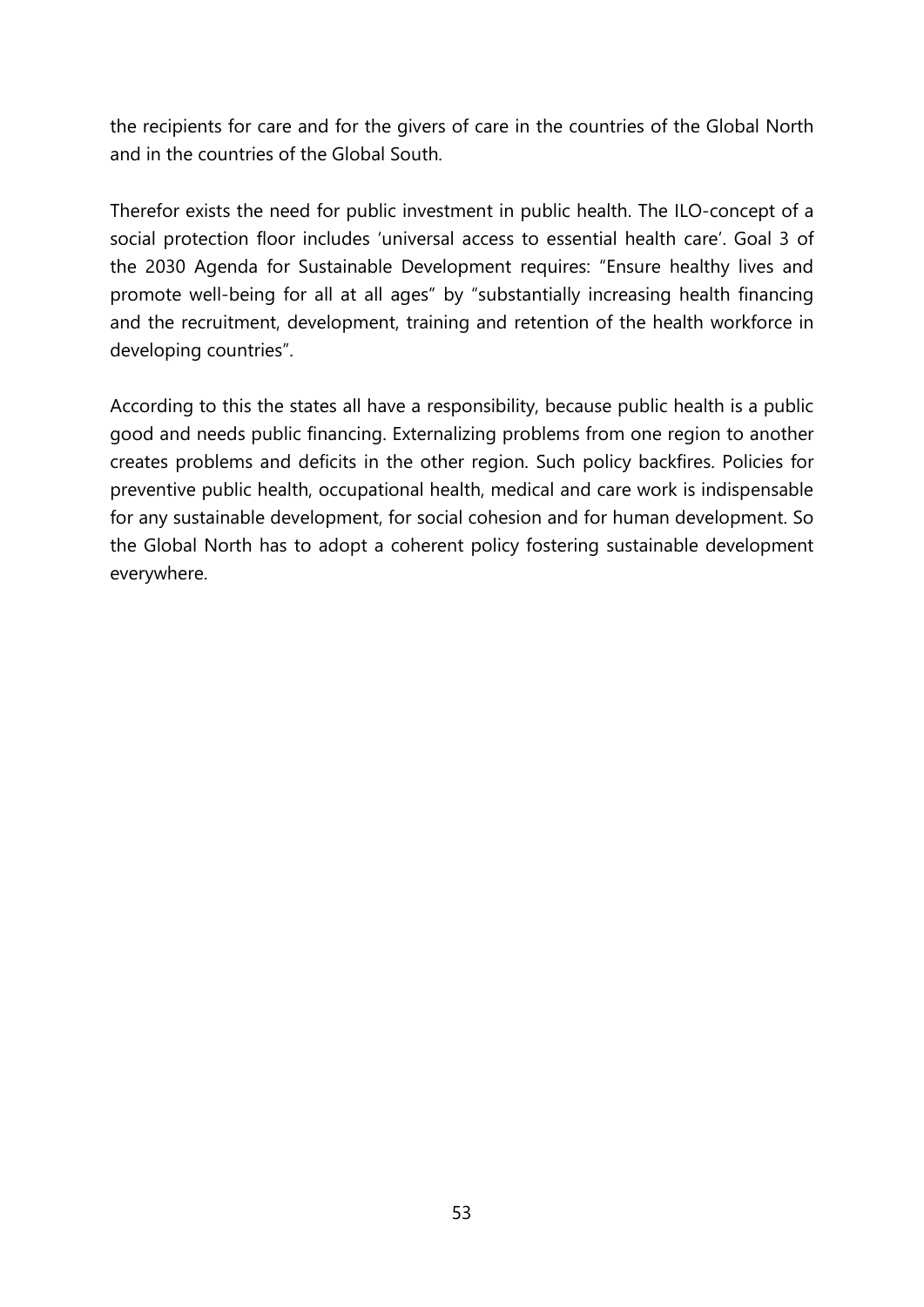## **Adequat Work Environment and Payment: Preconditions to Fight Brain Drain**

#### *Dr Maria Kipele, Medical Mission Institute, Würzburg/Mwanza,Tanzania*

Nowadays we live in capitalist and competitive economies and because of this it is legal to find the best people in order to be the best. Thus, each country needs top skilled labor, to keep up with this system. A result of this is a major challenge to almost all southern countries. In particular it means retaining the skilled labor and stop the global movement of skilled women and men from the Global South to the Global North, which, for instance, deprives patients from health care and also leaves many children behind without parental care.

In this context my basic argument is, to recruit, train and retain skilled labor through adequate payment and proper work environment is the solution to fight brain drain from the Global South. It is the core responsibility of the Governments of the countries in the Global South, in the first place, where such labor is to be trained properly and to be employed properly!

There are different reasons for skilled labor to migrate to the Global North, for example to reduce poverty or seek a better future, but this has also impacts on the families, as migrating parents leave their children behind at the cost of neglected care, affection and love. But is it wrong if people do so? Is the North responsible for that? What are the pulling and what are the pushing factors? And another important question: Why is there a coexistence of shortage of skilled labor on the one hand, and unemployed skilled labor roaming the streets, on the other? In the following I will present the different sides of this problem with the example of Human Resource in the Health Care System in Tanzania and I will also try to give some solutions.

Since 2014/2015 the Government in Tanzania has not employed any medical doctor, which leads to the fact that more than 600 medical doctors are unemployed. And this is what fuels Brain Drain. The graduates of the following year who just finished their internship are also waiting to be employed. Are they going to wait until the Governments decides to employ them? Yet Tanzania is one amongst 57 countries with critical shortage of health workers, but the health minister claims that there is no shortage.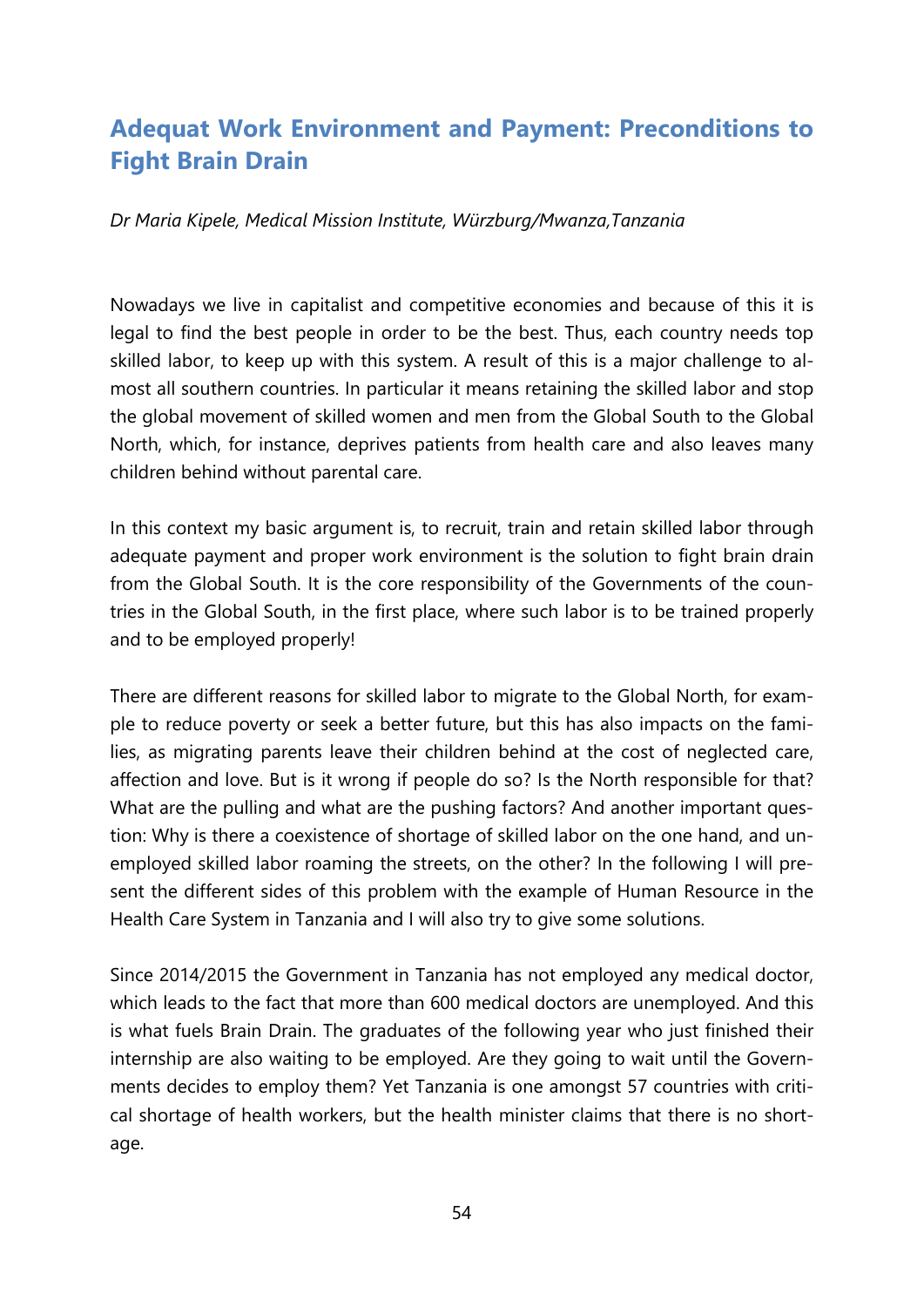But this deployment is facing many challenges. First there are budgetary constraints, because the health care sector budget competes with the budget from other sectors. And this is fueling Brain Drain. Second one can name a governmental bureaucracy, which in this case means that the decisions on deployment are handled by another ministry than the ministry of health and social welfare. And third we have to deal with a poor human resource management and planning.

To get a perspective on a way forward for the Global South a multi-sectoral involvement is necessary for the realization of retaining skilled labor in the countries of origin. Norway and Ireland the two recent European winners of the Health Worker Migration Policy Council Award are two good examples for that. Also it is necessary to deliberate efforts on recruitment of academic staffs and to provide more opportunity for further training. This is followed by the implementation of the available policies like motivation and improvement of the working environment.

But there are also perspectives for the Global North that have to be kept in mind. The core responsibility of the North is fighting Brain Drain from the Global South. This can be realized in different ways. It is important to make very transparent arrangements with Southern partner countries on high-level training schemes for skilled labor. Also it has to involve local professional associations, labor organizations and religious institutions when negotiating with Southern Partner Governments. Additional the investments in both vocational training and business or sector development have to go hand in hand. Continuing it is necessary to help Governments to truly track record of their human resource development and employability of skilled labor beyond celebrating output figures only. Mechanisms of incentive may also be a part of the solution so that Southern trainees want to return to their countries of origin. Furthermore one should assist southern partner countries to absorb those people that are trained exactly where there is critical shortage by prior arrangements and adequate guidelines. The Global North also has to incentivize their "native" specialists to remain in Northern countries or return after overseas assignments so as to narrow the gap in which Southern skilled labor would seek & find employment. To reduce the negative impacts of Brain Drain the migration policies in the European Union should be checked. Circular migration should be allowed, thus skilled labor of Southern (or Eastern) countries can work for some years in the EU. But theses circular labor migrants should also get incentives to return to their country of origin. This way circular labor migrants will have gained a lot of job experience and professional skills, which is useful for their original labor markets, especially in the health sector. And finally one has to reverse "brain gain" to make much called-for "Triple Win-Win" a reality!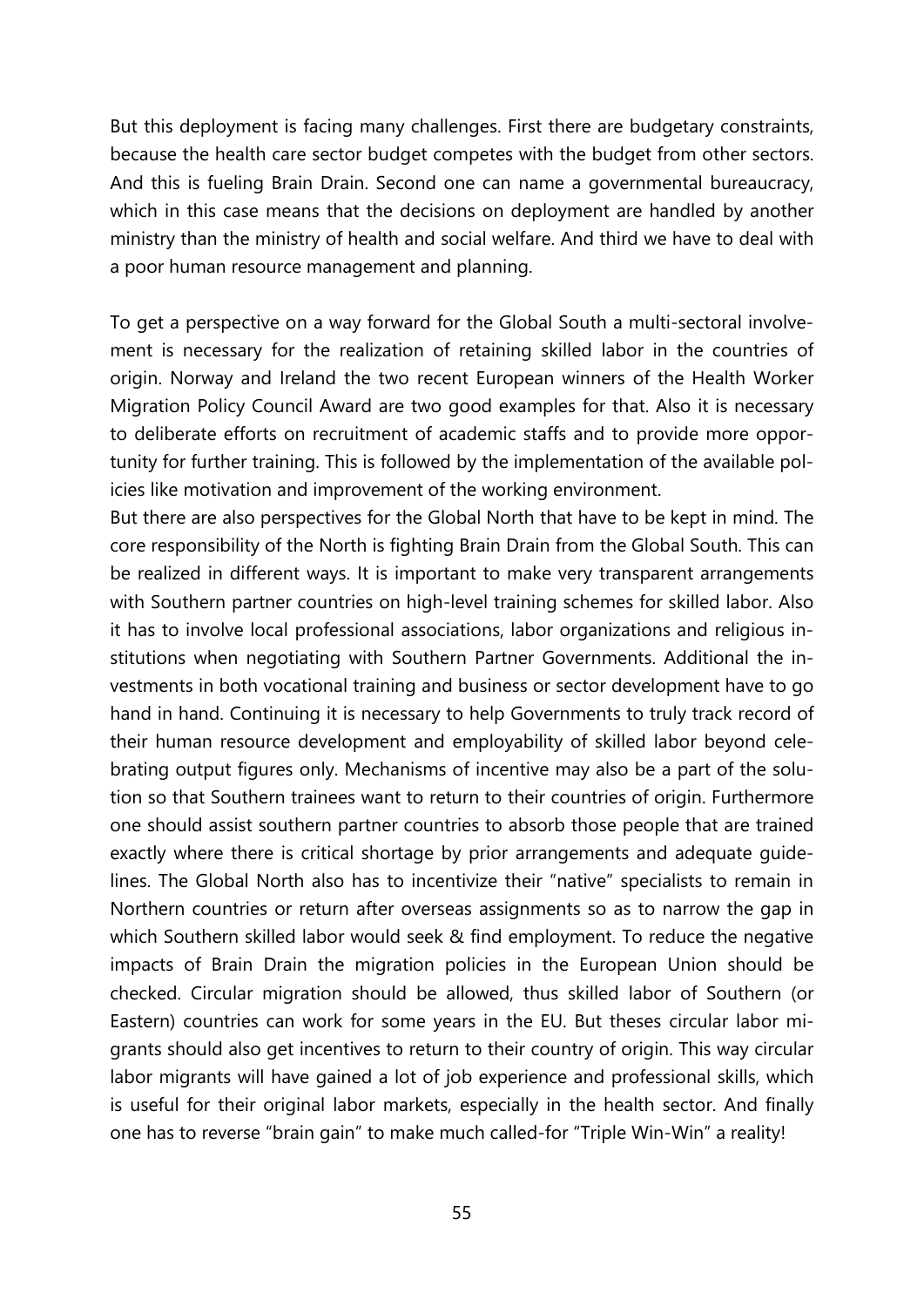## **Care Drain as a Multilevel Phenomenon**

*Archbishop Thaddaeus S. Ruwa'ichi OFMCap, Archbishop of Mwanza, Tanzania*

#### *Abstract*

The migration of educated, skilled and professional workers from countries of their origin in the developing world to more developed countries in search of better standards of living and quality life, higher salaries, access to advanced technology and more stable political conditions termed as brain drain is a well known phenomenon for decades.

Now, a trend that is less well known, but which is becoming increasingly visible and equally troubling, is the "care drain"—the migration of women from developing countries, where they perform the bulk of care work unpaid, to the developed world, where they can do the same work for pay. The care for children, frail elders, the disabled and chronically ill has emerged as a key policy challenge around the globe. Rising rates of female labor force participation, combined with declining birth rates and rapidly aging societies, have disrupted conventional divisions of labor that assigned care work primarily to women.

Care drain, involves hands-on physical ministrations. It often requires workers to live in the homes of their employers and tends to be conflated with domestic service. Widely regarded as unskilled (though many in the field would dispute this), it is usually low-paid and often, because it is performed in isolation, can become a site for the exploitation and abuse of workers. Care work is also perceived as a dirty, difficult and dangerous work that is widely avoided by native-born workers in developed societies. But women from developing countries where local employment is scarce see it as an opportunity. It is also associated with human trafficking, sex slaves and consequently is a form of modern exploitation.

This migration of professionals seeking for better opportunities is of great concern today worldwide, both from within countries and across international borders due to its impacts on developing countries. The number of professionals and women joining brain drain and care drain respectively has reached a peak in recent years in apparent response to huge demands emanating from developed countries. These demands were associated with demographic changes, aging populations as well as reduction in recruits. Why do professionals leave their countries or place of work and go else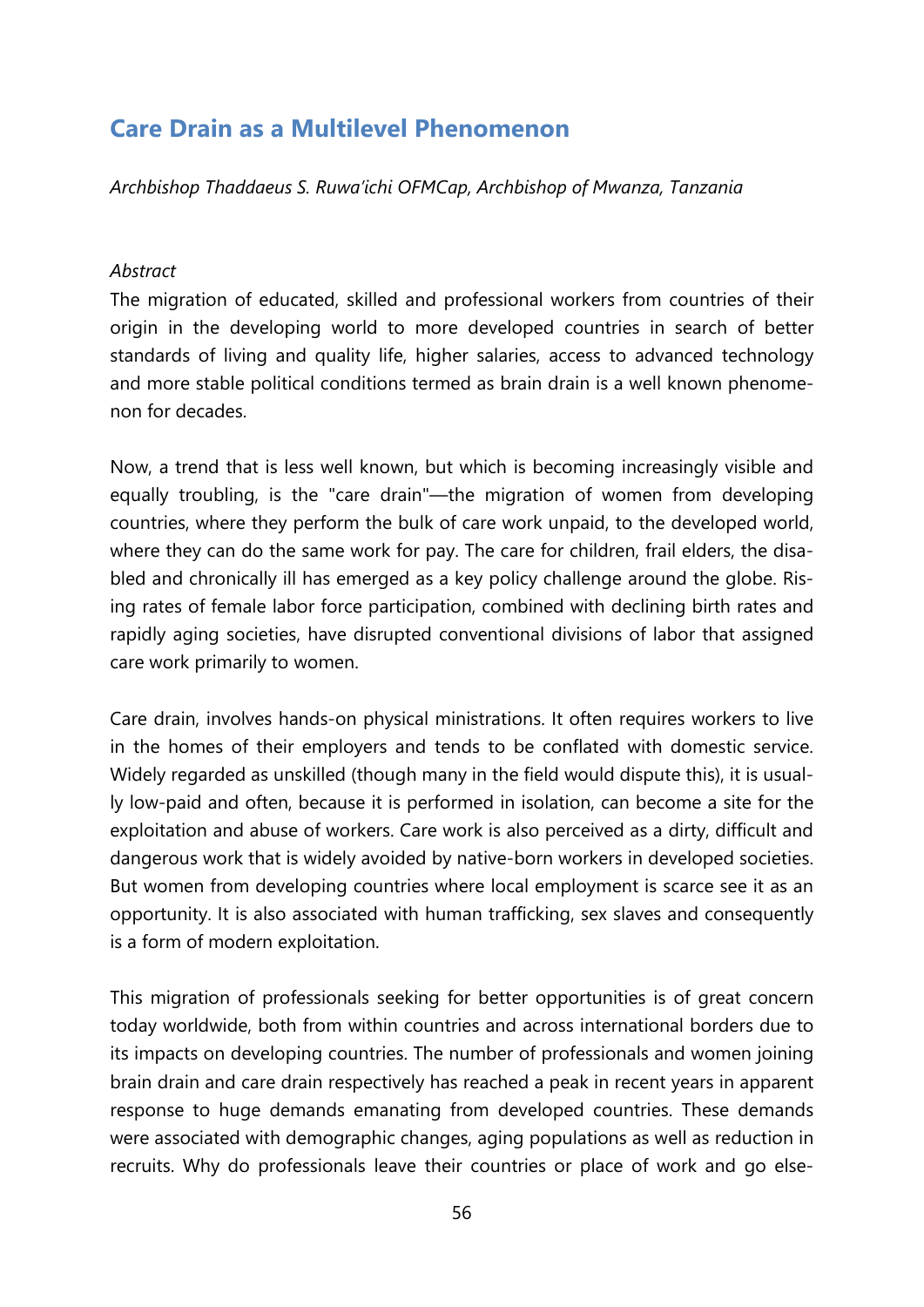where searching for better opportunities? What are the consequences of such migration with regard to care delivery? Why is Visa affecting the developing countries? What policies can be adopted to stop such movements from developing countries to developed countries?

It is now estimated that the proportion of foreign born people in developed countries has tripled since 1960, and the emigration of high skilled people from developing countries has accelerated. Many developed countries tend to attract and retain foreign students which in turn increase the risks of brain drain in the sending countries. On the one hand, brain drain causes labour shortages, and affects fiscal policy, but on the other hand it can also generate remittances and other benefits from expatriates and returnees! Generally, brain drain is a curse for developing countries as it has been claimed!

The impact of brain drain and care drain on a source country's welfare and development can be beneficial or harmful. But evidence shows that many developing countries are more losing than gaining through this phenomenon.

#### *Introduction*

#### *Brain Drain Explained*

The term "brain drain" refers to international transfer of human capital resources, and it mainly applies to the migration of highly educated personnel from developing countries to developed ones. Brain drain can also mean the exodus of skilled and qualified professionals out of certain areas in search of better working conditions, salaries, and quality of life. In a narrow sense the term is used to denote the migration of engineers, physicians, scientists and other highly skilled professionals with university training to developed countries. Comparative data show that by 2000 there were 20 million high skilled immigrants (foreign born workers highly educated) living in members countries of the organisation for Economic Cooperation and Development (OECD), a 70% increase in ten years. Two thirds of these immigrants came from developing and transitional countries (Docquirer, F. 2014). These are people who were supposed to provide quality health care to the community and now they are doing this in developing countries (care drain).

In the 1970s, the World Health Organisation (WHO) (2004; 82:624-5), published a detailed 40 country study on the magnitude and flow of the health professionals. According to this report, close to 90% of all migrating physicians, were moving to just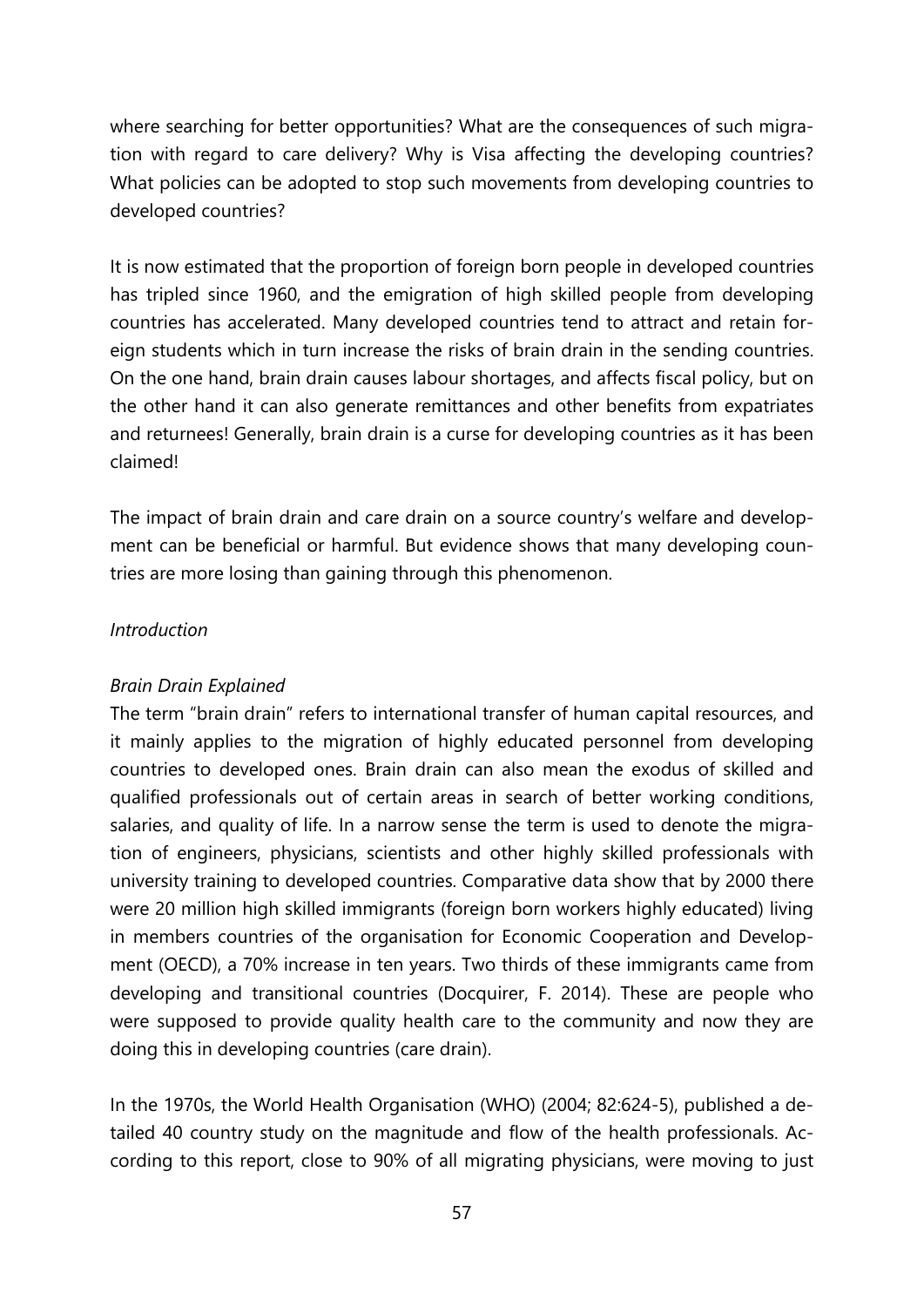five countries: Australia, Canada, Germany, UK and USA. Is the scenario today different? Have health professionals stopped moving to developed countries searching for better living life, high salaries and access to advanced technology and more stable political conditions from developing countries? It is said that the main donor countries for brain drain reflect colonial and linguistic ties! But also evidence shows that highly skilled health professionals migrate from rural areas to urban areas within a given country.

The world economic recession in the 1980s left many African countries destitute as they experienced large drops in national incomes. As a result in order to finance the provision of social services, most countries turned to external borrowing (World Bank 1991). The external borrowing led to increased debt which resulted in preventing countries from allocating a large part of their budgets to health education, and infrastructure development. Many Nongovernmental organisations (NGO) rose as alternative means of providing social services to the public (World Bank 1998). Development aid was channelled through these NGOs which offered better pay and working conditions that lured professionals from the declining public sector.

In Tanzania, the health system suffered from lack of training and poor motivation of doctors and health workers, shortage of supplies, and inadequate management. The quality of hospital care declined and clinics became crowded.

#### *Types of Brain Drain*

i. Global level: Migration of skilled and qualified medical professionals from developing countries to developed countries.

ii. National level: migration of skilled and qualified medical professionals within the country from rural areas to urban areas to work and from public sectors to private sectors because of high pay and vice versa.

iii. Brain waste: refers to the migration of skilled and qualified medical professionals from the health sector to other sectors of work

NB: all three types of brain drain contribute to shortages of skilled and qualified medical professionals in certain areas worldwide and thus affecting the quality of health care delivered to the population. This migration of skilled and qualified health professionals has contributed to the fragile African health system.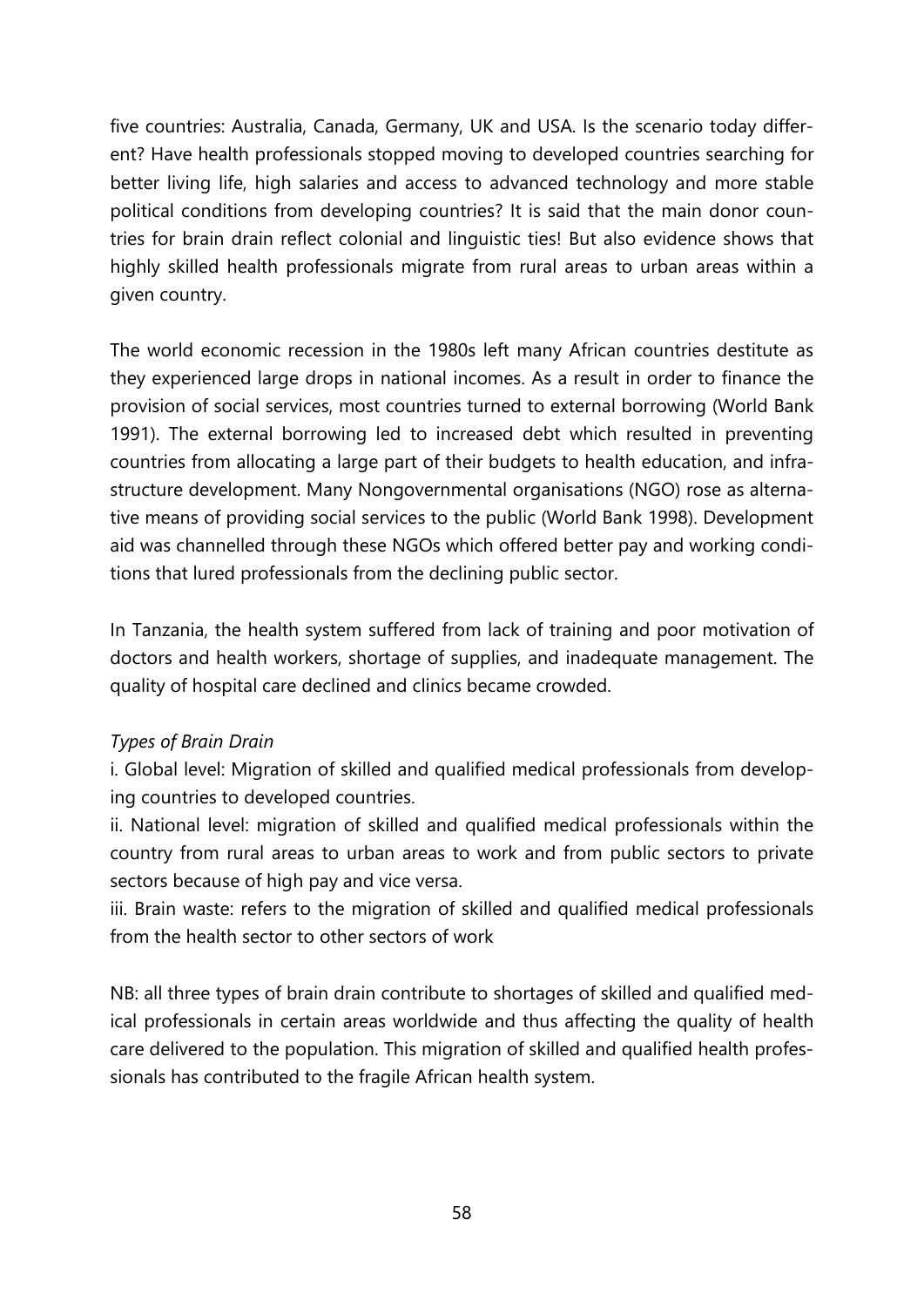#### *Global situation*

In 2006 there was a global shortage of 4.25 million doctors, midwives, nurses and support workers (WHO 2006a). 57 countries reported acute shortages, and 36 out of the 57 were in Sub-Saharan Africa (United Nations 2010). The United States and Canada have 37% of global skilled and qualified health professionals whereas Sub-Saharan Africa has only 3% of skilled and qualified health professionals worldwide but carries 24% of the global burden of disease (Mmbando 2009). In order to decrease this burden of disease, health professionals must be available to give care. The United Kingdom, United States and France have the highest number of doctors from abroad.

| Sending               | Domestic     | <b>Receiving Country</b> |        |        |        |           |          |          |                |                 | Total  | $\%$ |
|-----------------------|--------------|--------------------------|--------|--------|--------|-----------|----------|----------|----------------|-----------------|--------|------|
| Country               |              | UK                       | US     | France | Canada | Australia | Portugal | Spain    | Belgium        | South<br>Africa | Abroad |      |
| Tanzania              | 1'264        | 743                      | 270    | 4      | 240    | 54        |          |          | 3              | 40              | 1'356  | 52   |
| Kenya                 | 3'855        | 2'733                    | 865    | 0      | 180    | 110       |          | 4        |                | 81              | 3'975  | 51   |
| South Africa          | 27'551       | 3'509                    | 1'950  | 16     | 1'545  | 1'111     | 61       | 5        | 0              | $-834^{\circ}$  | 7'363  | 21   |
| Malawi                | 200          | 191                      | 40     | 0      | 0      | 10        | 2        |          |                | 48              | 293    | 59   |
| Botswana              | 530          | 28                       | 10     | 0      | 0      | 3         | 0        | $\Omega$ | 1              | 26              | 68     | 11   |
| Somalia               | 310          | 53                       | 70     | 0      | 25     | 3         | 0        | 0        | 0              | 0               | 151    | 33   |
| Mozambique            | 433          | 16                       | 20     | 0      | 10     | 3         | 1'218    | 4        | $\overline{2}$ | 61              | 1'334  | 75   |
| Ethiopia              | <i>1'310</i> | 65                       | 420    | 16     | 30     | 9         |          |          | 2              | 9               | 553    | 30   |
| Algeria               | 13'639       | 45                       | 50     | 10,594 | 10     | 0         | 2        | 60       | 99             | 0               | 10'860 | 44   |
| Egypt                 | 14'555       | 1′465                    | 3'830  | 471    | 750    | 535       |          | 17       | 31             | 19              | 7'119  | 5    |
| Africab               | 280'808      | 15'258                   | 12'813 | 23'494 | 3'715  | 2'140     | 3'859    | 1'096    | 1'107          | 1'459           | 64'941 | 19   |
| Sub-Saharan<br>Africa | 96'405       | 13'350                   | 8'558  | 4'199  | 2'800  | 1'596     | 3'847    | 173      | 696            | 1'434           | 36'653 | 28   |

Table 1: Native African Physicians working domestically and abroad

Source: Clemens and Pettersson (2008, 8).

Note: The table shows the number of physicians in some African countries who are working within the country and those who have moved to work outside their country of birth. Data for France are from 1999; data from the United States are from 2000; data from the rest of the countries are from 2001.

#### *Situation in Africa*

It is difficult to estimate the number and effects of migrating skilled and qualified health professionals because there is no reliable data from the sending countries. Brain drain jeopardises the delivery of health care in many ways, with doctors and nurses making up a majority of the 20'000 health professionals that leave Africa annually (Barka and Ofori Sapong n.d).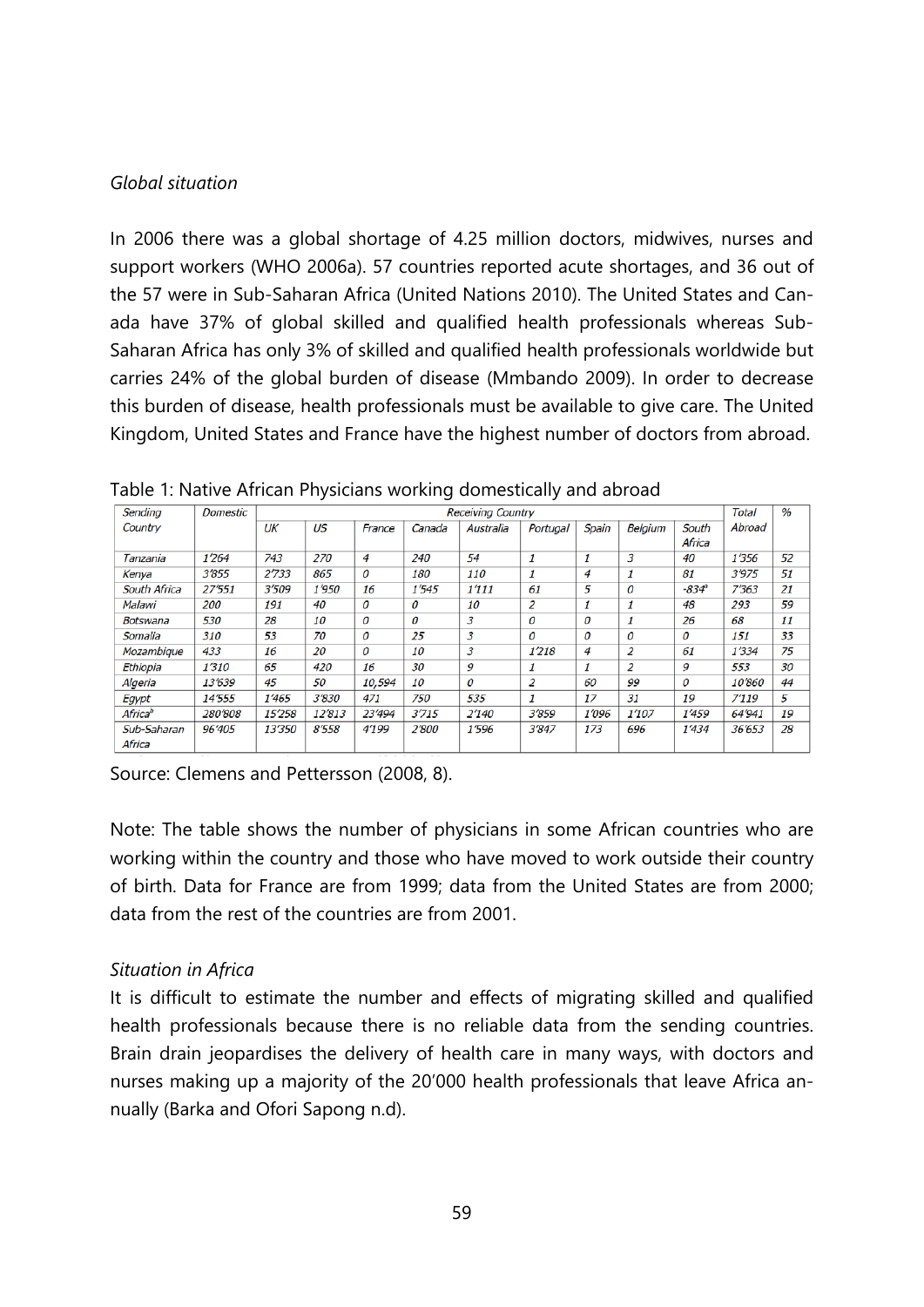According to the WHO 2006a the minimum standard to ensure basic health care services is 20 physicians per 100'000 people. Developed countries enjoy 222 physicians per 100'000 while Sub-Saharan Africa falls short of the minimum standard, and 13 of these countries have 5 or fewer physicians per 100'000 people. Tanzania and Malawi have the lowest doctor patient ratio, with only 2 doctors per 100'000 people. What is the current situation with increased production of doctors and nurses in recent years!

Countries receiving skilled and qualified health professionals seem to save money by not having to train their professionals. According to Mmbando (2009), 130'000 international medical graduates have saved the US more than US\$26 billion in training. However, these savings come at the expense of countries that trained them. Tanzania, for example, pays for some of its medical students to attend college in two different ways. First, those who excelled in their advanced level education can receive full scholarships. Second, some students receive no interest loans of various amounts, depending on need. These investments become economic losses if the students decide to leave the country to work elsewhere. The loss is, however, more than economic. Coming on top of Africa's high burden of disease and initial low production of health professionals, the transfer of personnel leaves the health system ill equipped to handle its patient burden and hinders the continent's development.

#### *The situation in Tanzania*

In 2006 the WHO identified Tanzania as experiencing a critical shortage of health workers (United Nations 2010). Medical professionals in Tanzania are both moving out of the country and moving from rural areas to urban areas. As of 2000, about 52 percent of Tanzania's native-born doctors were working abroad (Clemens and Pettersson 2008). Tanzania has 1'264 native-born doctors working in the country and 1'356 working abroad. In contrast, only 4 percent of Tanzania's nurses are working abroad, a much lower percentage than many of its Sub-Saharan African neighbors (Clemens and Pettersson 2008). Still, Tanzania is greatly affected by the migration of its health professionals, especially doctors, out of the country.

The economic loss to the country is also significant. The Tanzanian government spends US\$27'256 to train each medical student from primary school through medical school. It is estimated that Tanzania has spent US\$3.49 million to train Tanzanianborn doctors who are currently practicing in Australia, Canada, the United Kingdom, and the United States (Mills et al. 2011). Migration of health workers from rural to urban areas is a growing concern, and the shortage of workers in rural areas is severe. In Tanzania, "the capital city of Dar es Salaam alone has nearly 30 times as many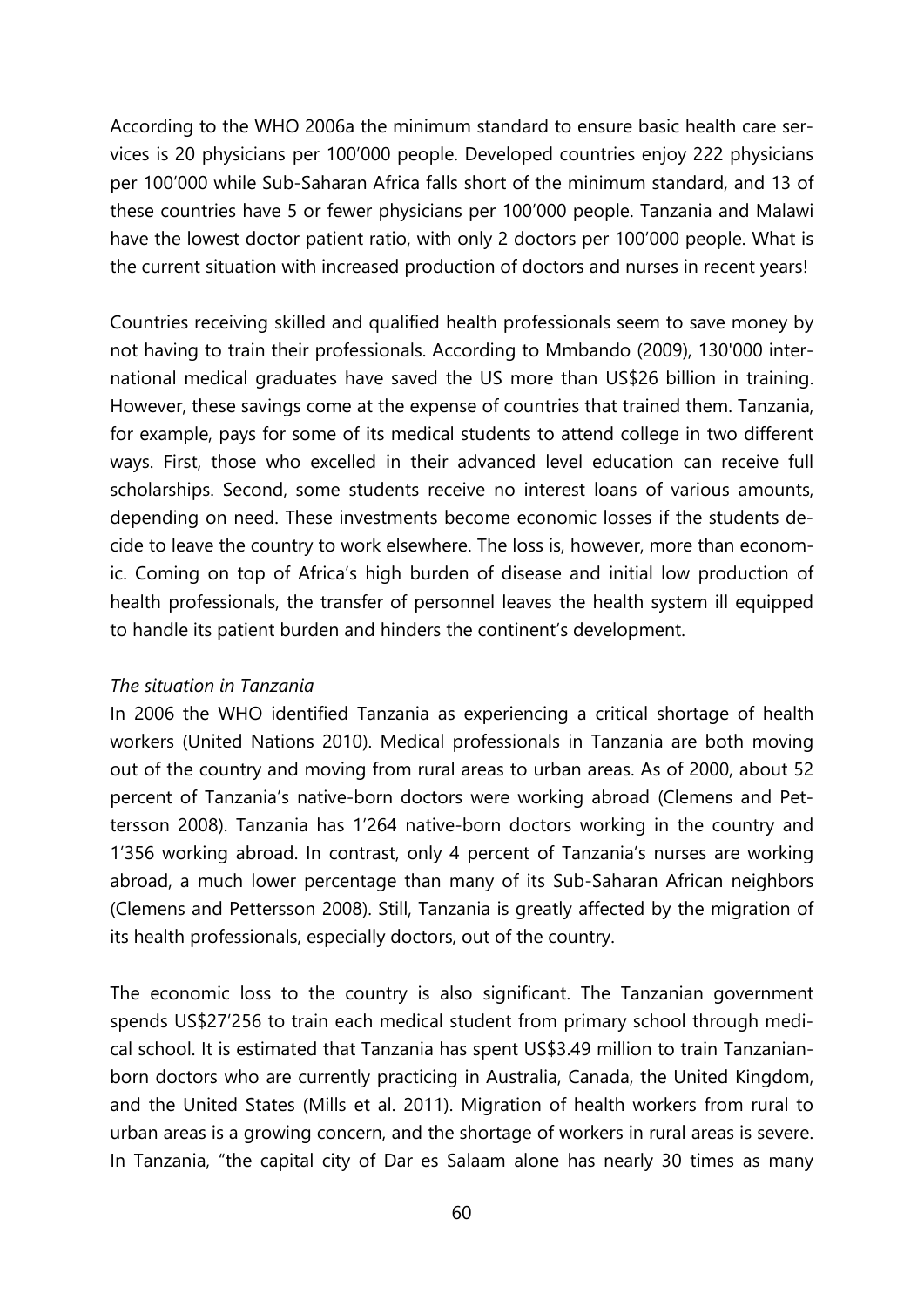medical officers and medical specialists as any of the rural districts" (Anyangwe and Mtonga 2007, 95). A study conducted in Tanzania showed how this understaffing in rural areas increased the work burden on health workers in these areas. One female auxiliary nurse explained, "Say at every centre you have got one nurse and one doctor. If it happens that the doctor faces a problem the nurse will be alone. Now she will do the cleaning and dispense drugs and deal with patients.…You often find that work to be done by two or three people is performed by a single person" (Manongi , Marchant, and Bygbjerg 2006, 4; Muula 2005). This poor quality of care contributes to Tanzania's burden of disease and disability, which are disproportionately found in rural areas.

#### *The Causes of the Brain Drain and Care Drain*

The exodus of health professionals depends on their personal values as well as an interplay of complex social, political, and economic forces both in the sending and receiving countries. The underlying driving force is the weak health system with poor infrastructure and minimal equipment in the sending countries.

### *Push factors*

We identify as "Push" those factors that occur within the sending country, motivating skilled and qualified health professionals to leave. Push factors in developing countries like Tanzania are low salaries (low remuneration), poor working conditions, including lack of incentives, political and ethnic problems as well as civil strife and poor security. Poor governance (or perceived poor governance) is an important issue for professionals to work elsewhere. The lack of adequate technology and equipment to perform professional tasks for which staff are trained will automatically reduce job satisfaction.

### *Pull factors*

Pull factors are the deliberate and/or unintended actions that attract skilled and qualified health professionals originating from the recipient country policies and actions. Thus pull factors in developed countries, that is countries that receive health professionals are higher salaries, better living standards and facilities. They may arise because of increased demand for health professionals in developed countries (e.g aging populations requiring more care) and economic.

#### *Six gradients*

It is a combination of both "push" and "pull" factors that lead to a threshold decision to migrate. The combined "push-pull" ingredients is described in terms of the gradi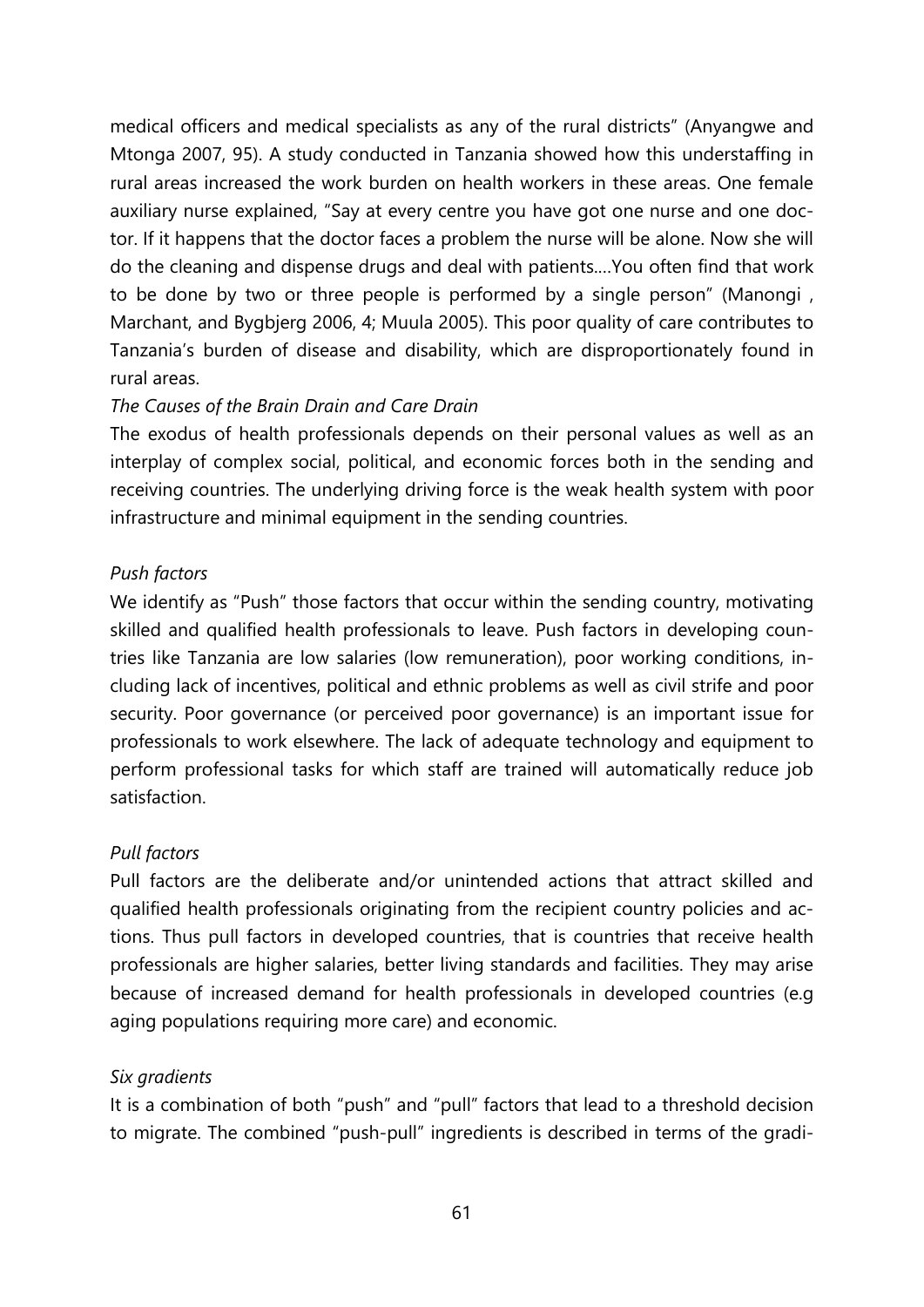ents between situations in the country of origin of the health worker and in the receiving country:

The Income Gradient: the differential in salaries and living conditions between the home and recipient countries.

The Job Satisfaction Gradient: the perception of good professional working environment, skills utilisation and technical proficiency that allows international recognition.

The Organisation Environment / Career Opportunity Gradient: Health professionals see opportunities for advancement in careers and in specialisation that are fair and accessible. A fair well governed environment for human resource management will help to attract and retain staff.

Governance Gradient: it is linked to organisational environment as discussed above and to the level of administrative bureaucracy and the differences in efficiency with which services are managed.

The Protection/Risk Gradient: there is some indication that the lack of protective gear and a perceived increased occupational risk from HIV/AIDS when working in Africa, compared to that receiving countries, plays a great role in the decision to leave and work abroad.

Social Security and Benefits Gradient: health professionals are concerned with basic comforts during their working life and with security after retirement. Retirement and pension benefits are important motivating factors.

In a nut shell, the following are the contributing factors for Brain Drain in Tanzania: Push: Socioeconomic factors and professional opportunities Pull: demand in the receiving countries, networking and good living conditions

### *Effects of the Brain Drain and Care Drain*

In Tanzania for example brain drain and care drain have severely affected the distribution of skilled and qualified health professionals and consequently contributing to the weakening of the fragile health system. On the other hand, the flow of remittances has helped some families cope with the increasing cost of living. However, the balance between benefits and burdens is unequal, with developed countries benefiting at the expense of tax payers in Tanzania.

#### *i. Benefits to sending countries*

• Financial remittances from workers that have migrated. However, it is difficult to estimate as the transfer of money to Tanzania is done through informal channels.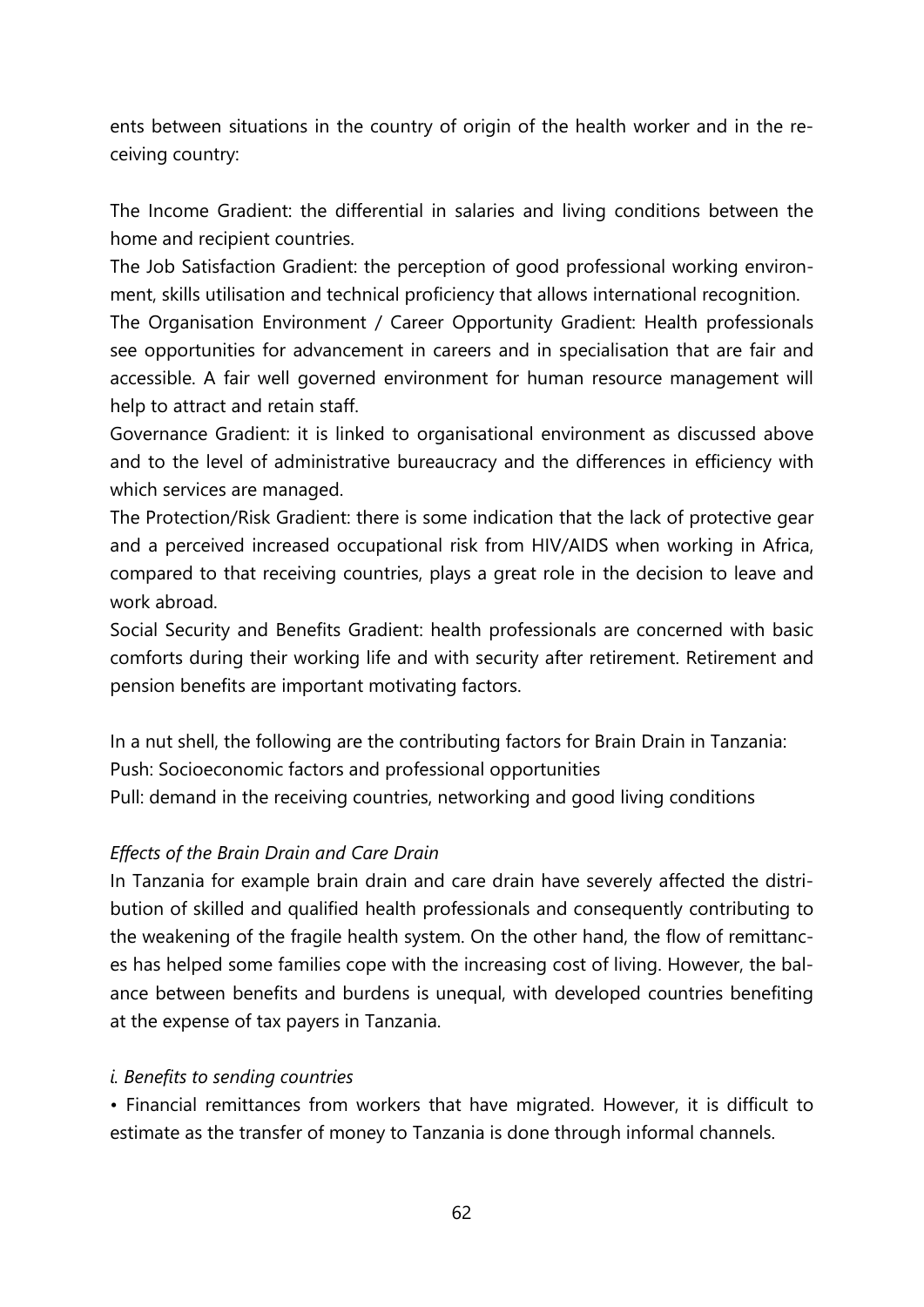• Professionals who practice in developed countries receive training and experience that may be unavailable in their home countries and may return to their home countries with these new skills. This migration and exchange of knowledge allows professional networks to form between developed and developing countries (Hooper 2008, 685).

### *ii. Burdens to sending countries*

• The migration of medical professionals results in a lack of personnel in the abandoned areas. Rural areas house half of the world's population but less than 25 percent of doctors and only 38 percent of nurses (United Nations 2010).

• The low doctor-to-patient ratio in developing countries, as discussed previously, shows the unequal global distribution of medical personnel, creating a severe deficiency in care in developing countries.

• Potential loss of tax revenues.

• The government loses its return on an investment made, given the high percentage of government spending on education. Every time Tanzania looses a health professional, it costs the country about US\$27,256 that was invested in education, while the developed country saves on education spending.

*iii. Effects on Medical Professionals*

• Brain drain affects medical professionals themselves. Those who stay behind often are overworked and overburdened because of the large case load and worker shortage.

### *Coping Strategies*

In a nut shell brain drain in Tanzania has the following effects:

- Increased burden of disease
- Poor quality of health care services
- Economic loss e.g. tax revenue
- remittances

Countries have attempted to cope with these problems through:

i. International recruitment and inter-country arrangements: Many countries in Africa such as Botswana and South Africa have recruited from other countries within and without the continent. Tanzania also recruits expatriates from within and outside the continent.

ii. Extended Retirement age: Tanzania formerly compulsory retirement age was 55 but it was extended to 60 years. But after 60 years health professionals are allowed to extend their employment through contractual arrangements up to 65 (of two years,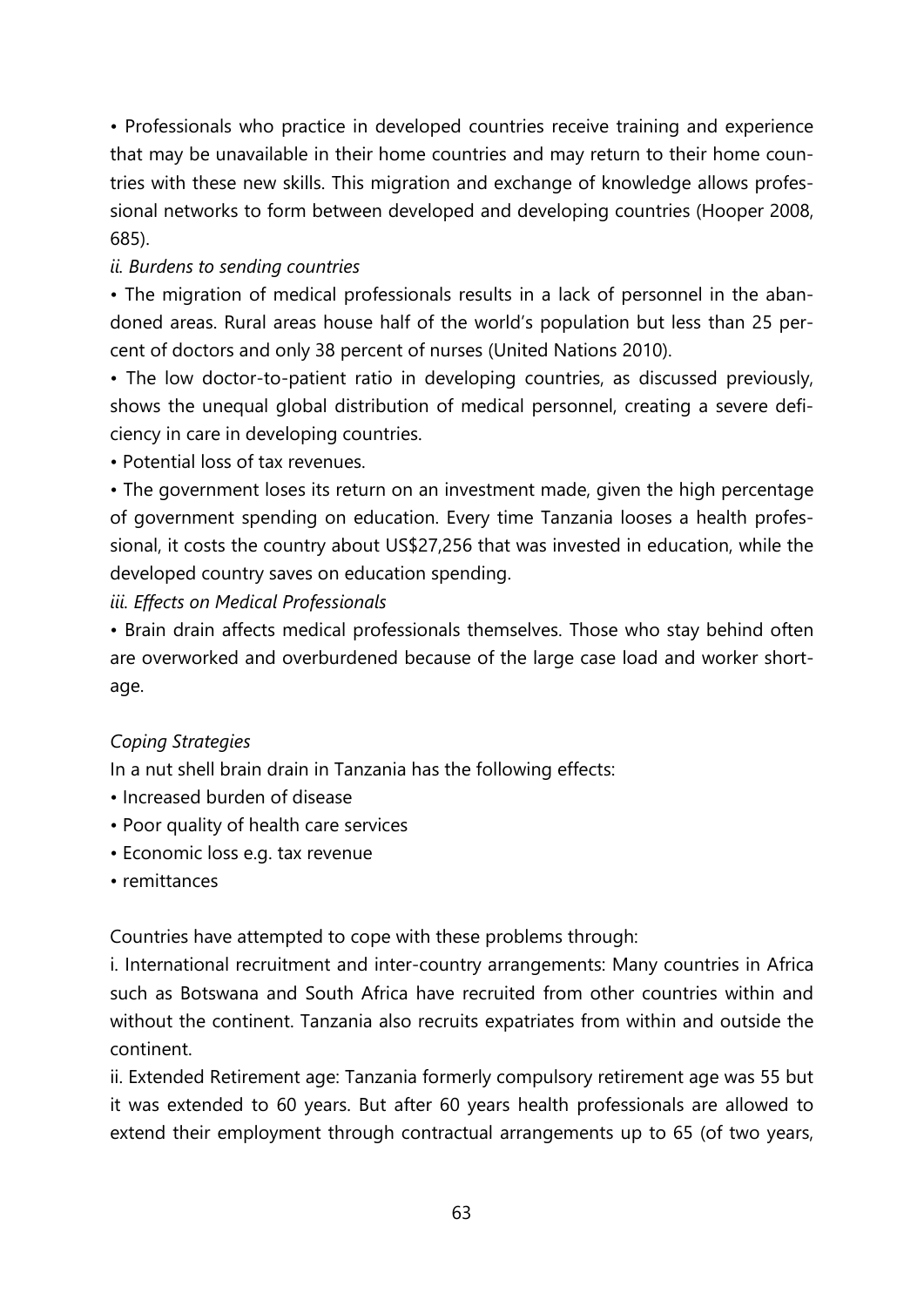then two year and lastly one year). But still it can go beyond depending on the local institution where the health professional works.

iii. Bonding or Compulsory Service Schemes: but this has not worked very well due to poor administrative efficiency of HR management systems in public service.

iv. Skills substitution and Delegation: a variety of locally designed health professionals can be found in Africa. For example, the cadre of Clinical Officers – in Malawi, Zambia and Tanzania; Surgical and Medical technicians in Mozambique; Assistant Medical Officers in Tanzania. In general terms the traditional health professionals do not easily acknowledge the efforts done by these groups.

v. Incentives and Motivation Systems: salary levels as the basic factor to retention; then topping up and responsibility allowances; and provision of housing facilities, transport and airtimes.

vi. Return Management: The International Organisation for Migration and some countries have tried encouraging professionals in diaspora to return to their home countries.

#### *Policy Options*

Individuals' right to move (as they please) conflicts with the need to compensate sending country governments for the loss of professionals. Tanzania undeniably suffers from a severe lack of healthcare professionals, and therefore an increased burden of disease. However, an intertwined structure of pull and push factors, along with the professionals' own motivations, result in high emigration from Tanzania. Even within the country, rural areas disproportionately struggle with lack of staff and NGOs pull professionals to the private sector. Because this brain drain exists at so many levels, solutions are neither straightforward nor simple. In addition, the lack of data, especially from the sending countries, makes measuring the exact scope of brain drain difficult. Brain drain is also affected more broadly by the economic and structural changes in the country as a whole. Global and national policy options exist to ameliorate Tanzania's brain drain.

In Tanzania more health professionals need to move to rural areas to close the gap between rural and urban areas and improve rural health care. There is need of concerted efforts by all ministries to create conducive working and living environment in rural areas, affecting not only health professionals, but all rural residents. Additionally, in order to improve on the working conditions of health professionals, administration in the health sector needs to be decentralized. Instead of a centralized funding system, lower-tier health facilities should be in charge of their own procurement process, which would meet their own needs. Let there be incentives given to health profes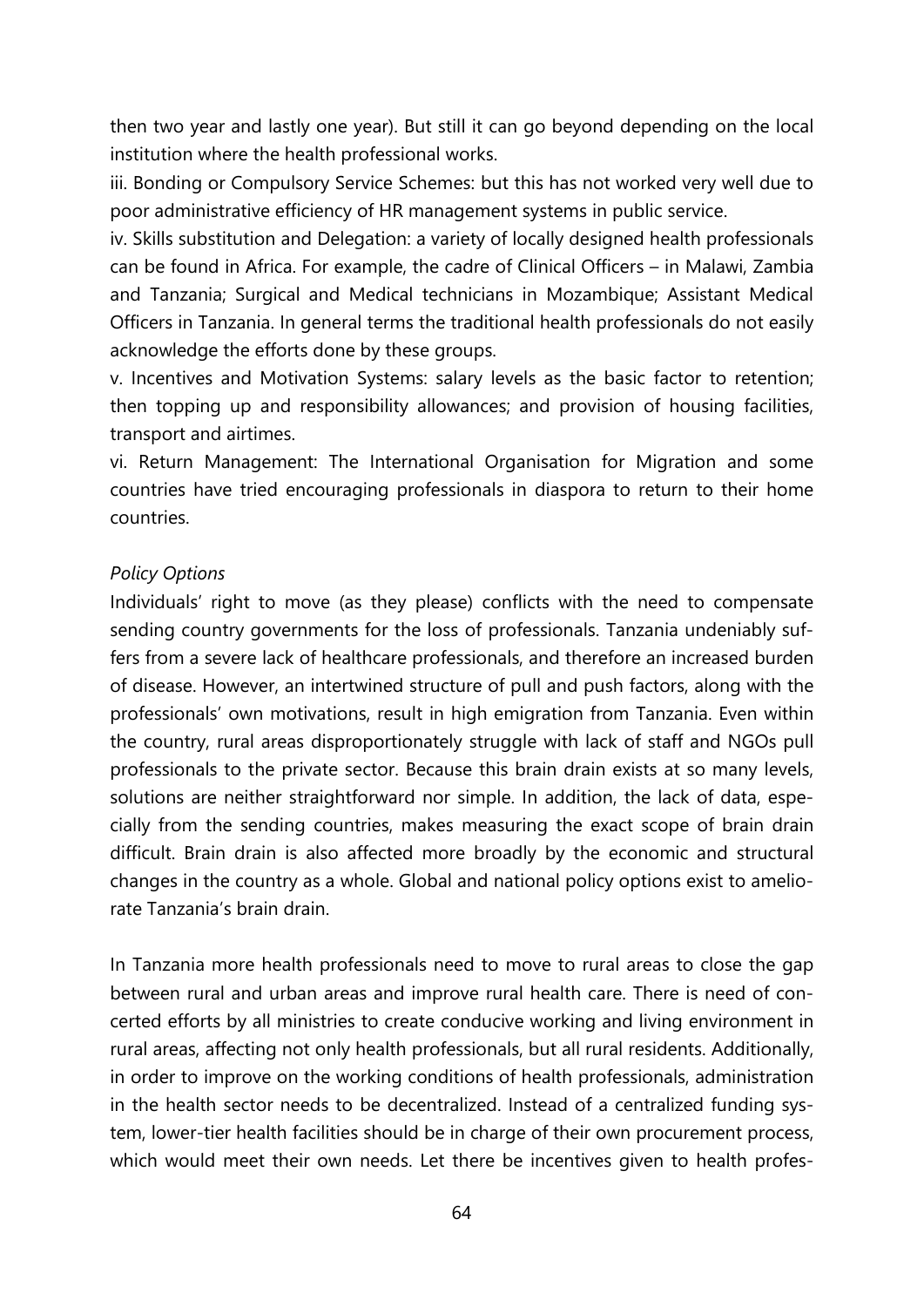sionals to work in rural areas. Put a system in the country to track doctors inside and outside the country.

#### *Conclusions*

Skilled and qualified health professionals who have emigrated for several reasons are recoverable assets who can play a great role providing quality health care which was drained in developing countries. However, recovery requires the opening of diverse and creative conduits. The health services in developing countries must be supported to maintain their skilled personnel. Global and national policy recommendations should balance health professionals' right to move with the need to compensate sending countries for the money spent to train these professionals. A solution will require the cooperation of both sending and receiving countries' governments and, within the country, the public and private sectors.

There is need for various sectors within Tanzania to strive in order to improve the working environment, living conditions, and family ties to provide incentives for health professionals to remain in currently understaffed areas.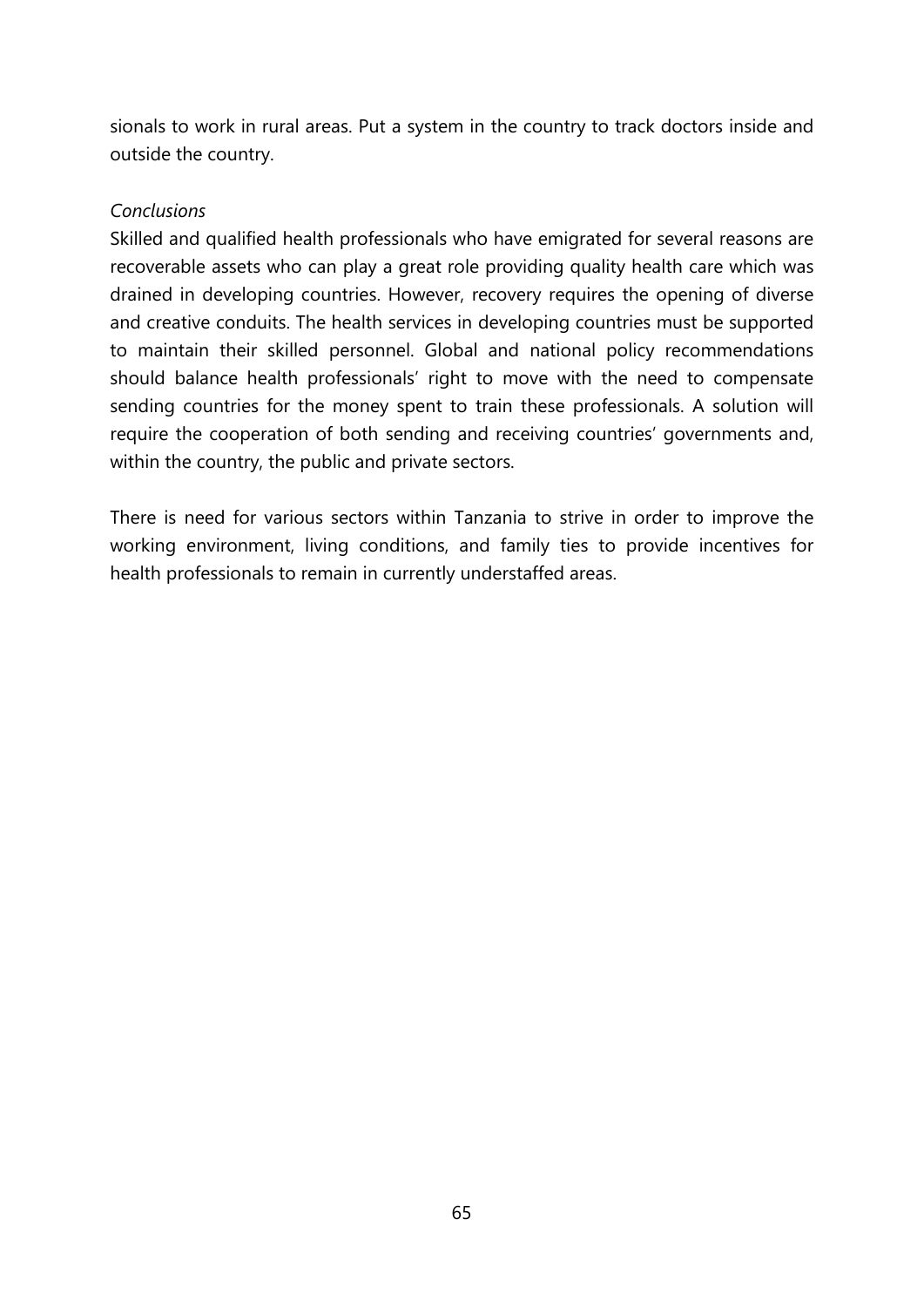# **IV.** "Traditional Medicine" – Indigenous Practices for **Human Rights from `Bottom Up`?**

## **Necessity for Differentiation: Regaining Space for "Traditional Medicine"**

#### *PD Dr Walter Bruchhausen, University Aachen*

#### *What is "traditional medicine"?*

Traditional medicine has a social function. I gives to marginalized or deprived groups and peoples a part of their desired identity, something to be proud of (as allegedly equal to Western medicine) and a culturally acceptable and proven means of dealing with affliction. The social reality of "traditional medicine" is found often outside the written traditions (e.g. China, India, Arab-speaking countries, Iran), where healing before colonialism was not "medicine" since. There were no full-time experts, the practice was mixed with non-medical tasks and the knowledge was not widely shared but often idiosyncratic.

#### *WHO and traditional medicine: Healers or treatments?*

Traditional practitioners are seen as additional staff, that should be integrated into the national health systems and get a short biomedical training. With regard to traditional healers as village health workers, there has been high desertion rates since villages did not pay them and they had the lowest rank in the governmental health care hierarchy instead of previous local authority.

"Traditional medicine" as medical treatment contains often medicinal herbs and e.g. Acupuncture in China or Ayurveda in India, but also other rituals.

#### *"Traditional medicine" and human rights*

In the context of "traditional medicine" and human rights there are three aspects that are important to notice. First the spiritual dimension of traditional medicine, second the aspect of anti-discrimination and third the attainment of the highest possible standard of health.

In the context of the spiritual dimension a proposal for the WHO constitution is: 'Health is a dynamic state of complete physical, mental, spiritual and social wellbeing...' (52<sup>nd</sup> World Health Assembly, April 1999, Official Records A52/24, 'Amendments to the Constitution: Report by the Secretariat,' p.4.).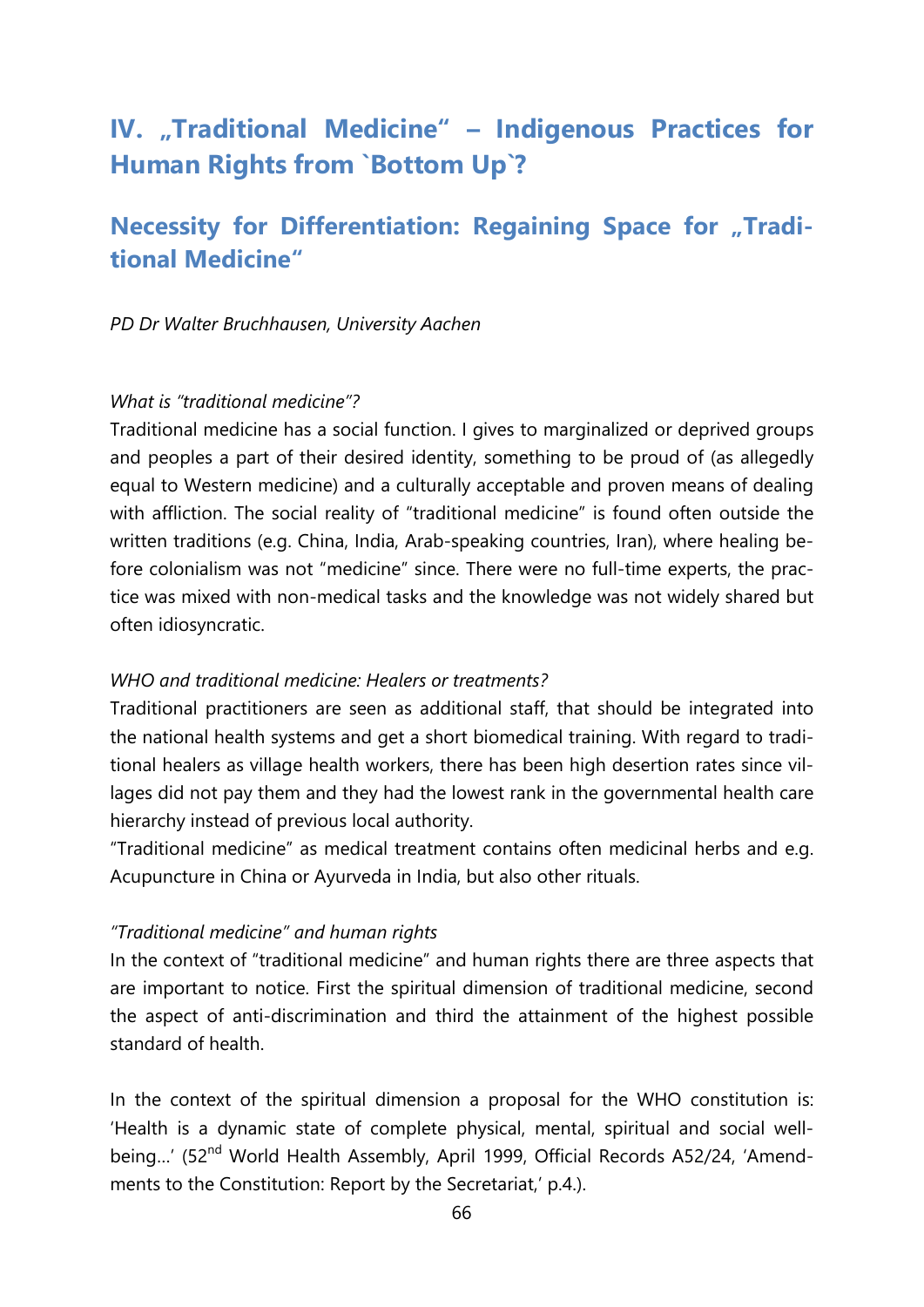The aspect of anti-discrimination leads to the General Comment No. 14 that says about the acceptability that 'all health facilities, goods and services must be respectful of medical ethics and culturally appropriate, i.e. respectful of the culture of individuals, minorities, peoples and communities…'. Regarding to this healers can better reflect and express than ordinary people that local practices are not superstition, but potentially helpful and rational measures, also they can address political bodies in the case of discrimination for cultural reasons and identify 'black sheep' of fraudulent practitioners in their own circles.

In the context of the highest possible state of health one should take a look on what healers can contribute. Healers cannot cure children with sever pneumonia and extreme dehydration, save mothers with obstetric emergencies and prolong the survival with HIV/AIDS or TB. Also 'Traditional medicine' looses the importance in international health it had gained since the late 1970s because of its minor importance for infectious diseases and its minor impact on mortality of vulnerable groups (mothers, children, elderly). After the reports by World Bank (1993) and WHO (2001) on investment in health such vertical programs were favoured.

But 'Traditional medicine' may regain some importance with the acknowledgement of mental health as a major global health issue since this is a domain of traditional medicine and with the rise of attention to Non-communicable diseases (NCDs) caused by life-style factors as much traditional medicine concerns health nutrition (Ayurveda) and physical exercises (Yoga, Tai Chi). Healers can also spread biomedical knowledge, e.g. of oral rehydration therapy against high child mortality from diarrhoea and they can refer pregnant women and infants with life-threatening complications early. Also they can support the adherence of HIV/AIDS patients to ART and secure the psychosocial requirements of treatment which concern more than half of the doctor-patientinteractions. So healers send biomedical messages to the local population.

But for this it is necessary to differentiate which health problem needs which approach (biomedical vs. traditional, preventive vs. curative, vertical vs. horizontal). Also the advocacy by the local healers are necessary that pointing to neglected health issues of a community (endemic and epidemic diseases) as well as the salutogenesis that contains spiritual resources as factors of resilience. So healers send messages of the local population to political and medical bodies.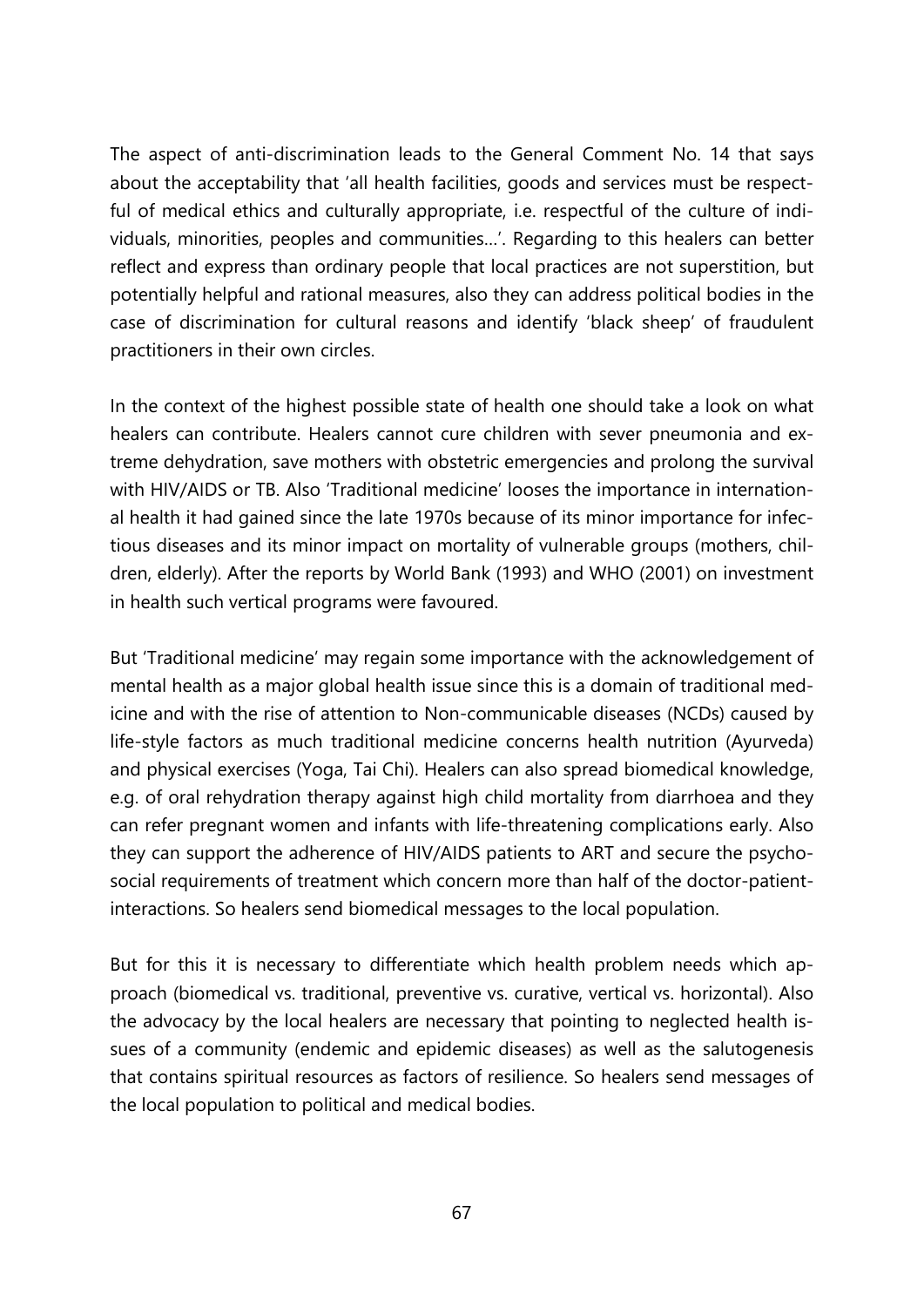## **Indigenous Medical Knowledge: Claiming fair Compensation and Recognition for Commercial Exploitation**

*Prof Anand Grover, Lawyers Collective, form. UN Special Rapporteur on the Right to Health, New Delhi, India*

#### *Distinction between traditional and indigenous medicine*

The term traditional is used interchangeably with indigenous, especially in the context of knowledge and medicinal uses for plants and other natural resources. However the two may be different. In India – indigenous people, referred to as Adivasis ("first settlers" or native Indian) have a set of beliefs and practices that make up indigenous knowledge, including medicinal uses for plants and natural remedies for many ailments. Traditional medicine in India on the other hand has its origin with the arrival of Hinduism, Islam and cross-border influences over time. Traditional medicine and indigenous medicine are by and large based on knowledge of naturally occurring substances.

#### *Traditional Medicine Systems in India*

Ayurveda dates back as far as the Indus Valley Civilization. Hindu religious texts make references to Ayurveda. Practitioners believe that a balance ought to be struck between the mind, the body and one's personality and treatment is in the form of diet, exercise and meditation as also the use of medicinal herbs and naturally occurring substances to cure illness.

Siddha is based on Dravidian culture and beliefs (indigenous people in the south of India) and it is referred to in Hindu texts. The core belief is that there ought to be a balance of humours in the body and an imbalance causes maladies that must then be cured by adjusting the patient's diet and lifestyle.

Unani was first practiced in India during the Mughal empire but it is having its origins in Persia. Unani medicine is also based on humours and has parallels with ancient Greek medicine and beliefs. Plant and animal based oils that are commonly used in Unani treatment have entered mainstream traditional usage in Indian homes, especially Almond Oil.

While they are not strictly pertaining to any particular religious practice, some aspects of traditional medicine therefore borrow from religious beliefs and faith.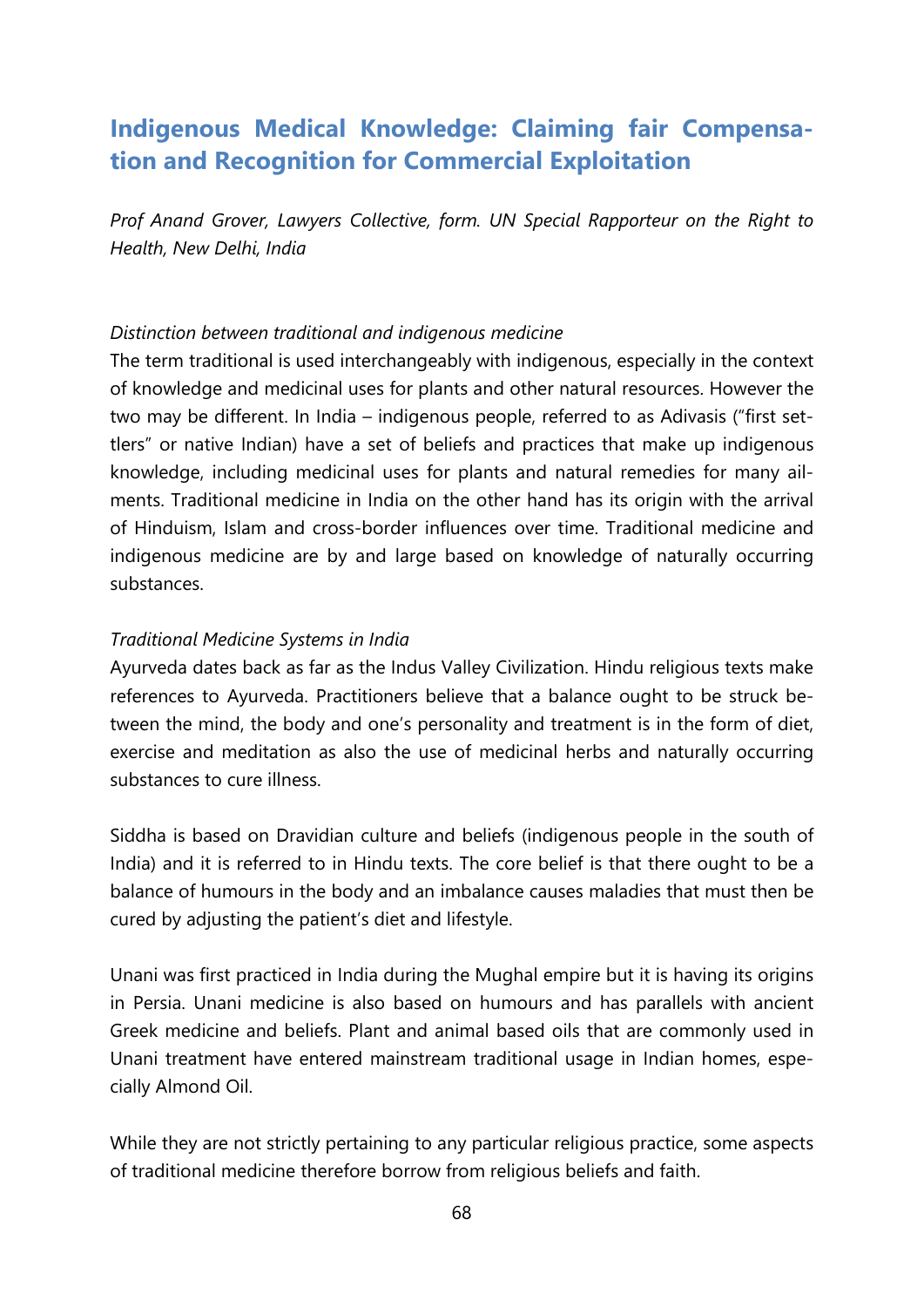#### *Non Conventional Medicine and Alternative therapies*

The phrase Non-Conventional Medicine (NCM) and alternative medicine or therapies have been put forward to refer to anything besides allopathic medicine. These NCMs are as diverse as the traditional medicine systems in India, like Traditional Chinese Medicine including Accupuncture, Homeopathy, Bach Flower Remedies, Reiki and Crystal therapy and many other similar forms of alternative medicine around the world. To many individuals, there is easy access to only these alternative medicines. Indeed, in may parts, there is no belief in or knowledge of allopathic remedies – be it medicine, surgery or standard treatment and care.

#### *Right to Health considerations in NCMs*

There are mixed opinions on the reliability of NCMs, with several types labeled as merely pseudoscience and sustained only due to the placebo effect, experienced by those who believe in and regularly turn to them. The most important question that NCMs throw up is that of quality. The Right to Health, as defined in Article 12 of the International Covenant on Economic, Social and Cultural Rights – is the right of everyone to the enjoyment of the highest attainable standard of physical and mental health.

#### *Right to Health – Essential Medicine*

The General Comment 14 to the Article 12 'Right to Health' discusses the authoritative interpretation of the right to health under Article 12. General Comment 14 describes the entitlements that all human beings must have as a part of their Right to Health. This implies that an important aspect of the Right to Health is the right to access medicine that is not only easily available and accessible (physically accessible and economically affordable) but also that these medicines are good quality and efficacious. The main concern with NCMs is that their efficacy and quality is not always something which is easily verified.

#### *Establishing the quality of NCMs*

With a large number of people turning to NCMs as their primary source of healthcare, there is a need to ensure that these NCMs are of the highest quality. Many traditional remedies relying on medicinal plants and herbs are scientifically proven to be efficacious and there have been many allopathic drugs that have medicinal plants based on the same core ingredients.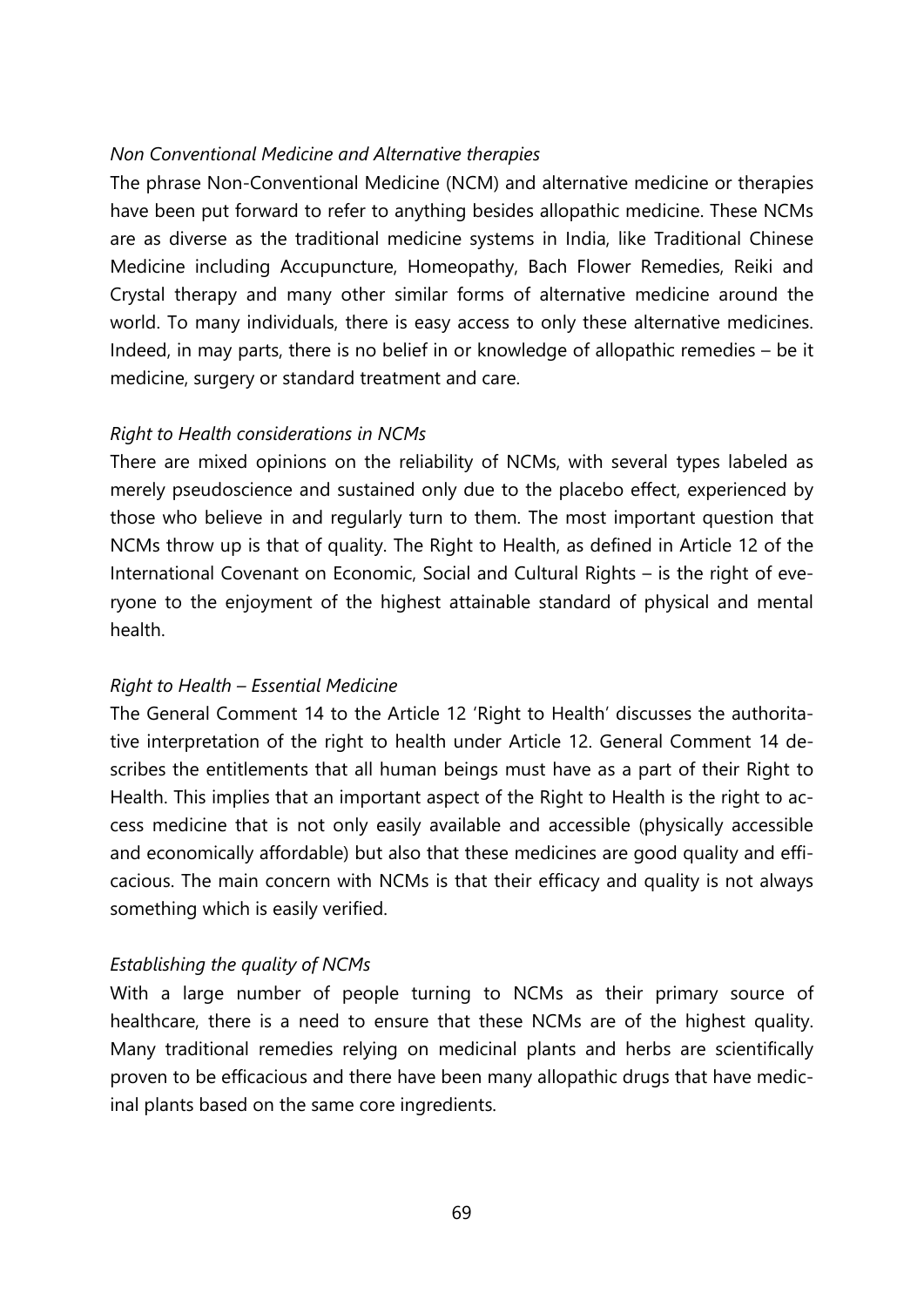#### *Colonial influences in criminalizing drug-use*

The use of substances like marijuana to suppress nausea, and as a painkiller is traditionally understood and recorded in many cultures and has gradually come to be accepted in modern drug enforcement laws around the world with exceptions carved out for medicinal use. Similarly, narcotic substances like opiates (itself a derivate of naturally occurring opium) such as morphine and ketamine have found use in end of life pain management. The use of coca leaves as a stimulant is also well documented as accepted and without any of the stigma attached today to drug use. The advent of colonialism brought in western or Christian morals and values impacting on traditional medicines, like marijuana and coca. This informed and influenced changed laws to reflect these sensibilities making local cultural mores immoral and illegal. Alcohol (a drug) became legal but coca and marijuana became illegal. This thinking impacted the framing of the three Drug Conventions which mandate criminalizing of possession of narcotic and psychotropic substances illegal. As a result in a number of countries not only are jails filled with persons with drug related offences but criminal war lords have taken over sections of diverse countries.

#### *Safeguarding the use of NCMs for indigenous people*

Drug patenting is seen as a common practice to secure ownership rights over new drug inventions and also to ensure that profits can be drawn from such inventions. While Indian Patent Law grants patents to only novel and innovative inventions, countries with more relaxed patentability criteria such as the USA has caused controversy by granting patents to uses of plants that are widely known and understood as a traditional medicines in other parts of the world. The patenting of the use of turmeric in the USA was seen as profiting from what was commonly known and used in many millions of homes in the Indian Sub-Continent. Critics have come to view this as profiting from indigenous peoples' traditional knowledge and is as such unethical.

#### *The impact of granting IP protection to traditional knowledge*

An IP maximalist approach excludes indigenous people from enjoying benefits of the commercial exploitation of traditional knowledge – such as the use of naturally occurring substances in allopathic medication. For example, Traditional Chinese Medicine was identified as offering the core ingredient of Tamiflu, used to treat the H1N1 Swine Flue outbreak. The drug was highly sought out in the epidemic in 2009 and was prohibitively priced despite containing a core of inexpensive star anise, which is traditionally known to cure the flu like symptoms of Swine Flu. Furthermore the recipient of the 2015 Nobel Prize for Medicine Dr. Youyou Tu is credited with inventing a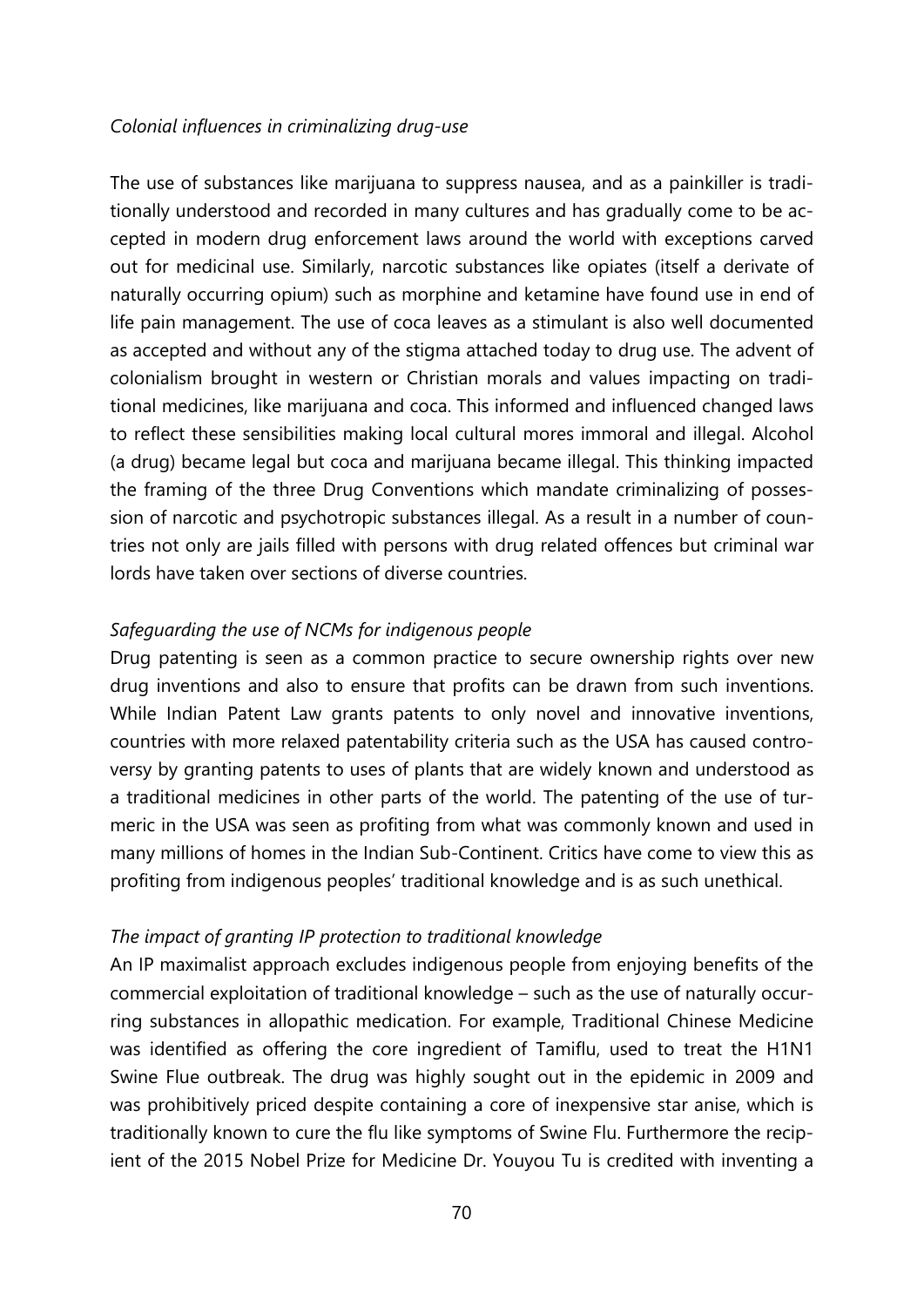cure for malaria based on Traditional Chines Medicine and the properties of a naturally occurring compound – Artemisinin.

### *Benefit sharing*

The Convention on Biological Diversity has as one of its goals fair and equitable sharing of benefits arising out of living genetic resources. As a result, Access and Benefit Sharing Agreements (ABSAs) have been considered to ensure that indigenous people receive fair compensation and recognition when genetic resources known by them is commercially exploited. The Nagoya Protocol solidified the modalities of theses AB-SAs under Article 5 which highlights the importance of recognizing the efforts taken by first settlers and indigenous people through agreements containing mutually agreed terms for sharing and benefit. It also covers procedures for compliance and obligations of each party as also the many tools and mechanisms available in order to facilitate mutual benefit and sharing. However with the complete dominance of profit making corporations in the economic sphere these treaties have largely remained on paper.

### *Sources*

*Mpinga et al*, Traditional/alternative medicines and the right to health: Key elements for a convention on global health, Harvard Health and Human Rights Journal, Vol. 15, No. 1, June, 2013.

Thematic Paper on the Health of Indigenous Peoples, United Nations Inter-Agency Support Group on Indigenous Issues, June 2014.

*De Jonge,* What is fair and equitable access sharing, Journal of Agricultural and Environmental Ethics, Vol. 24, Issue II, April 2014.

*Bodeker,* 11 Cardozo J. Int'l & Comp. L. 785 (2003-2004) Traditional Medical Knowledge, Intellectual Property Rights and Benefit Sharing.

*Posey*, Intellectual Property Rights: And Just Compensation for Indigenous Knowledge, Anthropology Today, Vol. 6, No. 4 (Aug., 1990), pp. 13-16.

*Kamau et al*, The Nagoya Protocol on Access to Genetic Resources and Benefit Sharing: What is New and What are the Implications for Provider and User Countries and the Scientific Community?, Law & Development Journal (LEAD), Vol. 6, No. 3 pp. 248- 263, 2010.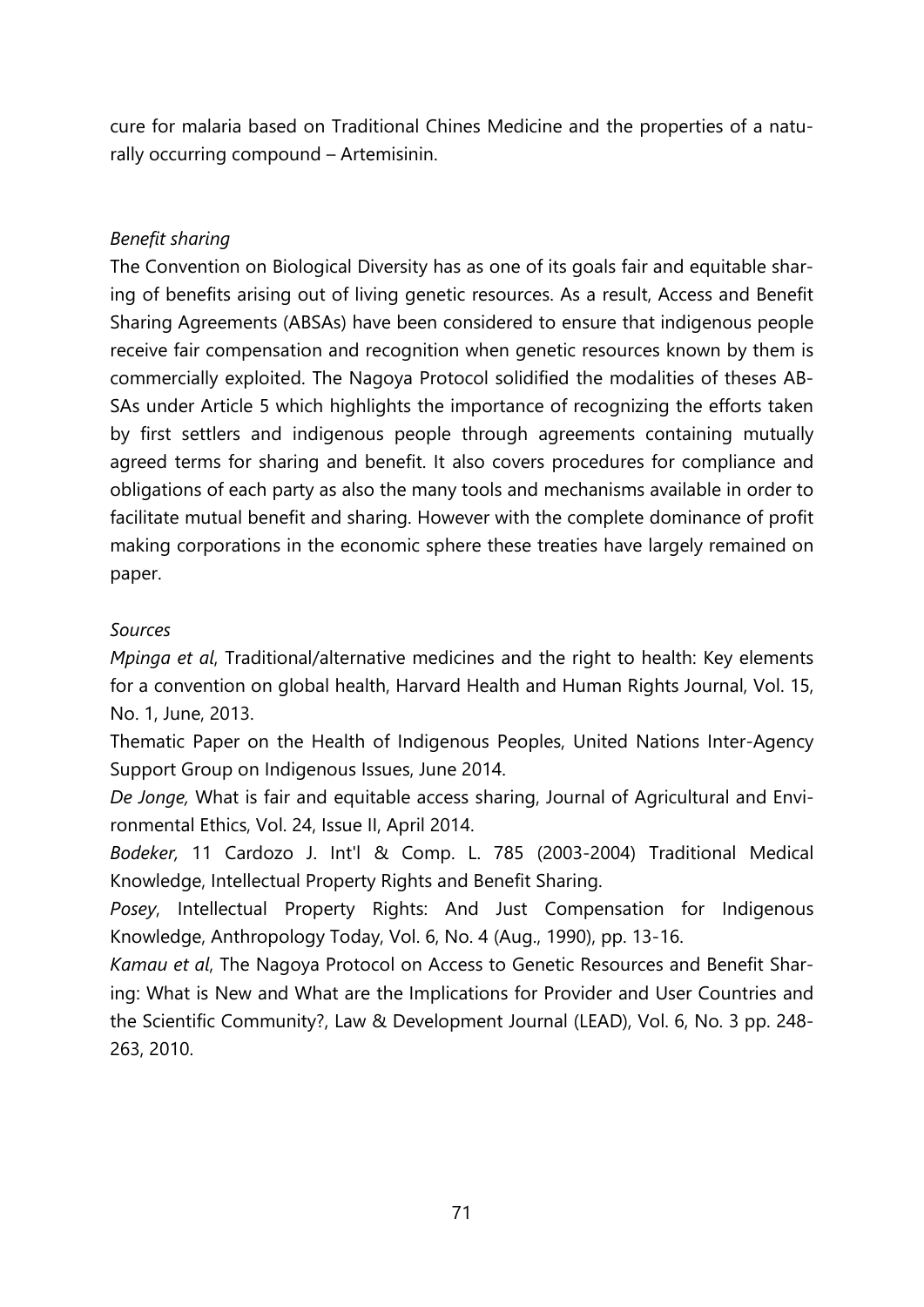# **V. Religious Actors within Health Systems: Potentials and Challenges**

## **Between Crisis Management and the Strengtening of Health Structures – The Role of Religious and Cultural Sensitisation**

*Archbishop Thaddaeus S. Ruwa'ichi OFMCap, Archbishop of Mwanza, Tanzania*

#### *1. Introduction*

Health structures are designed and aimed at addressing situations which affect the human person especially in as far as caring for his or her well-being. Religious and cultural institutions have a significant role to play, and indeed, that has been true from time immemorial.

Recent global trends tend to indicate that:

a. There is an increasing number of health related crises and disasters. These owe to a variety of causes, both natural as well as those that are provoked by human activity.

b. There are growing social and economic loses.

c. Health remains a major concern notwithstanding the great strides which have been registered in the field of science and technology.

Crisis situations require adequate preparedness in order to respond to them in a timely and adequate manner. Preparedness for crisis response is a matter of survival or perishing, closure or flourishing of an institution. Without denying the pain, loss and disorientation that may result from a crisis, it is also true that crises can provide challenges as well as opportunities for learning and welcome transformation. But this latter scenario will only come true if an institution or organisation is equipped with the right tools to handle the entailed challenge.

In any given scenario, there are basic modalities of managing a crisis:

i. Predictability and preparedness:

Organisations which invest in adequate data collection and analysis are better placed to anticipate the possibility of a crisis and are reasonably equipped to manage or prevent the possible crises in as far as such is humanly possible. ii. Response: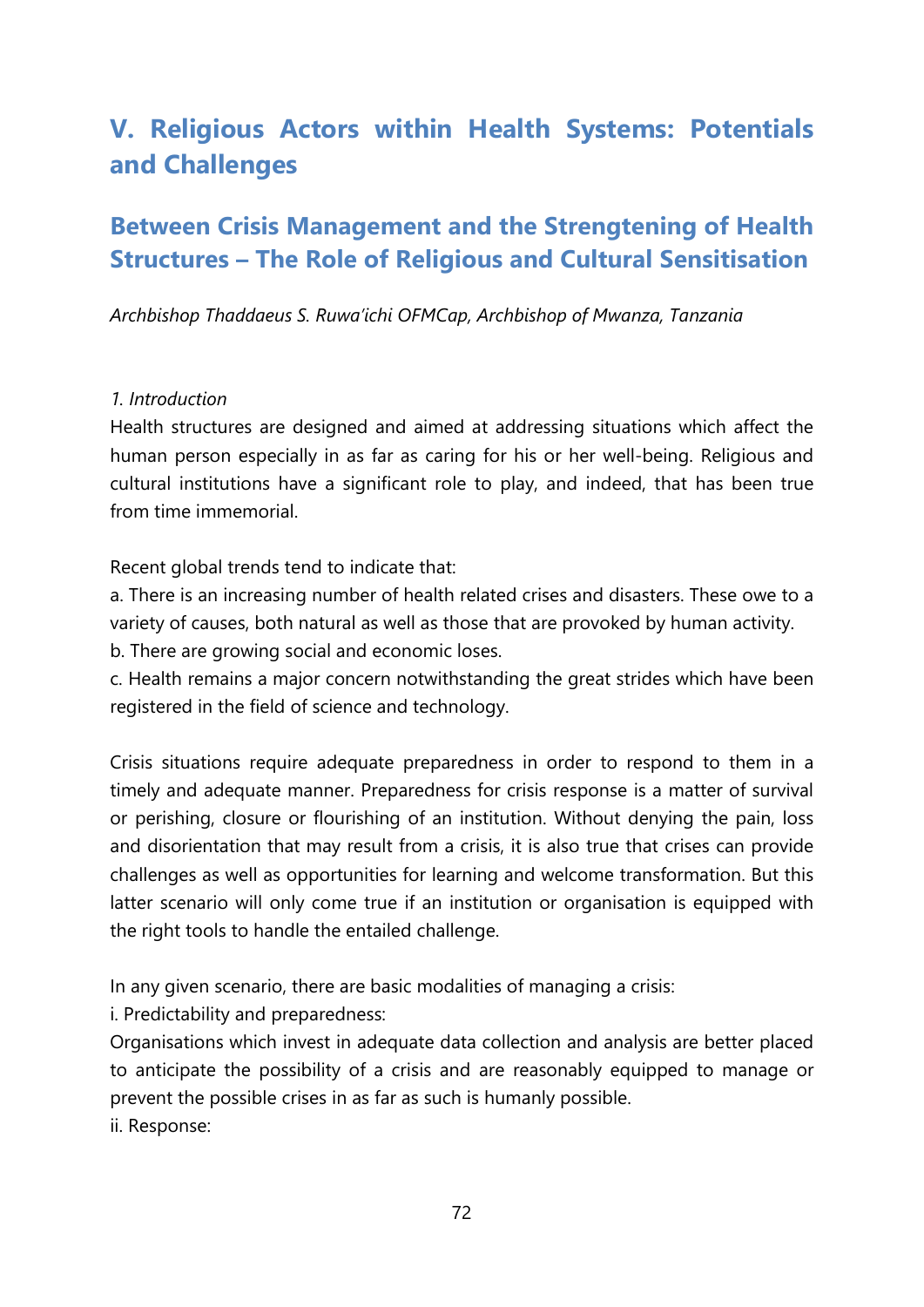It is desirable that crises be handled punctually and professionally. A crisis situation does not entertain procrastination or guesswork. Crises demand focused and timely responses.

## *2. Responding to Crises in the Health Sector:*

In modern times, man has had to grapple with a variety of cases which threatened human health and survival: malaria has been a major case especially in tropical countries. There have also been health threats which have caused great concern such as Ebola, and the recent outbreak of Zica fever in Brazil. The shear thought that such ailments could spread out of control is extremely unsettling.

The WHO being the global organisation committed to monitoring and addressing human health challenges, stipulates that in dealing with challenging situations, the objective should be to reduce health consequences that may result from emergencies and disasters, crises and conflicts, and to mitigate their social and economic impact. To realize this objective, the following functions need to be attended to:

a. Informed and adequate assessment and analysis of data. This task is part and parcel of health information management.

- b. Coordination of interventions and initiatives so as to remain focused.
- c. Identifying gaps in public health response and adequately filling them.
- d. Protecting and strengthening local capacities and systems.

## *3. Crisis Management and Strengthening of Health Structures:*

To be able to respond to a crisis, health structures, personnel and contingencies need to be strengthened. To achieve this, it is important to raise and respond to key issues such as:

a. What could go wrong? That which could go wrong constitutes a risk. In the health sector, a risk be any factor which may compromise the ability of an organisation in its quest to achieve its professed goals. As such, risks may relate to an organisation's programs, finances, management, infrastructure or even the organisation's susceptibility to natural disasters. By their nature and scope, health-care institutions are susceptible to crises. Inevitably health organisations differ in size, location, competence and resources. Institutions with fewer resources are prone to acute situations as opposed to their counterparts with rich and adequate resources. There is a broad range of things which could go wrong in a health organisation, especially in those which are precarious. It suffices to highlight the following examples: embezzlement, messed up software entailing loss of essential data, flooded premises or the withdrawal of a key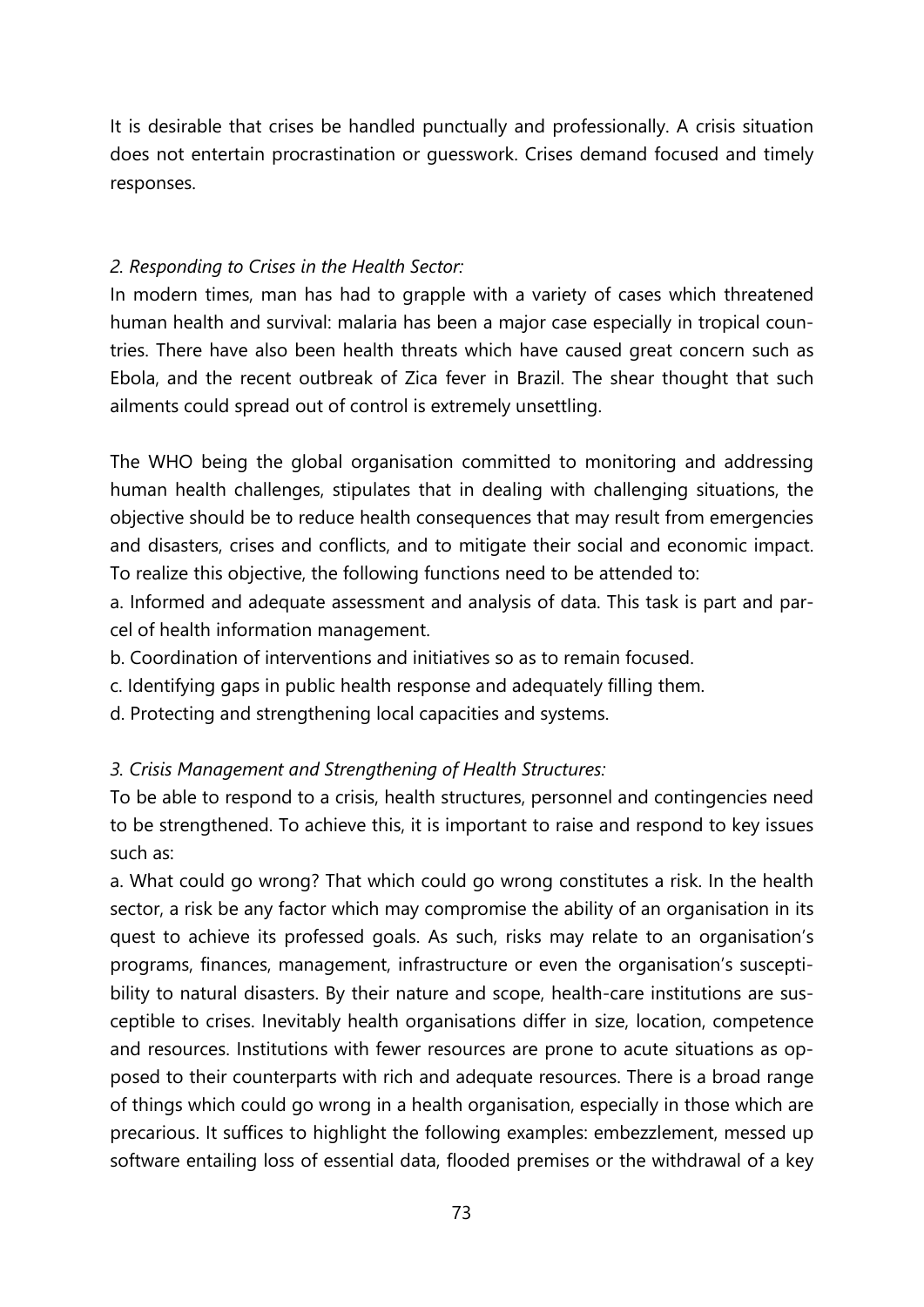partner. These and other examples serve to demonstrate the close relationship that exists between risk and crisis. However, it should be stressed that normally there is a predictable link between a risk and a crisis; for example, lax financial management may result in embezzlement, while delayed maintenance and repairs of working space may lead to tear and wear such as necessitates the condemnation of a given building as an unsafe working space. Both instances are bound to ensue into a crisis. Besides the foregoing, it is important to bear in mind that by their nature, health organisations deal with tasks that are inherently risky. Therefore health facilities which deal with vulnerable populations or scenarios, must constantly strive to ensure that their clients are protected. Failure to foresee and prepare to handle inherent risks augment carelessness thus increasing the chances of the occurrence of crises. Moreover, even seemingly safe situations and positive endeavours may turn negative if left to poor or reckless planning.

b. What should one do in order to prevent things from going wrong? In short, to prevent things from going wrong, one should be proactive. This entails building a culture of close monitoring, systematic and sustained collection and careful analysis of data, networking with all relevant stakeholders, make some informed forecast and last but not least, to be prepared for prompt action if and when things go wrong. In short, the foregoing boils down to the strengthening of health systems and structures. For a health institution, this implies a diligent assessment of risks, the assessment of the significance of those risks, and treating those risks which are deemed significant in a measured and professional manner. Such an approach will enable an organisation or health facility to cope with scenarios of uncertainty by taking relevant steps aimed at safeguarding its vital assets and resources.

## *4. The Role of Religious and Cultural Organisations*

It is an acknowledged fact that it is the prerogative of government to provide health and other social services to its citizenry. Moreover, it is also the duty of government to ensure:

a. That there are adequate policies to guide the provision of social services.

b. That adequate facilities, manpower, equipment and medicines and other consumables are sufficiently available.

c. That security is in place to safeguard personnel, facilities, other equipments and finances.

d. That funds are regularly made available to ensure smooth and sustained operations of health facilities.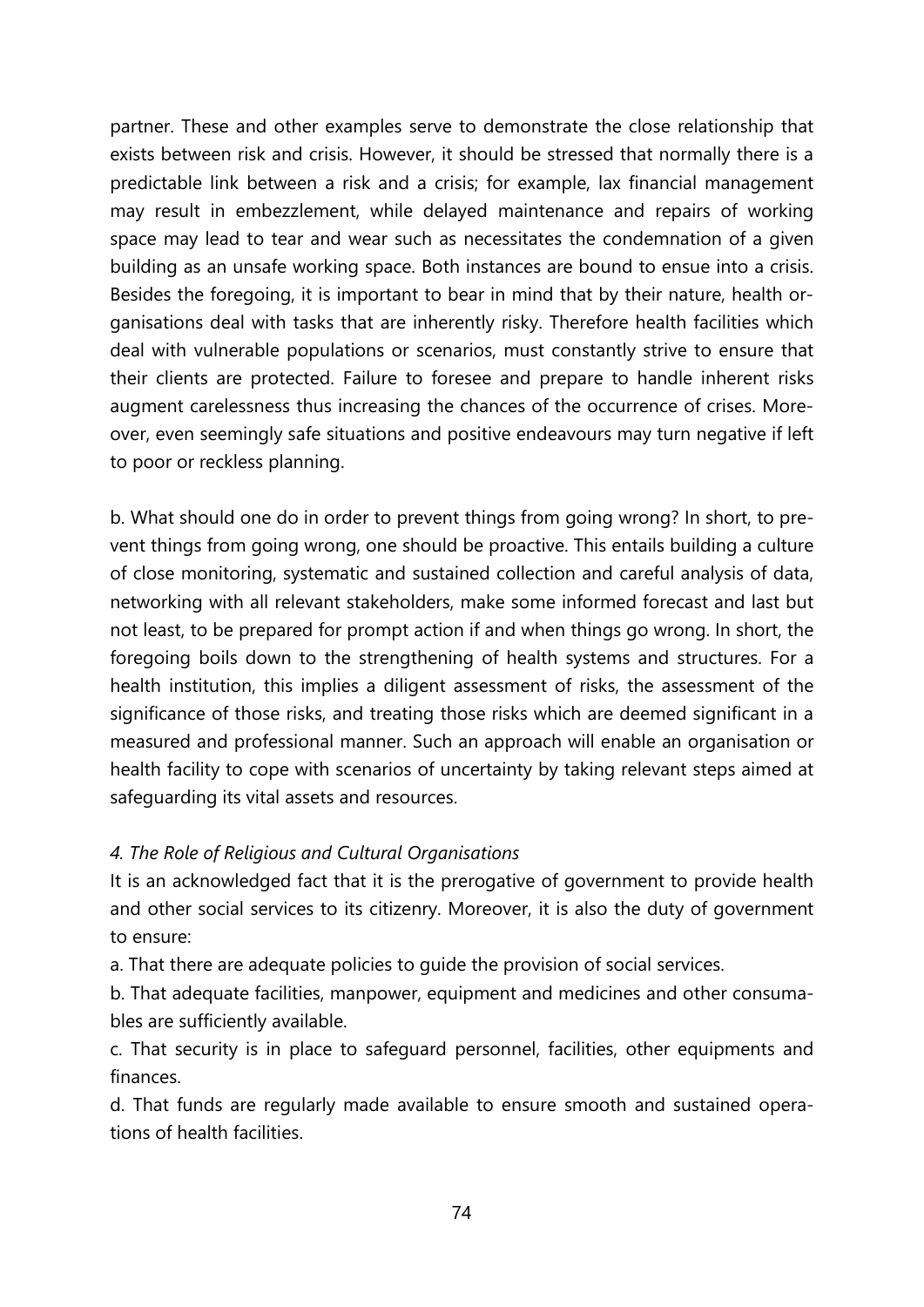e. That strategies and contingencies are put in place to avert or address risks and crises.

Without prejudice to the foregoing, it should be acknowledged that no government can shoulder this responsibility alone. Hence the need for a sound Public – Private Partnership. We are glad to confide that this has been adopted in Tanzania, albeit with challenges which require vigilance and constant advocacy. The following was the state of health provision facilities in Tanzania in 2014 (CSSC, 2015).

| <b>FACILITY</b>                           | <b>NUMBER</b> | <b>BED CAPACITY</b> |
|-------------------------------------------|---------------|---------------------|
| <b>National Hospitals</b>                 |               | 1362                |
| <b>Special National Hospitals</b>         | 4             | 1497                |
| <b>Zonal Referral Hospitals</b>           | 5             | 2327                |
| <b>Regional Referral Hospitals</b>        | 15            | 3449                |
| FBO Regional Referral Hospitals           | 12            | 4581                |
| <b>District Council Hospitals</b>         | 63            | 7267                |
| <b>Council Designated Hospitals</b>       | 37            | 6742                |
| <b>Voluntary Agency Hospitals</b>         | 103           | 5595                |
| Govnt Agencies Hospitals & Health Centres | 29            | 1214                |
| <b>Health Centres</b>                     | 614           | 14959               |
| <b>Dispensaries</b>                       | 5987          | 0 <sup>0</sup>      |
| <b>Special Clinics</b>                    | 12            | 00                  |

Nota Bene: Church or Faith Based health facilities figure predominantly among the highlighted sections.

In Tanzania, religious organisations and cultural entities are among the forefront collaborators with government in social services provision including health care provision. In this regard, religious organisations have and continue to play a key role in social services provision.

Churches have been involved in the provision of health services from the arrival of the Missionaries in the 1860's. To date, faith based organisations especially churches own and run over 40% of health service facilities mainly but not exclusively in rural areas. This caters for the greater part of the population. Therefore within the Tanzanian scenario, religious and cultural organisations shoulder a hefty responsibility. The government acknowledges this and appreciates the same, though not without hitches and inconsistencies.

Considering the role played by religious organisations and cultural entities in the provision of social services especial health care provision, it is inevitable that they are implicated in ensuring smooth functioning, adequate safeguards and preparedness to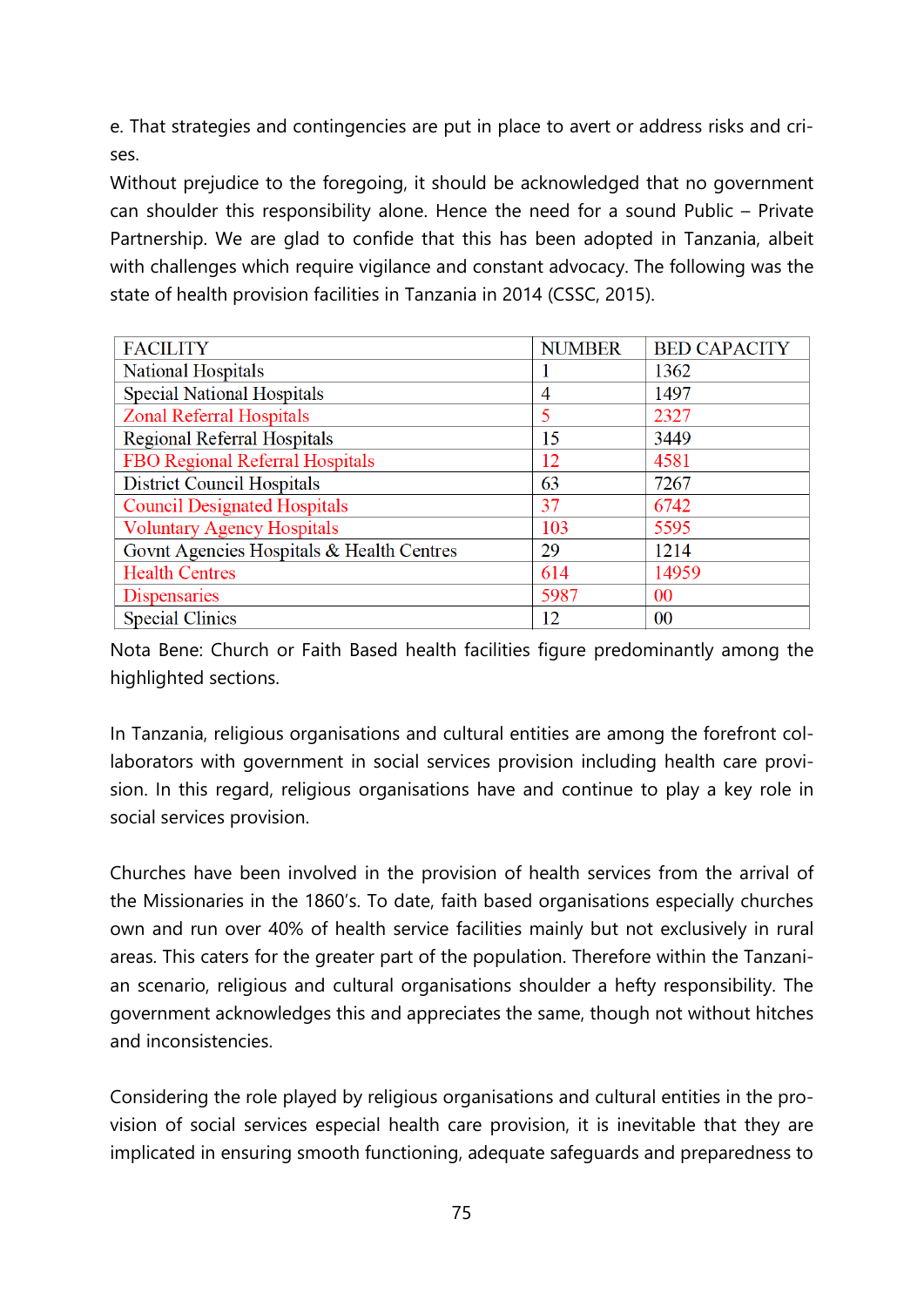address risks and if need be, respond to crises. Therefore, religious organisations should see to it that the following are in order:

i. Stewardship:

- Ensure the availability of adequate leadership and governance: In this regard, provision and cognisance of the following is imperative:

- National Health policy.
- The institution's (Church's, e.g. TEC, Archdiocese, etc.) policy.
- National health crisis management policy and legislation.
- Risk reduction initiatives.
- Crisis preparedness plan.
- Coordination and partnerships.
- Health education strategies.
- Public information and adequate communication.
- ii. Resource Mobilization and Management:

- Ensure the availability of needed numbers and quality of human resource in church owned facilities:

• Strategic plan for the formation, employment, motivation and retention of human resources for optimal functioning as well as crisis management.

- Adequate capacity building for crisis management.
- Access to adequate essential pharmaceuticals as stipulated by national guidelines.
- Availability of disaster resistant health facilities.
- Appropriate logistics and infrastructure for service delivery and support functions.
- Continuous health risk assessment, surveillance and issuing of timely warning.
- Capacity to affect a rapid health needs assessment and adequate response.
- iii. Financial Resources:

- Ensure that the financing of health care in church owned facilities is sound and sustainable:

\* Planning and budgeting: this calls for budgeting for normal functions as well as crisis management. Besides, it entails budgeting for vulnerability assessment as well as risk reduction measures.

- Contingency planning and funding: to take care of unforeseen eventualities. When things are going well, there is a temptation to neglect this component.

iv. Service Delivery:

- Health care facilities management:
- Ensuring the preparedness of health care facilities
- Securing health care / hospital crisis management capacity.
- Mass casualty management:
- Building up the capacity and ability to respond promptly and effectively.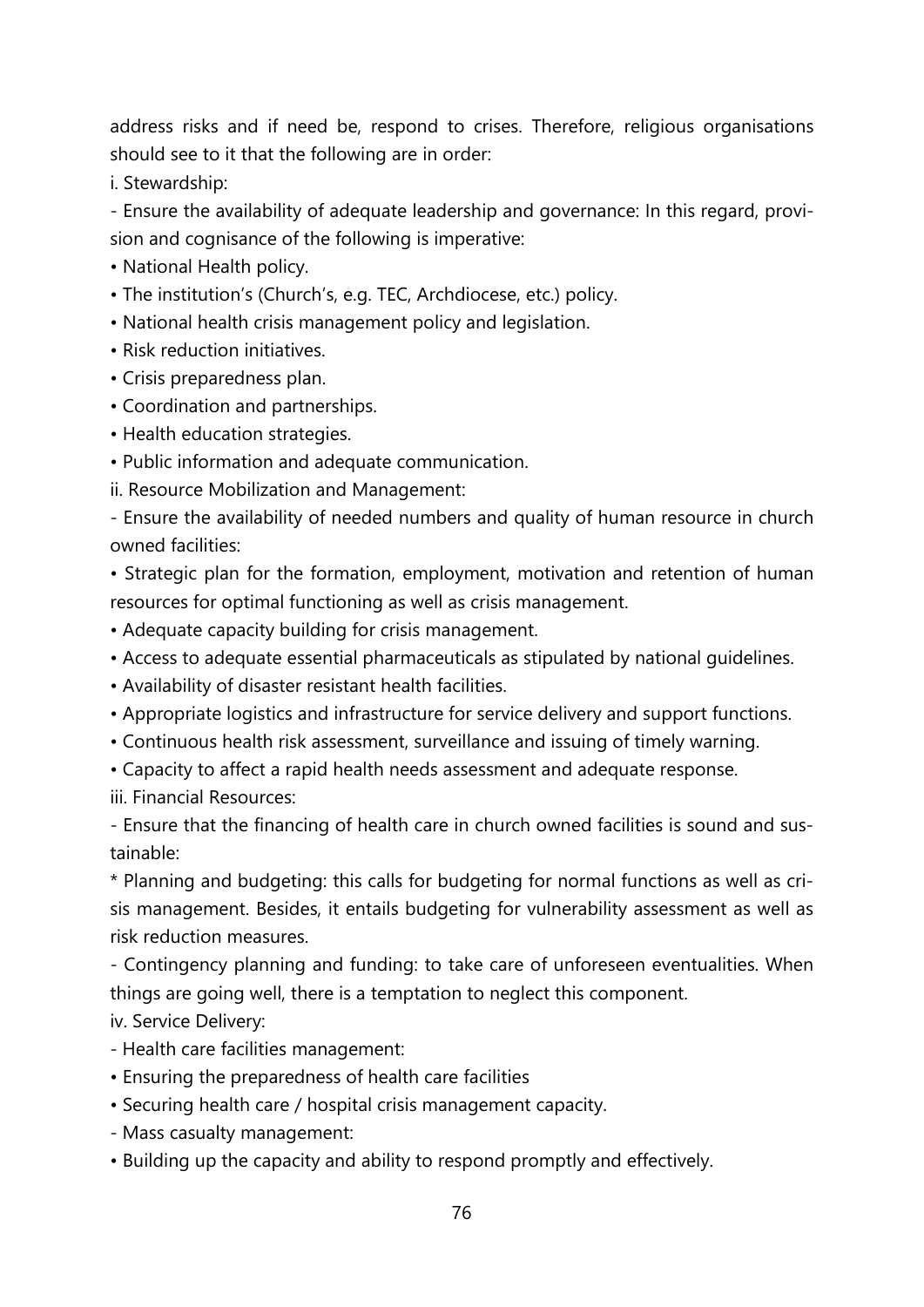• Ensuring the availability of adequate surgical capacity as an essential component of health system's response

- Availability of appropriate and effective medical evacuation facilities.
- Ensuring the availability of essential medical services:
- Having in place essential health programs including primary health care systems.
- The availability of health care services to marginalised or displaced populations.

## *5. If things go wrong:*

The provision of social services especially health care provision takes place in human environment and by human persons. Therefore, even with the best of intentions and effort, things may still go wrong, risks will still be encountered and crises can ensue. Notwithstanding this fact, service providers, among which religious organisations should do everything humanly and professionally possible to ensure normal functioning and reliable, effective and sustained service provisions. In the event however that a crisis emerges, that should be met in a prepared manner. In a nutshell, any organisation involved in health service provision, and that includes religious organisations, should see to it that they are not caught unprepared due to negligence or poor management. Proper planning serves to address worst-case scenarios which can be very frustrating and disorienting. Therefore, it is needful to establish protocols to guide the following:

- Management in decision making.
- Employees' action and responsiveness.
- Awareness and responsiveness to client expectations.

## *6. Conclusion:*

In matters of social services' provision particularly in the health sector, religious and cultural organisations as partners of the state are taxed to ensure that health systems are strengthened and enabled to address challenges such as those entailed in normal as well as crisis situations. Hence, it is needful to:

• Undertake adequate and periodic situational analysis: which entails making an informed assessment to ascertain the nature and scope of a challenge or a crisis and thereafter determine the most appropriate response.

• Undertake a consistent communication with all relevant parties. This is crucial especially during a crisis.

• Adopt an informed stance in order to lobby and advocate to the government and all relevant parties for the sake of putting in place mechanisms for adequately rendering normal service as well as ensuring promptness in case of crisis.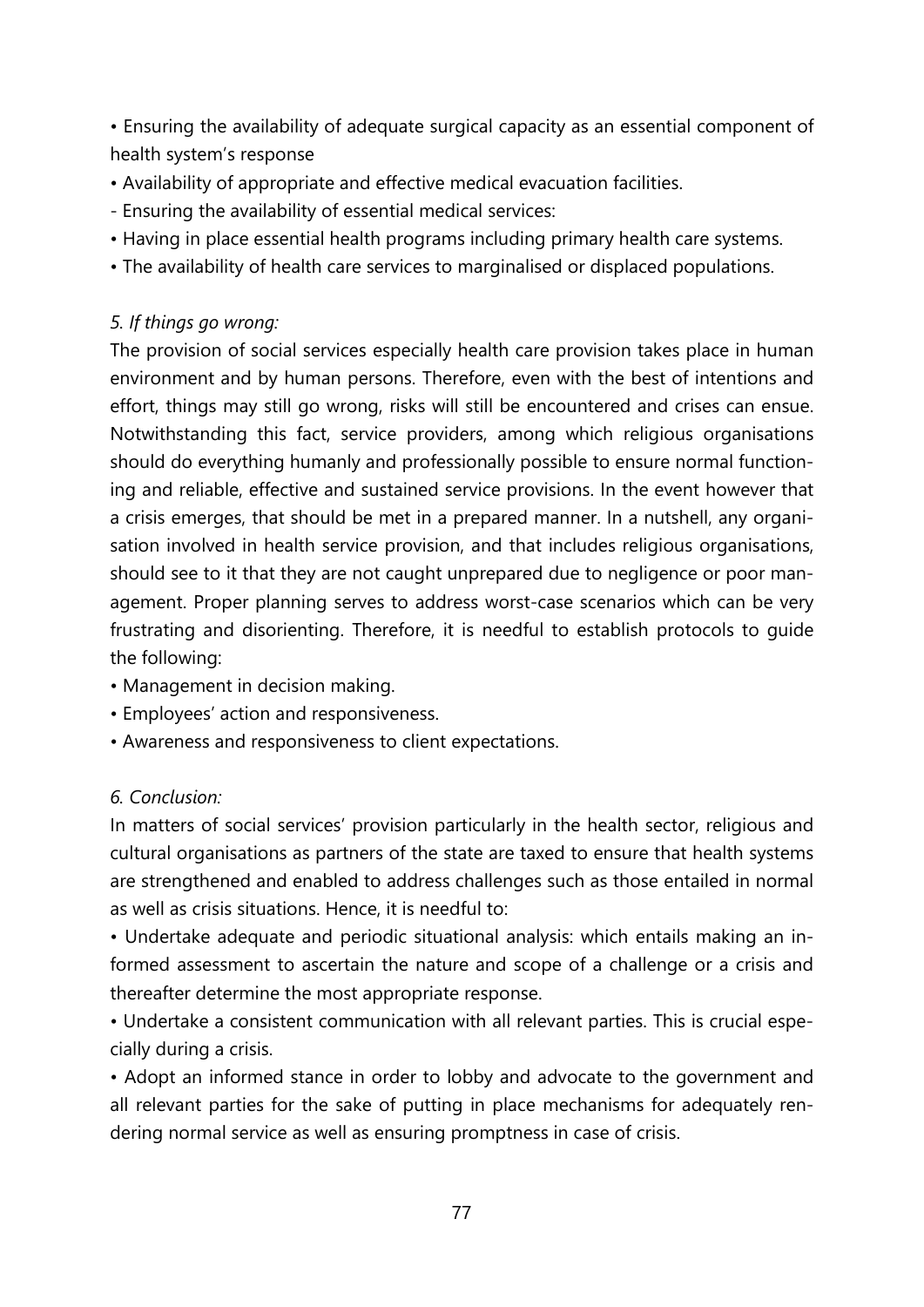It is assumed that when persons are assured of the soundness of their environment and the reliability of expected services for their wellbeing, they live in peace and go about their duties more responsibly. For this we should strive and commit ourselves.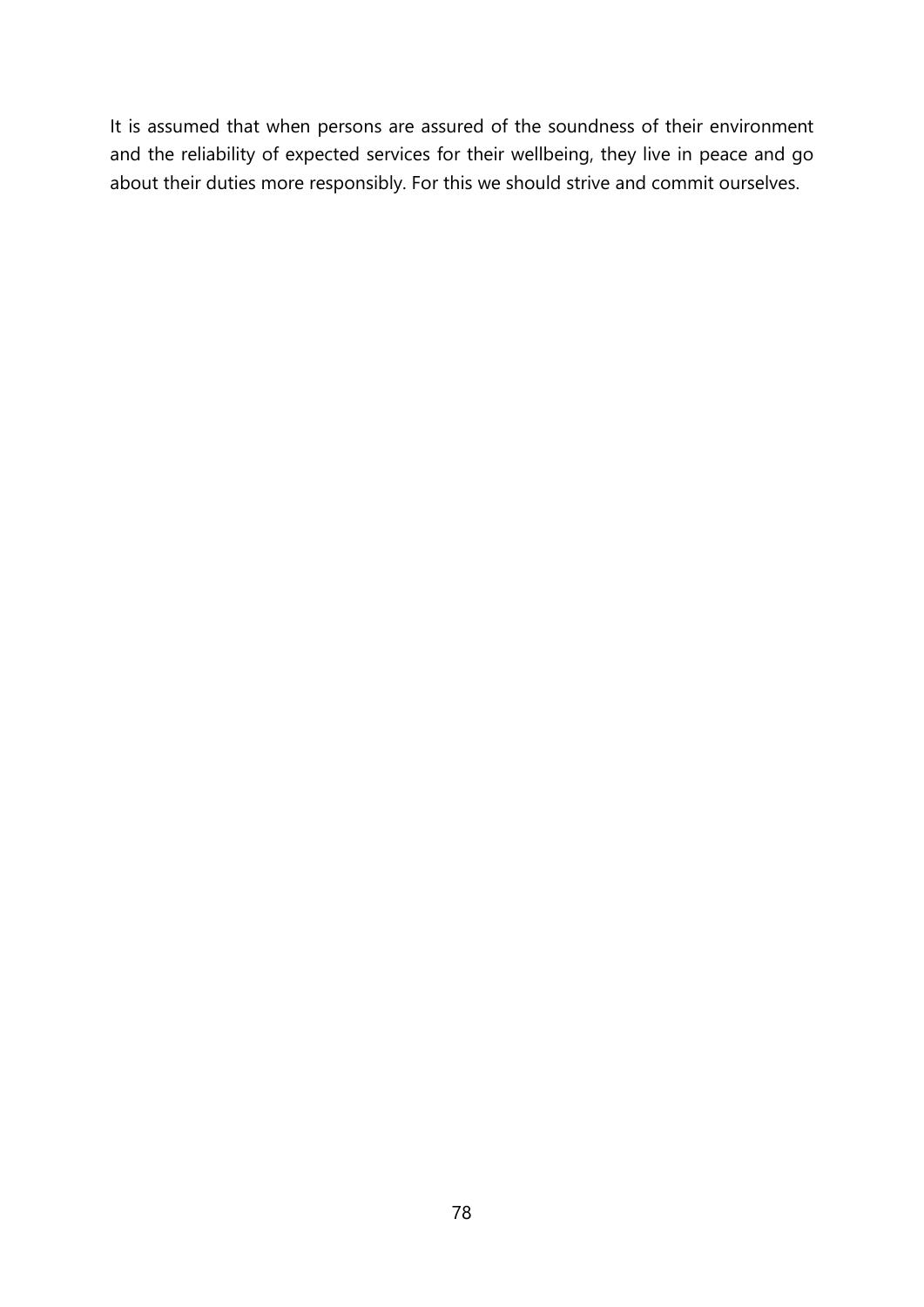# **Right to Health and Cultural Traditions: Typological Analysis of Emerging Fault Lines**

*Prof Anand Grover, Lawyers Collective, form. UN Special Rapporteur on the Right to Health, New Delhi, India*

## *Right to health under international law*

The States Parties to the present Covenant recognize the right of everyone to the enjoyment of the highest attainable standard of physical and mental health. The steps to be taken by the State Parties to the present Covenant to achieve the full realization of this right shall include those necessary for the provision for the reduction of the stillbirth-rate and of infant mortality and for the healthy development of the child, the improvement of all aspects of environmental and industrial hygiene, the prevention, treatment and control of epidemic, endemic, occupational and other diseases and finally the creation of conditions which would assure to all medical service and medical attention in the event of sickness.

## *General Comment 14*

The General Comment No. 14, which was adopted at the 22<sup>nd</sup> Session of the Committee on Economic, Social and Cultural Rights, on 11 August 2000, gives and authoritative interpretation of the right to health under Article 12. It does not just deal with the right to be 'healthy', but with freedoms and entitlements that come along with this topic.

Freedoms are understood as bodily integrity, autonomy, the freedom from interference and the right to control one's health and body, including sexual and reproductive freedom. The entitlements include a functioning adequate healthcare system, an equitable distribution of health services, the access to essential medicines and special provisions for vulnerable groups.

## *General Obligations*

In this context there are three types of State obligation. First to respect: States must neither directly nor indirectly violate the right to health. For example States must refrain from interfering with the exercise by individuals of their right to SRH. It also requires States to repeal, and refrain from enacting laws and policies that create barriers to access SRH services. Second to protect: States must take measures to prevent third parties from interfering with the right to health. For example States must pre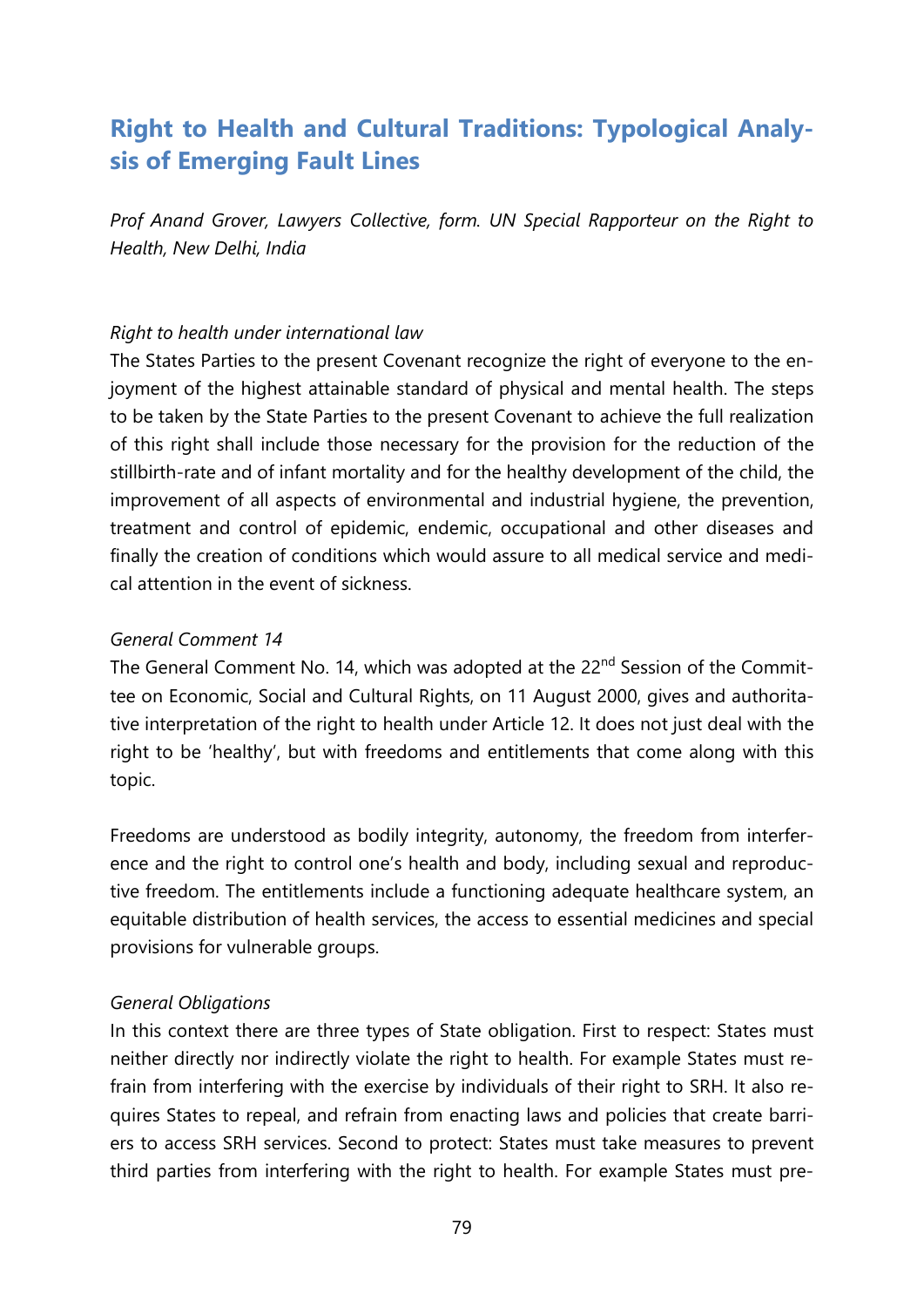vent third parties, such as conscientious obejctors, from preventing access to lawful abortion services. And third to fulfill: States are required to adopt appropriate legislative, judicial and administrative measures and a national plan and strategy for realizing the right to health. For example States must provide for a national plan to make available effective sexual and reproductive health services that are accessible and acceptable to the needs of women.

## *Core obligations vis-à-vis SRH*

But there are also core obligations vis-à-vis the sexual and reproductive health. First to adopt a national strategy and action plan, that is reviewed and monitored periodically through a transparent and participatory process. Second the ensuring of privacy, confidentiality and free, informed and autonomous responsible decision-making. Third it includes to take decisions always with the participation of those effected. Fourth it has to guarantee universal, non discriminatory and equitable access to affordable, acceptable and quality goods, services and facilities, in particular for vulnerable and disadvantaged groups. Fifth it has to enact and enforce legal prohibition of harmful practices and gender-based violence, including female genital mutilation, child and forced marriage, domestic and sexual violence, including marital rape. And sixth there is the obligation to provide essential medicines, equipment and technologies essential to sexual and reproductive health, including those on the WHO Essential Medicines List.

## General Comment 14 (CESCR)

Availability, accessibility, acceptability and good quality of healthcare facilities, goods, services and programs are interrelated and essential. By availability is meant that there is an adequate number of services for reproductive and sexual health. The nonavailability of goods and services due to ideologically based policies or practices, such as the refusal to provide services based on conscience, cannot be a barrier to accessing services. Accessibility especially refers to non-discrimination, for example services that say only vulnerable groups like women and girls need access. Services must be physically accessible and financially accessible, with provision for those on no or low incomes, therefore the State must provide for affordable reproductive health services within the State. Women must also be able to seek, receive and impart information about sexual and reproductive health. The claim for acceptability contains medical ethics, that are respectful of requirements of minorities, gendersensitive, culturally and respectful of confidentiality. Gender sensitivity requires health facilities, goods and services to respond to the particular needs of women and respect the capacity of each woman to make-decisions concerning her own reproduc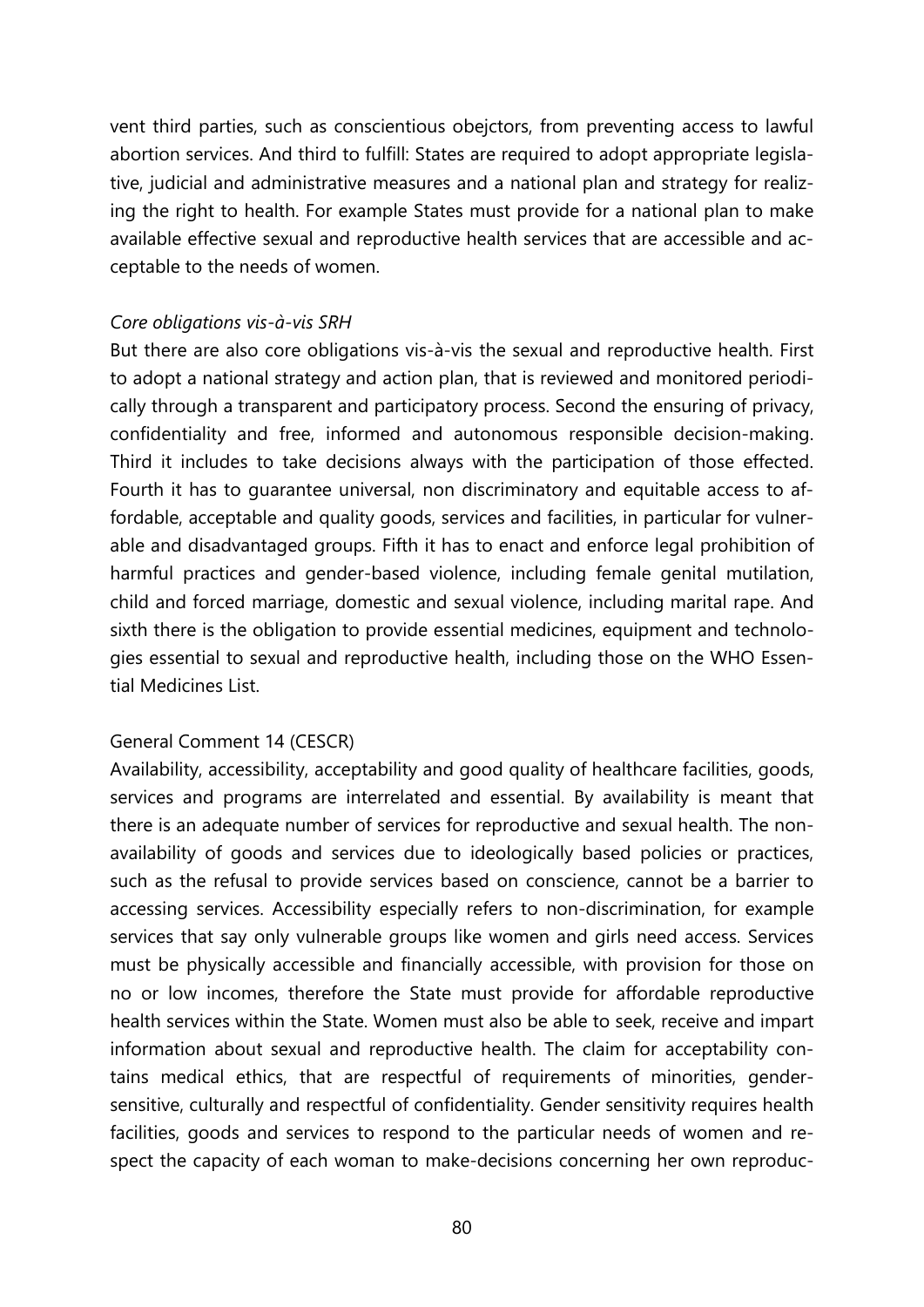tive health. Also it includes no denial of health facilities, goods and services goods on cultural differences. Quality refers to a scientifically and medically appropriate, skilled medical staff, safe medicines, equipment and adequate sanitation.

## *ICCPR and ICESCR*

With regard to international treaties there are differences in the application in civil law countries (applicable law on signing and ratification) and common law countries (have to domesticate the law). In some common law countries even in the absence of a contrary law the treaty becomes enforceable on signing and ratification (for example in India). Traditionally *rights under the* International Covenant on Civil and Political Rights (no arrest without furnishing grounds) are immediately realizable as against those under the International Covenant on Economic, Social and Cultural Rights (providing essential medicines) which are to be progressively realized except for core obligations. This came out from the difference in the perception of erstwhile western countries and the erstwhile soviet states. There is no intrinsic difference between IC-CPR and ICESCR. They are interrelated and inextricable linked. The apparent difference is because of requirement of resources. They have turned out to be so because of historical accident of the existence of resources. In the right to due process in arrest, the conviction requires as much if not more resources than treating a patient in hospital. Both are now enforceable in the UN under the Optional Protocols and both are based on the inherent dignity of human beings.

## *Religion, culture and health*

Religion, culture and customs are legally distinct concepts but they are deeply intertwined, with religion often having a significant bearing on cultural practices and traditions. In many societies, religions, culture and custom constitutes a significant part of individual identity. It informs decisions about health as well as it provides coping mechanisms, social support, existential meaning, a sense of purpose, a coherent belief system and a clear moral code. Custom is what exists as local practices from time immemorial (30 years), it can be overridden by statute. International law and some Constitutions provide for the right to conserve culture and in particular language of a community (Article 29 of the Indian Constitution). In indigenous communities the relationship of the people, the land, the rivers, the animals and their ancestor is very important and nay sacred. Today's development paradigm of making all natural resources and the habitat, both flora and fauna subservient to human beings is contrary to many cultures.

## *Understanding religions as a human right*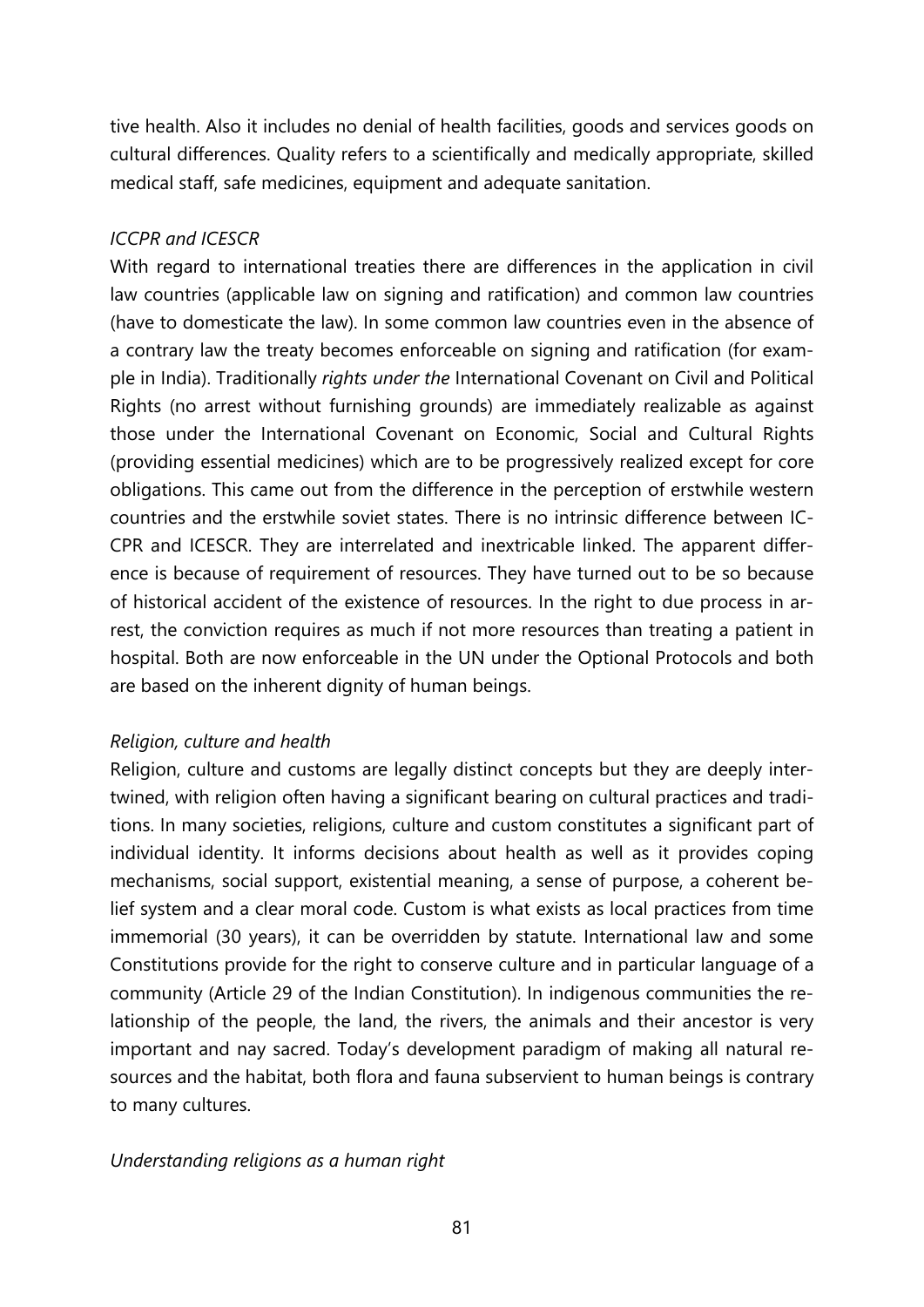Religion in the west assumes the 'existence' of a superior being: God (See Nikulnikoff v. Archbishop, etc., of Russian Orthodox Greek Catholic Church, 142 Misc. 894, 255 N.Y.S. 653,663). Amongst Hindus it is a way of life with existence of the divine being. Amongst Buddhists there is no divine being but the spiritual relationship with one self and others. The right to practice, profess and propagate religion is a recognized human right internationally and constitutional rights in many countries. However courts tend to protect the core of religious practices and not every aspect of it. Ritual sacrifices of animals is not a core of Hindu sects but the way animals are slaughtered amongst Muslims is protected.

## *Freedom of religion in the international law*

Article 19 of the Universal Declaration of Human Rights (UDHR) establishes the freedom of opinion and expression stating: "everyone has the right to freedom of opinion and expression; this right includes freedom to hold opinions without interference and to seek, receive and impart information and ideas through any media and regardless of frontiers.' Article 18 of the International Covenant on Civil and Political Rights (ICCPR) says "Everyone shall have the right to freedom of thought, conscience and religion. This right shall include freedom to have or to adopt a religion or belief of his choice..." Article 18 (3) continues: "Freedom to manifest one's religion or beliefs may be subject only to such limitations as are prescribed by law and are necessary to protect public safety, order, health, or morals or the fundamental rights and freedoms of others."

## *Freedom of religion under the Indian Constitution*

The freedom of religion in India is a fundamental right guaranteed by Article 15 and Article 25 of the Constitution of India. Freedom of conscience and free profession, practice and propagation of religion is a subject to public order, morality and health and to the other provisions of this Part (Part III – fundamental rights). All persons are equally entitled to freedom of conscience and the right freely to profess, practice and propagate religion.

## *Freedom of religion is subject to other human rights*

The General Comment 22 of the Human Rights Council to Article 18 discusses the limitation on the right to religion. It should be established by law, directly related and proportional to the goal of public health and non-discriminatory. The Convention on the Elimination of All Forms of Discrimination against Women, and the Protocol of the African Charter of Human and Peoples' Rights on the Rights of Women in Africa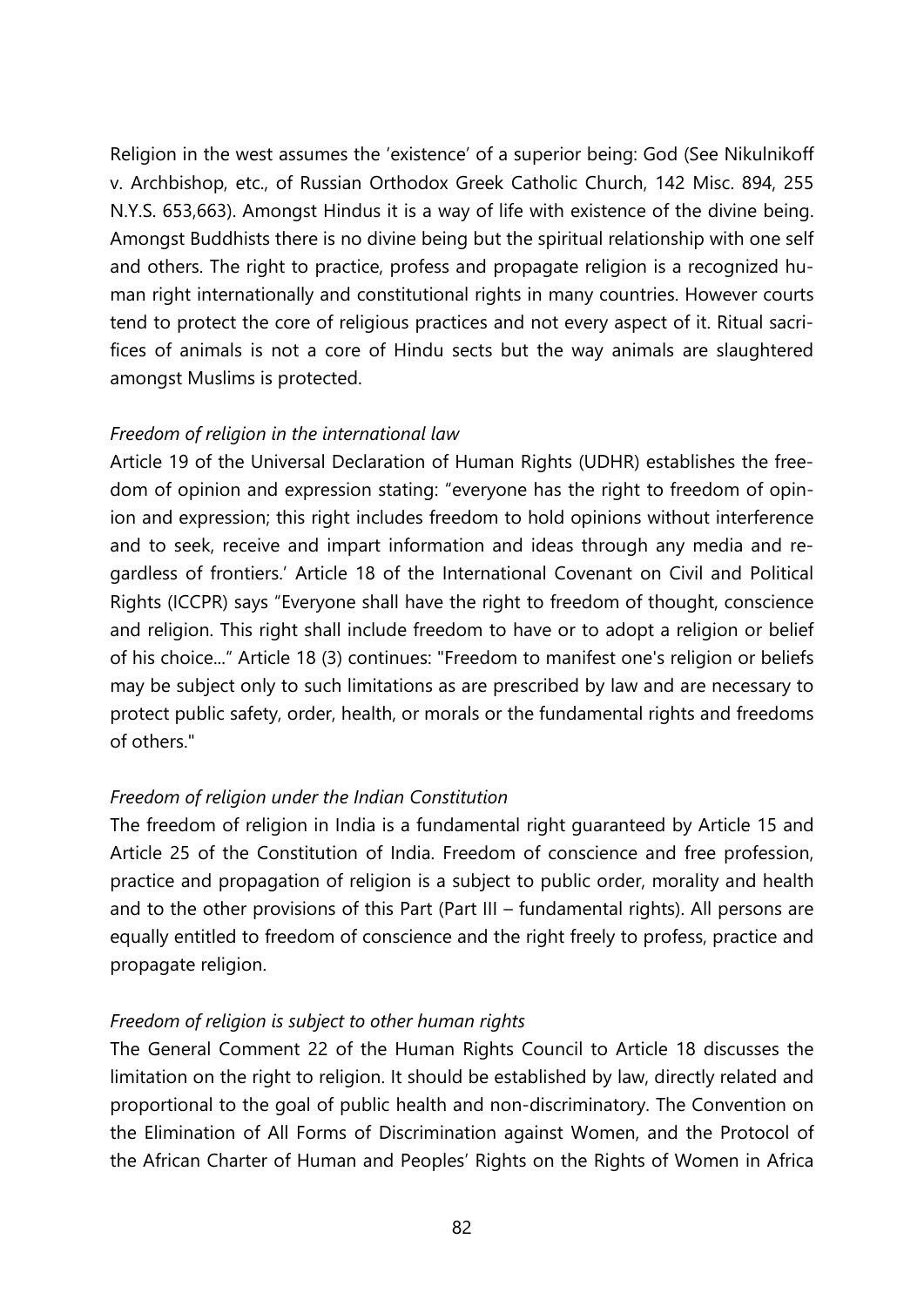call for discriminatory customary and traditional practices that violate human rights to be removed. Where there is a conflict, international law and constitutional law has expressly preferred protection of the right to health by restricting the right to practice religion in order to further public health goals.

## *Fallout with religion: The negative impact on the right to sexual and reproductive health*

Women and girls are often burdened with upholding religious, cultural or customary norms, values and practices. Religious and cultural tradition is often used to justify discrimination and crackdowns on rights – especially those of women. Religious and cultural preferences for male offspring perpetuate the practice of female infanticide in countries like India. Female Genital Mutilation is widespread in Egypt and some sects of the Islamic faith. And there are restrictions and criminalization on the use of birth control and abortion that exist particularly in Ireland, Poland, Portugal and the Philippines.

### *Impact of criminal laws on women's right to reproductive and sexual health*

The Report on criminalization of sexual and reproductive health from 2010 from the UN Special Rapporteur on the Right to Health focuses the discriminatory in nature and effect. Legal restrictions are founded upon, and perpetuate wrongful gender stereotypes, discrimination and marginalization of women and girls. This negates the empowerment of women. The criminal regulation of health services that only women need, is antithetical to the empowerment of women, instead of isolating women and discouraging them from taking steps to protect their health due to fear of prosecution and stigmatization. Women almost exclusively bear the health burdens caused by restrictions on reproductive and sexual autonomy. This generates disproportionately poor health outcomes for women compared to men. Women have to resort to unsafe or expensive health services. Other means of accessing reproductive health facilities, goods and services can be prohibitively expensive, thereby discrimination is compounded for women from disadvantaged socio-economic backgrounds. Criminalization leads women to resort to unsafe abortions. States should "ensure that measures are taken to prevent coercion in regard to fertility and reproduction, and to ensure that women are not forced to seek unsafe medical procedures such as illegal abortion because of lack of appropriate services in regard to fertility control" (CEDAW Committee General Recommendation 19 (1992) on violence against women).

In the context of Criminal laws and public morals public morality is not a legitimate justification for enacting or enforcing laws intended to regulate conduct or decision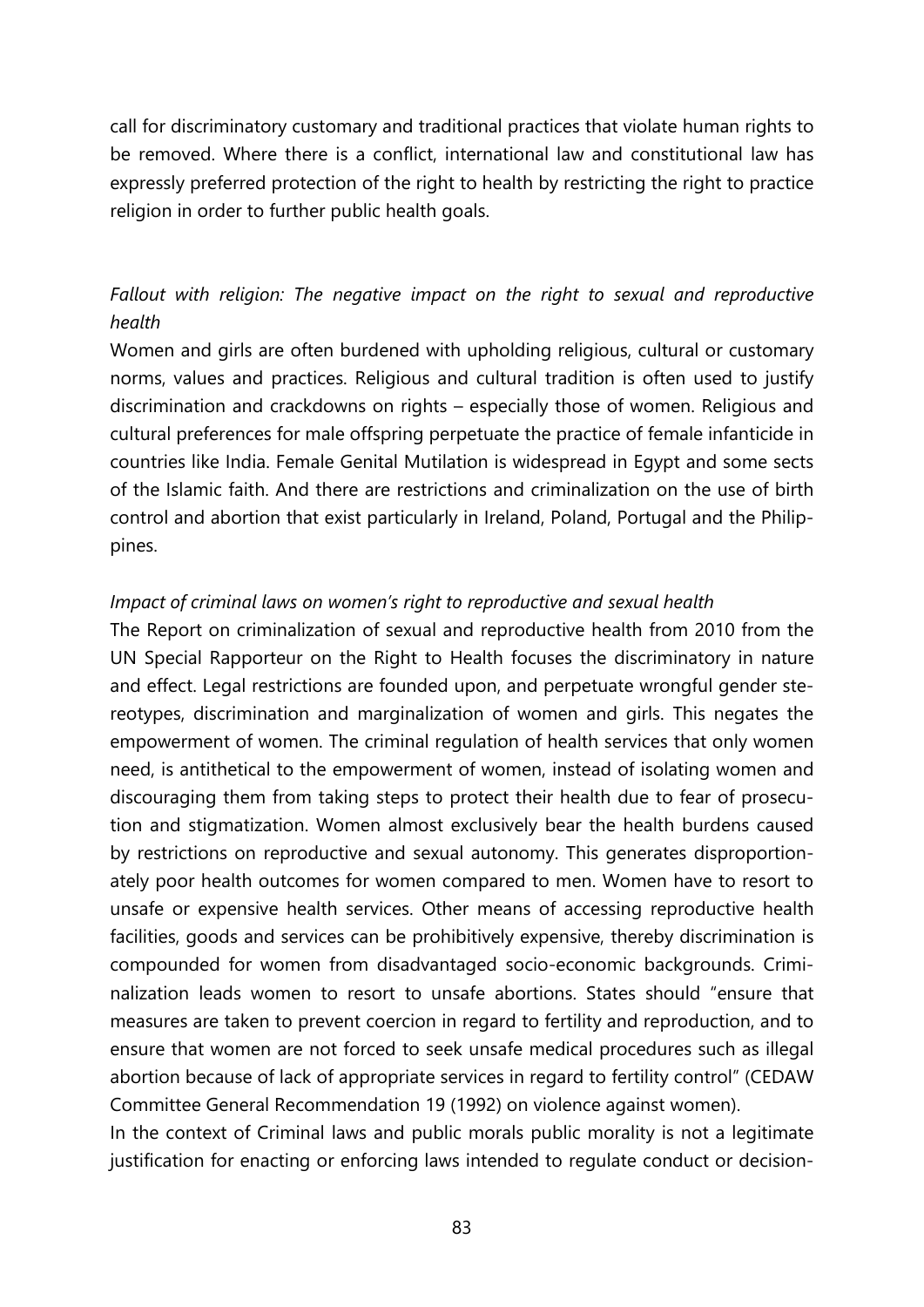making on sexual and reproductive health matters. Laws that are based on public morality are not evidence-based. "Morals" tend to reflect a dominant social or cultural patters, in which stereotyped roles for men and women typically prevail. Thus the CEDAW Committee requires States to modify such patterns (Article 5).

### *International jurisprudence on abortion*

In 2005 the United Nations Human Rights Committee dealt with a case of a 17-yearold girl from Peru that was pregnant with a seriously ill baby. Although she wanted to have an abortion it was denied and she had to deliver the baby. The Human Rights Committee found a violation of the freedom from torture and cruel, inhuman and degrading treatment due to the significant psychological injury cause to the girl in giving birth to a child with a fatal foetal abnormality. The right to privacy includes protection of women from "interference in decisions which affect their bodies and lives, and offers them the opportunity to exercise their right to make independent decisions on their reproductive lives." (CCPR/C/85/D/1153/2003)

Another case took place also in Peru in 2011. A woman got pregnant as a result of a rape and an abortion was also denied. The decision of medical staff to delay spinal surgery after discovering that the woman was pregnant was based on the prescriptive sex-role stereotype that women should be mothers. Reliance on this stereotype had the effect of prioritising protection of the foetus over the life, health and dignity of the pregnant woman in this case. Consistent with jurisprudence relating to the right to privacy, the right to health under Article 12 of CEDAW requires effective and accessible procedures to establish entitlement to the medical services.

## *European Court of Human Rights*

Three cases in Poland and Ireland all hold that if abortion is permitted, the right to privacy requires effective and accessible procedures to allow a pregnant woman to determine if she is entitled to an abortion and to resolve disputes between a doctor and the pregnant woman as to whether an abortion is permitted. This is particularly important in the context of criminal laws that have a chilling effect on access to lawful abortion. Denial of an access to lawful abortion may be tantamount to cruel, inhuman and degrading treatment depending on the impact on the pregnant women's health. The ECHR refuses to recognise a substantive right to abortion, including on health or wellbeing grounds because: Whilst a consensus does exist amongst European states to allow abortion for health and wellbeing grounds, there is no consensus on when life begins. Also the ECHR defers to the moral values of a State concerning the question of when life begins, therefore giving a State a wide margin of appreciation for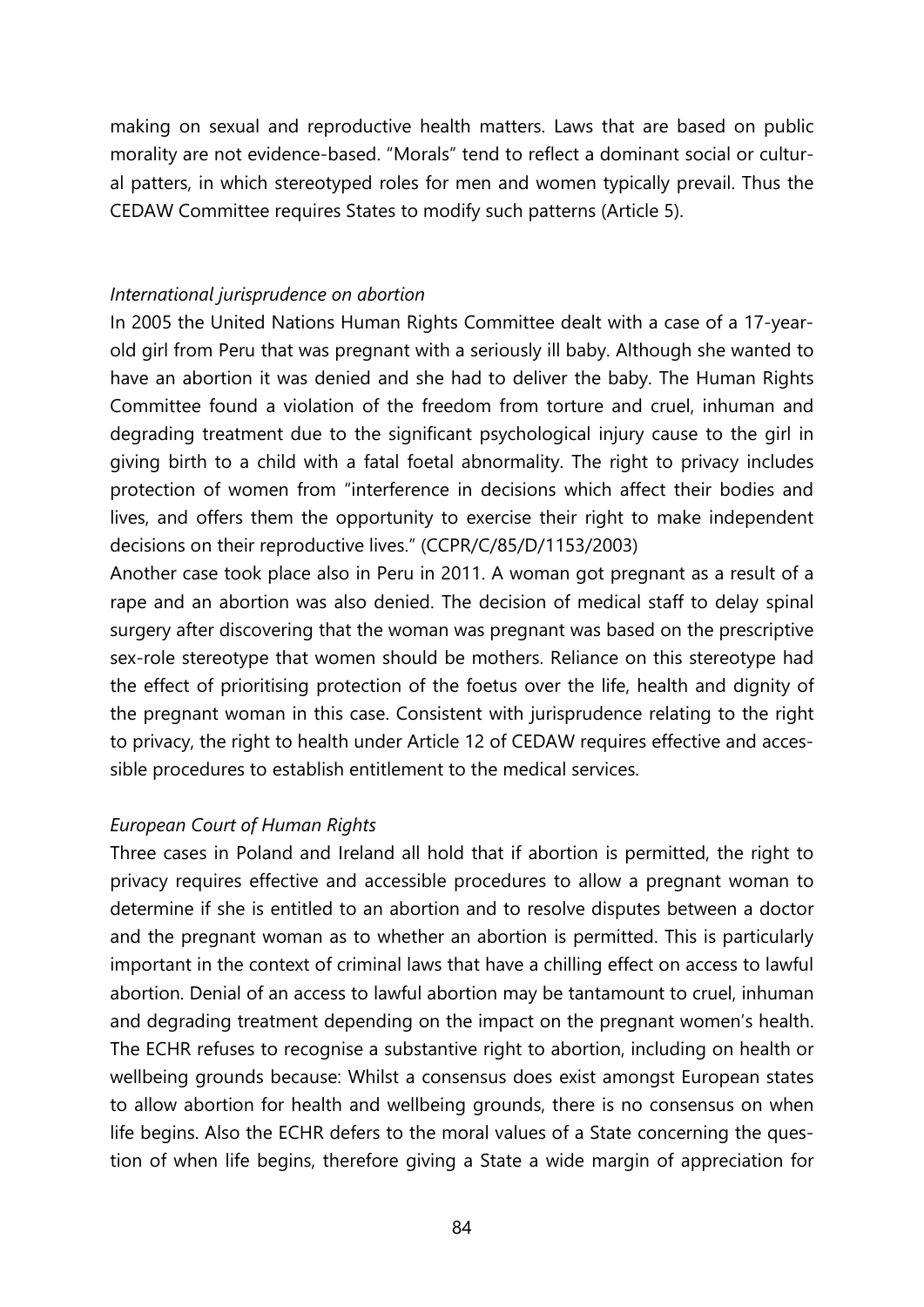determining when to protect the life of the foetus. As the rights of a pregnant woman are inextricably linked to the right to life of the foetus, that margin of appreciation is considered to extend to determining how to balance the right of a pregnant woman against the right to life of a foetus (and when to allow abortion).

The partly dissenting opinion of six judges in the case in Ireland disagreed with the denial of abortion for health and wellbeing grounds: The relevant consensus was that relating to the balancing of a pregnant woman's rights against the rights of the foetus. There is a clear consensus in Europe that the right to life and health of a pregnant woman should prevail over the right to life of the foetus. The right to abortion for health and wellbeing reasons therefore should have been found by the majority of the ECHR. ECHR noted that abortion is available on request (subject to certain criteria, such as gestational limits) in some 30 Contracting States, for health grounds in some 40 Contracting States and on well-being grounds in some 35 Contracting States. Abortion is absolutely prohibited in only three Contracting States.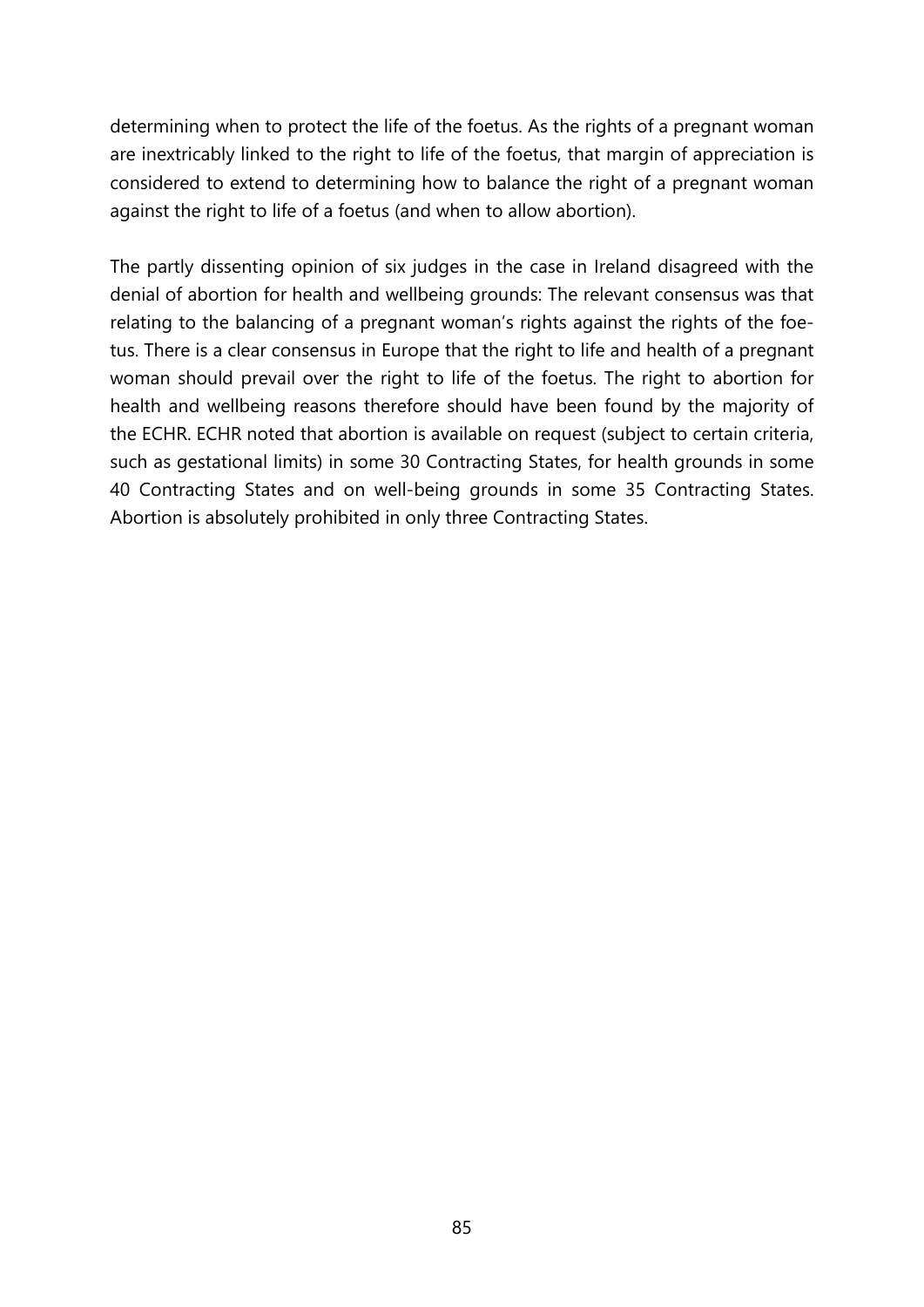## **VI. Annex**

# **Conference Programm: Human Rights under Pressure – Promoting Human Rights through Cultural Traditions?**

Congress of the German Commission of Justice and Peace, December 9<sup>th</sup> to 10<sup>th</sup> 2016 At the Katholische Akademie Berlin, Hannoversche Str. 5, 10115 Berlin

Friday, December 9<sup>th</sup> 2016

## **Erosion of solidarity? New tendencies in Europe**

| [10:00] | Commitment for Human Rights - A Challenge to Christian Identity<br>Introduction<br>Bishop Dr Stephan Ackermann, President of the German Commission of<br>Justice and Peace, Bishop of Trier                                                                                                                                                                                                                                                                                                                                                                                                                                                                              |
|---------|--------------------------------------------------------------------------------------------------------------------------------------------------------------------------------------------------------------------------------------------------------------------------------------------------------------------------------------------------------------------------------------------------------------------------------------------------------------------------------------------------------------------------------------------------------------------------------------------------------------------------------------------------------------------------|
| [10:50] | Coffee break                                                                                                                                                                                                                                                                                                                                                                                                                                                                                                                                                                                                                                                             |
| [11:00] | What keeps our societies together? New and Old Challenges by Popu-<br>listic Movements<br><b>European Perspectives</b><br>Aux. Bishop Krzysztof Zadarko, President of the Commission on Migra-<br>tion at the Catholic Bishops' Conference of Poland, Diocese Koszalin-<br>Kołobrzeg (Poland)<br>Archbishop Jean-Claude Hollerich SJ, Archbishop of Luxemburg, Presi-<br>dent of the Conference of European Justice and Peace Commissions<br>(Luxembourg)<br>Rebecca Harms, President of The Greens-European Free Alliance group<br>in the European Parliament, Brussels<br>Chair: Prof Dr. Andreas Lob-Hüdepohl, Institute for Christian Ethics and<br>Politics, Berlin |

[12:30] Lunch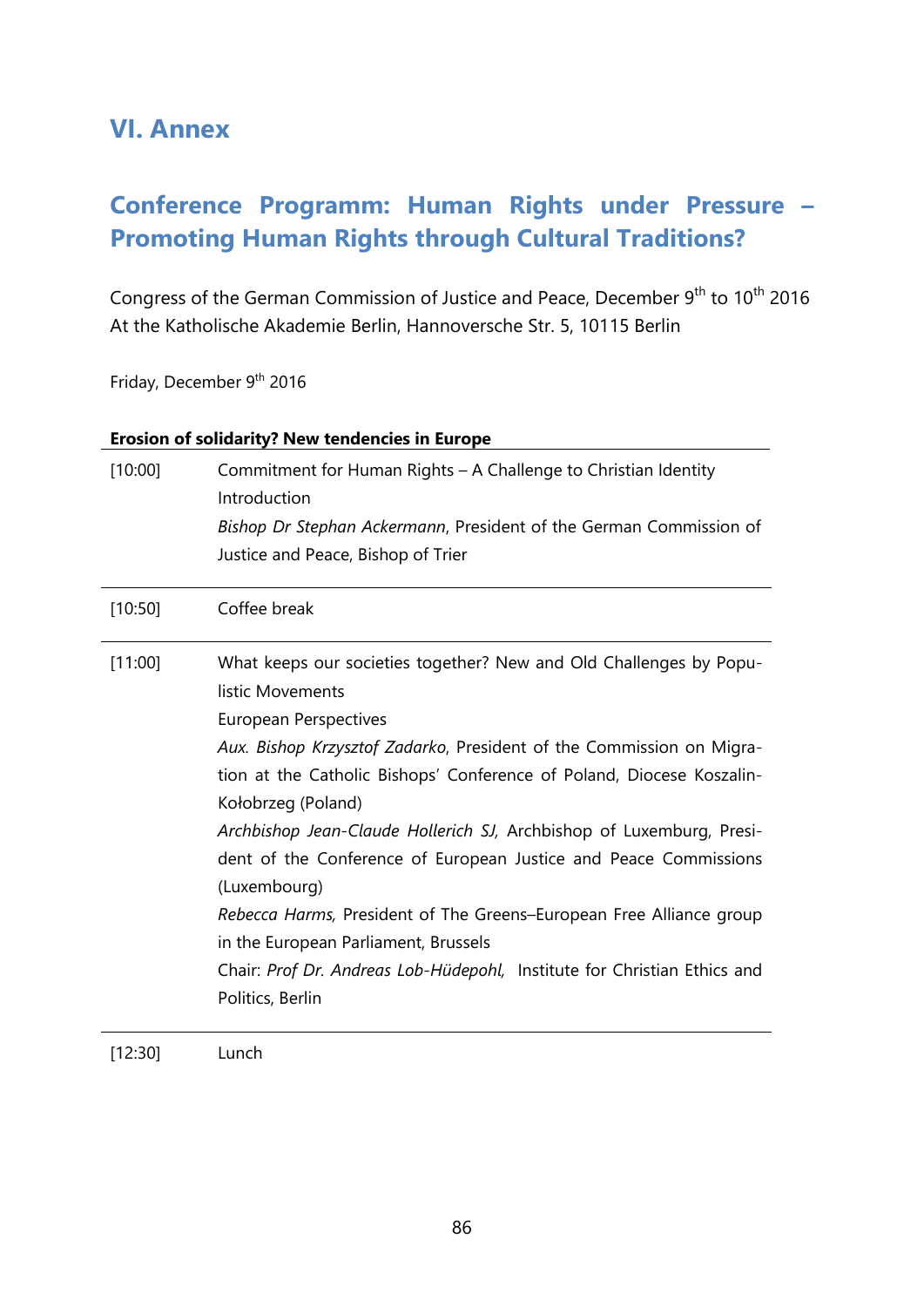## **Human Rights Defenders: How to cope with the invocation of "Culture"**

| [14:00]           | Honouring P. Jacques Mourad, Association Mar Musa, Syria<br>P. Mourad is a syrian-catholic priest of the Association Mar Musa in<br>Syria, who is involved in intensive Christian-Islamic dialogues. He stands<br>up for Christian-Islamic reconciliation in the Middle East. Because of this<br>Pater Jacques was abducted in Syria in May 2015 by the IS. He was re-<br>leased in October 2015. At present he is living in the monastery of Pater<br>Jens Petzold in Suleymannia. |
|-------------------|-------------------------------------------------------------------------------------------------------------------------------------------------------------------------------------------------------------------------------------------------------------------------------------------------------------------------------------------------------------------------------------------------------------------------------------------------------------------------------------|
| [14:30]           | Interviews                                                                                                                                                                                                                                                                                                                                                                                                                                                                          |
|                   | P Rigobert Minani-Bihuzo SJ, Jesuit African Social Centers Network<br>JASCNET, Director, Nairobi, Kenya Nairobi<br>Archbishop Sebastian Francis Shaw, Archbishop of Lahore, Pakistan                                                                                                                                                                                                                                                                                                |
|                   | Chair: Dr Daniel Legutke, German Commission of Justice and Peace,<br>Bonn; Johannes Seibel, missio - International Catholic Mission Society,<br>Aachen                                                                                                                                                                                                                                                                                                                              |
| plementation      | The Human Right to Health - Capitalizing on Tradition for a Non-Discriminatory Im-                                                                                                                                                                                                                                                                                                                                                                                                  |
| [15:30]           | Introduction                                                                                                                                                                                                                                                                                                                                                                                                                                                                        |
|                   | The Human Right to Health – Sketches for a Better Understanding of an Un-<br>derestimated Human Right?                                                                                                                                                                                                                                                                                                                                                                              |
|                   | Input: Prof Dr Stephan Rixen, Chair of Public Law, University of Bayreuth, Bay-<br>reuth                                                                                                                                                                                                                                                                                                                                                                                            |
|                   | Coffee break                                                                                                                                                                                                                                                                                                                                                                                                                                                                        |
| [16:15]           | Parallel Workshops                                                                                                                                                                                                                                                                                                                                                                                                                                                                  |
| [16:00]<br>17:45] | Religious Motivations and Potentials of Interreligious Cooperation for the<br>Human Right to Health                                                                                                                                                                                                                                                                                                                                                                                 |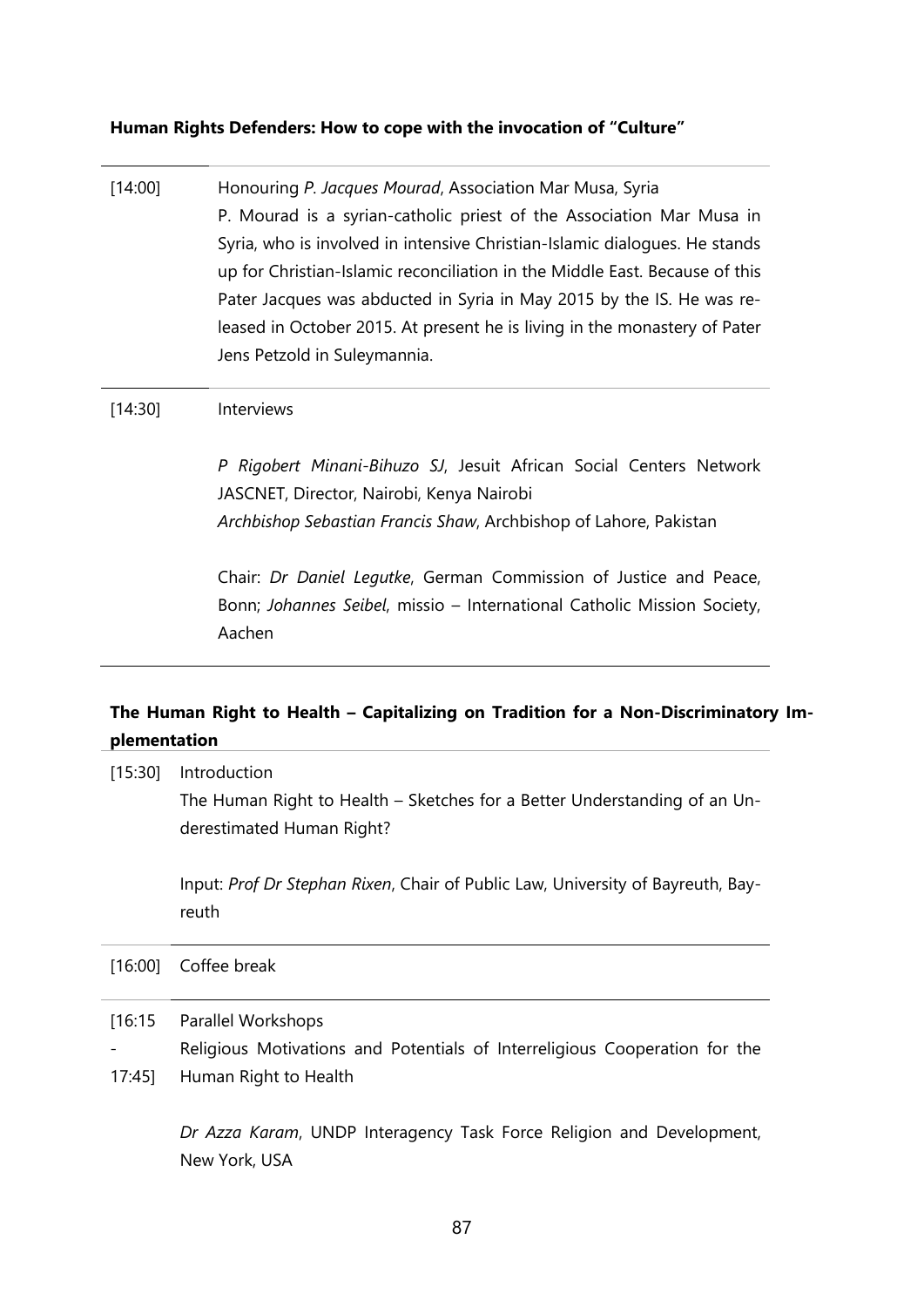*Dr Alissa Wahid*, General Secretary of Nahdlatul Ulama's Family Welfare Agency, Yogyakarta, Indonesia *Dr Marlies Reulecke*, Medical Mission Institute, Würzburg

Chair: *Prof Dr Stephan Rixen, Bayreuth*

Brain Drain and Care Drain: Responsibility of the North?

*Prof Dr Eva Senghaas-Knobloch*, Sustainability Research Center (artec), University of Bremen, Bremen

*Dr Maria Kipele*, Medical Mission Institute, Würzburg / Mwanze (Tanzania) *Archbishop Jude Thadaeus Ruwa´ichi OFM Cap*, Chairman of the Department of Pastoral Health Care of the Tanzania Episcopal Conference, Archbishop of Mwanza, (Tanzania)

Chair: *Dr Hildegard Hagemann*, German Commission of Justice and Peace, Bonn

"Traditional Medicine"–Indigenous Practices for Human Rights from 'Bottom Up'?

*PD Dr Walter Bruchhausen*, University Aachen, *Prof Anand Grover*, Lawyers Collective, form. UN Special Rapporteur on the Right to Health, New Delhi, India

Chair: *Dr. Daniel Legutke*, German Commission of Justice and Peace, Bonn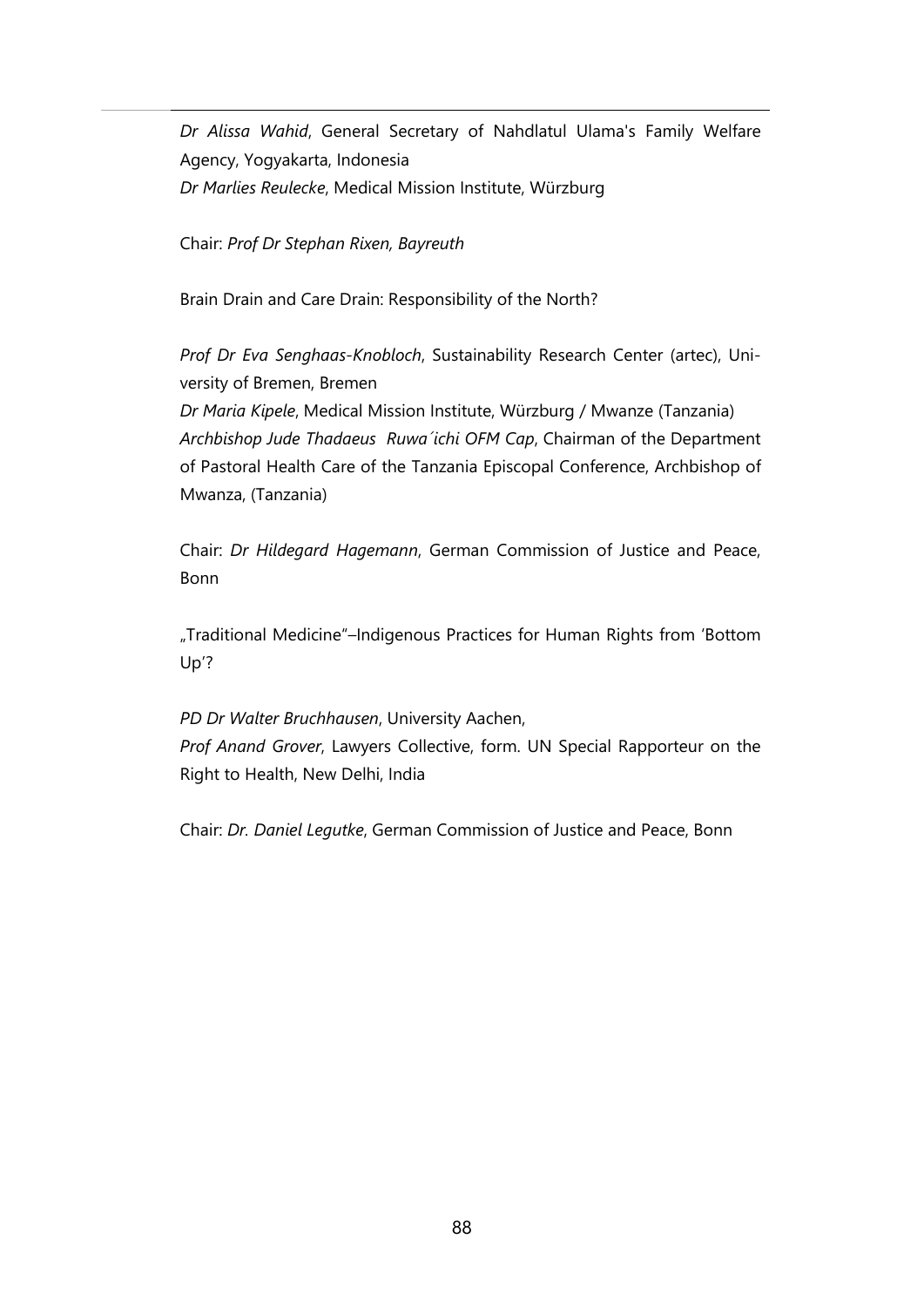| [18:15] | Presentation of the main findings of the Workshops in plenary |
|---------|---------------------------------------------------------------|
| [19:00] | Dinner and Reception<br>Music by Jürgen Hahn Trio             |
|         |                                                               |

Saturday, December 10<sup>th</sup> 2016

[07:30] Holy Mass Bishop Dr. Stephan Ackermann

## **Potentials and Problems: The Right to Health and Religions**

| [09:00] | Between Crisis Management and the Strengthening of Health Structures<br>- The Role of Religious and Cultural Sensitization?                                                                                                                                                                                                                  |  |  |
|---------|----------------------------------------------------------------------------------------------------------------------------------------------------------------------------------------------------------------------------------------------------------------------------------------------------------------------------------------------|--|--|
|         | Archbishop Jude Thadaeus Ruwa ichi OFM Cap, Chairman of the De-<br>partment of Pastoral Health Care of the Tanzania Episcopal Conference,<br>Archbishop of Mwanza, Tanzania<br>Dr Azza Karam, UNDP Interagency Task Force Religion and Develop-<br>ment, New York, USA<br>Mareike Haase, Consultant for Health - Bread for the World, Berlin |  |  |
|         | Chair: Dr Marlies Reulecke, Medical Mission Institute, Würzburg                                                                                                                                                                                                                                                                              |  |  |
| [10:30] | Right to Health and Cultural Traditions: Typological analysis of emerg-<br>ing fault lines                                                                                                                                                                                                                                                   |  |  |
|         | Prof Anand Grover, Lawyers Collective, form. UN Special Rapporteur on<br>the Right to Health, New Delhi, India                                                                                                                                                                                                                               |  |  |
| [11:30] | Coffee break                                                                                                                                                                                                                                                                                                                                 |  |  |

**Closing Panel**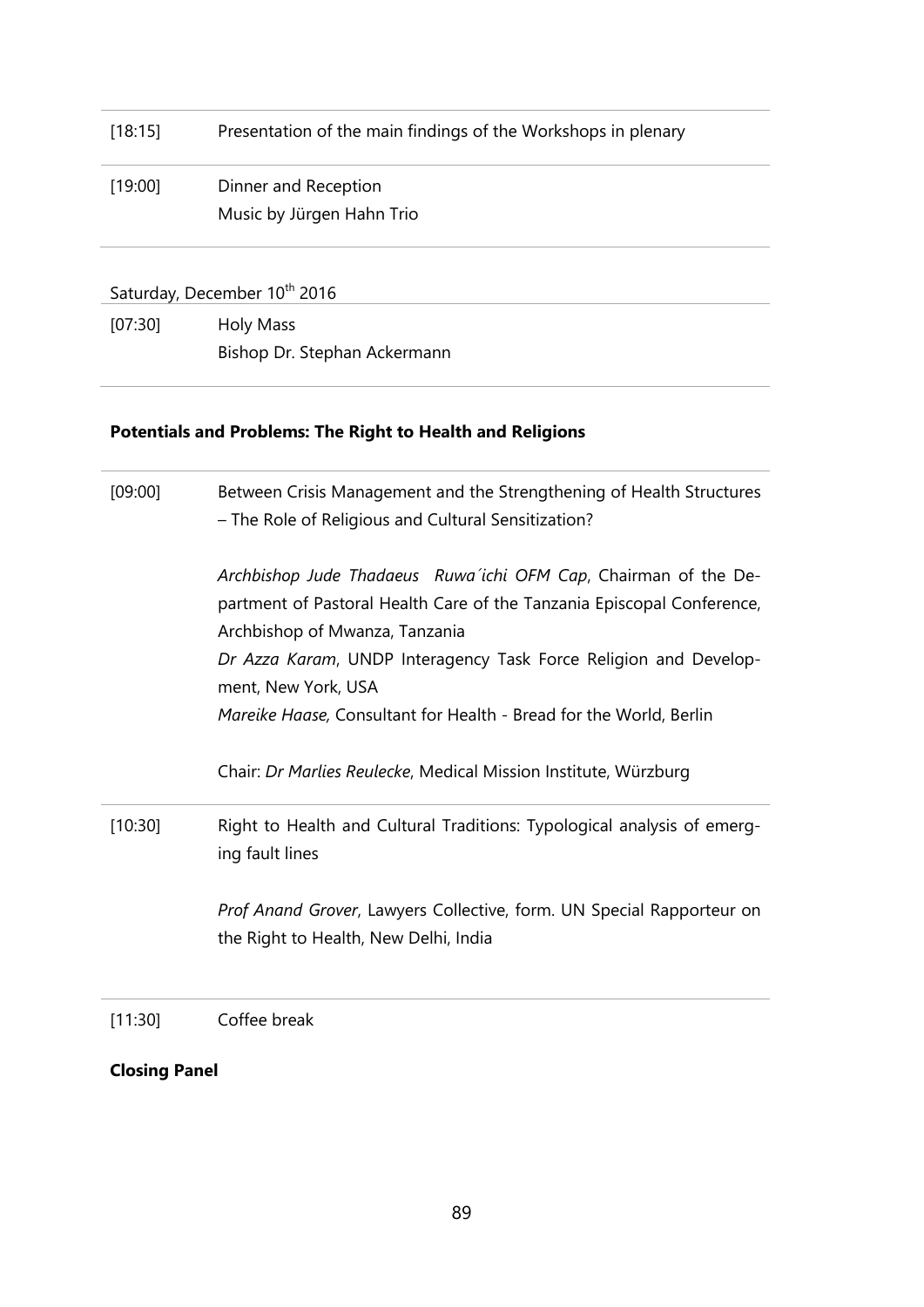[11:40] Human Rights and Cultural Traditions: The Potentials of Faith Based **Organizations** 

> *Prof Dr Dr h.c. Heiner Bielefeldt,* Erlangen *Dr Bernhard Felmberg,* Director, Directorate Civil Society in the Federal Ministry for Economic Cooperation and Development, Berlin *Dr Alissa Wahid,* General Secretary of Nahdlatul Ulama's Family Welfare Agency, Yogyakarta (Indonesia) *Prelate Pirmin Spiegel, Director* General Misereor, Aachen

> Chair: *Karin Kortmann*, Vice-President of the Central Committee of German Catholics, Berlin

[13:00] Lunch and Departure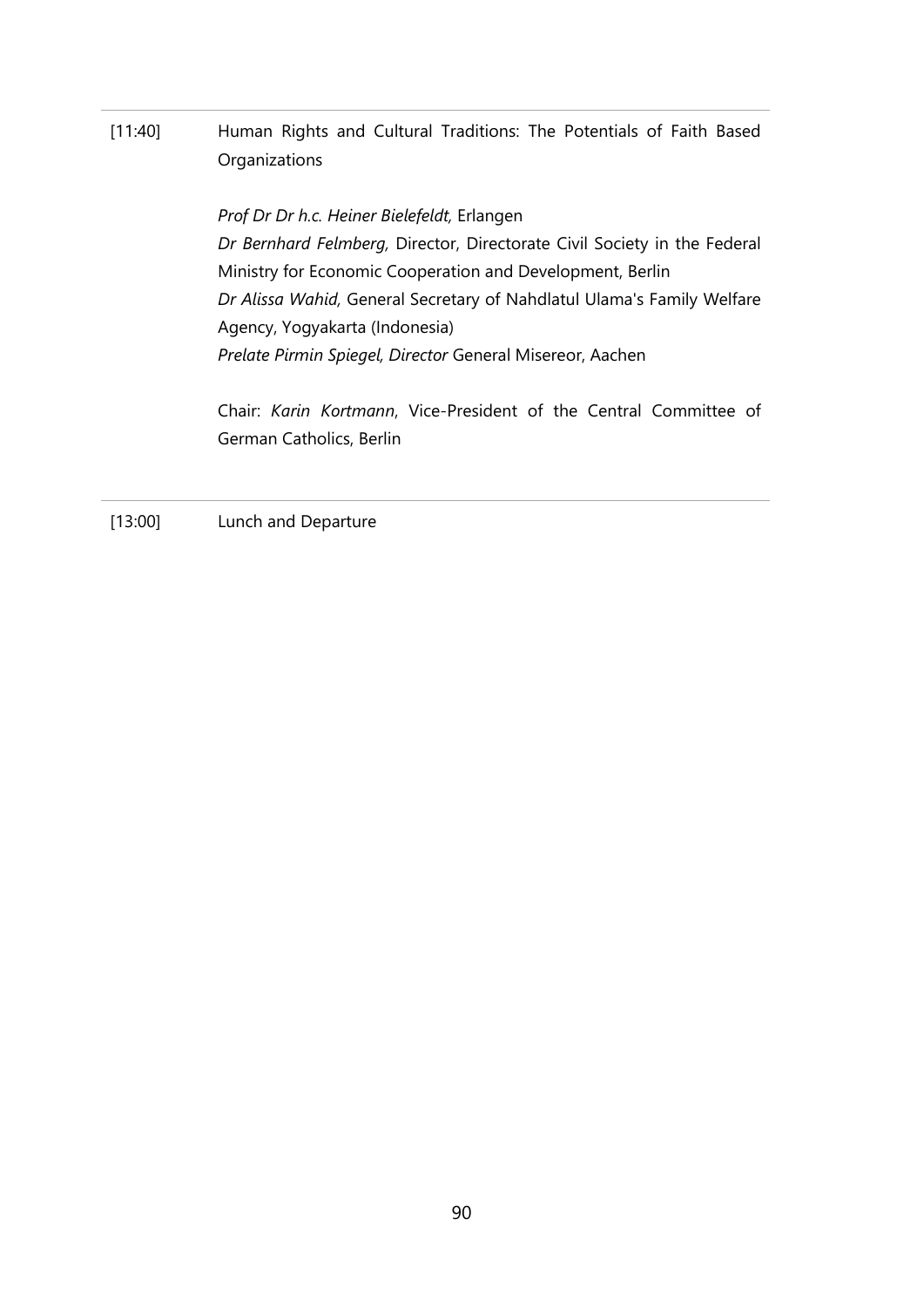# **Participants**

## *In German*

| Ackermann, Stefanie                   | <b>Berlin</b>                                             |
|---------------------------------------|-----------------------------------------------------------|
| Bischof Dr. Ackermann, Stephan        | Vorsitzender der Deutschen Kommission Justitia et Pax,    |
|                                       | Bischof von Trier, Trier                                  |
| Adamova, Ilona                        | Brot für die Welt, Berlin                                 |
| Prof. Dr. Dr. h.c. Bielefeldt, Heiner | Universität Erlangen-Nürnberg, ehem. UN Sonderbe-         |
|                                       | richterstatter für das Recht Religions- und Glaubensfrei- |
|                                       | heit, Erlangen                                            |
| Binek, Monika                         | <b>Berlin</b>                                             |
| Pfr. Bittner, Winfried                | Fulda                                                     |
| Prof. Dr. Bogner, Daniel              | Universität Fribourg, Schweiz                             |
| Breunig, Nicola                       | Brot für die Welt, Berlin                                 |
| PD Dr. Bruchhausen, Walter            | Universität Aachen, Bonn                                  |
| Caknak, Sezen                         | Mitarbeiterin im Deutschen Bundestag Bundestag, Berlin    |
| Casel, Gertrud                        | Deutsche Kommission Justitia et Pax, Bonn                 |
| Prof. Dr. Däubler-Gmelin, Herta       | Bundesministerin der Justiz a.D, Tübingen, Berlin         |
| Dr. Demele, Markus                    | Kolping Werk International, Köln                          |
| Dr. Duchrow, Julia                    | Brot für die Welt, Berlin                                 |
| Düsch, Kerstin                        | Katholisches Büro Berlin, Berlin                          |
| Elsel, Werner                         | Bamberg                                                   |
| DK Msrg. Ertl, Manfred                | <b>Bistum Passau</b>                                      |
| Dr. Felmberg, Bernhard                | Bundesministerium für wirtschaftliche Zusammenarbeit      |
|                                       | und Entwicklung                                           |
| Prof. Grover, Anand                   | Lawyers Collective, ehem. UN Sonderberichterstatter       |
|                                       | zum Recht auf Gesundheit, New Delhi, Indien               |
| Haase, Mareike                        | Brot für die Welt                                         |
| Dr. Hildegard, Hagemann               | Deutsche Kommission Justitia et Pax                       |
| Harms, Rebecca                        | Fraktion der Grünen/EFA im Europaparlament,               |
|                                       | <b>Brüssel</b>                                            |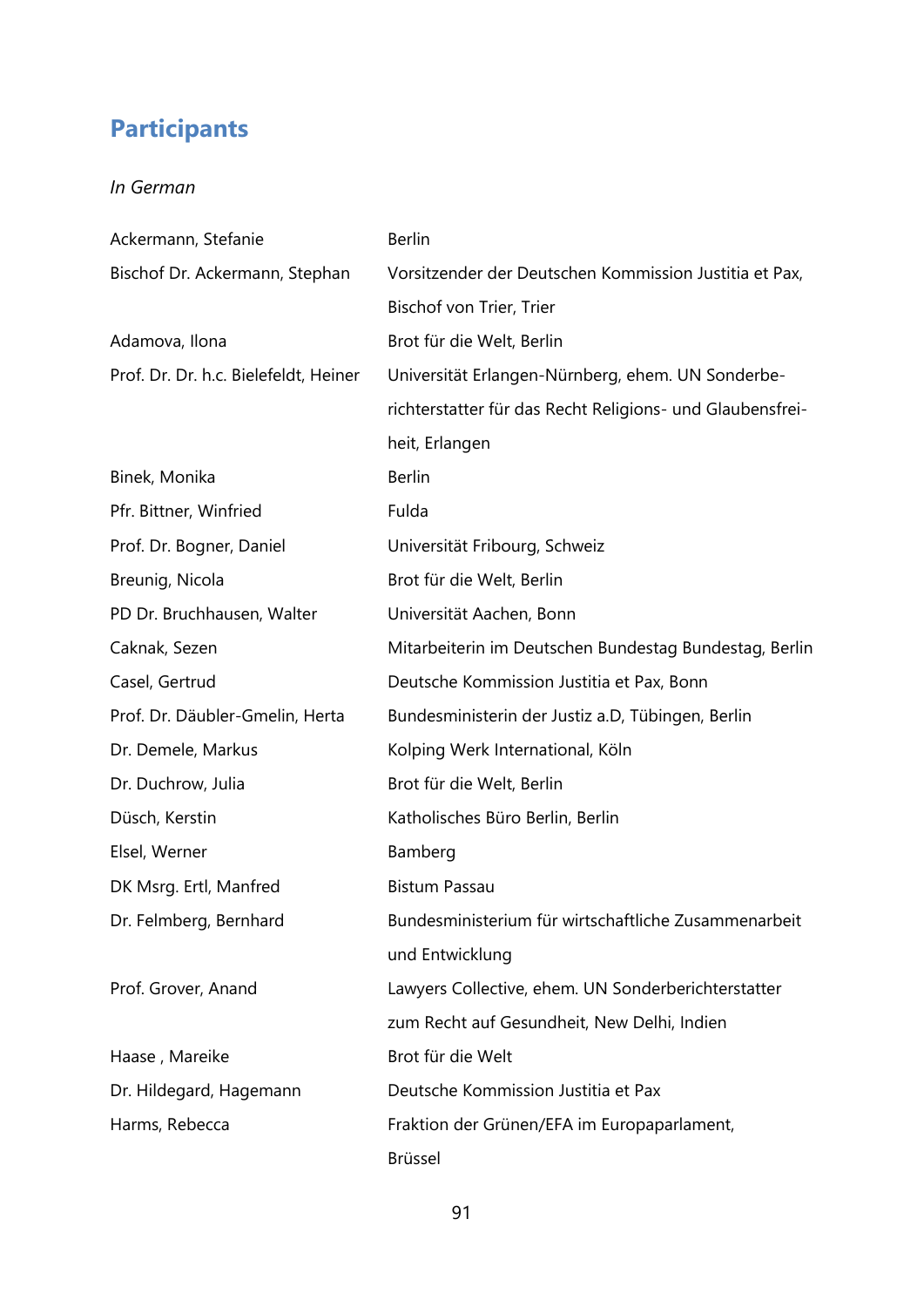| Hilgers, Jörg                       | Exposure and Dialogue Program e.V.                       |
|-------------------------------------|----------------------------------------------------------|
| Erzbischof Hollerich SJ, Jean Clau- | Erzbischof von Luxemburg, Vorsitzender der Europäi-      |
| de                                  | schen Justitia et Pax Konferenzen                        |
| Jost-Blome, Uli                     | Bistum Münster                                           |
| Dr. Karam, Azza                     | UNDP Interagency Task Force Religion and Develop-        |
|                                     | ment, New York, USA                                      |
| Dr. Kipele, Maria                   | Ärztin, Mwanza, Tansania/Würzburg                        |
| Knollmeyer, Johannes                | Sanofi-Aventis Deutschland GmbH Medical & Health         |
|                                     | Policy                                                   |
| P. Kohl, Bernhard OP                | <b>Berlin</b>                                            |
| Kortmann Karin                      | Vizepräsidentin des Zentralkomitees der Katholiken,      |
|                                     | <b>Berlin</b>                                            |
| Prälat Krämer, Klaus                | Präsident von Missio - Intern. Katholisches Missions-    |
|                                     | werk, Aachen                                             |
| Kuschnerus, Tim                     | Ev. Geschäftsstelle der Gemeinsamen Konferenz Kirche     |
|                                     | und Entwicklung, Berlin                                  |
| Dr. Legutke, Daniel                 | Deutsche Kommission Justitia et Pax, Bonn                |
| Prof. Dr. Lob-Hüdepohl, Andreas     | Katholische Hochschule für Sozialwesen, Berlin           |
| Dr. Lüer, Jörg                      | Deutsche Kommission Justitia et Pax, Berlin              |
| Von Manteufffel, Marie              | Katholisches Forum Leben in der Illegalität, Berlin      |
| Markert, Inga                       | Deutsche Kommission Justitia et Pax, Bonn                |
| P. Minani Bihuzo SJ, Rigobert       | Jesuit African Social Centers Network JASCNET, Direktor, |
|                                     | Nairobi, Kenya                                           |
| P. Mourad, Jacques                  | Gemeinschaft Mar Musa, Syrien                            |
| Prof. em. Dr. Müller SJ, Johannes   | Institut für Gesellschaftspolitik, Hochschule für        |
|                                     | Philosophie, München                                     |
| Nitschke, Ulrich                    | Sektorvorhaben Religion und Entwicklung, Gesellschaft    |
|                                     | für Internationale Zusammenarbeit, Bonn                  |
| Dr. Oehring, Otmar                  | Konrad Adenauer Stiftung, Berlin                         |
| P. Petzold, Jens                    | Leiter des Klosters Maryam al-Adhra in der Altstadt von  |
|                                     | Sulaimaniya, Irak                                        |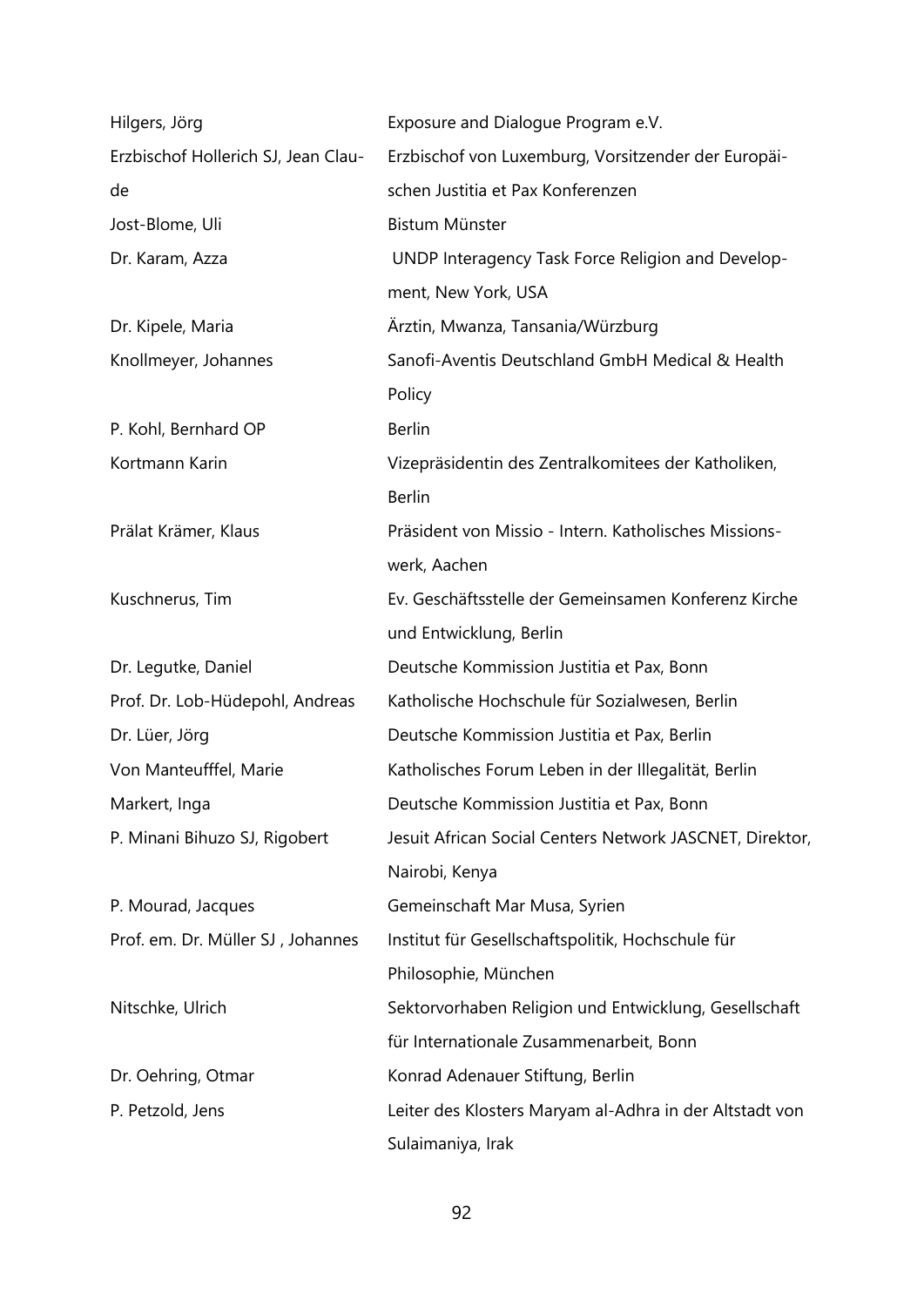| Pöner, Ulrich                   | Sekretariat der Deutschen Bischofskonferenz, Bonn      |
|---------------------------------|--------------------------------------------------------|
| Dr. Reulecke, Marlies           | Missionsärztliches Institut, Würzburg                  |
| Prof. Dr. Rixen, Stephan        | Universität Bayreuth                                   |
| Rösch-Metzler, Wiltrud          | Pax Christi, Berlin                                    |
| de Rozario, Cecil               | Justitia et Pax, Schweden                              |
| Erzbischof Ruwa'ichi OFM Cap,   | Vorsitzender der Gesundheits-kommission der            |
| Jude Thadaeus                   | tansanischen Bischofskonferenz, Mwanza, Tansania       |
| Dr. Scheffer, Victor            | ehem. Generalsekretär Justitia et Pax, Niederlande     |
| P. Schonecke MAfr., Wolfgang    | Netzwerk Afrika-Deutschland, Berlin                    |
| Seibel, Johannes                | Missio - Intern. Katholisches Missionswerk, Aachen     |
| Seidel, Annette                 | Bundesministerium für wirtschaftliche Zusammenarbeit   |
|                                 | und Entwicklung, Berlin                                |
| Prof Dr. Senghaas-Knobloch, Eva | Forschungszentrum Nachhaltigkeit, Bremen               |
| Erzbischof Shaw ofm, Sebastian  | Erzbischof von Lahore, Pakistan                        |
| Francis                         |                                                        |
| Prälat Spiegel, Pirmin          | Hauptgeschäftsführer Misereor Aachen                   |
| Steeb, Michael                  | Geschäftsführer der Arbeitsgemeinschaft für Entwick-   |
|                                 | lungshilfe e. V., Köln                                 |
| Sturm, Anne                     | <b>Berlin</b>                                          |
| Dr. Tokarski, Irene             | Geschäftsführerin des Weltgebetstags Deutschland,      |
|                                 | Stein                                                  |
| Tüllinghoff, Andrea             | Bistum Osnabrück                                       |
| Dr. Vogt, Matthias              | Missio - Intern. Katholisches Missionswerk, Aachen     |
| Dr. Wahid, Alissa               | Generalsekretärin der Nahdlatul Ulama's Family Welfare |
|                                 | Agency Jakarta, Indonesien                             |
| Wahl, Stefanie                  | Universität Bamberg, Bamberg                           |
| Weinbrenner, Sieglinde          | Brot für die Welt, Berlin                              |
| Willbold-Mulach, Brigitte       | Diözese Rottenburg – Stuttgart, Stuttgart              |
| Wipfler, Jonas                  | Misereor, Berlin                                       |
| Weihbischof Zadarko, Krzyszof   | Vorsitzender der Migrationskommission der polnischen   |
|                                 | Bischofskonferenz, Bistum Koszalin-Kołobrzeg, Polen    |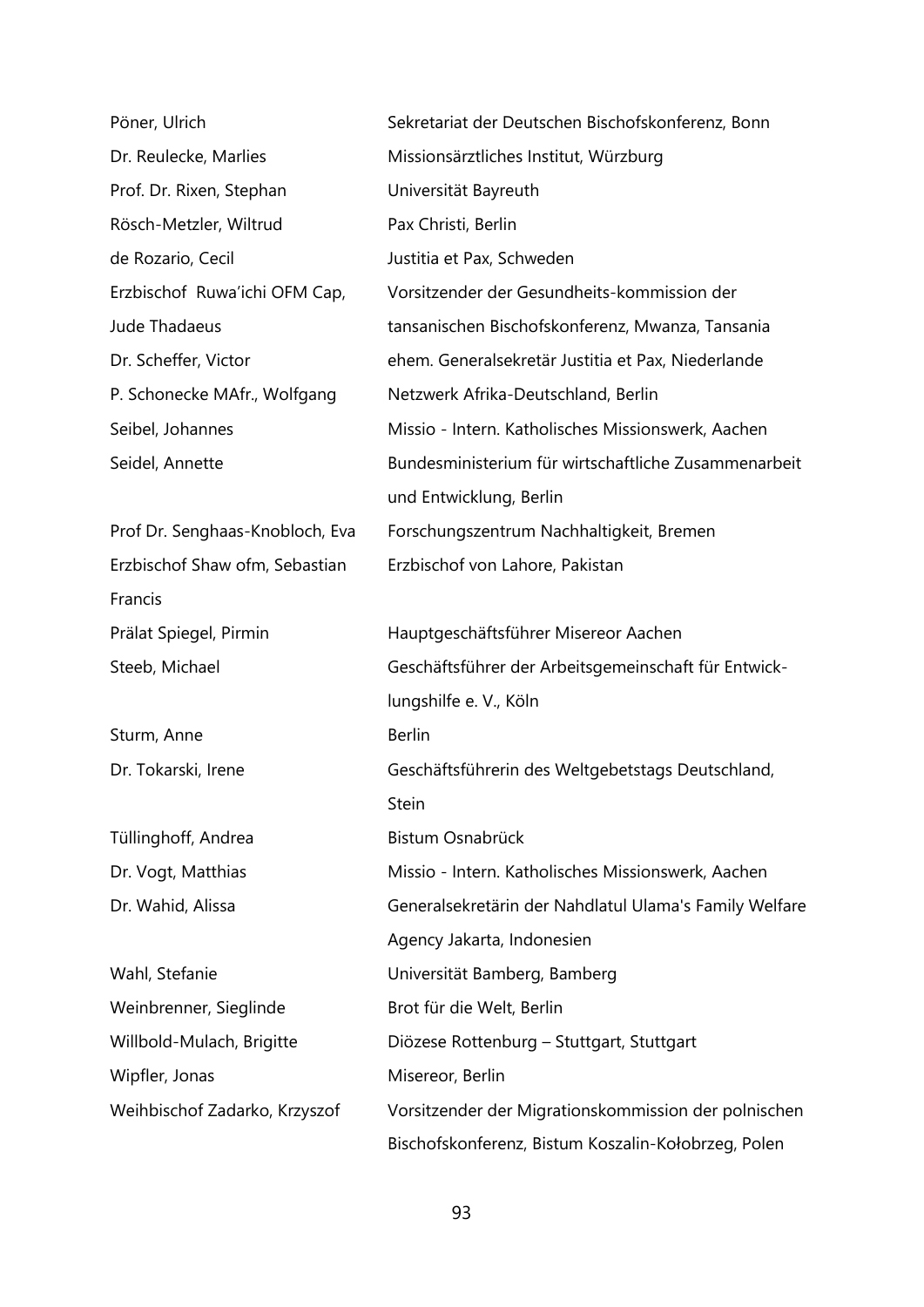# **Biographical Notes of the Contributers**

### **Bishop Dr Stephan Ackermann**

- $•*1963$
- Studies of Catholic Theology and Philosophy in Trier and Rome
- 1987 Ordniation
- 2006 Episcopal Ordination (Bishopric Trier)
- since 2009 Bischop of Trier
- Chairman of the German Commission of Justice and Peace
- Delegate to the German Bishops' Conference for abuse cases

### **PD Dr Walter Bruchhausen**

- Studies of Medicine, Catholic Theology and Ethnology in Bonn and Würzburg
- 1991 Doctorate
- 2004 Habilitation
- since 2012 research associate at the Institute for History, Theory und Ethics of Medicine at the University Aachen

### **Prof Anand Grover**

- Senior Advocate, Supreme Court of India
- Director, Lawyers Collective HIV/AIDS Unit
- 2008-2014 UN Special Rapporteur on Right to Health

**Dr Azza Karam**

- Studies of Economics and Business Administration and Politics of Development Strategies in Cairo and Rotterdam
- 1996 Doctorate
- 1996-1998 Senior Programme Officer International Institute for Democracy and Electoral Assistance
- 2000-2004 Special Advisor, Arab and Islamic Affairs, Women's Programmes – Religions for Peace
- 2004-2007 Senior Policy Advisor United Nations Development Programme
- since 2007 Senior Advisor UNDP Interagency Task Force Religion and Development, New York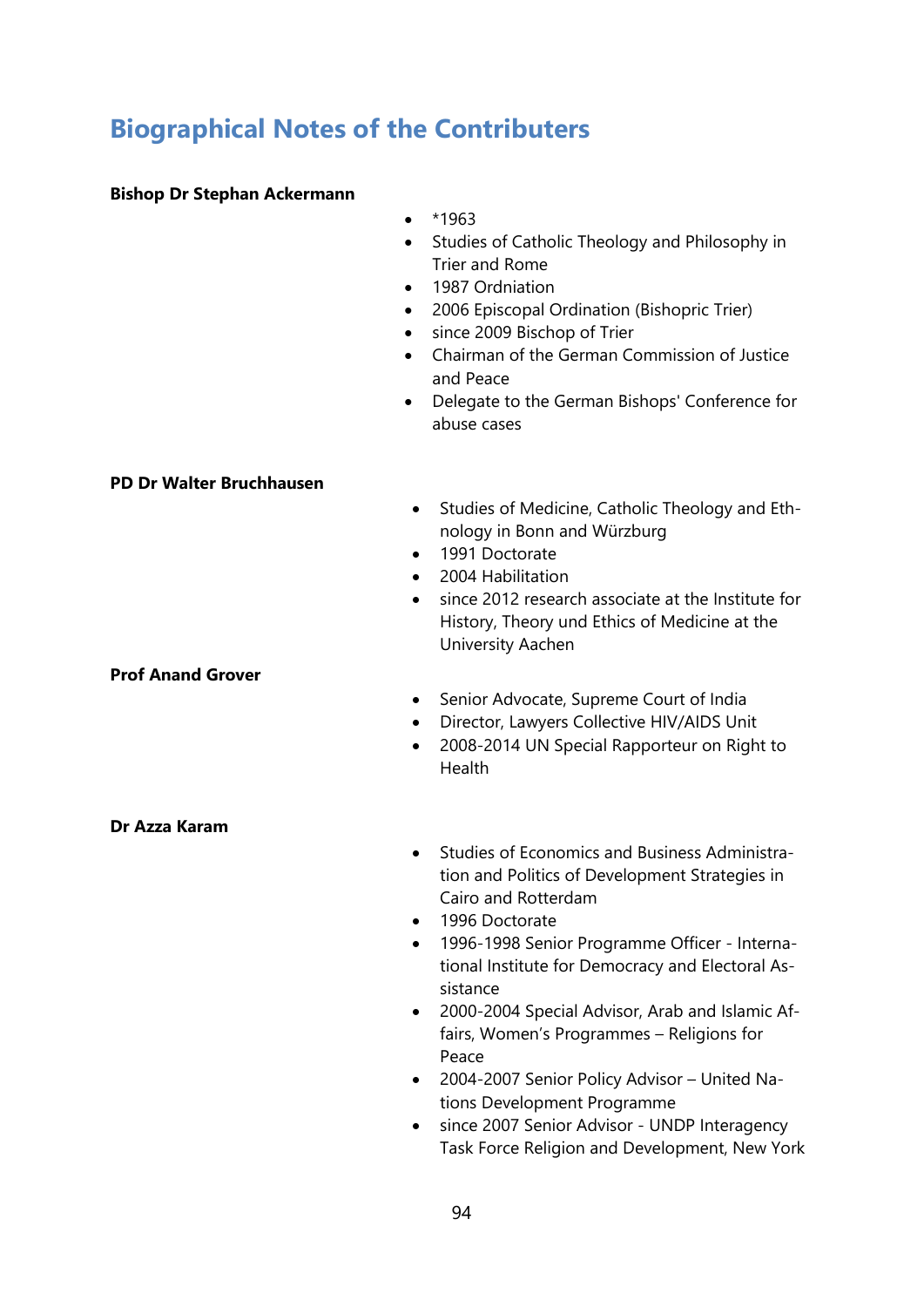### **Dr Maria Kipele**

- 2009-2014 Medical Studies in Bugando and Dar es Salaam, Tansania
- 2016 Assistant Doctor at the Christina Medical Trust, Dodoma, Tansania
- 2016 Approbation
- fromon February 2017 Neurosurgery studies at University Hospital Würzburg

### **Fr Rigobert Minani-Bihuzo SJ**

Jesuit African Social Centers Network JASCNET, Direktor, Nairobi, Kenya

### **Dr Marlies Reulecke**

- 1987 Medical State Examination, Freie Universität Berlin
- 2001 Doctorate
- 2003 Master in International Health Troped Europe Programme, Humboldt University Berlin
- since 2007 Special Consultant Missionsärztliches Institut, Würzburg

### **Prof Dr Stephan Rixen**

- \*1967
- Studies of Law in Tübingen and Leuven
- 1999 Doctorate
- 2005 Habilitation
- 2007-2010 Chair for the Law of Social Services and Institutions, University Kassel
- since 2010 Chair for Public Law, Law of Social Economy and Healthcare Law, University Bayreuth

### **Archbishop Jude Thadaeus Ruwa'ichi OFM Cap**

- $*1954$
- 1981 Ordination
- 1999 Episcopal Ordination
- 1999-2005 Bishop of Mbulu
- 2005-2010 Bishop of Dodoma
- 2006-2012 Chairman of the Tanzania Episcopal Conference
- since 2011 Archbishop of Mwanza
- Chairman of the Health Commission of the